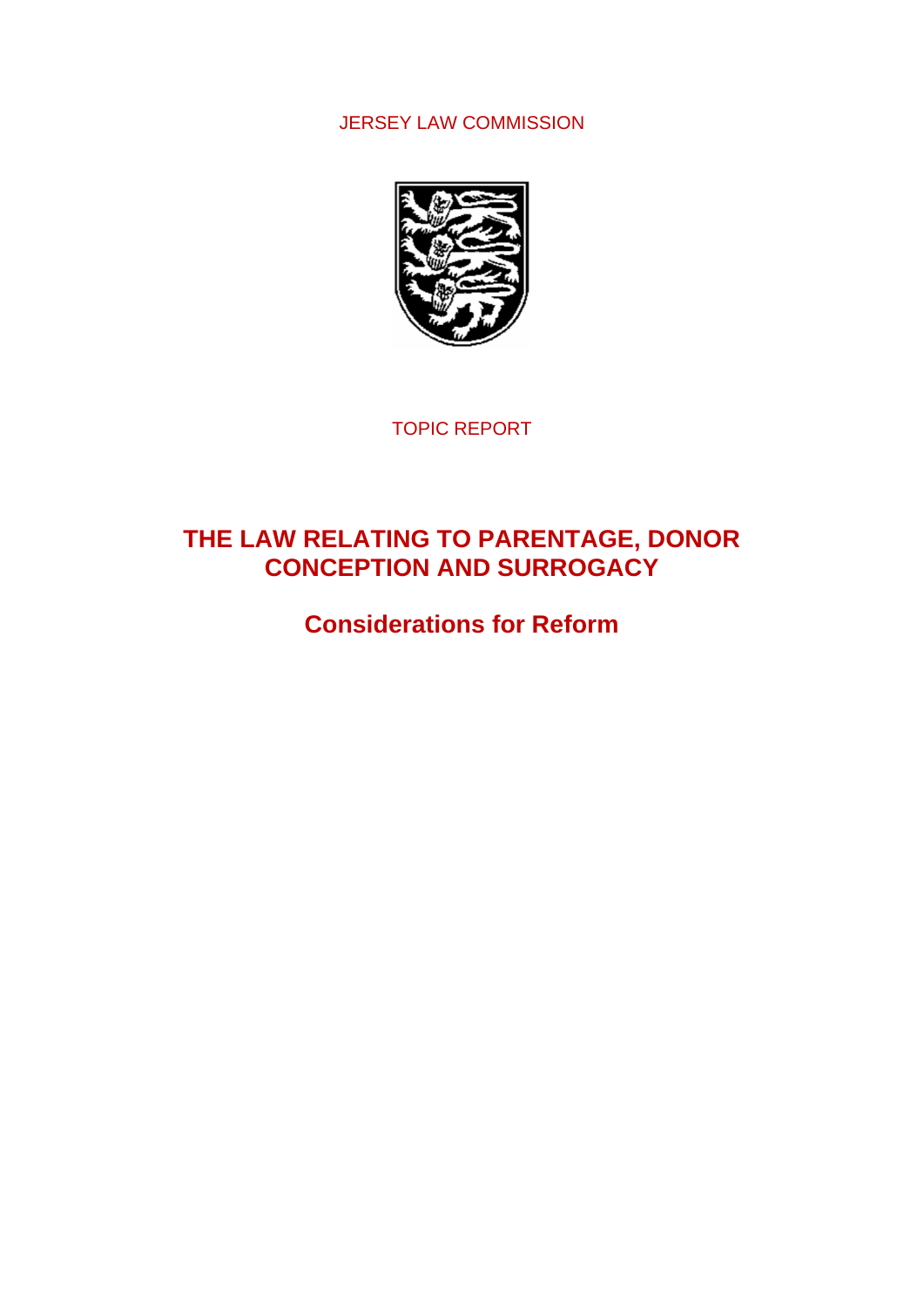# **TOPIC REPORT No. 1/2020/TR June 2020**

The Jersey Law Commission is an independent body appointed by the States Assembly to identify and examine aspects of Jersey law with a view to their development and reform. This includes in particular: the elimination of anomalies; the repeal of obsolete and unnecessary enactments; the reductions of the number of separate enactments; and generally, the simplification and modernisation of the law. Members of the Law Commission serve on a part-time basis and are unremunerated.

The current Law Commissioners are:

Mr Clive Chaplin (chairman) Advocate Barbara Corbett Ms Claire de Than Advocate Mark Dunlop Mr Tim Hart Ms Elina Steinerte Mr Jonathan Walker

Published by the Jersey Law Commission in June 2020.

This publication is available to download free of charge on the Jersey Law Commission website.

#### **Jersey Law Commission**

www.jerseylawcommission.org

jerseylawcommission@gmail.com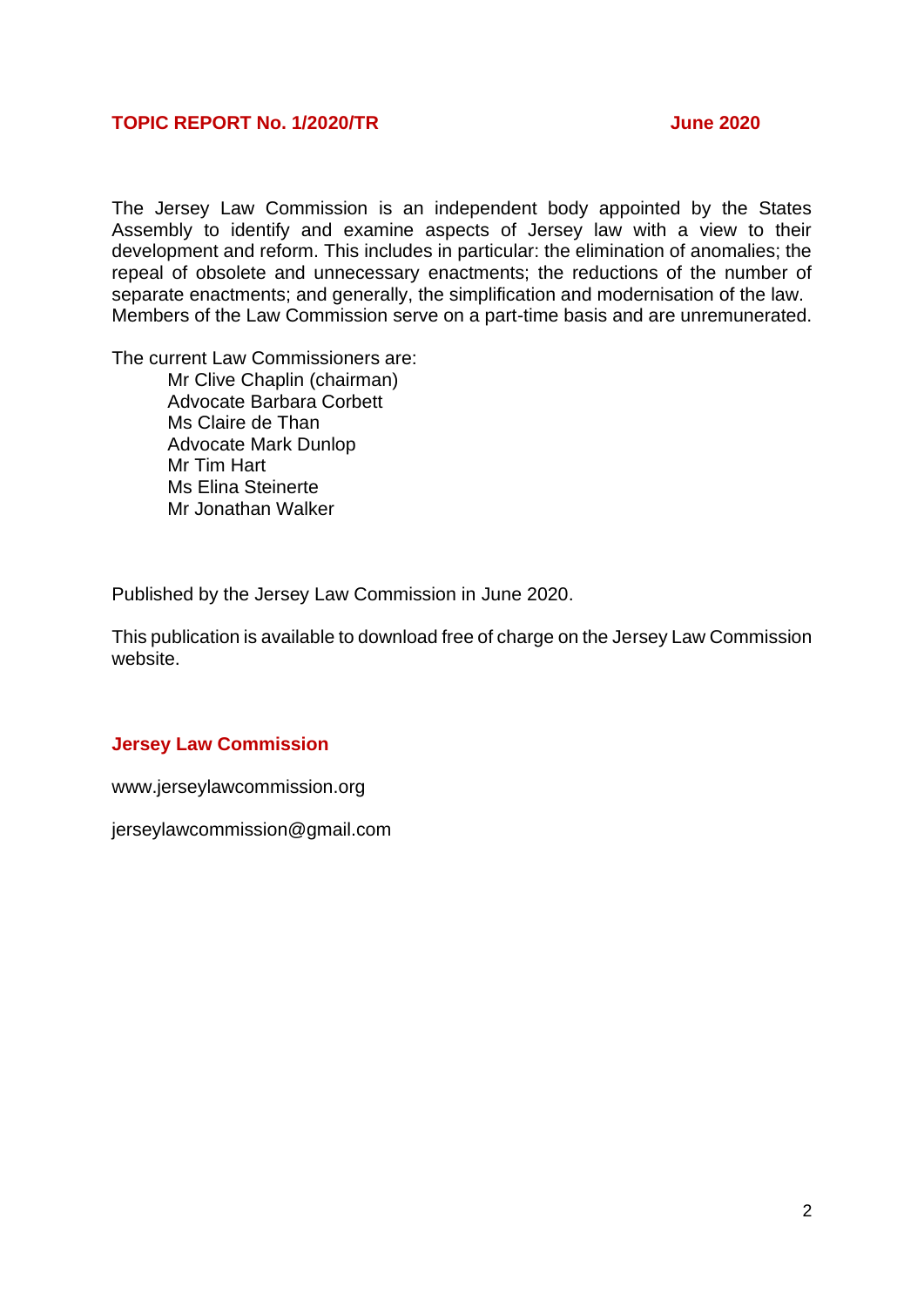## **SUMMARY OF REPORT**

The law relating to parentage in Jersey, while updated to an extent in 2005 with the coming into force of the Children (Jersey) Law 2002, does not reflect modern family life in the island. Since the changes in the law to enable civil partnerships in 2012 and same sex marriage in 2018 there has been a need to reform the law to ensure that same sex parents are able to have parental responsibility for their children. The States of Jersey: Children's Legislation Transformation Programme Schedule in December 2018 recognised the need for the law to make such provision but this has not yet been done. The law in relation to adoption was changed, enabling same sex parents who adopt children (either their own or others) to both have parental responsibility but not otherwise.

Advances in assisted reproduction have meant that many more people are able to have children where previously biology denied them that option. Those same advances have enabled children to be born through surrogacy. It is important that the law keeps up with modern technology. Jersey now has discrimination legislation but the law itself discriminates against many parents.

Only one female mother and one male father may be registered as a child's parents. Customary law dictates that the person who gives birth to a child is its mother, regardless of where or how the child was conceived and whose gametes she has.

Marisa Allman, a barrister in chambers at 36 Family in London, was commissioned by the Law Commission in 2019 to prepare this report to consider law reform to modernise Jersey law, to address anomalies and to remove the discrimination in the current law. Her report was completed in September last year but the Jersey Law Commission delayed publication whilst discussing with the Jersey Government the possibility of wider consultation on the topic generally, which now seems unlikely in the foreseeable future.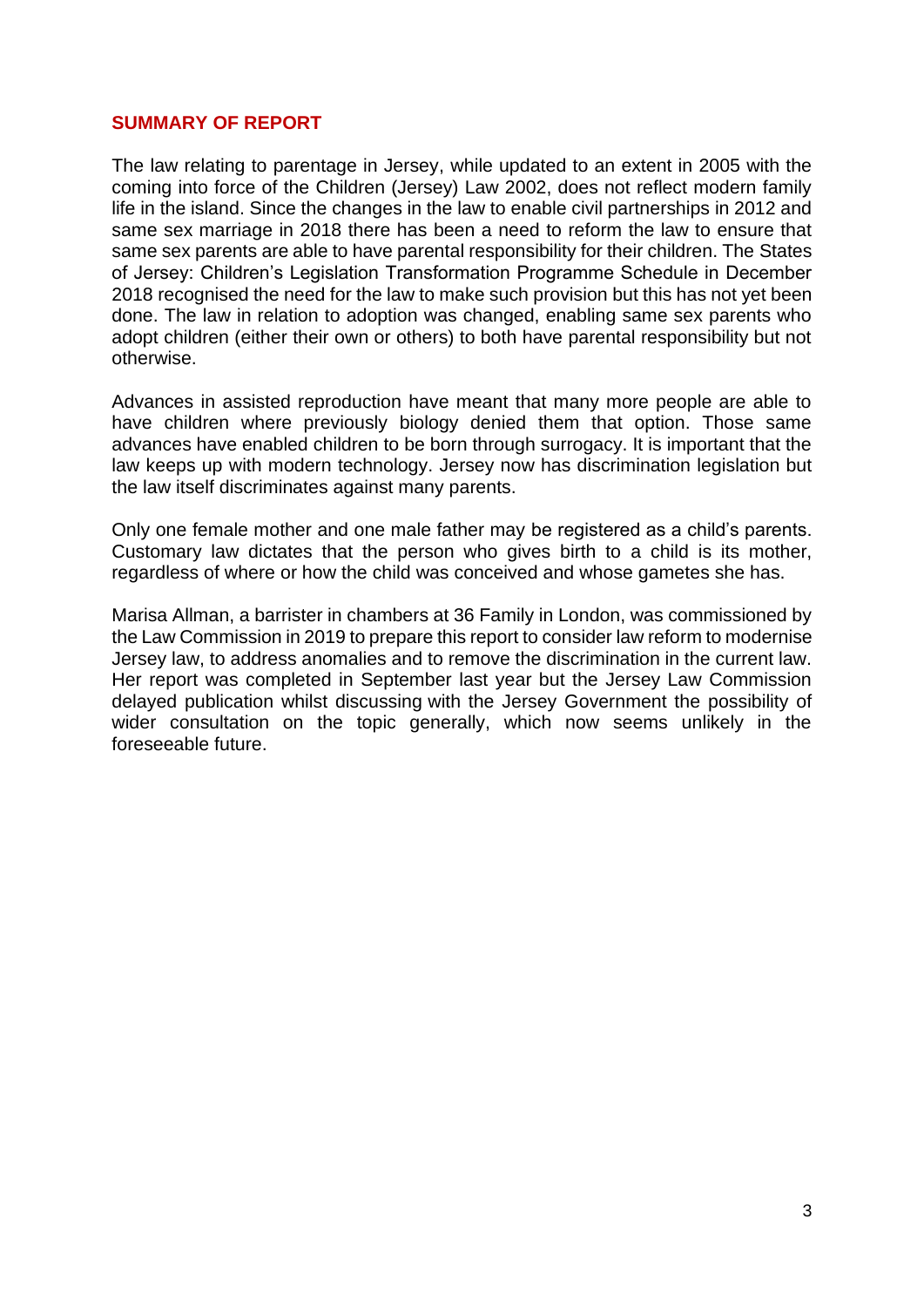# **THE LAW RELATING TO PARENTAGE, DONOR CONCEPTION AND SURROGACY**

# **Considerations for Reform**

**Marisa Allman, Barrister, England and Wales September 2019**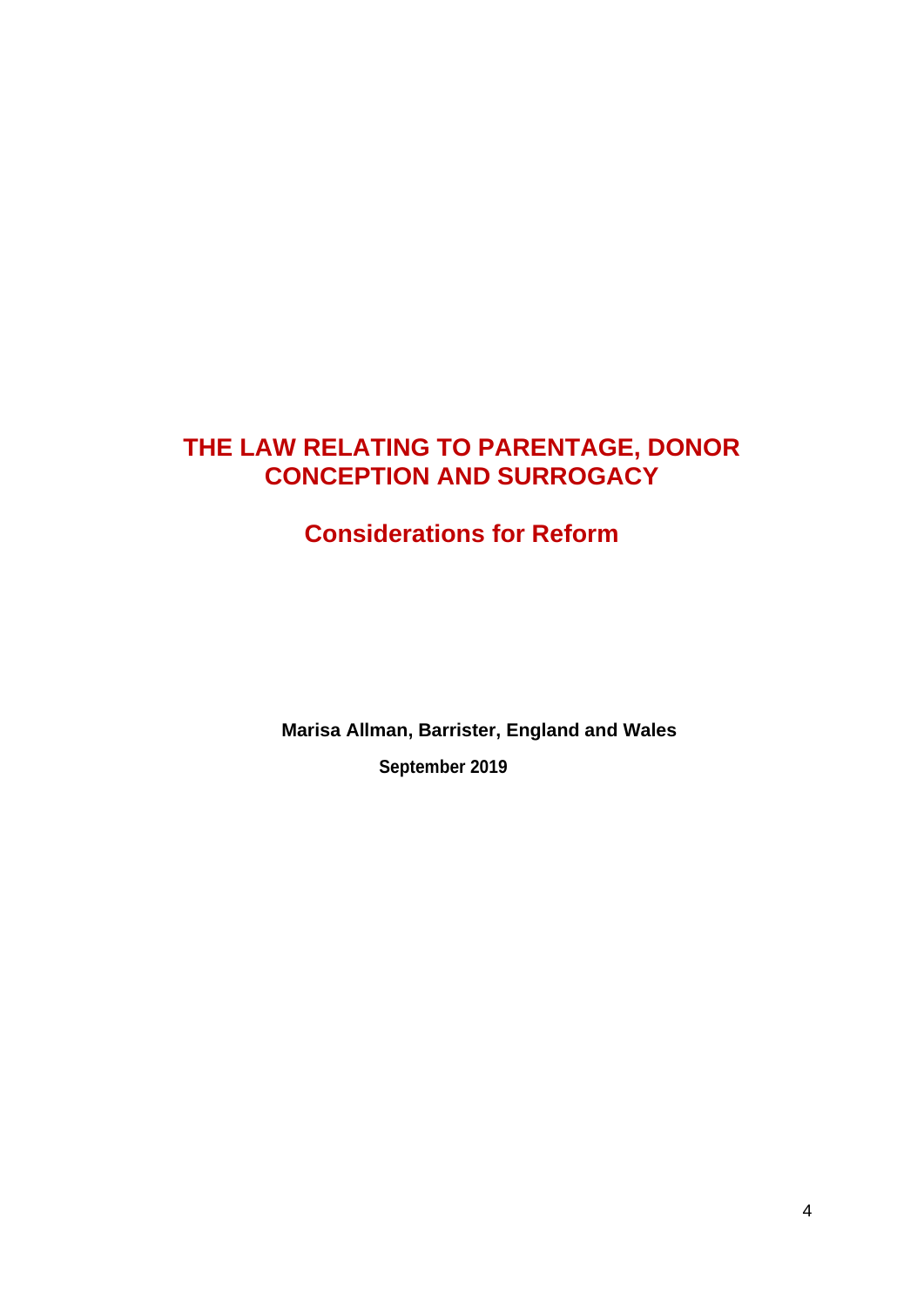# **Introduction**;

Advances in reproductive technology in conjunction with greater variation in the constitution of families globally in the last 40 years has given rise to a pressing need to consider the welfare and legal status of children born through all forms of reproductive technology and family creation, including those conceived with donor gametes.

Jersey, in common with many States around the world, has not yet enacted specific laws to address surrogacy or parentage following assisted reproduction, but is actively considering whether to do so, and, if so, what those laws should provide. This comes at a critical time on the world stage, when a number of countries globally are taking steps to address the issues raised by surrogacy arrangements; the Law Commission of England and Wales and the Scottish Law Commission have recently published a detailed joint consultation document reviewing the existing law on surrogacy in the UK; Portugal has recently enacted a legal framework scheme around surrogacy<sup>1</sup>; Iceland has a pending Bill to introduce altruistic surrogacy; India's proposed Surrogacy (Regulation) Bill 2018 would aim to close down all but altruistic family surrogacy, and these countries are not alone in seeking to tackle the issues.

For each individual country, the legal status of children born following assisted reproduction in that country is important to the child's identity, but also for legal consequences such as nationality, citizenship, inheritance, obligations to financially maintain, ability to make applications in relation to the child, and parental responsibility.

The need to have recourse to assisted reproduction affects non-traditional family structures disproportionately, same-sex couples, single parents, or persons with gender identity issues being more likely to have to need fertility treatment, and male same-sex couples being one of the family structures commonly embarking upon a surrogacy arrangement<sup>2</sup>. Any consideration of legal parentage and surrogacy must, therefore, include the whole range of individuals and family structures likely to need to have regard to assisted reproduction. In its 2005 Review of the Human Fertilisation and Embryology Act, the UK government recognised this;

*"Inundertakingthis reviewoftheHFEAct,theGovernmentintends toconsiderthe extent to which changes may be needed to better recognise the wider range of people who seek and receive assisted reproduction in the 21 st Century."*

In addition, as families become more internationally mobile in the way that they live and work, the issue of legal status across international borders attains even greater significance. The last 10 years has seen an explosion in reproductive tourism and surrogacy internationally. Parentage following assisted reproduction is a now global issue to the extent that even for a relatively small territory such as Jersey, any laws which are in place (or the absence of them) has the potential to have a wider international impact. Bothalackofregulationandanabundanceofregulationcanlead to increased reproductive tourism – as has been the case in countries such as India and Canada respectively.

<sup>1</sup> TheMedicallyAssistedReproductionLawwasamendedbyLawNo25/2016tocreatealegalframeworkfor surrogacy in Portugal in 2016.

<sup>&</sup>lt;sup>2</sup> A CAFCASS response to a Freedom of Information request showed of 229 Parental Order applications in 2014, 56 were made by same sex couples: §3.19 of the joint Law Commission report.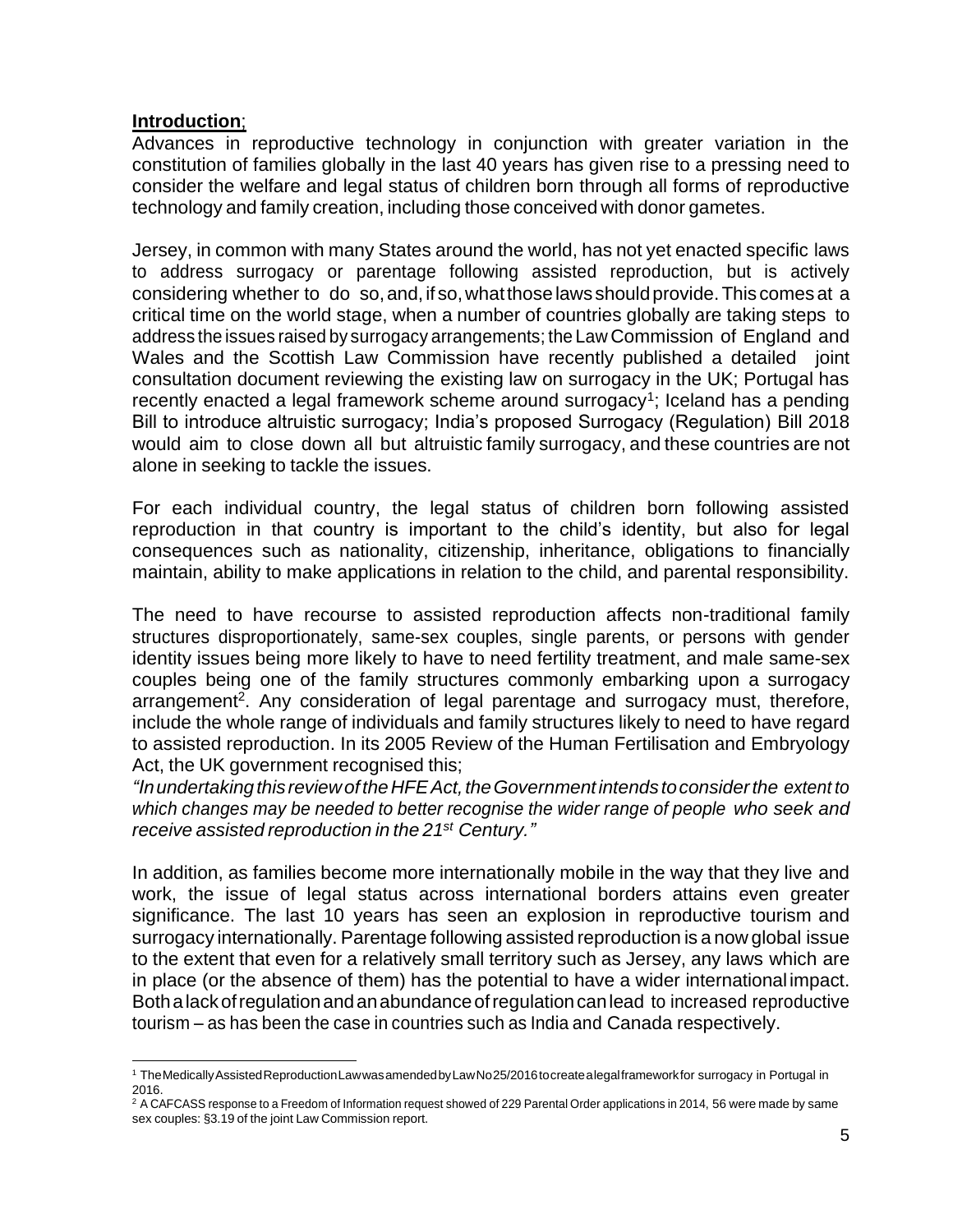The absence of specific provision in Jersey currently provides an opportunity to implement a legal framework which is bespoke, which is fit for the 21<sup>st</sup> century family, which is global in context, and which is not encumbered by historical legislation or common law.

The interlinked nature of parentage following assisted reproduction and international surrogacy is highlighted by the long-running project of the Permanent Bureau to the Hague Conference. In 2010 the Council on General Affairs and the Policy of the Hague Conference (HCCH) invited the Permanent Bureau to report on the private international law issues surrounding the status of children, and in particular on the issue of recognition of parent child relationships, including around international surrogacy<sup>3</sup>.

The Permanent Bureau in their 2011 preliminary document considered that it would be *"artificial to address … the challenges of private international law regarding the status of children generally separately from those which face the international community in relationtointernational surrogacy cases"*.The work of the Permanent Bureau continues and will be referenced where appropriate.

The objective of this report is to inform the debate around the introduction of specific laws addressing parentage following assisted reproduction and surrogacy in Jersey, drawing on the experience of other jurisdictions, making recommendations and raising questions which require further consideration.

Albeit the report is divided into two main sections, namely 'Parentage and Donor Conception' and 'Surrogacy', the issue of parentage and assisted reproduction is also considered holistically, and in an international context, in a way which recognises the artificiality of trying to separate the issues arising from donor conception and those arising from surrogacy.

Any consideration of the implementation of a legal framework around surrogacy would be assisted by careful reading of the joint consultation report of the Law Commission of England and Wales and the Scottish Law Commission, which contains an in-depth analysis of the many factors which ought to be taken into consideration, particularly given the particular connection between Jersey and the UK. The Law Commission report has been drawn upon in the present report and referenced where appropriate, but bears a separate reading.

In considering the legal framework for surrogacy in other jurisdictions this report has also been assisted by the work of Jens M. Scherpe, Claire Fenton-Glynn<sup>4</sup> and Terry Kaan, as well as contributing authors, in their book 'Eastern and Western Perspectives on Surrogacy' published in February 2019. The Scottish Law Commission and Law Commission of England and Wales also had regard to this work and highlighted its importance as a comprehensive comparative overview of surrogacy<sup>5</sup>.

<sup>3</sup> Preliminary document of the Permanent Bureau of March 2011

<sup>&</sup>lt;sup>4</sup> Both of the University of Cambridge. 5.

 $5$  §7.91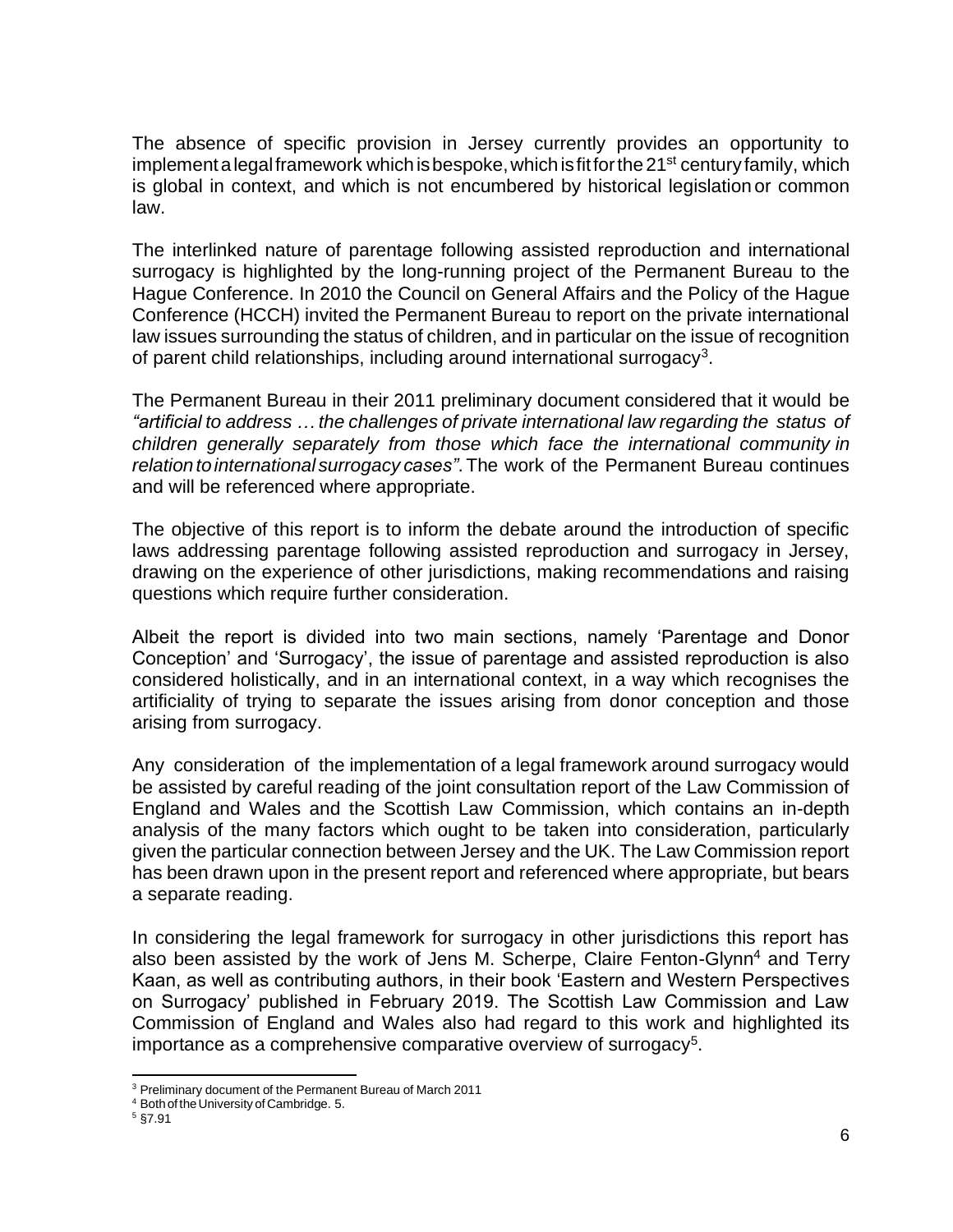A key feature which becomes apparent from a detailed reading of international resources is the wide divergence of attitudes to family creation through assisted reproduction generally and surrogacy especially. In each jurisdiction it is important that the legal framework developed is one which is right for that jurisdiction and which is consistent with social attitude and available resources.

In this regard it is important to note that Jersey is a small jurisdiction, with one fertility clinic currently, and the numbers of its own permanently resident population needing to resort to surrogacy are likely to be fairly small. This is in contrast to 119 licensed fertility clinics in the UK $6$ , where there were 387 Parental Orders granted in 20187<sup>7</sup>.

Jersey, whilst not having a legal framework in place at present, is not hostile to surrogacy in the way that its near neighbours France and Spain are. This may mean that Jersey has the potential to become a significant destination for reproductive tourism.

The present report does not aim to consider whether surrogacy is ethically sound or desirable in principle, but approaches the issue of family creation through assisted reproduction, including surrogacy, as a fact of modern life which countries can choose to regulate or not, and to different extents.

<sup>6</sup> HFEA report 'State of the Fertility Sector 2016- 2017'

<sup>7</sup> Law Commission and Scottish Law Commission joint consultation paper §1.2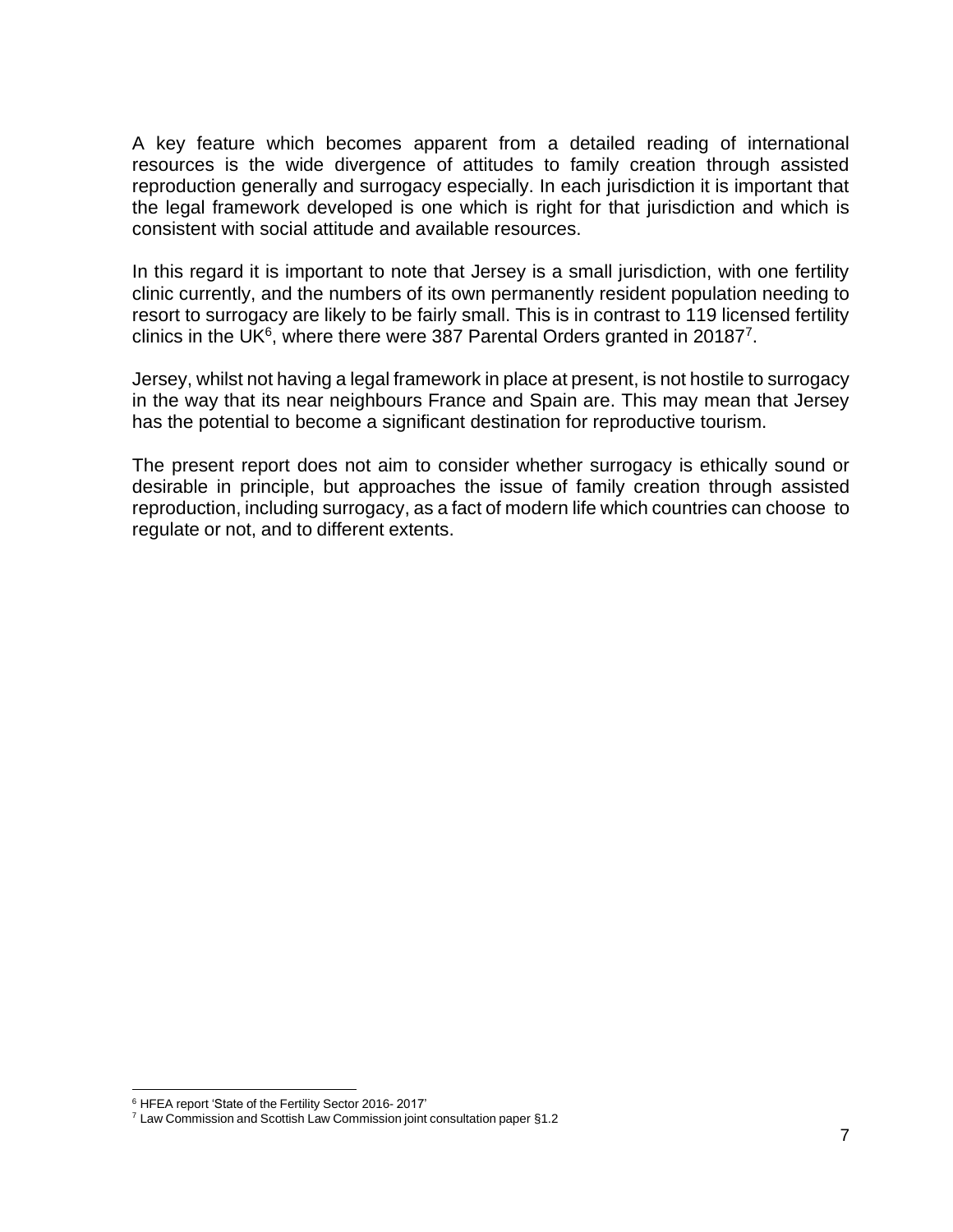# **Contents;**

| Part I: Parentage and Donor Conception; [100] Darram Conception and Donor Conception (100)                                                                                                                                       | $\overline{\mathbf{8}}$ |
|----------------------------------------------------------------------------------------------------------------------------------------------------------------------------------------------------------------------------------|-------------------------|
| Legal parentage.                                                                                                                                                                                                                 |                         |
|                                                                                                                                                                                                                                  | 14                      |
| Primary considerations;                                                                                                                                                                                                          |                         |
| Family structure<br>and the contract of the contract of the contract of the contract of the contract of the contract of the contract of the contract of the contract of the contract of the contract of the contract of the cont | 15                      |
|                                                                                                                                                                                                                                  | 19                      |
|                                                                                                                                                                                                                                  | <u>24</u>               |
|                                                                                                                                                                                                                                  | 25                      |
|                                                                                                                                                                                                                                  | 26                      |
|                                                                                                                                                                                                                                  | 29                      |
| Part B: Mechanism and registration; Manual Community of Bissue Community Part B: Mechanism and registration;                                                                                                                     | 32                      |
|                                                                                                                                                                                                                                  | 32                      |
|                                                                                                                                                                                                                                  | 37                      |
|                                                                                                                                                                                                                                  | <u>40</u>               |
|                                                                                                                                                                                                                                  | <u>50</u>               |
|                                                                                                                                                                                                                                  | $\frac{52}{ }$          |
|                                                                                                                                                                                                                                  | 52                      |
|                                                                                                                                                                                                                                  | 57                      |
|                                                                                                                                                                                                                                  | 60                      |
|                                                                                                                                                                                                                                  | 68                      |
|                                                                                                                                                                                                                                  | <u>70</u>               |
| and the contract of the contract of the contract of the                                                                                                                                                                          |                         |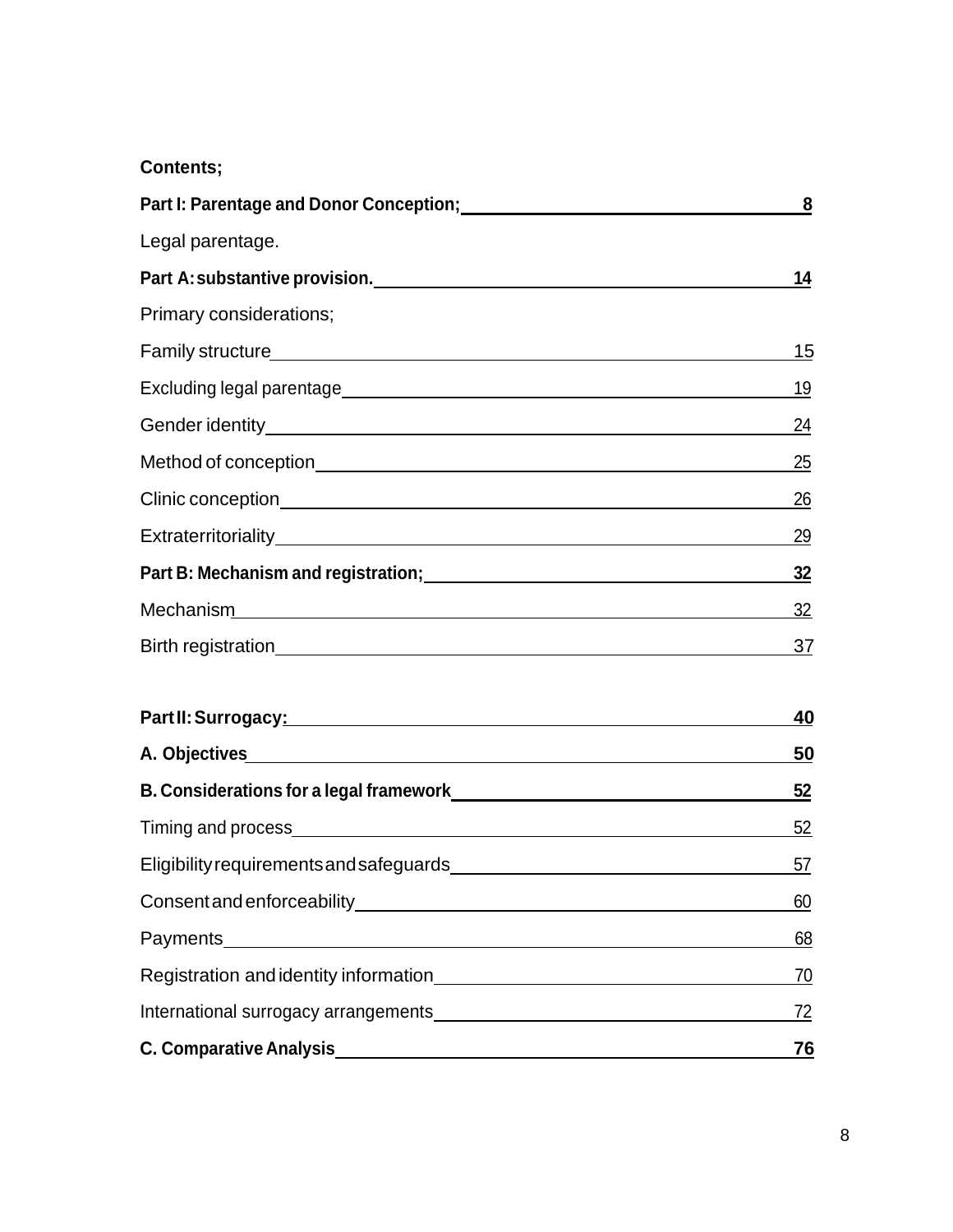# **Part I: Parentage and Donor Conception;**

- 1. **Legal parentage**. There are many ways in which a person can be a parent to a child. The issue under consideration in this report is that of the creation of a legal status between a child and an adult outside a genetic or biological relationship, including outside a gestational relationship. In real terms, this means the creation or exclusion of a legal parental status for a child where they have been conceived using donor gametes and / or through surrogacy, or in scenarios where it is intended that there should be more than two parents. It is outside the scope of this report to either explore adoption as a means of creation of parental status (other than to refer to it as one of a potential range of means of creating parental status where appropriate), or consider the range of rights and responsibilities that might flow from the creation of parental status. Where the creation of parental status is discussed, it is assumed that the parent concerned will be treated as a parent for all purposes, and not hold a legal status different to any other parent following natural conception.
- 2. At present, under Jersey customary law, a child's mother at birth is the woman who gave birth, and if she is married to a man, her husband will be the child's other legal parent. If she is not married, the man whose gametes are involved in the conception will be the legal father. This would appear to include any donor of male gametes. Pursuant to the Adoption Jersey Law 1961, an adoption order may be used to enable a mother or father to adopt together with their spouse or civil partner. In this way legal parentage may be afforded to the spouse or civil partner of a woman who has conceived a child with donor gametes. In addition, where a parental order has been made by the courts of England and Wales in respect of a person domiciled in Jersey, parental status will be recognised by Jersey law<sup>8</sup>.
- 3. There are, therefore, a wide range of family scenarios in which legal parentage is only achievable via adoption in Jersey or where it cannot be obtained at all, and circumstances in which it might be in the interests of a child to exclude a person's legal parentage, such as a donor, but where this is not currently possible.
- 4. To some degree, the narrow range of circumstances in which legal parentage can be acquired in Jersey is inconsistent with the implementation of civil partnership and same sex marriage in Jersey, which self-evidently supports the formation of non-traditional family structures.
- 5. There are a range of reasons why adoption might not be an appropriate solution to the question of legal parentage. In the joint UK and Scottish Law Commission report on surrogacy it is noted that;

*"One salient difference is that adoption only begins after a child already exists, whilst in surrogacy the intended parents and the surrogate begin the process of reproduction together. Surrogacy can, therefore, be seen as a medical solution to infertility as well as a method of reproduction in a way that adoption* 

<sup>&</sup>lt;sup>8</sup> Albeit the formal mechanism for this is unclear.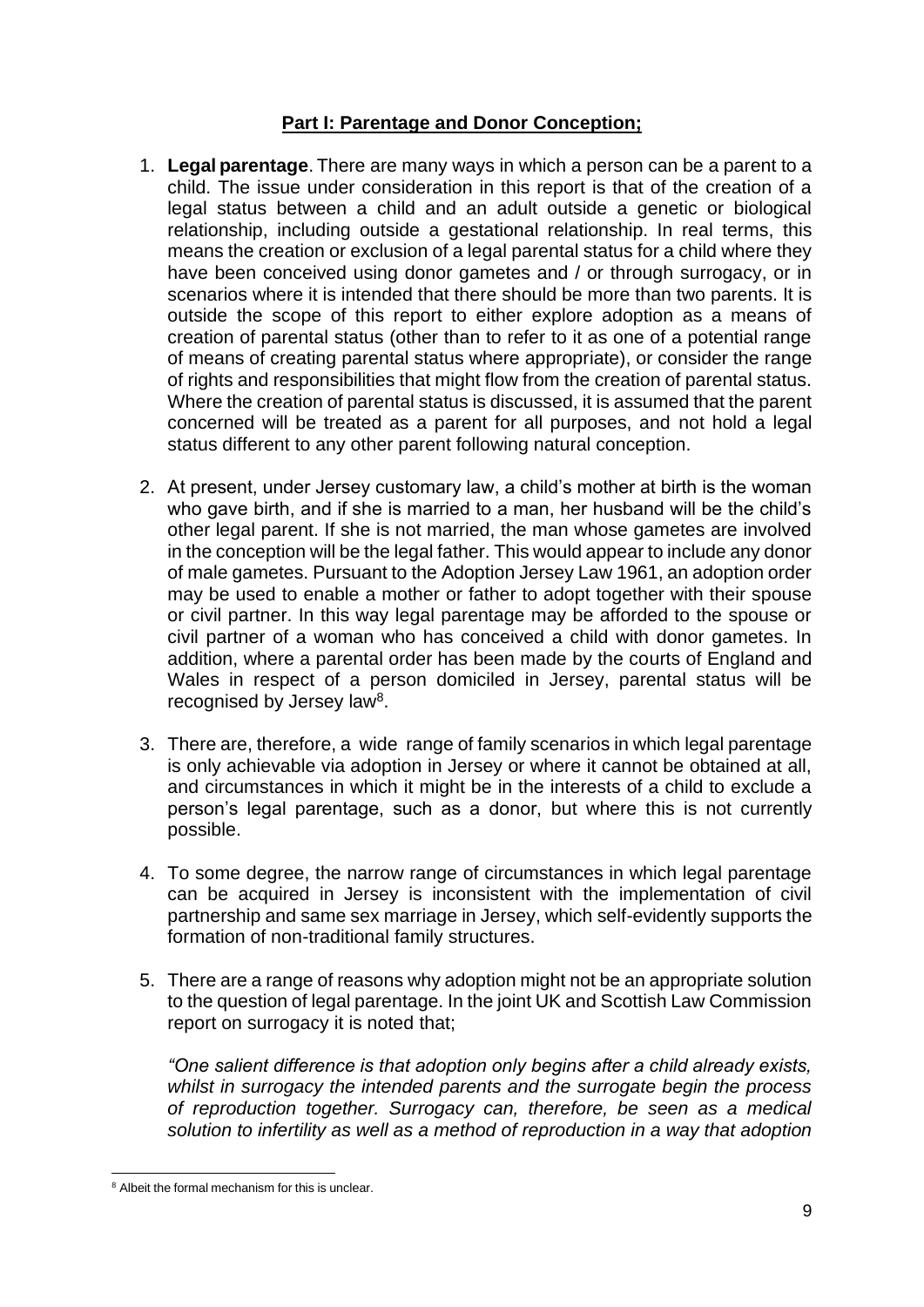## *cannot."*

The same might be said of other forms of family creation through assisted reproduction.

- 6. In the English courts, in those cases where clinic error led to doubt being cast on the parental status of the mother's partner where donor gametes had been used, the then President of the Family Division of the High Court of England and Wales, Munby P, described adoption on a number of occasions as an utterly inappropriate remedy<sup>9</sup>. He noted the feelings of abhorrence of the parents who had been through assisted reproduction together at the possibility of having to adopt their own child.
- 7. In addition, the process of adoption means that the child would not be legally the child of one of its intended parents from the moment of his or her birth, and the family would be required to undergo a welfare assessment, which might be both lengthy and intrusive in order to regularise the parental status of the child. It is not inconceivable that the other parent might die in the meantime, thereby leaving the child with potentially unresolved issues as to inheritance, succession, citizenship or nationality. Equally, the intended parents might separate during this process, thereby complicating the process further.
- 8. Implementing a legal framework for parentage following assisted reproduction provides an opportunity to ensure legal parentage from birth of each of the parents who it is intended will parent the child without requiring them to fulfil additional hurdles or embark upon proceedings, and to enable the legal parentage of a greater range of family structures. It would also enable families to ensure that donors who are not expected to have any involvement in the life of the child are excluded from parentage and parental responsibility. At the present time, where a mother is unmarried or in a same sex relationship and the parentage of a donor who may be anonymous is not excluded, he may nonetheless be that child's legal parent with all that entails. In the study of legal parentage carried out by the Permanent Bureau in 2014, they reported to the HCCH that;

*"In most States with ART legislation, third party gamete donors who donate in accordance with the rules of the State (e.g., formally, through medical institutions) are specifically provided for in legislation and will not be the legal parents of a child born following use of their gametes."*

9. Implementing a coherent legal framework for parentage of donor conceived children would also ensure greater consistency with the requirements of the United Nations Convention on the Rights of the Child (UNCRC). The UNCRC signifies the importance of establishing a child's legal identity in Articles 7 and 8; *Article 7*

*1. The child shall be registered immediately after birth and shall have the right from birth to a name, the right to acquire a nationality and. as far as possible, the right to know and be cared for by his or her parents.*

<sup>9</sup> See Re A and Ors [2016] 1 WLR 1325, Case O [2016] 4 WLR 148, Case I [2017] 1 FLR 998.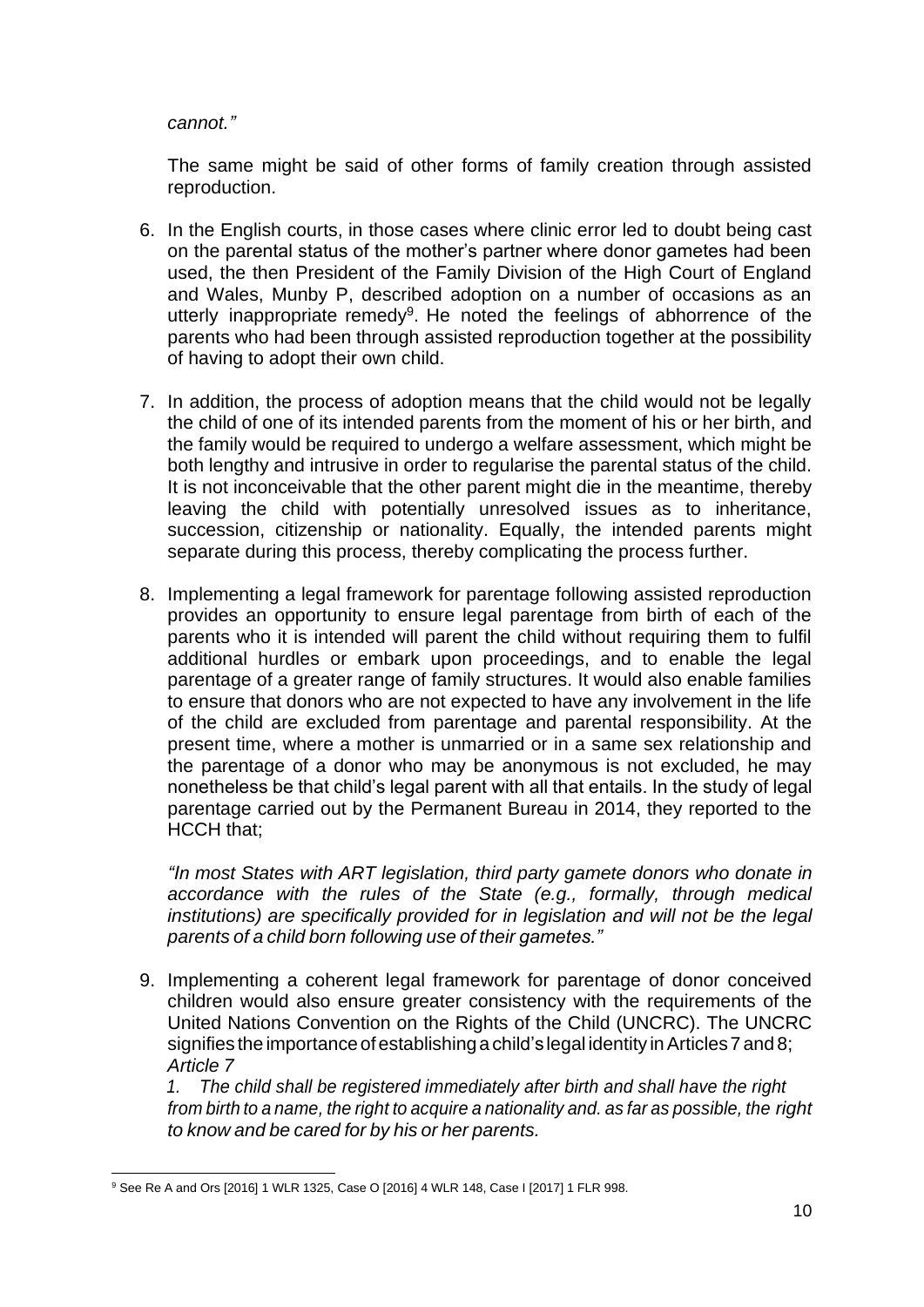*2. States Parties shall ensure the implementation of these rights in accordance with their national law and their obligations under the relevant international instruments in this field, in particular where the child would otherwise be stateless.*

# *Article 8*

*1. States Parties undertake to respect the right of the child to preserve his or her identity, including nationality, name and family relations as recognized by law without unlawful interference.*

2. *Where a child is illegally deprived of someor all of the elements of his orher identity, States Parties shall provide appropriate assistance and protection, with a view to re-establishing speedily his or her identity.*

10. The Permanent Bureau's 2011 report to HCCH on Private International Law Issues surrounding the status of children noted in the context of international surrogacy arrangements, having regard to Articles 7 and 8 UNCRC;

*14. "Non-recognition of the parent child relationship may have a number of serious consequences for the rights and welfare of the child, in particular regarding the child's right to acquire a nationality, the child's right to an identity and States' obligations to ensure that children do not end up stateless. In a number of States*  ad hoc, ex post facto *remedies have been found with a view to reducing the harmful impact of this legal limbo for children."*

- 11. The United Kingdom's ratification of the UNCRC was extended to Jersey on 29.04.14. In July 2017 a proposition was put before the States Greffe to decide whether there should be legislative changes to ensure that a Minister who lodges a draft law considers whether it will impact on children's rights as specified in the UNCRC and / or to consider incorporating the UNCRC into Jersey legislation. The provisions of the UNCRC are therefore an important consideration.
- 12. The absence of a legal framework to confer parentage on an intended parent, or to exclude the parentage of a donor who is not intended to parent the child, risks giving rise to considerable issues regarding a child's parentage, and concomitantly their nationality, the obligation to maintain them, parental responsibility, and of depriving them of parts of their identity.
- 13. On a pragmatic, domestic level, children growing up in families where a legal relationship with one or more of their psychological parents is absent has the potential to cause significant and lasting effects throughout their lives. If the parents separate, this factor may be of significance to whether the child is financially maintained and the relationship which they have with each of their parents. If the birth mother is not a citizen of the country in question, the citizenship of the child is likely to be affected. It may affect whether a removal of the child from the jurisdiction is unlawful if parental responsibility has not been granted. The child's inheritance may be affected on the death of their psychological parent.
- 14. Since 1990, the UK has provided for the legal parentage from birth of children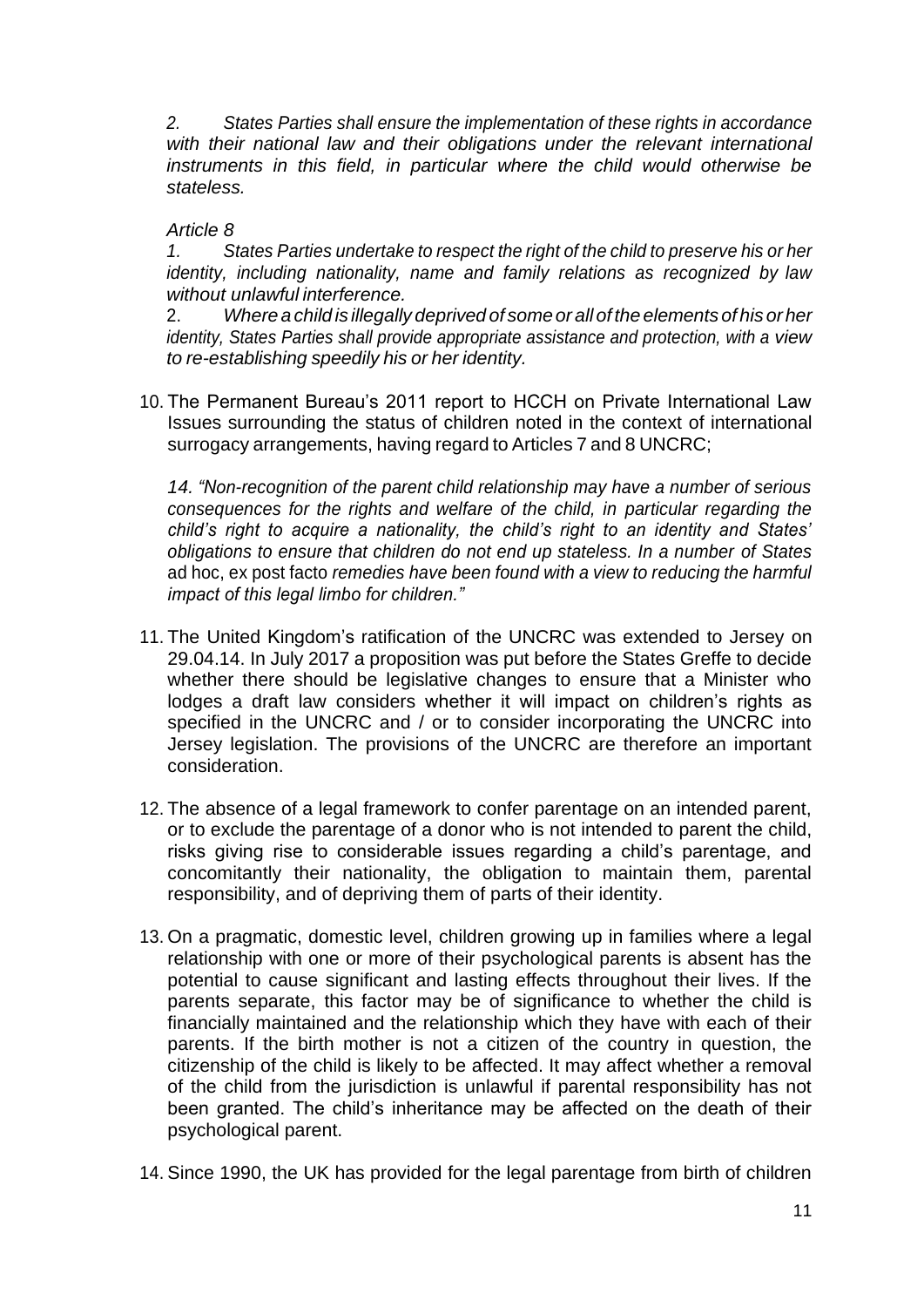born via assisted conception with donor gametes for opposite sex couples and single women in the form of the Human Fertilisation and Embryology Act 1990. One of the objectives of the 1990 Act was to ensure that legal parentage was consistent with the assumption of all rights and duties with regard to the child $110$ . When the 1990 Act was reviewed, one of the objectives of the HFEAct 2008 was to move *"further towards a concept of parenthood as a legal responsibility rather* than a biological relationship<sup>71</sup>. In the 2008 Act the range of legal parents was extended to include same sex couples. Crucially, pursuant to s.41 of the 2008 Act, and Schedule 3 of the 1990 Act, where the sperm of a man was used in treatment, and he had given consent to that sperm being used other than for the treatment of himself and another person (i.e. donation)*"heisnottobetreated asthefatherof thechild"*. Insofar as the 2008 Act does not apply to Jersey, if sperm is used which has been donated to a UK licensed clinic, the paternity of that individual is unlikely to be excluded in Jersey by him having given consent in England consistent with Schedule 3 of the 1990 Act. He would not, however, be a legal parent in the UK.

15. In the joint report of the Law Commission of the UK and the Scottish Law Commission in respect of surrogacy, a further shift can be detected in the thinking about parentage, with a focus on intent;

*"The overwhelming view of intended parents and surrogates is that recognising the intended parents from birth reflects the wishes and intentions of all the parties to a surrogacy arrangement. We take the view that the law should reflect what the parties intend in terms of legal parenthood and that it can do so because…. we think that this will best promote the welfare of the child."*

- 16. The first question for the States of Jersey to consider in deciding whether to create a legal framework for the attribution of parentage from birth, beyond the presumption arising from marriage, is what the overriding objectives might be said to be, as this is likely to inform the specific provisions and mechanism. It is suggested that important considerations might be;
- a) clarity of parental status for children born via assisted reproduction, and factors arising from legal parentage;
- b) ensuring consistency between a child's de facto parental relationships from birth and their legal parental relationships;
- c) ensuring parity of parental relationship where there is more than 1 parent;
- d) ensuring that where a child is conceived in circumstances where persons wish to conceive that child together and intend to parent the child together, their legal relationship to the child reflects their intent;

e) parental status which it might be in the child's best interests to exclude.

This is a non-exhaustive list.

- 17. One option might be to mirror the provisions of the HFEAct 2008 in respect of parentage. However, the 2008 Act is not without its own problems. Some of these are elaborated upon below where referred to specifically, but points of note are;
	- i) In enacting the provisions of the HFE Act 2008 in respect of parentage,

<sup>&</sup>lt;sup>10</sup> Warnock Report of the Committee of Enquiry into Human Fertilisation and Embryology.

<sup>11</sup> HL 169/HC 630-II, Ev07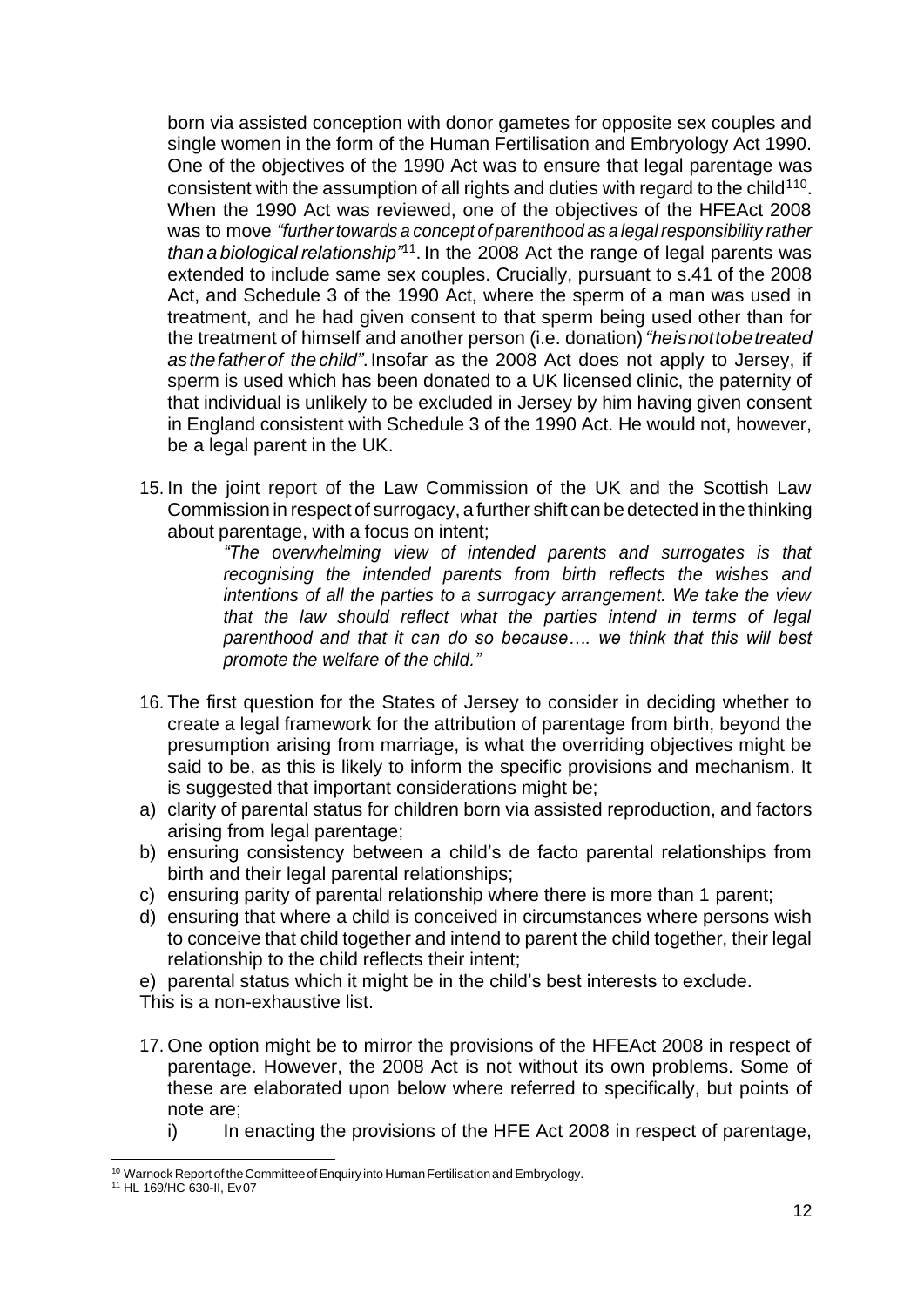there was no debate concerning the impact of the Gender Recognition Act 2004. Section 12 of the Gender Recognition act contains a similar provision that that of s.10 of the Gender Recognition (Jersey) Law 2010, which provides that:

*"The fact that a person acquires a gender does not affect the status of the person as the father or mother of a child."*

There is currently a case pending in the English court concerning whether the equivalent English provision is only retrospective in effect (i.e. status pre-dating gender change) or also prospective. [This matter has now been adjudicated on in 2020 and a man who gave birth was adjudged to be the mother and not a father to the child.]

- ii) The provisions for unmarried persons to acquire parentage from birth in conjunction with the woman giving birth are dependent upon notice being given to the Person Responsible at the clinic of both parties' consent to being named as the legal parent, e.g. section 37 HFE Act 2008;
	- *1) The agreed fatherhood conditions referred to in section 36(b) are met in relation to a man ("M") in relation to treatment provided to W under a licence if, but only if,—*
	- *2) M has given the person responsible a notice stating that he consents to being treated as the father of any child resulting from treatment provided to W under the licence,*
	- *3) W has given the person responsible a notice stating that she consents to M being so treated,*
	- *4) neither M nor W has, since giving notice under paragraph (a) or (b), given the person responsible notice of the withdrawal of M's or W's consent to M being so treated.*

This provision has left clinics responsible for the creation of parental status and resulted in numerous cases reaching the court for a declaration of parentage arising from clinic error - See Re A and Ors [2016]1WLR1325.

iii) The provisions of the HFE Act imply that a woman's spouse's consent is required to her receiving fertility treatment, e.g. s.35 HFE Act 2008;

#### *35 Woman married [to a man] at time of treatment*

*(1) If—*

*(a) at the time of the placing in her of the embryo or of the sperm and eggs or of her artificial insemination, W was a party to a marriage [with a man], and*

*(b) the creation of the embryo carried by her was not brought about with the sperm of the other party to the marriage,*

*then, subject to section 38(2) to (4), the other party to the marriage is to be treated as the father of the child unless it is shown that he did not consent to the placing in her of the embryo or the sperm and eggs or to her artificial insemination (as the case may be).*

Not only does this raise questions regarding the appropriateness of a woman ever requiring the consent of her husband to undergo fertility treatment in the  $21^{st}$  century, but has also caused difficulties in cases where the woman has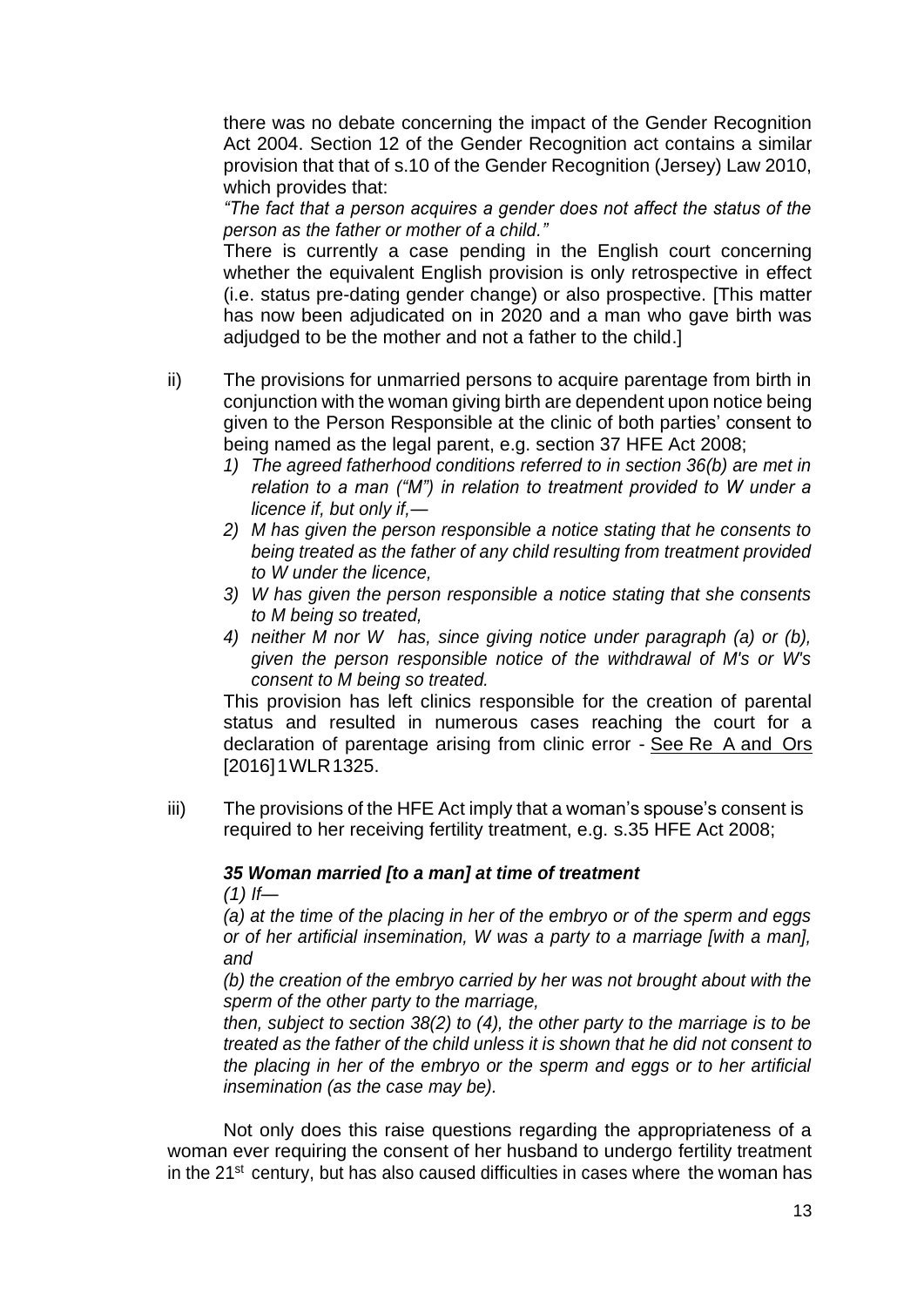been undergoing treatment with someone other than her spouse – e.g. Re G [2016] EWHC 729.

18. Inaddition, the particular position of Jersey requires specific consideration. The 2008 Act was implemented with a much larger population and many more fertility clinics in mind, and assisted conception in the UK is regulated by the HFEA. It is not necessarily an optimal or appropriate structure on the much smaller scale of Jersey.

# **Part A: substantive provision.**

19. **Primary considerations;** The range of potential circumstances in which donor gametes might be used are wide, as are the circumstances of conception. Aside from surrogacy situations (discussed further in Part II of this report), in all jurisdictions the person who gives birth is legally a parent of the child, even if donor gametes are used. As regards the parentage of a person who is not a gestational or genetic parent following assisted reproduction, there is a very wide range in how these circumstances are treated globally. The Parentage Study of the Permanent Bureau in 2014 found that;

*"20…in many of these States if "assisted reproduction" is undertaken in an informal fashion – i.e., without third party medical intervention, by individuals following an agreement often with friends or arranged via the internet – the rules on legal parentage following ART may not apply. In some States, the distinction is drawn upon whether the conception resulted from sexual intercourse or not, whilst in others the important factor is whether the ART treatment was carried out by health professionals or not, or, whether it took place in a clinic licensed under the particular ART legislation or not. Whichever route is adopted, if the persons involved have not complied with the relevant legislative requirements, legal parentage will be established in accordance with the basic legal principles described in paragraphs 11 to 14 above and this may result in those who have informally "donated" gametes acquiring the status of legal parent. In a 2007 Canadian (Ontario) case in which a same-sex female couple undertook such an informalarrangementwithamalefriendandthegeneticparentswereregistered on the birth certificate, the birth mother's female partner won a subsequent challenge to be declared a legal parent of the child, resulting in the child having three legal parents."*

20. A number of questions arise for consideration;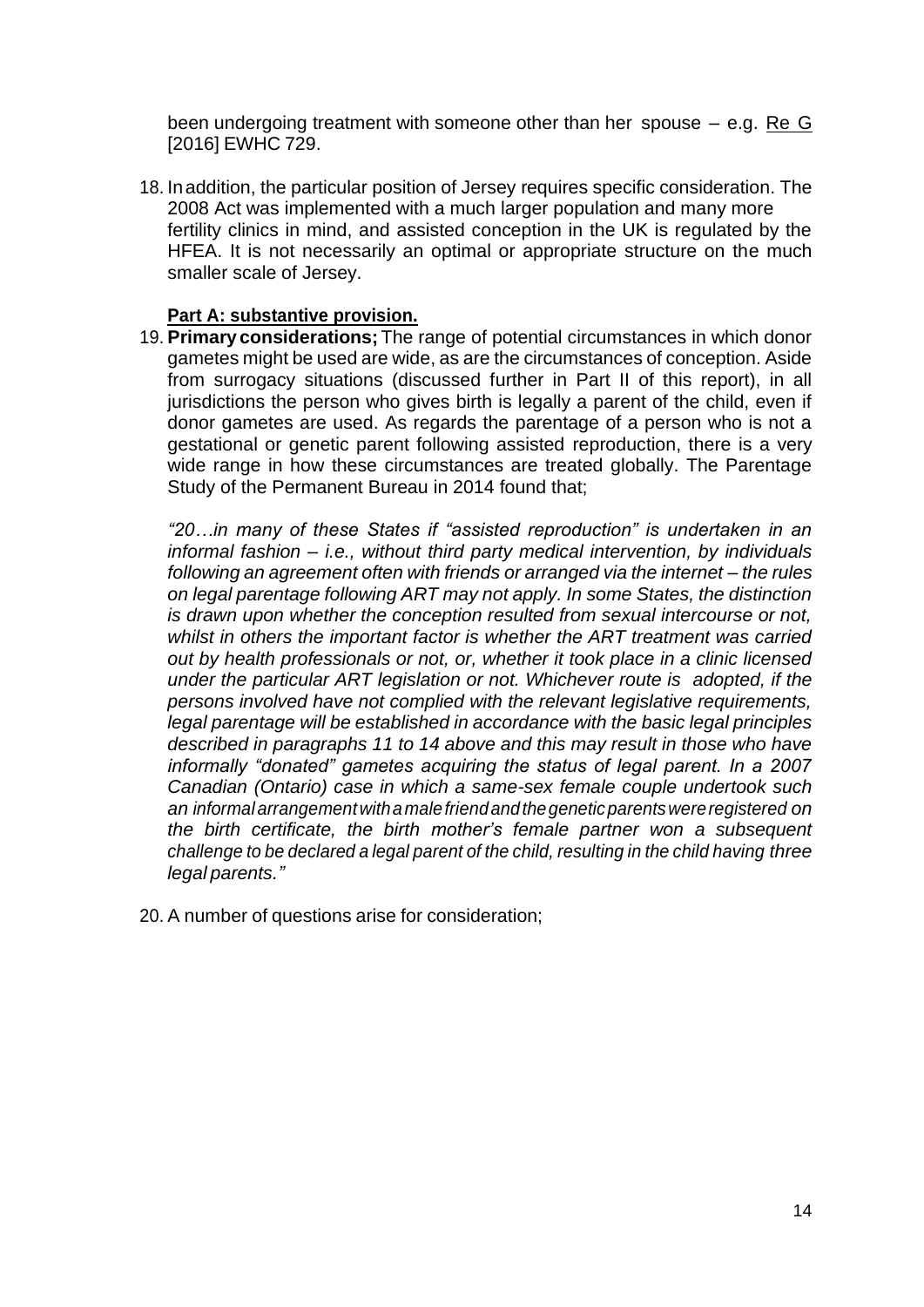21. **A. For which family structures is it intended to provide?** The range of family structures might include (references to marriage include civil partnership unless otherwise stated);

| A. What is the range of family structures for which it is intended to provide?                                                                  |
|-------------------------------------------------------------------------------------------------------------------------------------------------|
| B. In what circumstances should legal parentage be excluded and what are the<br>implications of that?                                           |
| C. How should gender identity be taken into account, specifically when<br>providing for the parental status of a person who has changed gender? |
| D. Should a distinction be made between natural conception and assisted<br>reproduction?                                                        |
| E. Should a distinction be made between conception in a clinic, or a UK<br>licensed clinic, or elsewhere?                                       |
| F. Should a distinction be made between conception which occurs in Jersey<br>and conception extra-territorially?                                |

- 21.1 A married couple, same or opposite-sex, requiring donor eggs or sperm or embryos to conceive using assisted reproductive techniques which involve one of the couple carrying the child.
	- a) where the identity of the donor is known;
	- b) where the identity of the donor is unknown.
- 21.2 An unmarried same or opposite sex couple per 21.1,
	- a) where both are unmarried;
	- b) where one or both of them may still be married to a 3rd party.
- 21.3 A same sex couple, per 21.1 or 21.2 where the eggs of the woman not carrying the child are intended to be used to conceive with donor sperm.
- 21.4 A couple, married or unmarried, using donor eggs or sperm or embryos to conceive using assisted reproductive techniques, where one or both of the couple have changed gender.
- 21.5 A woman using donor sperm or embryos to conceive using assisted reproductive techniques where she intends to parent alone and the gametes are from;
	- a) a donor whose identity is known;
	- b) a donor whose identity is unknown.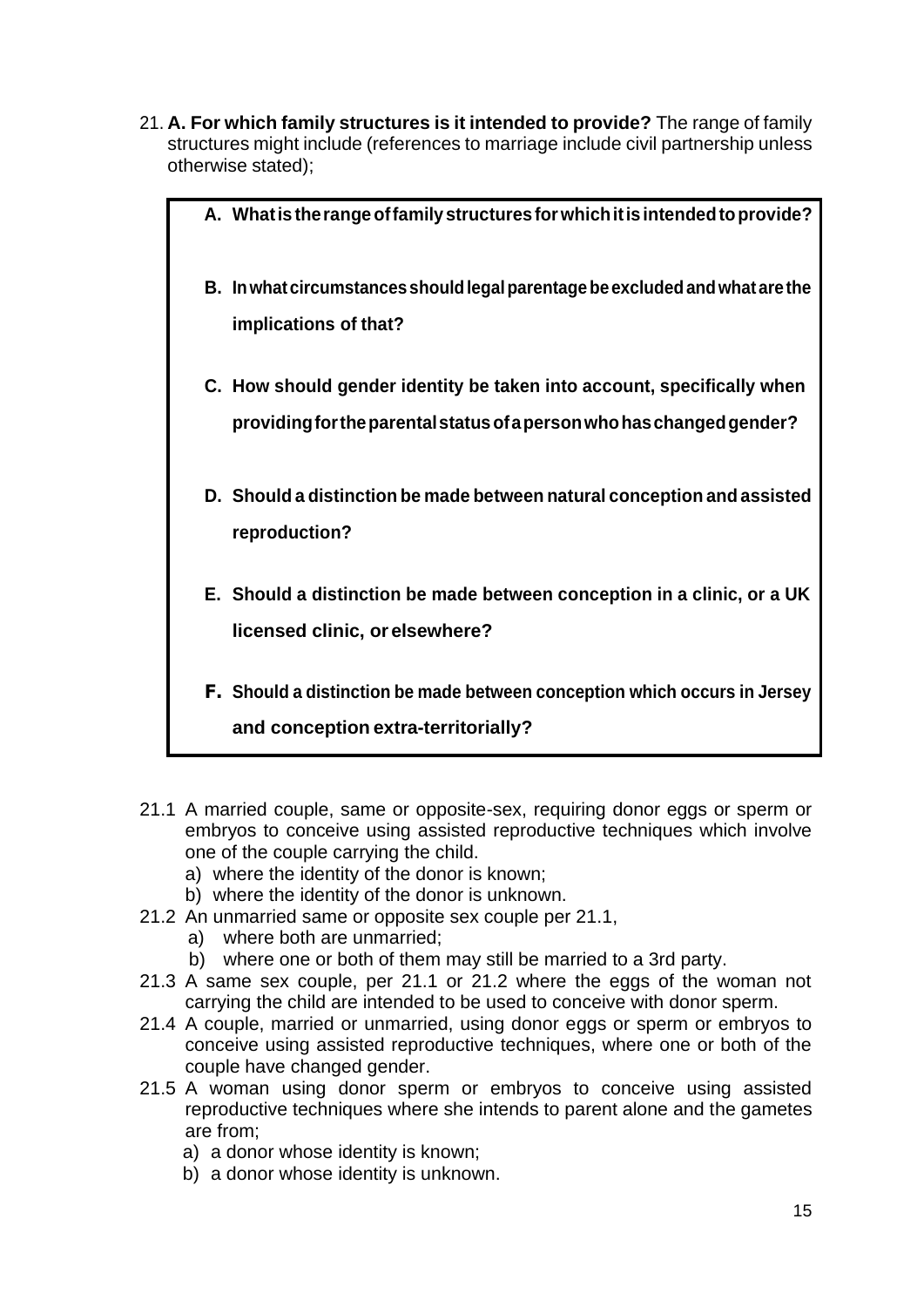- 21.6 A trans man who seeks to carry a child using assisted reproductive techniques, and using donor sperm, and who intends to parent alone
	- a) From a donor whose identity is known;
	- b) From a donor whose identity is unknown.
- 21.7 A single woman or a couple (female or opposite sex) seeking to conceive utilising assisted reproduction techniques and the sperm of another man with whom they intend to co-parent
- 21.8 A man and a woman who are not in a relationship but who intend to co- parent and who are seeking to utilise assisted reproductive techniques and donor gametes.
- 22. In addition, there is the question of legal parentage following a surrogacy arrangement which is explored in detail in the second part of this report. It is noted at this stage in general terms however, and in connection with the question of the family scenarios which may arise, that the intended parent(s) in a surrogacy relationship may be single, married or an unmarried couple of either sex, or intend to co-parent without being in a relationship. Depending on whether, and if so what, legal framework is put in place in respect of domestic or international surrogacy arrangements, it will be important to consider the interrelationship with the domestic law generally as to parentage. For example, if a framework were to be implemented to enable the intended parents to become a child's legal parents from birth or shortly thereafter, and if the requirements of that framework were not met, what would be the position in respect of the parentage of that child having regard to the remainder of the domestic laws in respect of children born following assisted conception? Is there a justification for having different laws in place to address the legal parentage of a child born following assisted reproduction where this formed part of a surrogacy arrangement than otherwise? This is explored further below in Part II of this report dealing with surrogacy.
- 23. In reaching a conclusion about the above scenarios, an important consideration might be achieving consistency with the family structures which are provided for in existing Jersey legislation. In particular the Civil Partnership (Jersey) Law 2012, Marriage and Civil Status (Amendment No. 4) (Jersey) Law 2018, and the Adoption (Jersey) Law 1961, all envisage families being formed by two persons of the same sex. In addition, the implementation of a framework enables express consideration to be given to persons forming families following gender change.
- 24. The formalisation of family structures in non-traditional family scenarios would also achieve greater consistency with the Article 8 Rights to Private and Family Life enshrined by the European Convention on Human Rights and Fundamental Freedoms (ECHR) which is given effect to by the Human Rights (Jersey) Law 2000. The European Court of Human Rights (ECtHR) has not yet gone so far as to require legal status be afforded to a de facto relationship of family life between a child and a person in the position of psychological parent who has no genetic relationship with the child. However, there are a number of decisions pertaining to Article 8 rights, in conjunction with Article 14 (prohibition of discrimination) which suggest that it is only a matter of time before a case reaches the court in circumstances where, for example, domestic legislation will recognise the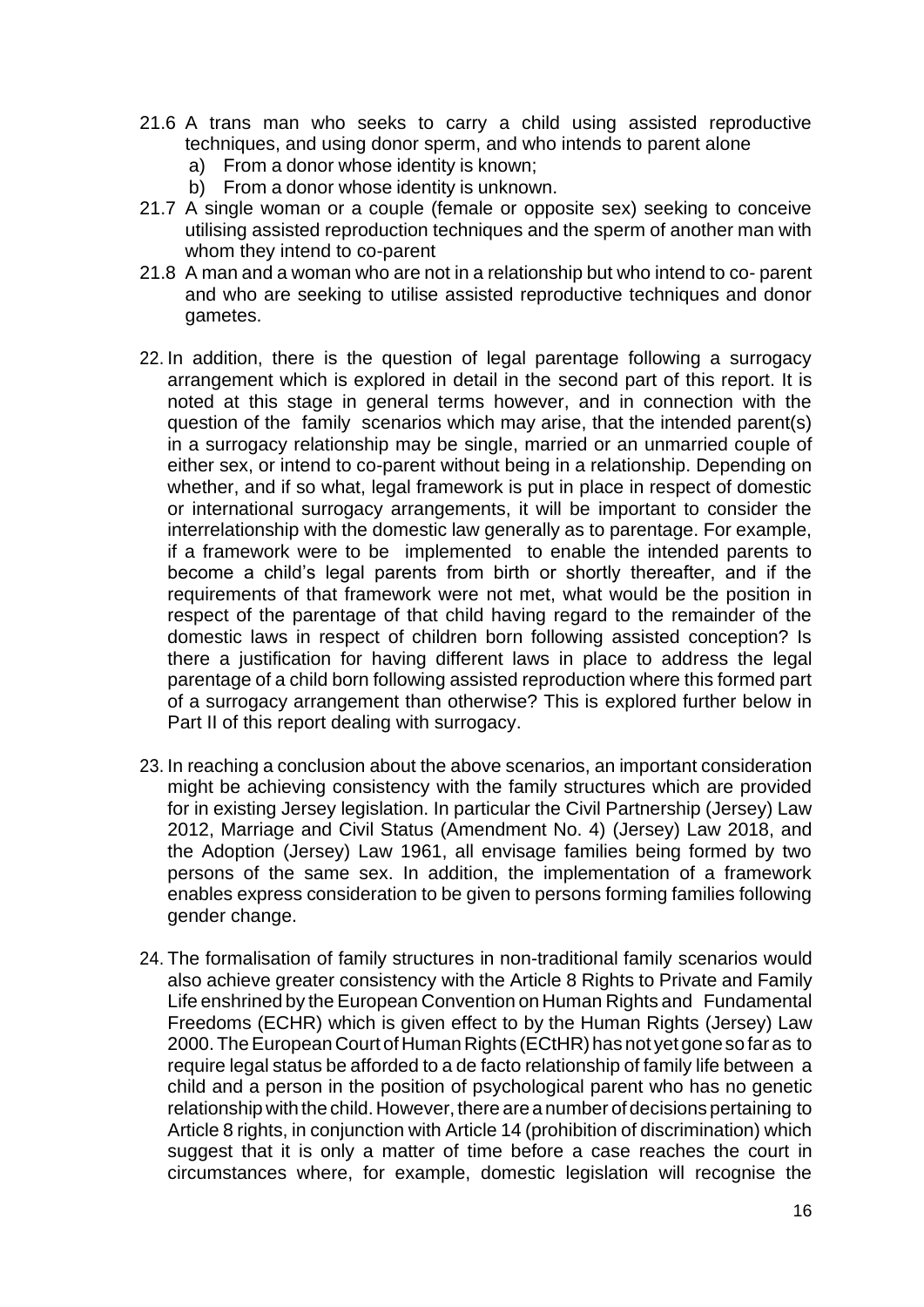parental status of a man not genetically related to the child if he is married to the child's mother, but would not recognise the same parental status if a woman is married to the child's mother, but permits same sex marriage. In particular, the following passages are taken from the ECtHR and Council of Europe Guide to Article 8 of the  $ECHR<sup>12</sup>$ :

*202. Where the existence of a family tie with a child has been established, the State must act in a manner calculated to enable that tie to be developed and legal safeguards must be established that render possible as from the moment of birth, or as soon as practicable thereafter, the child's integration in his family (Kroon and Others v. the Netherlands, § 32).*

*203. In spite of the absence of a biological tie and of a parental relationship*  legally recognised by the respondent State, the Court found that there *existed family life between the foster parents who had cared for a child on a temporary basis and the child in question, on account of the close personal ties between them, the role played by the adults vis-à-vis the child, and the time spent together (Moretti and Benedetti v. Italy, § 48; Kopf and Liberda v. Austria, § 37). In addition, in the case of Wagner and J.M.W.L. v. Luxembourg – which concerned the inability to obtain legal recognition in Luxembourg of a Peruvian judicial decision pronouncing the second applicant's full adoption by the first applicant – the Court recognised the existence of family life in the absence of legal recognition of the adoption.*

*212. A same-sex couple living in a stable relationship fall within the notion of family life, as well as private life, in the same way as a heterosexual couple (Vallianatos and Others v. Greece [GC], § 73-74; X and Others v. Austria [GC], § 95; P.B. and J.S. v. Austria, § 30; Schalk and Kopf v. Austria, §§ 92- 94).*

*217. In another case concerning the regulation of residence permits for family reunification, however, the Court considered same-sex and different sex couples as being in a similar position (Pajić v. Croatia, § 73). The Court stated that by tacitly excluding same-sex couples from its scope, the domestic legislation introduced a difference in treatment based on sexual orientation and thus violated Article 8 of the Convention (ibid., §§ 79-84).*

In addition, the ECtHR emphasised in the case of Mennesson  $v$  France<sup>13</sup> the significance of parental status for an individual's Article 8 rights to Private Life; *"96. As the Court has observed, respect for private life requires that everyone should be able to establish details of their identity as individual human beings, which includes the legal parent-child relationship ...; an essential aspect of the identity of individuals is at stake where the legal parent-child relationship is concerned."*

25. That is not to say that the Article 8 rights of a child could not be achieved by adoption, as opposed to recognition from birth, but some caution is required before legislating in a way which enables a parental status to be acquired by operation of law in a family founded by an opposite sex couple, but require adoption in the same circumstances for a family founded by a same sex couple, as

<sup>12</sup> Dated 31.12.17

<sup>&</sup>lt;sup>13</sup> Application 65192/11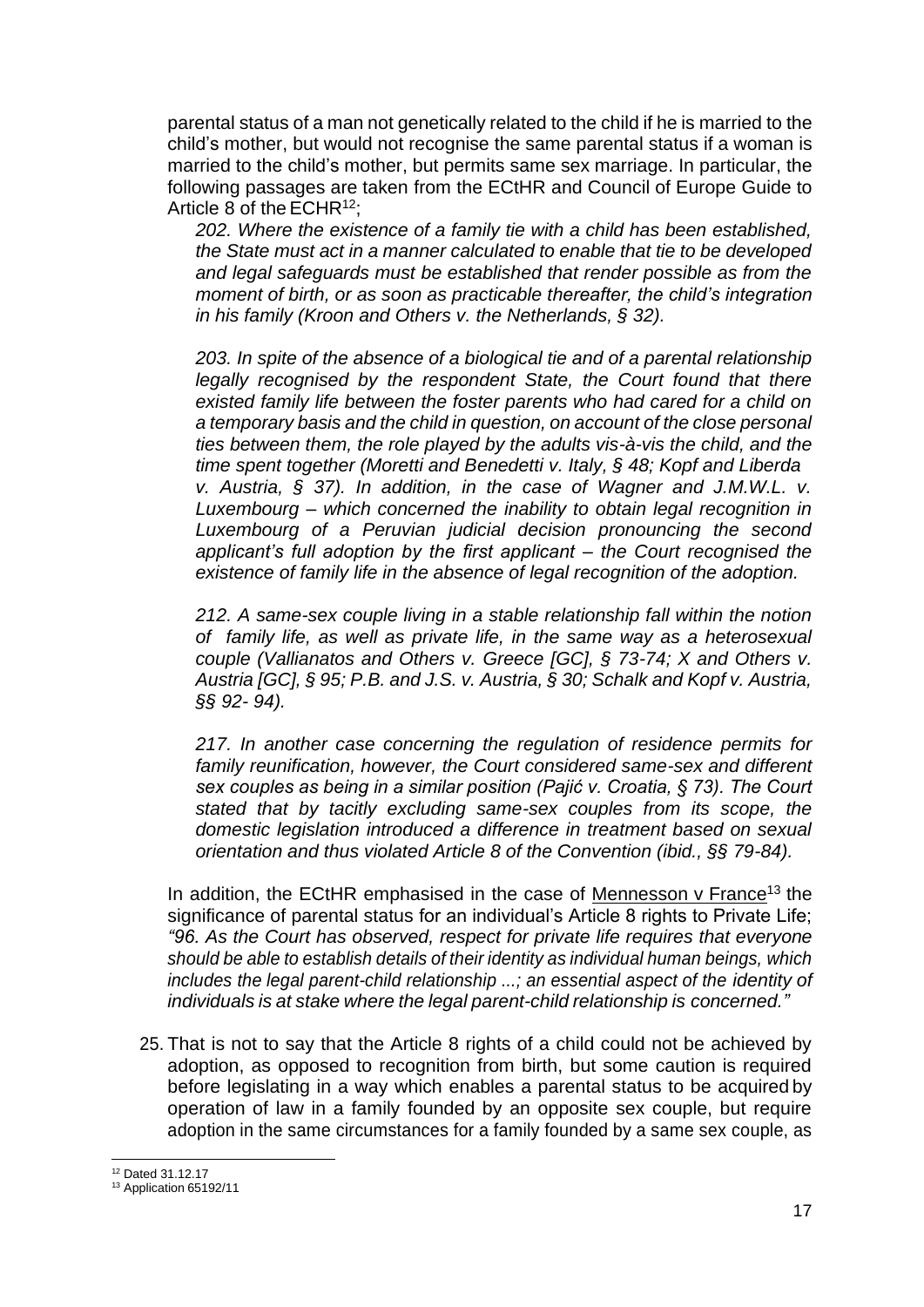this risks breaching the prohibition on discrimination.

- 26. In 2018 the Parliamentary Assembly to the Council of Europe published a Resolution entitled "Private and family life: achieving equality regardless of sexual orientation"<sup>14</sup> which called upon Council of Europe Member States to;
	- *4.5 Protect the rights of parents and children in rainbow families, without discrimination based on sexual orientation or gender identity, and accordingly:*
		- *4.5.1 in line with the case law of the European Court of Human Rights, ensure that all rights regarding parental authority, adoption by single parents and simple or second-parent adoption are granted*
		- *4.5.2 without discrimination on the grounds of sexual orientation or gender identity;*
		- *4.5.3 provide for joint adoption by same-sex couples, without discrimination on the grounds of sexual orientation;*
		- *4.5.4 extend automatic co-parent recognition to the same-sex partner of the parent who has given birth in all cases where this would be extended to a mother's male spouse;*
		- *4.5.5 where single women are granted access to medically assisted procreation, ensure that such access is granted without discrimination on the grounds of sexual orientation or gender identity;*
		- *4.5.6 where unmarried heterosexual couples are granted access to medically assisted procreation, ensure that such access is granted to same-sex couples;*
- 27. To the extent that the view of the Parliamentary Assembly can be taken as an indicator of the direction in which the law of the ECtHR is heading, the implementation of any legal framework to provide for parentage in cases of assisted reproduction ought to carefully consider whether such framework would be consistent with the child's Article 8 rights taken in conjunction with Article 14 having regard to it.
- 28. Some of the scenarios in paragraph 21 give rise to the possibility of families where there are more than two active, psychological parents, and the question arises as to whether three or more legal parents should be provided for in legislation. The joint consultation document of the Scottish Law Commission and the Law Commission of England and Wales raises this as an area for potential future reform in the UK (but not in surrogacy situations)<sup>15</sup>;

*"We think that there could be much merit outside surrogacy arrangements in further exploring the possibility of permitting a child to have more than 2 legal parents. That would enable the position to reflect reality where there is genuine co-parenting of a child by three or four people."*

29. This was foreshadowed by a number of cases in the English court where disputes arose between a lesbian couple co-parenting a child and their known

<sup>&</sup>lt;sup>14</sup> Resolution 223

<sup>15</sup> At §7.90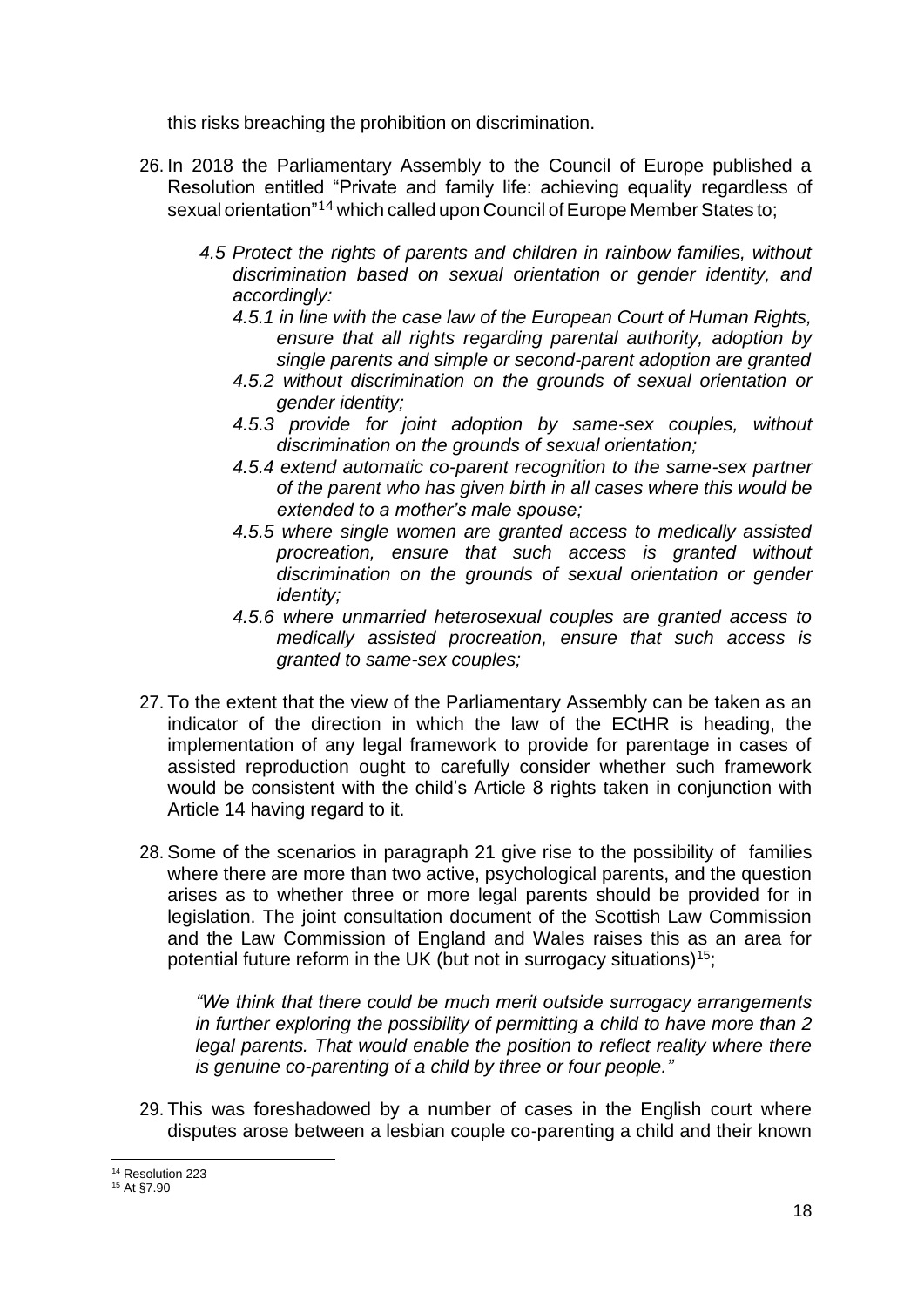male donor. Notably, the case of A v B and C (lesbian co-parents: role of  $father)$ <sup>16</sup> in which Lord Justice Thorpe was considering the role to be played by a known and involved genetic father, albeit not specifically considering legal parenthood;

*"A's involvement in the creation of M and his commitment to M from birth suggest that he may be seeking to offer a relationship of considerable value. It is generally accepted that a child gains by having two parents. It does not follow from that that the addition of a third is necessarily disadvantageous."*

- 30. There are a number of states in the US and Canada whose laws make families where there are 3 legal parents possible under legislative law, namely California, Maine, Washington (state) and Louisiana, Ontario and Brazil<sup>17</sup>. In addition, there are a number of states such as New Jersey where tri-partite legal parentage has been facilitated by court decision<sup>18</sup>.
- 31. If new legislation is to be enacted to provide for parentage in scenarios where two or more persons are going to be sharing the parenting of a child and this is envisaged from pre-conception, the possibility of providing for a child to have more than two legal parents where this is consented to by the intended parents ought to be given consideration as potentially being more consistent with the child's welfare. In particular this may;
	- reduce disputes regarding the primacy of one parent or another;
	- more accurately reflect the child's day to day reality;
	- share financial responsibility for the child in a manner which is consistent with parental responsibility.
- 32. **B. In what circumstances should legal parentage be excluded and what are the implications of that?** There are three particular scenarios in which this is a consideration;
	- a) excluding the parentage of an anonymous or unknown donor;
	- b) excluding the parentage of a known donor;
	- c) the circumstances, if any, in which the parentage of the spouse of the person giving birth should be excluded.

In addition, there are the circumstances of a surrogacy arrangement, which are addressed separately in Part II of this report, save that some of the discussion in this part is relevant to (c), the parentage of the spouse of a person giving birth.

33. **Anonymous and unknown donors;** In this context anonymous and unknown donors are considered together. An anonymous donor is the donor whose identity is kept entirely secret and is undiscoverable by either parent or child even upon the child reaching 18. An unknown donor is a donor who is not known to the family conceiving the child, but whose identity will be made available to the child upon reaching 18 if requested by the child. In the UK donors are no longer permitted to donate gametes to clinics anonymously<sup>19</sup>.

<sup>16</sup> [2012] 1 WRL 3456 at [24]

<sup>&</sup>lt;sup>1</sup><sup>1</sup> "Technologies and the evolving recognition of Tri-parenting" Colleen. M Quinn, Esq of the Adoption and Surrogacy Law Centre at Locke and Quinn, Richmond VA.

<sup>&</sup>lt;sup>18</sup> In re Adoption of two children by H.N.R., 285 N.J. Super. 1, 666 A.2d 535 (App . Div. 1996).

<sup>19</sup> Pursuant to the Human Fertilisation and Embryology Authority (disclosure of information) Regulations 2004 (SI 2004/1511)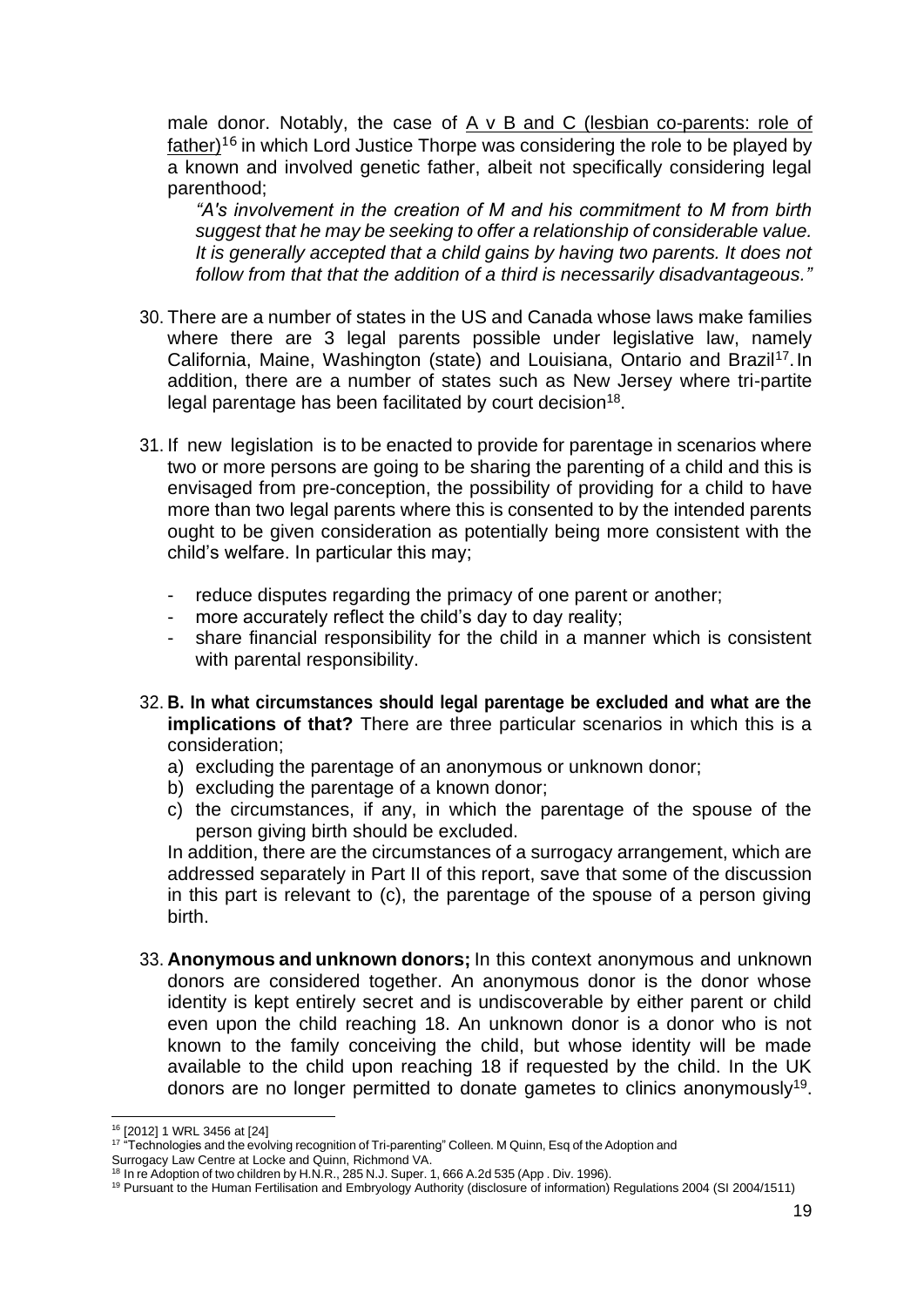However, for individuals or couples conceiving via home insemination they may use anonymous donor sperm purchased from other countries. In either scenario, the identity of the donor is not discoverable at least until the child reaches the age of 18, and it is not intended that the donor will play any part in the child's upbringing. For this reason, therefore, the same issues arise regarding excluding parentage.

- 34. In the HFEAct 2008, parentage of a person who has donated gametes to a clinic other than for their own treatment alone or with a partner is excluded by Sch 3 to the 1990 Act together with §§.41, 45 and 47 of the HFEAct 2008 which specify that a donor of eggs is not to be the mother merely by reason of egg donation, and the circumstances in which the donor of sperm is not to be the father. These provisions protect both the unknown donor and the individual or couple receiving assisted conception and work well. The alternative of leaving an unknown or anonymous donor in the position of legal parent is unlikely to be in the child's best interests where they are not known to the family and not playing any part in the child's upbringing.
- 35. In most states with assisted reproductive legislation who responded to the HCCH survey, third party donors who donate formally, e.g. through medical institutions, are specifically excluded from legal parenthood $20$ .
- 36. **Known donors;** Many couples seeking fertility treatment, particularly lesbian couples, do not want a completely unknown donor of sperm for their child. Often there is a tension between a couple wanting their child to know their origins and to have an identifiable genetic parent who is part of their lives, and the desire to ensure that the couple doing the day to day parenting are able to exercise parental responsibility without interference. In other cases, the couple intend to co-parent with the genetic father. This latter situation can give rise to 3 parent families and the question of whether to recognise these in law.
- 37. Since the 1990 HFE Act<sup>21</sup> it has been possible for a single woman to have a child with no legal father. In practice, this was sometimes the route taken by lesbian couples who were treated together but who could not both be legal parents. However, many lesbian parents preferred to have a known donor for their child. This led to a number of disputed cases before the courts when there was conflict regarding the role to be played by the genetic parent; for example in the case of  $\overline{T}$  v  $\overline{T}$  in 2010<sup>22</sup> where the court made a shared residence order encompassing both women and the genetic father in circumstances where the genetic father was also the legal father.
- 38. The HFE Act 2008 provided that in two particular circumstances a child could have two female parents from birth, and no legal father – firstly where the women were married or in a civil partnership at the time of conception<sup>23</sup>, and secondly where the women underwent treatment at a UK licensed clinic and each gave notice to the Person Responsible of their agreement to the other

<sup>&</sup>lt;sup>20</sup> HCCH Study of Legal Parentage and the Issues Arising from International Surrogacy Arrangements, Preliminary Document No 3 of March 2014 at § [20]

 $21$  Pursuant to s. 28(6)

<sup>&</sup>lt;sup>22</sup> [2010] EWCA Civ 1366

 $23$  ss.42 and 45 HFEAct 2008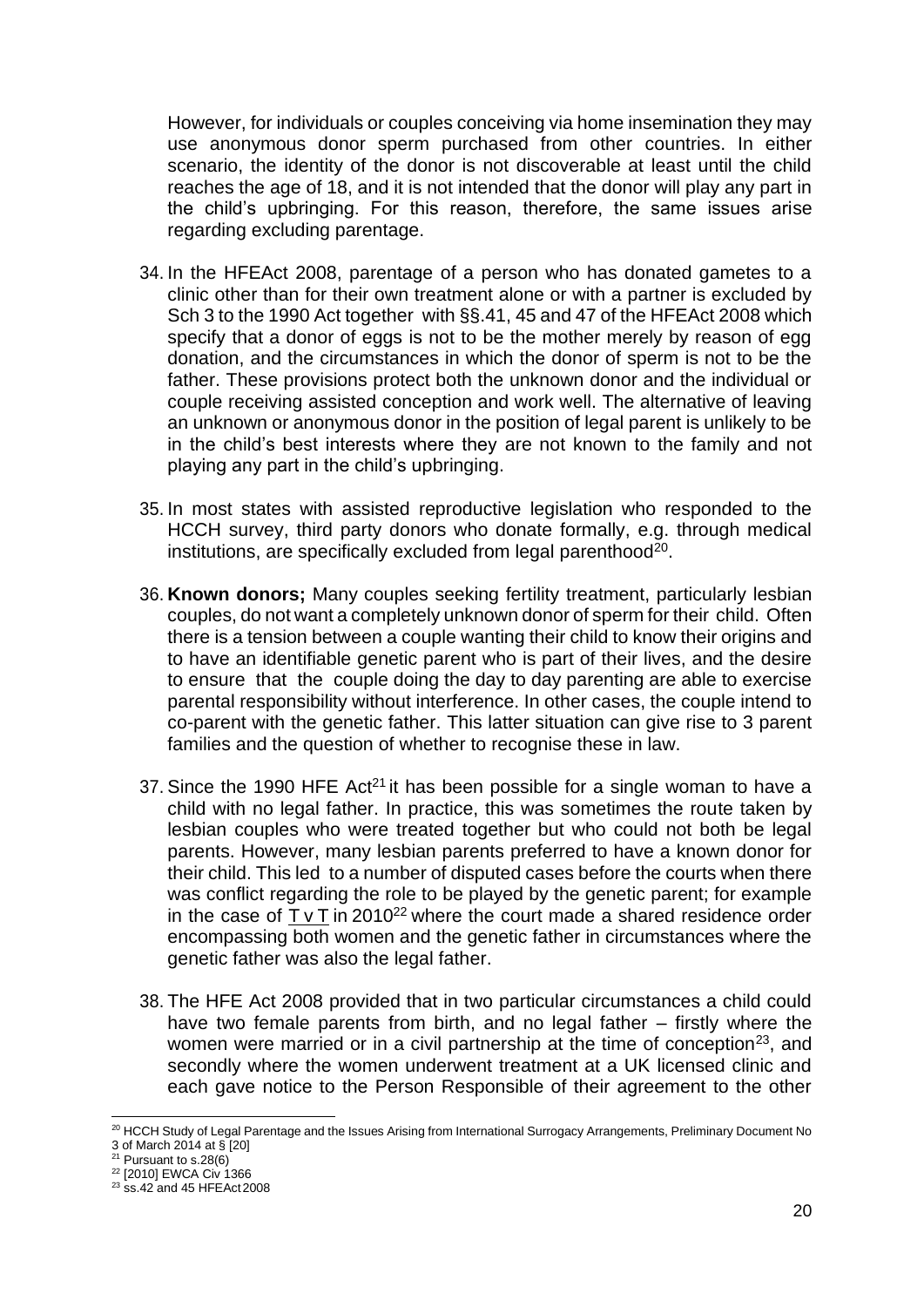woman being the second female parent<sup>24</sup>. Neither of these scenarios require the donor to be unknown. As a result, a number of cases have arisen where there has been a later dispute regarding the role to be played by the biological father in the child's life, even though he is not a legal parent. In the case of Re Z (Children: Sperm Donors: Leave to Apply for Children Act Orders)<sup>25</sup> as the genetic fathers of the children were not legal fathers they did not have an automatic right to apply for Children Act 1989 orders for contact with the children. The mothers opposed the fathers being permitted leave to apply for such orders. The court granted leave and held;

*"[113]…; The effect of ss. 42(1), 45(1) and 48(2) of the 2008 Act is that S and T are not to be treated in law as the parents of, respectively, G and Z for any purpose. I endorse the submissions that the policy underpinning these reforms is an acknowledgement that alternative family forms without fathers are sufficient to meet a child's need.*

*[114] To my mind, the policy underpinning ss. 42(1), 45(1) and 48(2) of the 2008 Act is simply to put lesbian couples and their children in exactly the same legal position as other types of parent and children. This is, in my judgment, the clear intention of Parliament.*

*[115] Any person who seeks a s 8 order in respect of that child against the wishes of such parents must obtain the leave of the court which will consider all relevant matters including the factors identified in s 10(9) as explained by Black LJ in Re B (Paternal Grandmother: Joinder as Party). As part of that analysis, the court will consider the rights of legal parents to family life including the right to make decisions about their children. Those rights are widely recognised both as a longstanding principle of English law and under Art 8. In this regard, the position of a lesbian couple who have been granted the status of legal parents by the 2008 Act is exactly the same as any other legal parent. Having taken those rights into account, however, it is still open to the court, after considering all relevant factors, to grant leave to other persons to apply for s 8 orders. In this regard, the position of biological fathers who have been deprived of the status of legal parent by the 2008 Act is the same as any other person.*

*[118] By choosing friends, S and T, to provide sperm to enable them to conceive children, and by allowing them to have regular and frequent contact and to place some role (albeit disputed) in the lives of their families, D and E in one case, and X and Y in the other, were exercising their parental responsibility to facilitate some sort of relationship between their children and their biological fathers. This illustrates the true effect of the reforms implemented in ss. 42(1), 45(1) and 48(2) of the 2008 Act. D and E, and X and Y, have been granted full and inclusive parental responsibility for G and Z, to the exclusion of the biological fathers. They consciously exercised that responsibility by allowing S and T regular contact with the children. The 2008 Act empowered them to take this course. It did not deny them the right to do so. No doubt there will be some lesbian couples who, after having children by artificial insemination, not only allowed the biological fathers to have contact with the children but also encouraged them to play a full* 

<sup>24</sup> ss43 and 44 HFEAct 2008

<sup>25</sup> [2013] 1 FLR 1334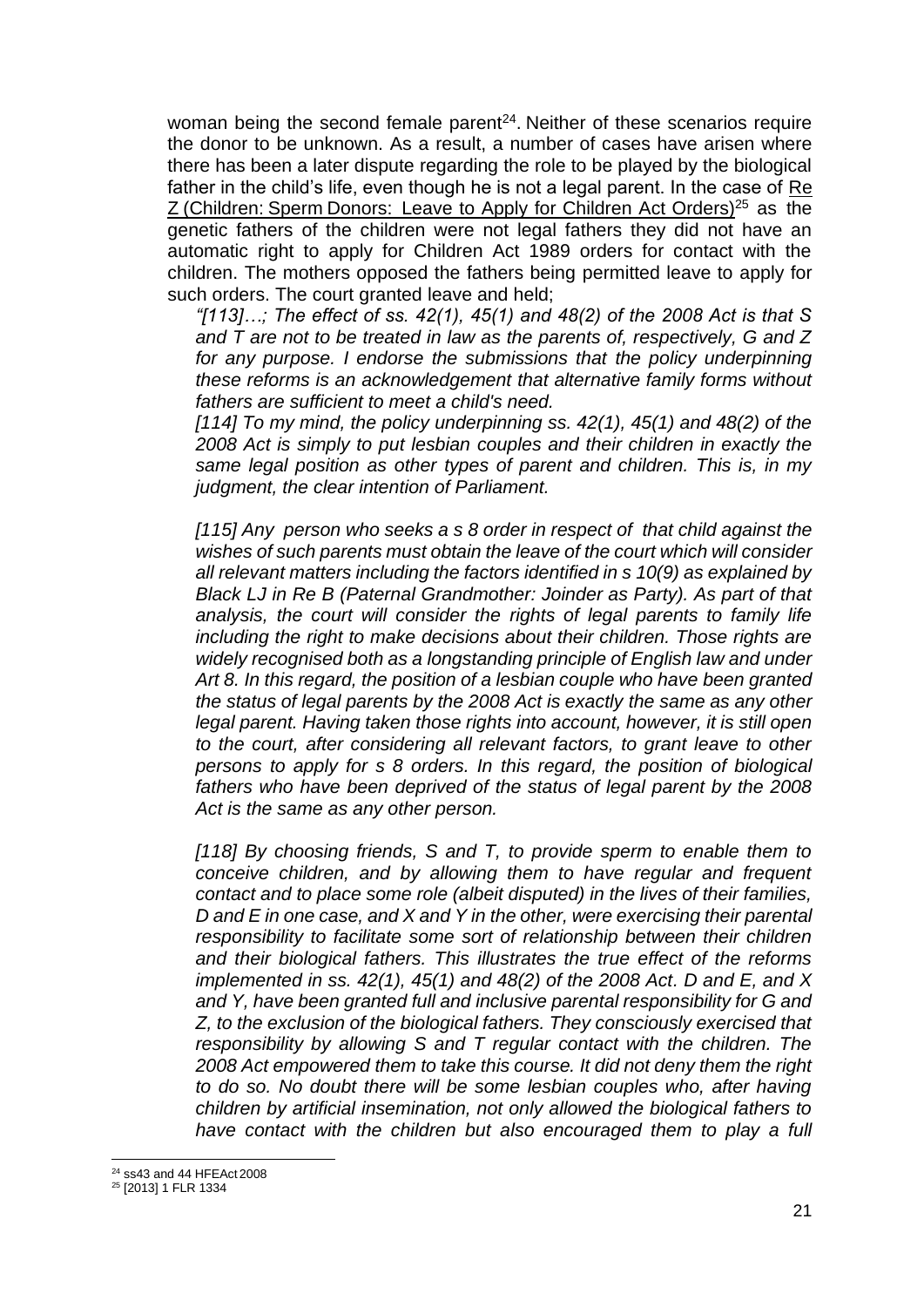*parental role and be recognised as fathers. The 2008 Act denies the biological father the status of legal parent, but it does not prevent the lesbian couple, in whom legal parenthood is vested, from encouraging or enabling the biological father to become a psychological parent. On the contrary, it empowers the lesbian couple to take that course as the persons in whom parental responsibility is vested."*

- 39. Therefore, albeit that the genetic fathers were not legal fathers, the court was expressly considering the potential for the children to have more than two psychological parents, capable of being supported by shared parental responsibility. As set out in**SectionA**above, some consideration could be given to reducing these tensions by permitting a child to have more than two legal parents in some scenarios.
- 40. Where there are to be two legal parents and a known genetic father, a decision needs to be made regarding who those legal parents should be, whether it should be the couple bringing up the child, or whether it should be the genetic parents, and what the implications for the child in each scenario are. If the legal parentage structure provides for married couples to be the sole legal parents of a child, even where the genetic father is known to them, it is suggested that some justification would be required for excluding unmarried couples from being the sole legal parents of a child, whether opposite sex or same sex, in similar circumstances.
- 41. **Egg donors;** Most of cases in the courts of England and Wales have focussed on known genetic fathers as the situation most commonly arising. However, it is sometimes the case that there is a known egg donor. If the person who gives birth is always a parent, the egg donor's parentage is automatically excluded. In England her parentage is excluded by virtue of s.47 HFE Act 2008. However, if that egg donor is also the partner of the person giving birth, it may not be in the child's best interests for her to have no legal relationship with the child. The case of ReG(Children)<sup>26</sup> concerned an application for a shared residence order by the biological and psychological mother of a child who was not a gestational parent and therefore not a legal parent. She was in fact the only known genetic parent of the child concerned, but had no legal status and no parental responsibility.
- 42. If a legal framework is enacted in which it is possible for two women to be the legal parents of a child from birth, and if the second female parent donates her eggs to the treatment of the gestational parent with whom she intends to coparent, it is suggested that one of the criteria for ensuring the that the second female parent is a legal parent may be the genetic relationship with the child.
- 43. **Spouse ofthe gestational parent;** A question arises as to whether it is always appropriate for the gestational parent's spouse to be the second legal parent of the child where that person is not receiving assisted reproduction with the gestational parent. The gestational parent may be receiving assisted reproduction alone, or may be in a relationship with someone else and not yet

<sup>26</sup> [2014] EWCA Civ 336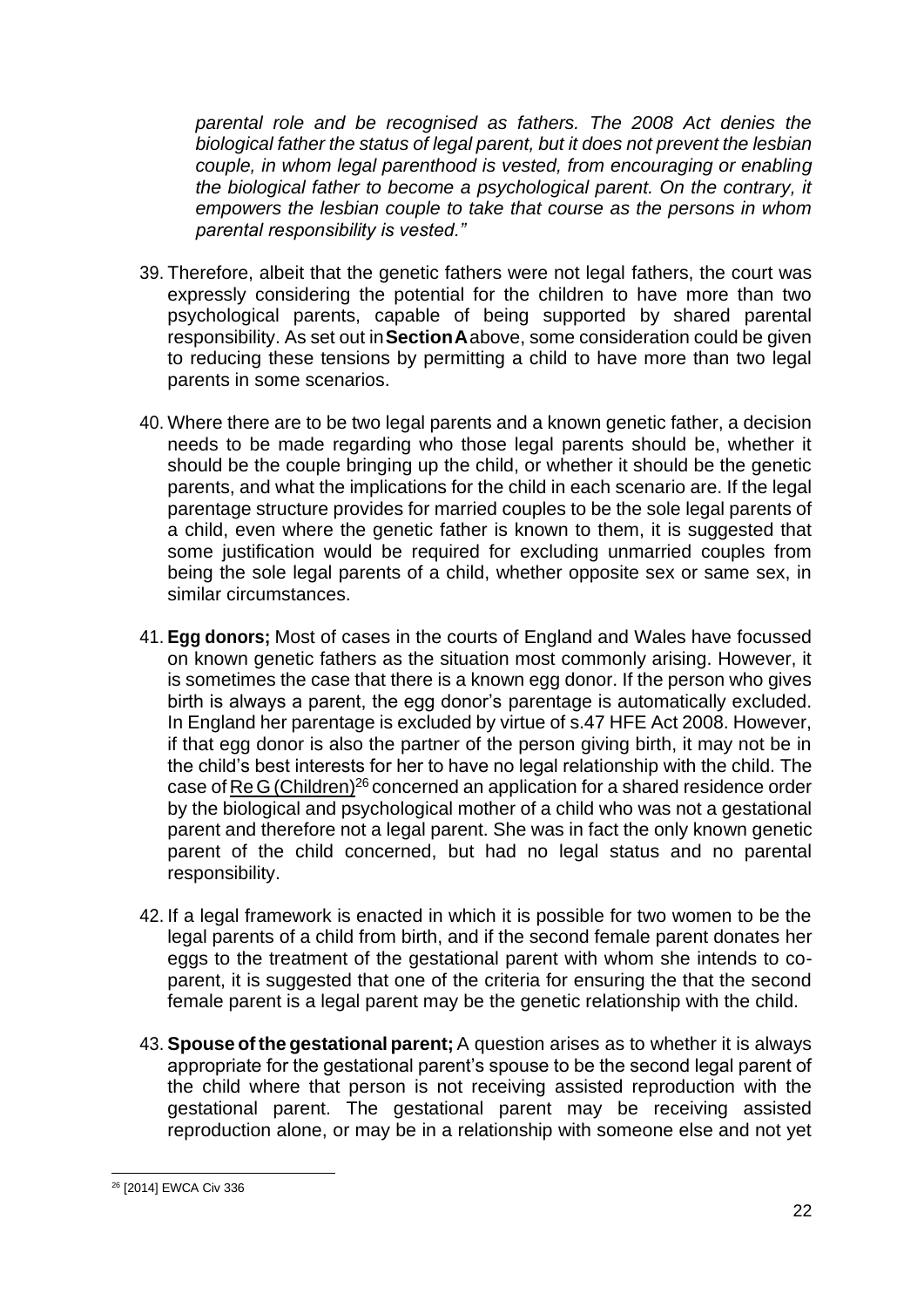formally divorced from the spouse. The spouse may not even be aware of the treatment being received by the gestational parent. It is suggested that there may be a number of ways of addressing this, such as;

- (i) There could be a catch all provision which excludes the spouse from a legal relationship where it is evidenced that they did not agree to being the second parent or did not know about the assisted conception.
- (ii) There could be provision requiring written agreement setting out who the parents are in all cases of assisted reproduction (see below the section on mechanism).
- (iii) The parentage of the spouse could be excluded where the gestational parent has entered into a written agreement with another person to be the second parent (see below the section on mechanism).
- 44. At present, in the UK, pursuant to ss.35 and 42 of the HFEAct 2008, the gestational parent's spouse is the second legal parent*"unlessitisshownthat(s)he did not consent to the placing in her of the embryo or the sperm and eggs or to her artificial insemination (as the case may be)."* As noted above, there are ethical issues regarding whether a spouse can consent to someone else's treatment. It is suggested that what this section is really aimed at is the question of whether the spouse was aware of the assisted reproductive treatment and agreed to be the parent of any resultant child. One of the issues that has arisen from these sections is an evidential one – how does the gestational parent provide evidence that their spouse does not consent, when they may not be aware, and where the gestational parent is seeking treatment with someone else? The HFEA have developed 'Form LC' to deal with this scenario, which is signed by the gestational parent to attest to their spouse's lack of consent, but it is a cumbersome procedure and open to challenge. It hasn't in practice provided the requisite degree of certainty for the children concerned, particularly where the spouse hasn't been aware of the treatment.
- 45. In the case of  $\text{Re } G^{27}$ , which concerned this scenario, the then President of the Family Division, Munby P held @ [26];
- *i) The intention of the 2008 Act and its predecessor the 1990 Act is to provide certainty, which is why there is a presumption.*
- *ii) Section 42 of the 2008 Act creates a rebuttable presumption that consent exists in cases of marriage or civil partnership. The presumption can be rebutted by evidence which shows that consent has not been given.*
- *iii) Once evidence to counter the presumption has been led, the presumption cannot be used as a 'makeweight'. So even weak evidence against consent having been given must prevail if there is no other evidence to counterbalance it.*
- *iv) A general 'awareness' that treatment is taking place, or acquiescence in that*  fact, is not sufficient. What is needed is "consent", and this involves a *deliberate exercise of choice.*

46. It is suggested that this formulation is not entirely clear from sections 35 and 42

<sup>27</sup> [2016] EWHC 729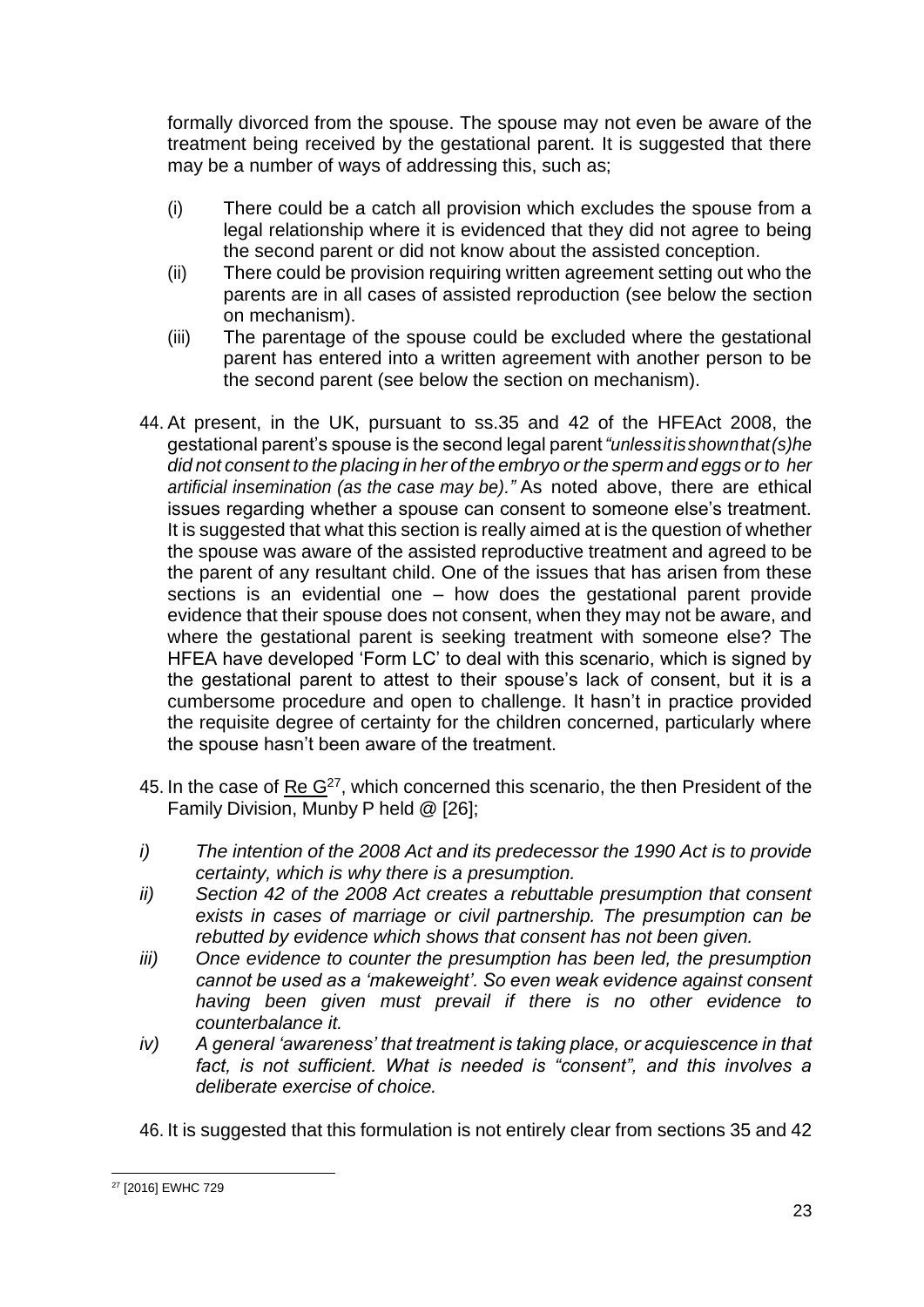of the HFEAct 2008 as drafted, and that if what is desirable is a 'deliberate exercise of choice' that could be provided for, either by requiring written evidence of that exercise of choice in every case in which there is assisted reproduction, or in every case where the gestational parent is married and not being treated with the spouse. It is recognised, however, that this may give rise to some evidential issues in international cases in particular, and the merits of requiring evidence of deliberate agreement as against the de-merits of the parentage of a spouse not being recognised if the implemented procedures have not been complied with, or in the case of an international family require careful consideration and debate.

- 47. **C.Howshouldgenderidentitybetakenintoaccount,specificallywhenproviding for the parental status of a person who has changed gender?** As noted above, the UK Government did not expressly debate the implications of the Gender Recognition Act 2004 when implementing the provisions concerning parentage in the HFE Act 2008, and this has led to litigation.
- 48. Furthermore, the law relating to gender recognition continues to develop internationally, and there are cases currently pending before the ECtHR concerning gender change and parental status – for example Y.P. v Russia Application No  $8650/12^{28}$  which concerns a trans man who wishes to be named as father on his son's birth certificate. In the Parliamentary Assembly Resolution 2239 referred to above, the Council of Europe Member States were also called upon to;

*"provide for transgender parents' gender identity to be correctly recorded on their children's birth certificates, and ensure that persons who use legal gender markers other than male or female are able to have their partnerships and their relationships with their children recognised without discrimination."*

Some jurisdictions, such as Malta, already provide for this by adopting gender neutral terms on birth certificates.

- 49. In the 2017 ECtHR case of Case of A.P., GARÇON AND NICOT v. FRANCE<sup>29</sup> found a violation of Article 8 occurred in the requirement for a person changing gender to undergo an irreversible change of appearance – namely gender reassignment surgery. Europewide, therefore, this decision increases the likelihood of trans men giving birth following gender reassignment. Nor is it necessarily the case that that person will require assisted reproduction in order to become pregnant if, for example, they were in a same sex relationship with a cis-gender man.
- 50. Furthermore, it is not only the position of trans men who are capable of giving birth which requires consideration. Clarity is required regarding the parental status of the spouse or partner of gestational parent if the second parent has been afforded gender recognition in their altered gender. The Registrar General in the case currently pending before the courts of England and Wales on this issue has given evidence regarding the confusion which has existed for a number of years among local registrars registering births, and a number of

<sup>28</sup> Communicated on 23 February 2017

<sup>29</sup> Applications nos. 79885/12, 52471/13 and 52596/13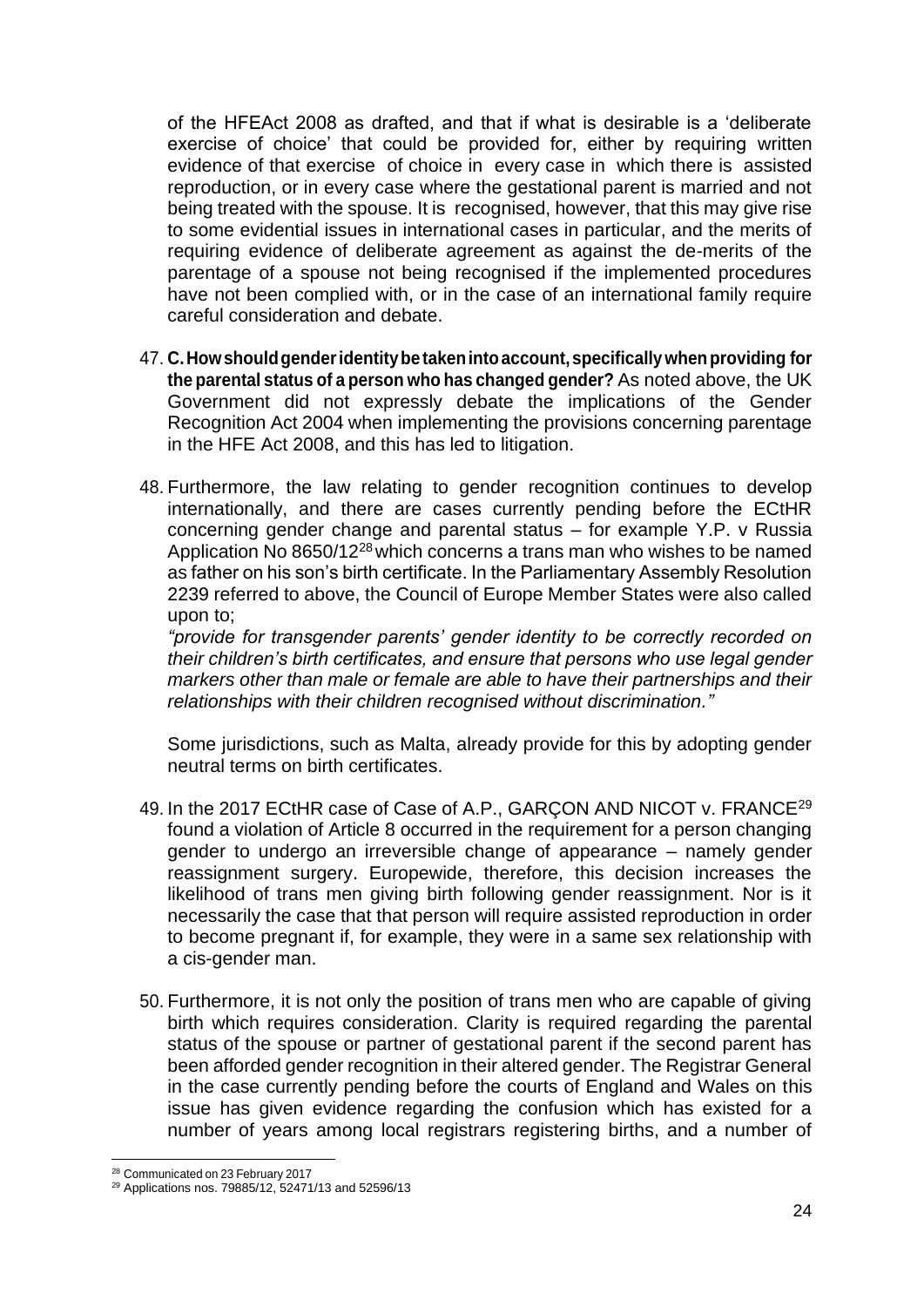cases where a birth has been registered naming a mother's partner as the child's father when it has subsequently emerged that he was a trans man at the time of birth registration and the birth of the child was achieved through assisted reproduction. It is suggested that the implications of gender change for the parental status of any child born following the gender change of any of its intended parents is given careful consideration when enacting a legal framework addressing parentage and assisted reproduction.

- 51. **D. Should a distinction be made between natural conception and assisted reproduction?** All of the scenarios in §21 above assume the use of assisted reproductive techniques. However, it is by no means axiomatic that donor conception involves assisted reproductive techniques. The English case of SAB (A Child) [2014] EWHC 384 concerned a same-sex female couple in circumstances where the child intended to be brought up by them had been conceived naturally. In the English case of M v F and H [2014] 1 FLR 352 an opposite couple had used the services of a man who advertised himself as offering unpaid sperm donation, naturally or via artificial insemination, and the court found that conception had taken place naturally, which resulted in him being the legal father.
- 52. The parentage provisions in the HFEAct 2008 in s.33 onwards relating to parentage expressly only apply where there is assisted reproduction. There is a common law presumption where a woman is married to a man that he is the legal father of the child, but this can be displaced by DNA evidence showing some other person to be the father of the child<sup>30</sup>. There is no such common law presumption in English law in respect of two women who are married, but there is a statutory presumption where there is assisted reproduction.
- 53. The HCCH Study of Legal Parentage of 2014 the survey conducted showed the following;

*20. In most States with ART legislation, third party gamete donors who donate in accordance with the rules of the State (e.g., formally, through medical institutions) are specifically provided for in legislation and will not be the legal parents of a child born following use of their gametes. However, in many of these States if "assisted reproduction" is undertaken in an informal fashion – i.e., without third party medical intervention, by individuals following an agreement often with friends or arranged via the internet - the rules on legal parentage following ART may not apply. In some States, the distinction is drawn upon whether the conception resulted from sexual intercourse or not, whilst in others the important factor is whether the ART treatment was carried out by health professionals or not, or, whether it took place in a clinic licensed under the particular ART legislation or not. Whichever route is adopted, if the persons involved have not complied with the relevant legislative requirements, legal parentage will be established in accordance with the basic legal principles described in paragraphs 11 to 14 above and this may result in those who have informally "donated" gametes acquiring the status of legal parent.*

<sup>&</sup>lt;sup>30</sup> Leeds Teaching Hospitals NHS Trust v A and B [2003] 1 FLR 1091 @ [24].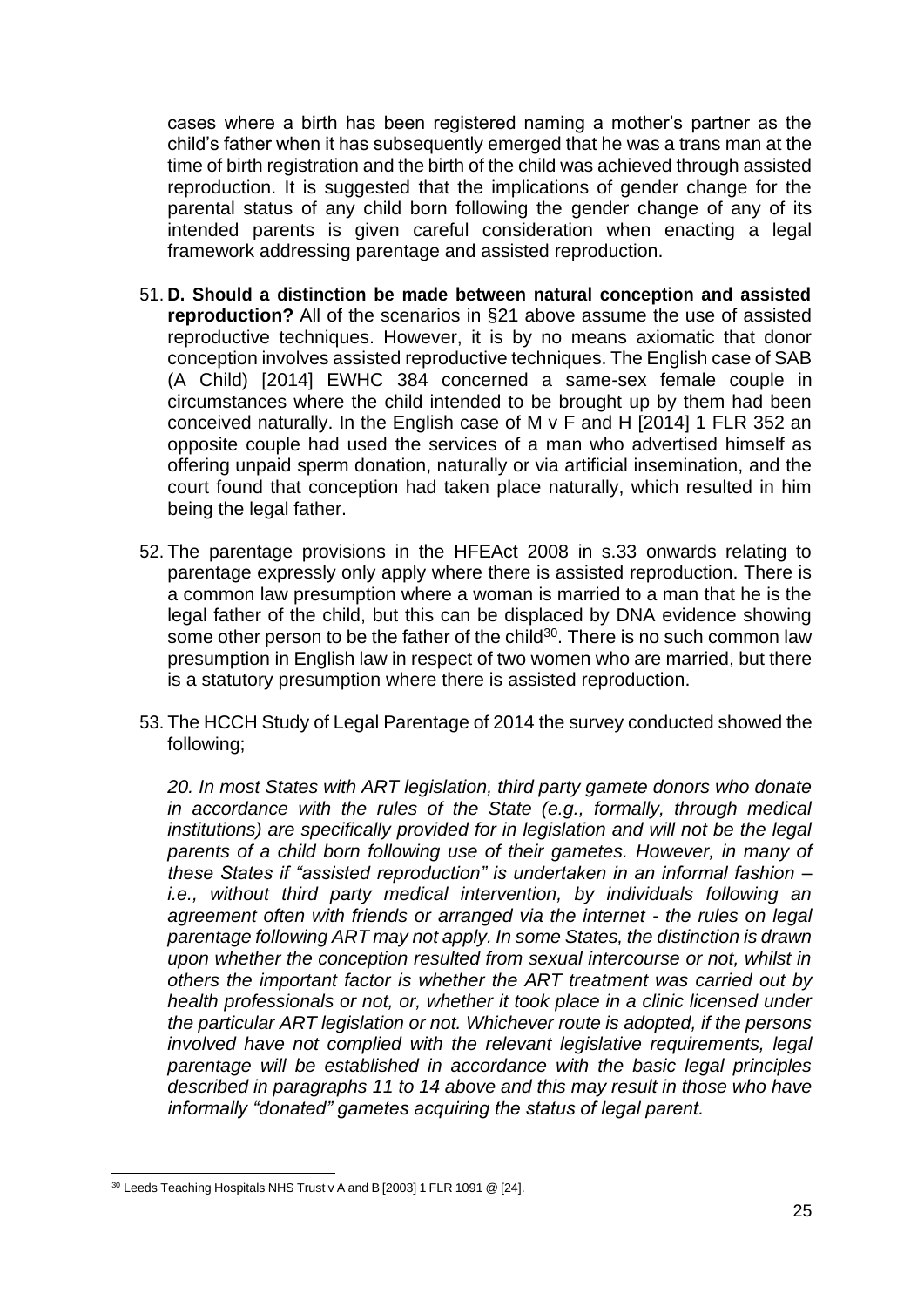- 54. It is suggested that this issue interrelates with the question of mechanism, and the view taken about whether it should be permissible for a child to have more than two legal parents. For example, if natural conception occurs in a situation where it is intended the child will have 3 legal parents, the ability to provide for this may mean that it is not in a child's interests to exclude the parentage of one of the women co-parenting simply because of the method of conception. If, however, the mechanism adopted for recognising parentage of a non-genetic parent relies upon treatment being undertaken in clinic, this would not be possible.
- 55. It is suggested that what is important in this situation is clarity of the legal position and certainty for the child. If it becomes possible for non-genetic parents to acquire legal parentage in respect of children conceived outside a clinic setting, or outside the UK, then the concomitant rules would need to be in place to ensure that this can only happen where all parties are fully cognisant of the legal situation they are entering and fully intend such, and to ensure that a court can reach a determination in the event of a dispute.
- 56. **E. Should a distinction be made between conception in a clinic, or a UK licensed clinic, or elsewhere?** As set out above, the HCCH Study of Legal Parentage found that a number of states made distinctions in relation to the attribution of legal parentage depending upon whether the child is conceived in a clinic setting or informally. The position in the law of England and Wales is somewhat of a hybrid.
- 57. Pursuant to ss.35 and 42 HFEAct 2008, where a woman is married, to a woman or a man, or civilly partnered, at the time of conception, her spouse will be the second legal parent irrespective of where the conception took place, formal or informal, inside or outside the UK;

# *35 Woman married [to a man] at time of treatment*

*(1) If—*

*(a) at the time of the placing in her of the embryo or of the sperm and eggs or of her artificial insemination, W was a party to a marriage [with a man], and,*

*(b) the creation of the embryo carried by her was not brought about with the sperm of the other party to the marriage,*

*then, subject to section 38(2) to (4), the other party to the marriage is to be treated as the father of the child unless it is shown that he did not consent to the placing in her of the embryo or the sperm and eggs or to her artificial insemination (as the case may be).*

*(2) This section applies whether W was in the United Kingdom or elsewhere at the time mentioned in subsection (1)(a).*

# *42 Woman in civil partnership [or marriage to a woman] at time of treatment*

*(1) If at the time of the placing in her of the embryo or the sperm and eggs or of her artificial insemination, W was a party to a civil partnership [or a marriage with another woman], then subject to section 45(2) to (4), the other party to the civil partnership [or marriage] is to be treated as a parent of the child unless it is shown that she did not consent to the placing in W of the embryo or the sperm and eggs or to her artificial insemination (as the case may be).*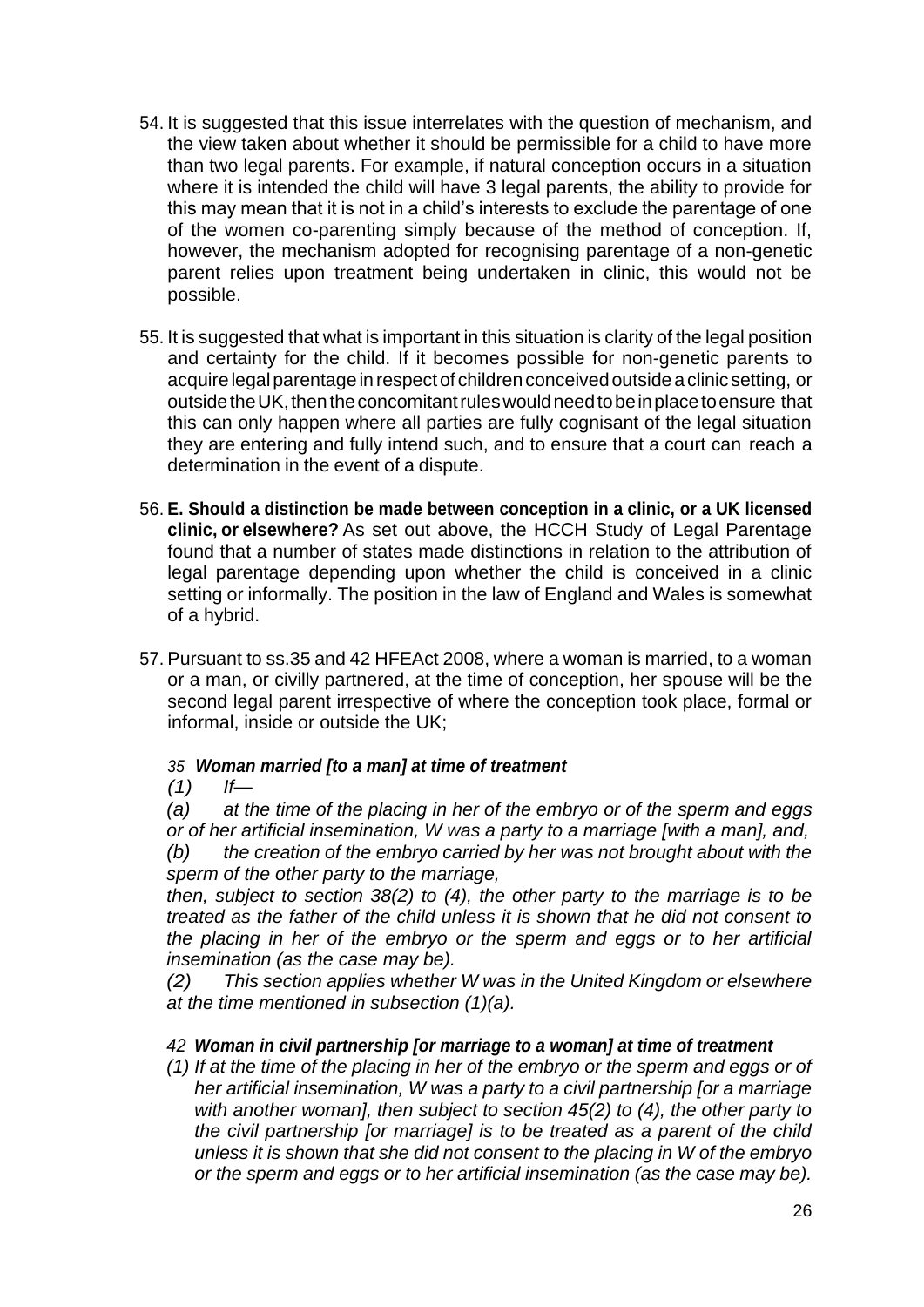*(2) This section applies whether W was in the United Kingdom or elsewhere at the time mentioned in subsection (1).*

# *45 Further provision relating to sections 42 and 43*

- *(1) Where a woman is treated by virtue of section 42 or 43 as a parent of the child, no man is to be treated as the father of the child.*
- *(2) In England and Wales and Northern Ireland, sections 42 and 43 do not affect any presumption, applying by virtue of the rules of common law, that a child is the legitimate child of the parties to a marriage.*
- 58. This means, for example, that two women who are married and buy donor sperm for home insemination over the internet and become pregnant will be the sole legal parents of the child. In contrast, where the couple are not married or civilly partnered, it is only possible for the mother's partner to become the second legal parent where treatment takes place at a UK licensed clinic in accordance with sections 36 and 37 or 43 and 44 of the HFEAct 2008 which requires that written notice be given to the Person Responsible at the clinic.
- 59. The provision for this dates back to the 1990 HFEAct. In the House of Lords debates, the then Lord Chancellor set out the rationale for requiring in that donor conceived children born to unmarried couples would only become the legal child of the unmarried father in circumstances of treatment in a (UK) licensed clinic, as follows;

*These amendments will create a new subsection, the effect of which is limited to those treated together by a person to whom a licence applies. The effect of that limitation is that all persons who seek fatherhood in this way will be subject to the regulatory framework provided by the Bill. In particular, as I have already said, the clinic providing the treatment will have to take account of the welfare of the child. And both parties will be given an opportunity for counselling so that they will be fully aware of the legal and other implications of their actions.*

*However, the unsupervised use of artificial insemination techniques outside the statutory scheme, including treatment outside the jurisdiction of the United Kingdom, will not be covered by the new provisions. Without the regulation provided by the Bill, it would be extremely difficult to be certain about who is the mother's partner and who is to be treated, forthe purposes of this amendment, as the father.*

60. The importance of certainty was echoed by the House of Lords in the case of Re R (Child: IVF Paternity of child) [2005] 2 AC 621 per Lord Hope of Craighead: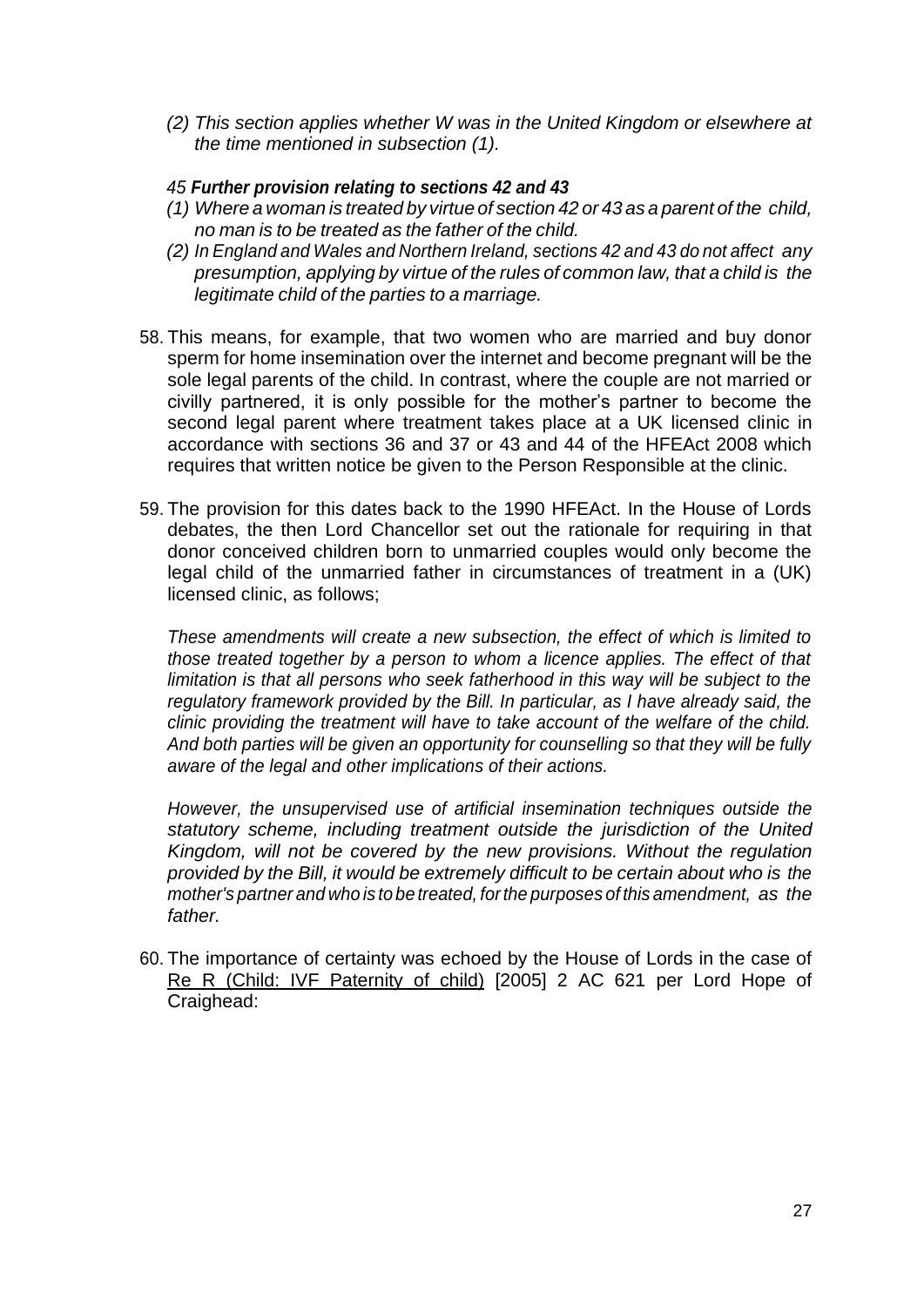*[17] The language of the subsection does not provide a clear answer to this question [of how parentage is to be determined many years later]. But there are good reasons for thinking it ought to be read and applied in a way that creates as much certainty as possible. Section 28(2) uses the fact that the woman was a party to the marriage at the relevant time as the test. This is consistent with the common law presumption pate rest quem nuptiae demonstrant. Where there is no marriage some other test is needed that will stand the test of time and reduce to a minimum the opportunities for uncertainty."*

- 61. A number of points arise for consideration;
	- (i) This issue was being considered in 1990, long before it was legally possible for two female parents to be parents, and was not debated again in relation to the 2008 Act.
	- (ii) The provision was being considered in the context of the provisions of the HFEAct 1990 which required that couples were being 'treated together' by the clinic in order for parentage of the non-genetic parent to arise following donor conception. It was therefore reliant upon the fact of clinic involvement in the process, and there was no other scheme for creating legal parentage following donor conception.
	- (iii) There are three important elements highlighted, namely consent, certainty and the child's welfare, but it may be entirely possible for these three factors to be provided for even outside a clinic setting – this is discussed further below in the section on mechanism.
	- (iv) A question arises as to whether the welfare of a child to be born via donor conception requires greater scrutiny where the parents are unmarried than when they are married, provided there is proper informed consent in place. This risks discrimination both on grounds of infertility (or sexuality where the infertility arises from the sex of the parents) and on grounds of marital status.
	- (v) For Jersey, in particular, there is only one fertility clinic, and it is not a UK licensed clinic, albeit the clinical embryologists abide by the provisions of the HFEActs and the HFEA Code of Practice. In Jersey at least there would be a good argument for recognising parentage of unmarried second parents where the child was conceived in a UK licensed clinic and the criteria of the 2008 HFEAct met. It may be possible to enter into a third-party agreement with the HFEA under the provisions of the HFEAct 1990 which would facilitate this additionally.
	- (vi) If provision for legal parentage to occur outside a clinic were to be implemented, this would require careful consideration of how and in what circumstances consent could be withdrawn. This is discussed further below in relation to mechanism.
- 62. A suggestion is made below that the mechanism for recognition of legal parentage of donor conceived children might be made the responsibility of the Parish Registrar rather than the fertility clinic in Jersey. Arguably this would address the concerns regarding informed consent and certainty of parentage, such that the rationale for requiring conception to occur in a clinic setting would diminish. More difficult is the issue of children born outside Jersey or the UK and this is considered in more detail in section F below.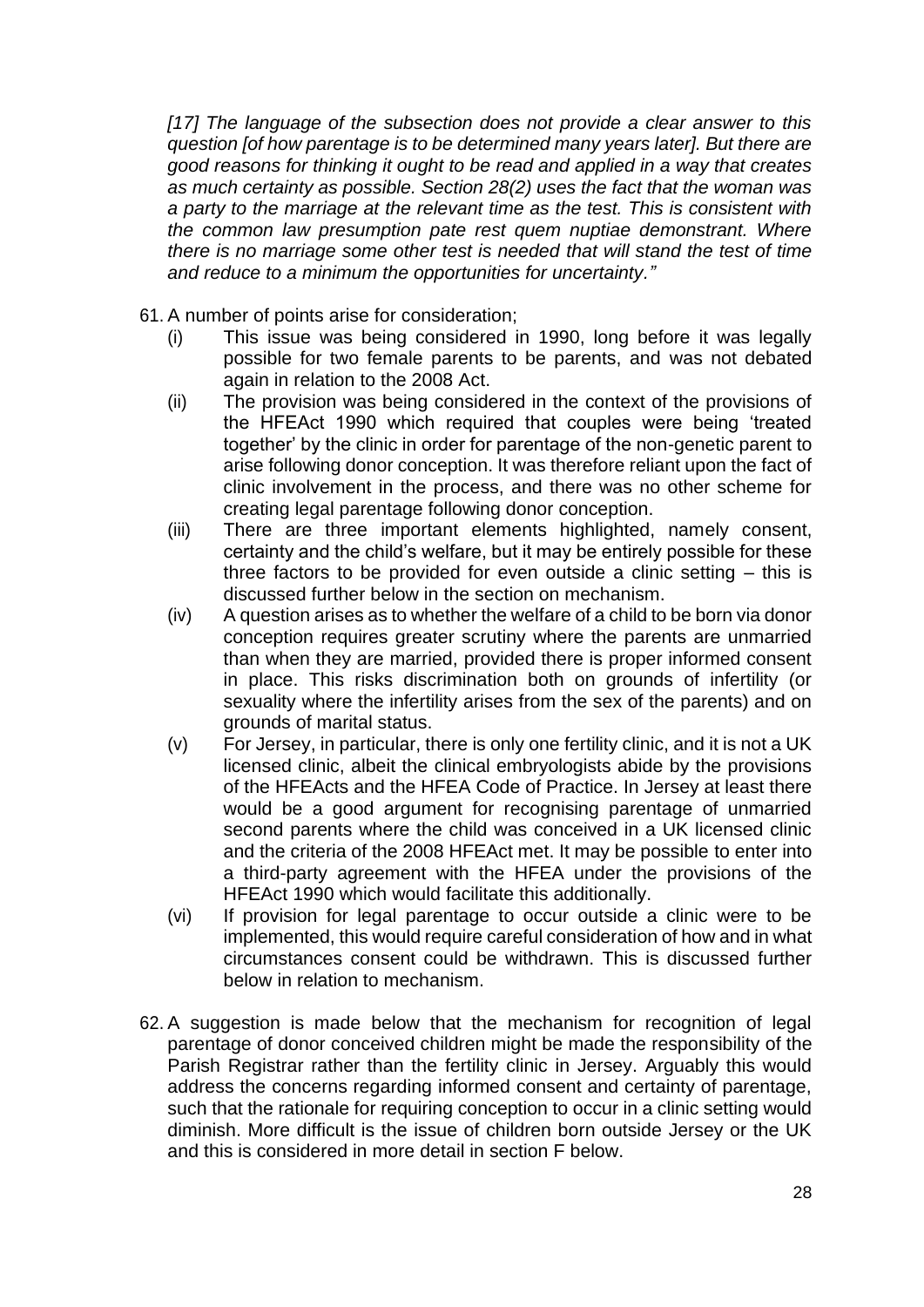- 63. **F. Should a distinction be made between conception which occurs in Jersey and conception extra-territorially?** There are a number of factual scenarios in which extraterritoriality might become relevant;
	- (i) Jerseynationalsseekingfertilitytreatmentabroad,includingtheUK, whilst living in Jersey;
	- (ii) Jersey nationals living or working abroad for a period of time, during which period a child is conceived via assisted conception, and then returning to Jersey to live;
	- (iii) foreign nationals living in Jersey, but otherwise per (i) and (ii);
	- (iv) foreign nationals who had their children abroad via assisted conception prior to moving to Jersey;
	- (v) visiting foreign nationals;
	- (vi) families where one parent resides in Jersey and another in a different jurisdiction.

Specific considerations arise in respect of international surrogacy arrangements which are addressed in Part II of this report. However, it is suggested that there needs to be congruence between the provisions in respect of recognition of parentage generally, and recognition of parentage following international surrogacy arrangements.

- 64. The issue of cross border recognition of parentage is a vexed one, and the basis of the ongoing HCCH Parentage / surrogacy project<sup>31</sup>. The issue is one of 'limping parentage', namely circumstances in which parentage is recognised in one country but not another, with particular implications for immigration and citizenship. The policy objectives of the Parentage Surrogacy project work are to;
	- *1) Ensure legal certainty and security of legal status for children and families in international situations; and*
	- *2) Protect the rights and welfare of children, parents and other parties involved with the conception of children in international situations, in line with established global human rights standards.*

As at 2019 the group are still considering possible methods to ensure crossborder continuity of legal parentage among signatory states. What is clear is that the issue of cross border parentage is not one that can be resolved by one jurisdiction alone, and requires international consensus. In the context of the present report, however, it is suggested that focus is required on the best interests of resident Jersey families who, for whatever reason, have had their children via assisted conception in a different jurisdiction, and how their best interests can best be protected.

65. As set out above, in the UK the HFEAct 2008 provides that where the parents are married (same or opposite sex), if their child has been conceived via assisted conception, parentage will be automatically recognised whether the child has been conceived in the UK or elsewhere. This is in common with most

<sup>&</sup>lt;sup>31</sup> HCCH Study on the Desirability and Feasibility of Further Work on the Parentage / Surrogacy Project, Preliminary Document of March 2015 @[68]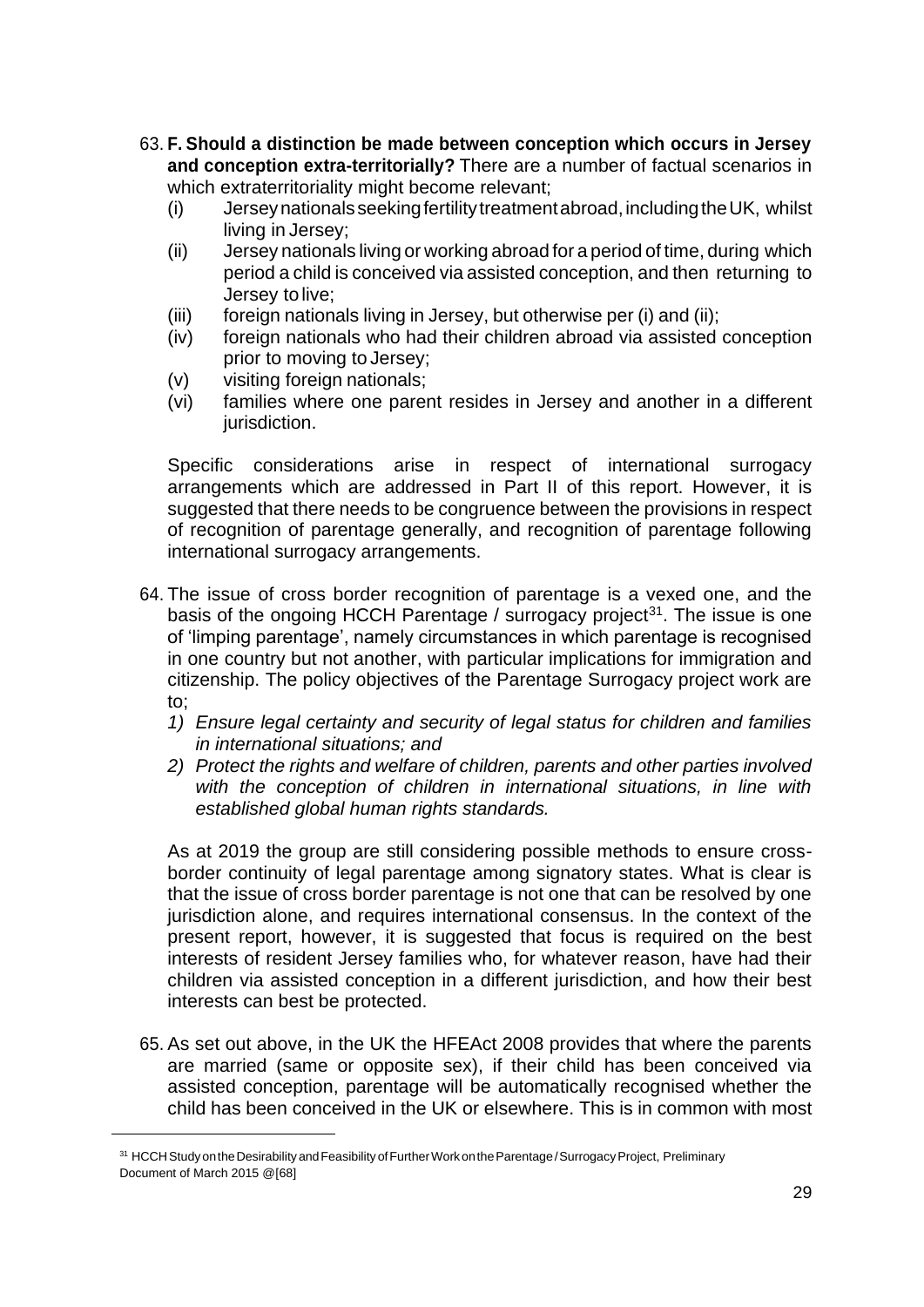jurisdictions insofar as it applies to opposite sex couples  $32$ . The same recognition is not afforded to unmarried couples in the UK, irrespective of whether they are named on the child's birth certificate, and irrespective of what procedure applied in order for them to have obtained parentage in the other jurisdiction. For example, in a number of countries there is provision for the female partner of the gestational parent to acquire legal parentage by obtaining an order after the birth $33$ . With proper judicial procedure, it is difficult to see why recognising such a judicial decision would produce less certainty and security for a child than recognising a child's birth certificate where the parents are married.

66. Within Private International Law, there is precedent for the recognition of status arising from procedures undertaken abroad, and, in certain circumstances for the recognition of foreign orders, where appropriate safeguards are in place. Marriages conducted in one jurisdiction are commonly recognised in many. International adoption is capable of being recognised in many jurisdictions, for examplebyvirtueoftheConventiononProtectionofChildrenandCo-operation of Intercountry Adoption 1993, which appears at Schedule 2 of the Adoption (Jersey) Law 1961. Article 23 provides that;

*"(1) An adoption certified by the competent authority of the State of adoption as having been made in accordance with the convention shall be recognised by operation of law in the other Contracting States."*

67. The law of England and Wales recognises some overseas adoptions which fall outside the international instruments, but where there are sufficient safeguards, and where the adoption has been made by court order, pursuant to common law;  $\underline{A}$ County Council v M. and others (No 4)<sup>34</sup>

*"Recognition under common law;*

*[61] The case-law establishes that an application for the recognition at common law of a foreign adoption must satisfy a number of specific criteria:*

*(1) The order must have been lawfully obtained in the foreign jurisdiction.*

*(2) The concept of adoption in that jurisdiction must substantially conform to that in England.*

*(3) The adoption process that was undertaken must have been substantially the same as would have applied in England at the time.*

*(4) There must be no public policy consideration militating against recognition.*

- *(5) Recognition must be in the best interests of the child.*
- 68. The HCCH 2014 Study of Legal Parentage found that most states who participated in the survey provided for a form of 'recognition' of foreign judicial decisions concerning legal parentage in some circumstances. Common grounds for recognition or refusal of recognition were;
	- a) Whether the foreign decision was rendered in compliance with or

<sup>32</sup> HCCH Study of Legal Parentage and the Issues Arising from International Surrogacy Arrangements, Preliminary Document No 3 of March 2014

<sup>33</sup> HCCH Study of Legal Parentage and the Issues Arising from International Surrogacy Arrangements, Preliminary Document No 3 of March 2014 at [21]

<sup>34</sup> [2014] 1 FLR 881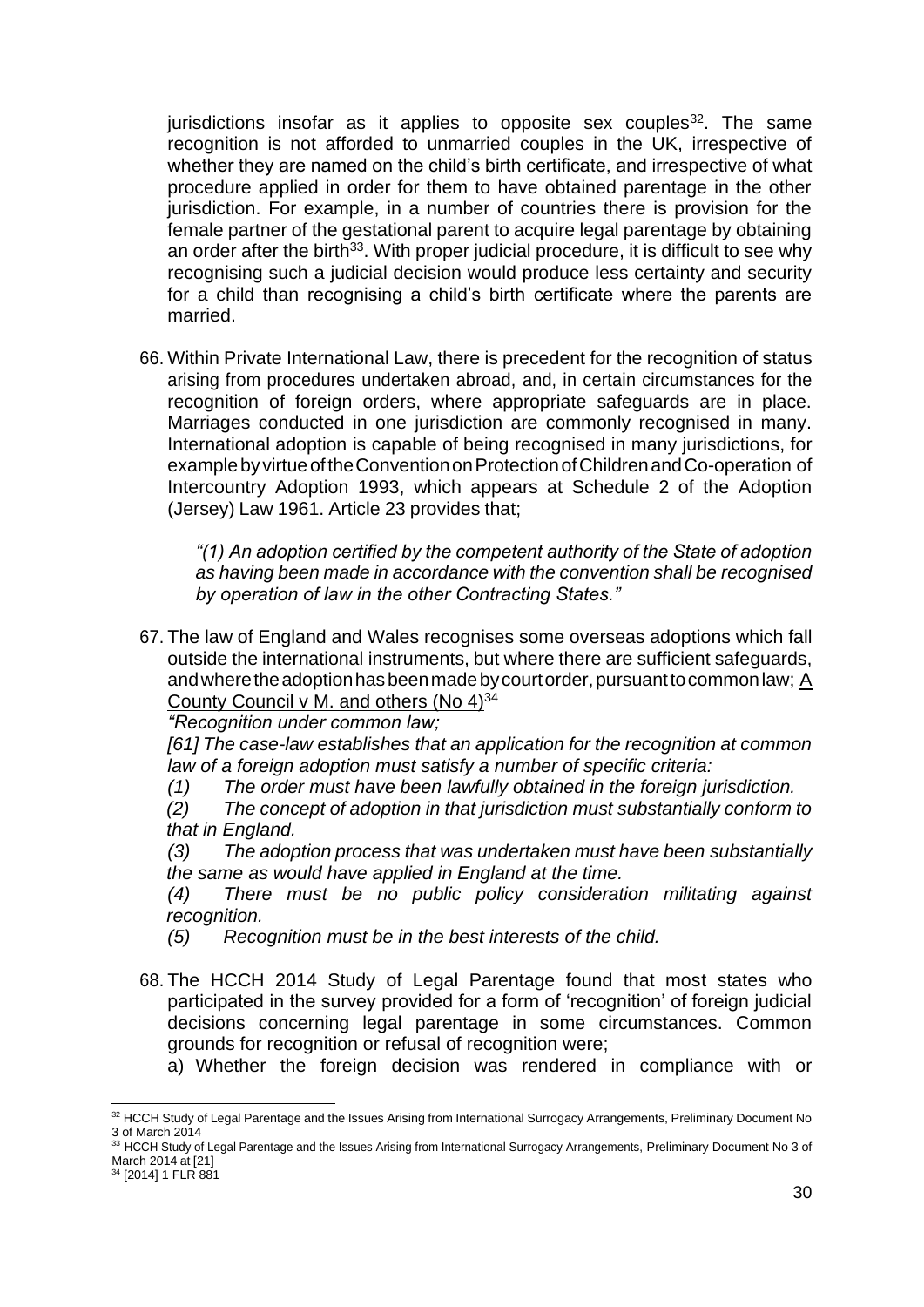contravention of fundamental due process principles.

- b) Whether the foreign decision is a final decision.
- c) Whether the foreign decision is in contradiction with the decision of another State.
- d) Whether the foreign decision is contrary to public policy.
- 69. Within the context of considering international surrogacy arrangements, the joint report of the Scottish Law Commission and the Law Commission of England and Wales at §16.91 suggests a mechanism by which the legal parenthood of intended parents who have entered into surrogacy arrangements abroad might be recognised;

*"We think…that the Secretary of State should have the power to provide that the legal parenthood of parents of children born through international surrogacy arrangements established under the law of a particular country will be recognised in the UK, without the need for the intended parents to make a parental order application in this jurisdiction."*

- 70. In order to afford children who are born abroad following assisted reproduction the security of maintaining parental status, certainty of parentage, and whilst respecting the need for appropriate and informed consent it is suggested that there are a number of mechanisms by which the parentage of children conceived or born out of the jurisdiction might be recognised;
	- (i) by operation of law in some circumstances, such as marriage;
	- (ii) by providing a judicial mechanism whereby an application can be made for recognition of the parentage of children born or conceived abroad, subject to the fulfilment of certain requirements or safeguards. This could apply to any child, irrespective of whether the parents seeking recognition are married and taking into account the circumstances in which the child was conceived, and the basis for parentage in the country or conception or birth;
	- (iii) by providing a streamlined mechanism, judicial or by operation of law, where the child was conceived or born in certain countries to be defined by a schedule to legislation or secondary legislation;
	- (iv) in combination of some or all of the above, so that in some circumstances recognition is automatic without the need for an application, and in others a potential remedy lies in the ability to make an application for recognition of parentage. Distinctions might be made between cases concerning Jersey nationals and foreign nationals in some circumstances.
- 71. Such provisions might be capable of dovetailing with provisions in relation to international surrogacy, discussed in more detail in Part II of this report, such that there is a similar judicial process or operation of law which is capable of providing recognition of parentage following an international surrogacy arrangement where certain safeguards are complied with, or where the surrogacy arrangements have been entered into in certain jurisdictions.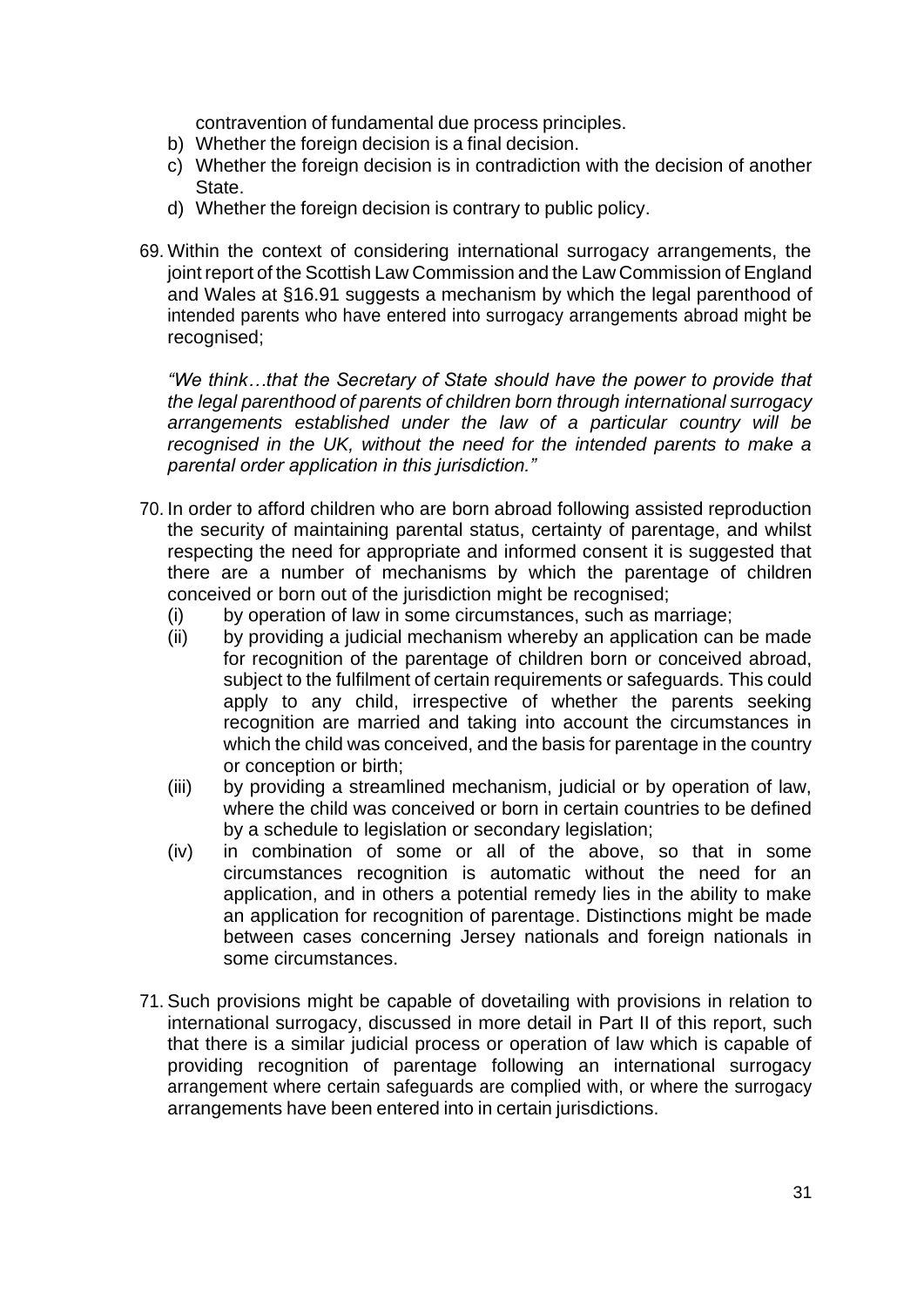- 72. **PartB:Mechanismandregistration;**If legislation is to be enacted to clarify the law relating to parental status in respect of children born following assisted reproduction and / or gender change, a number of subsidiary questions arise regarding the appropriate legal mechanism to provide for the substantive provisions, and the implications of such provisions for issues such as birth registration and donor anonymity. It is suggested that the following are the key areas for consideration;
	- **A. Whatistheappropriatemechanismforaffordinglegalparentagetoaperson who is not genetically related to the child?**
	- **B. What evidence is to be provided to the Registrar in connection with the**

**registration of birth?**

- **C. How is any dispute as to parentage to be determined?**
- **D. Should the child's birthcertificate evidence the fact ofthem being donor conceived?**
- **E. Shouldadonorofgametes be permittedtoretainanonymity?**
- 73. **Mechanism:**As set out above, the HFEAct 1990 permitted for the first time in the UK the conferring of legal parentage on a person not genetically related to a child, other than by adoption. This statute gave rise to a number of cases in which parentage was disputed, particularly in the context of unmarried couples. The particular issue lay with s.28(3) which provided that in relation to unmarried couples;

*"Ifnomanistreated,byvirtueofsubsection(2)above,asthefatherofthechild but— (a) the embryo or the sperm and eggs were placed in the woman, or she was artificially inseminated, in the course of treatment services provided for her and a man together by a person to whom a licence applies, and*

*(b) the creation oftheembryo carried byherwas notbroughtaboutwiththe sperm ofthatman,then,subjecttosubsection(5)below,thatmanshallbetreated as the father of the child."* (emphasis added).

74. A number of cases arose thereafter in which consideration was given to the meaning of "treatment services provided for her together". One such case what that of Re R (IVF) Paternity of Child<sup>35</sup> which reached the House of Lords, and where the particular issue arose because the mother's relationship with her partner had come to an end by the time of implantation, and the treating clinic had not been made aware of that fact. The Court of Appeal determined on appeal that the mother's former partner was not the legal parent of the child, Baroness Hale holding;

*"[20]…We start from the proposition, advanced by Mr Jackson for the child's* 

<sup>35</sup> [2005] 2 FLR 843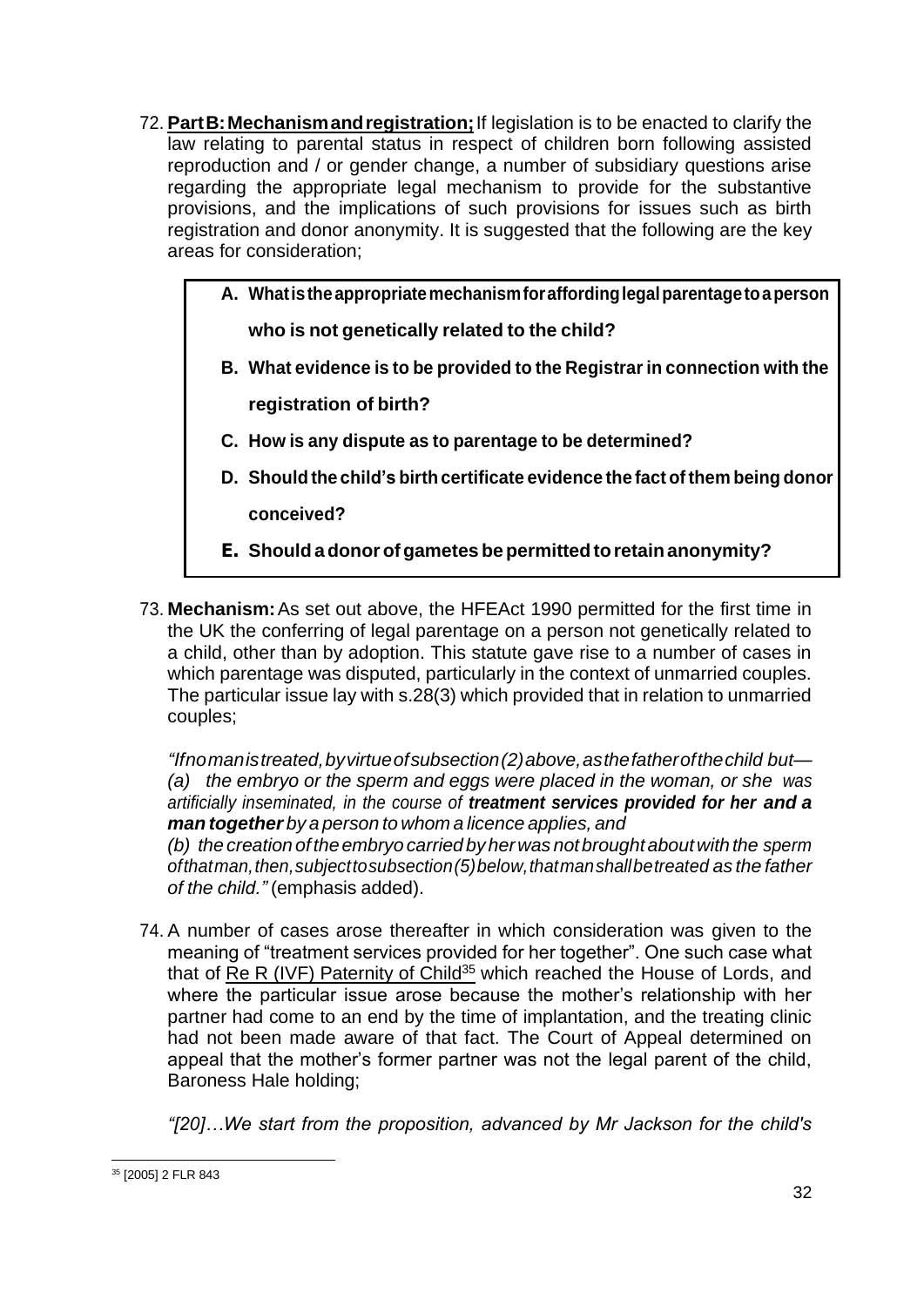*guardian, that s 28(3) is an unusual provision, conferring the relationship of parent and child on people who are related neither by blood nor by marriage. Conferring such relationships is a serious matter, involving as it does not only the relationship between father and child but also between the whole of the father's family and the child. The rule should only apply to those cases which clearly fall within the footprint of the statutory language."*

75. The decision was upheld in the House of Lords where the importance of certainty in such situations was again emphasised. Lord Hope of Craighead identified the essential problem of the uncertainty of the statutory language;

*[16] …It seems to me, however, that the simple approach still leaves unanswered the question how it is to be determined, in the event of a dispute which may perhaps not emerge until many years after the event, whether the services were being provided for the woman and the man together at the time when the embryo or the sperm and eggs were placed in the mother or she was artificially inseminated.*

*[17] The language of the subsection does not provide a clear answer to this question. But there are good reasons for thinking that it ought to be read and applied in a way that creates as much certainty as possible. Section 28(2) uses the fact that the woman was a party to a marriage at the relevant time as the test. This is consistent with the common law presumption pater est quem nuptiae demonstrant. Where there is no marriage some other test is needed that will stand the test of time and reduce to a minimum the opportunities for uncertainty. The recording by the provider of the information referred to in s 13(2) is likely to have that effect. The subsection refers to a 'course of treatment services provided … by a person to whom a licence applies'. This assumes that the provider will have decided to provide a course of treatment services for the*  woman and the man together which will have a beginning and an end, that at *the relevant time that course of treatment was still in progress and that the provider of the services will have kept records which will demonstrate that this is so. The records are likely to provide all that is needed as evidence to show that, so far as the provider was concerned, the woman and the man were being treated together at the relevant time.*

[18] On the other hand this approach places a high premium on regular and *accurate record-keeping – on what, as Hedley J put it, is spelled out in the consent form of the mother, which the man joins in by acknowledging the legal consequences to him of the treatment which she is to receive – and on keeping the records up to date throughout the course of the treatment which, as this case shows, may extend over several years. It places the onus on the man to inform the provider if and as soon as he wishes to withdraw from the arrangement. Yet, as he will not be participating in the treatment in any way, he may be quite unaware of the steps that the provider is taking as the course proceeds. He need not be present during any part of it. So the date that has been fixed for any stage in the treatment of the woman may be unknown to him, especially if the relationship is an unstable one. In the present case the man wishes to be the father of the child and is willing to accept the responsibilities*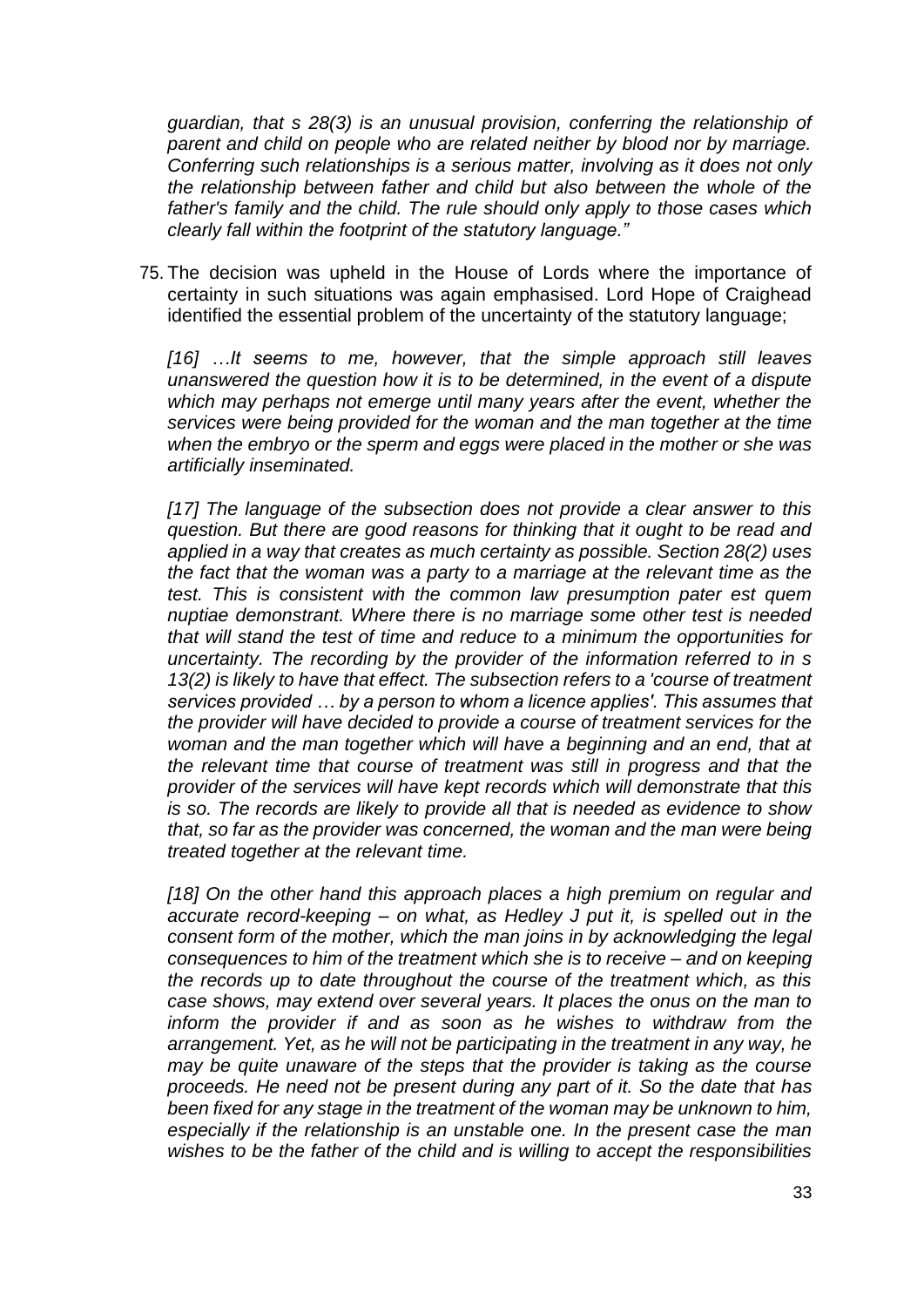*that will flow from this. But it is easy to envisage cases where the man was no longer willing to be associated with the treatment but had not realised, because he was not being kept fully informed, that it was still continuing.*

76. This case highlighted some of the difficulties which arise from having a statutory scheme which is not sufficiently clear. When the 2008 Act was implemented, a new statutory scheme was created for the conferring of legal parentage on a person who was not a genetic or gestational parent, and not married to the gestational parent. The new scheme depended on written notice being given to the Person Responsible (usually the lead clinical embryologist) of the intent of the gestational parent and another man or woman that the man or woman would be the second parent<sup>36</sup>. This was intended to eliminate the difficulty of evidencing a clear agreement as to who the intended parent would be. It was supported by the HFEA Code of Practice and licence conditions, which require that appropriate information and counselling is given to the intended parents before treatment can be given;

*T60 A woman must not be provided with treatment services using embryos or donatedgametes unless she and anyman orwomanwhoistobetreated together with herhavebeengiven asuitableopportunity to receiveproper counselling about the implications of her being provided with treatment services of that kind, and have been provided with such relevant information as is proper.*

*T61 A woman must not be provided with treatment services where there is an intended second parent unless, either before or after both have consented to the man or woman being the intended second parent, she and the intended second parent have been given a suitable opportunity to receive proper counselling about the implications of the woman being provided with treatment services and have been provided with such relevant information as is proper.*

- 77. However, these amendments to the legislation have not resolved the issues, primarily for the reason that in practice it is fertility nurses who are responsible for completing the forms with patients which the HFEA developed to evidence the relevant notice to the Person Responsible, and there have been numerous errors arising from the forms not being completed, or being completed wrongly. The leading case was Re A and Ors<sup>37</sup> heard in 2015, but the problems continue to arise. Significant factors in this are;
	- (a) fertility Nurses not fully understanding the differences between medical and legal consent, or fully appreciating the effect of the forms being signed;
	- (b) patients and clinics being reluctant for reasons of time or cost to make separate appointments focussed on the issue of agreement to legal parentage and the signing of the requisite documents, resulting in the forms being signed on the same day as many other forms;
	- (c) the length of time in some cases between receiving the relevant information and counselling, and signing the written notice;
	- (d) in some instances, the forms being sent home for patients to complete;
	- (e) the absence of legal advice to either the clinic or the patients.

<sup>36</sup> Ss. 36, 37 and 43, 44

<sup>37</sup> [2016] 1 WLR 1325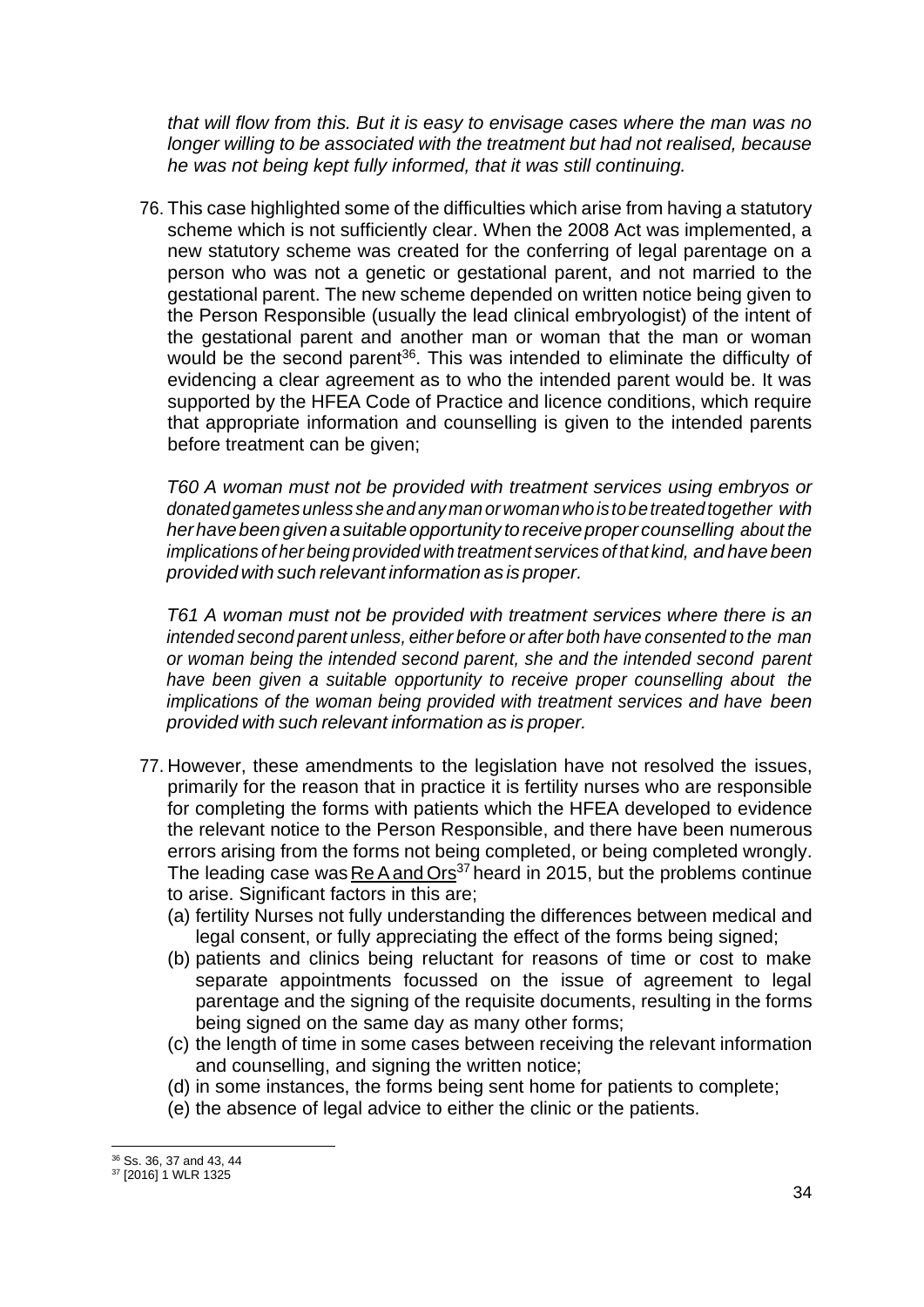- 78. Having been involved in a number of these cases, and having spent a considerable amount of time with clinicians from the Association of Clinical Embryologists and the HFEA discussing the issues arising, I question whether it is appropriate at all for fertility nurses or clinical embryologists to be the persons who are given the responsibility of ensuring the documentation necessary to confer legal parentage on a non-genetic parent is correctly completed. The implementation of an entirely new framework gives Jersey the opportunity to consider a statutory scheme which is not dependent on clinical specialists being given responsibility for the creation of legal status. If they are to be given such responsibility, then there is also the opportunity to create a Code of Practice in relation to this which addresses some of the ongoing issues in the UK.
- 79. In other jurisdictions, there are a variety of ways in which parentage is conferred following assisted reproduction.
	- (a) Operation of law: the HCCH found that in most states where there is provision for parentage following ART, the husband of a woman who gave birth to a child following ART is usually the other legal parent of the child irrespective of genetics, provided that he consented to the treatment<sup>38</sup>. In some states the operation of law is extended to unmarried couples, provided qualifying requirements such as 'living together as though married' are met.
	- (b) Voluntary acknowledgment; In some states this takes place prior to the birth of the child, and in other states afterwards.
	- (c) By judicialoradministrative decision;Some states provide for the possibility of an unchallenged application being made to the relevant state authorities confirming the legal parentage of a child, often the birth registration authorities.
	- (d) By step parent adoption.
- 80. In circumstances where parentage is conferred by operation of law, the question of evidence assumes greater importance. A marriage can be readily evidenced, but as set out above, the lack of consent of a spouse is not always so easily evidenced. A requirement for a cohabiting relationship is difficult to evidence, and again gives rise to the issue of a cohabiting partner not necessarily wanting to have legal parentage conferred. Even the requirement of a couple having treatment together in a medical institution was problematic when applicable in the UK. It is suggested that a system of written agreement provides all concerned with greater certainty.
- 81. In all states which responded to the HCCH survey on legal parentage, legal parentage could be established by the court where there is a dispute as to parentage. In English law this takes the form of an application for a declaration of parentage pursuant to s.55A of the Family Law Act 1986. However, this is not a means of conferring legal parentage, but of determining, by way of application of the law as to parentage, what the legal parentage of a child is.

<sup>38</sup> HCCH 2014 Study of Legal Parentage 2014 @ [18]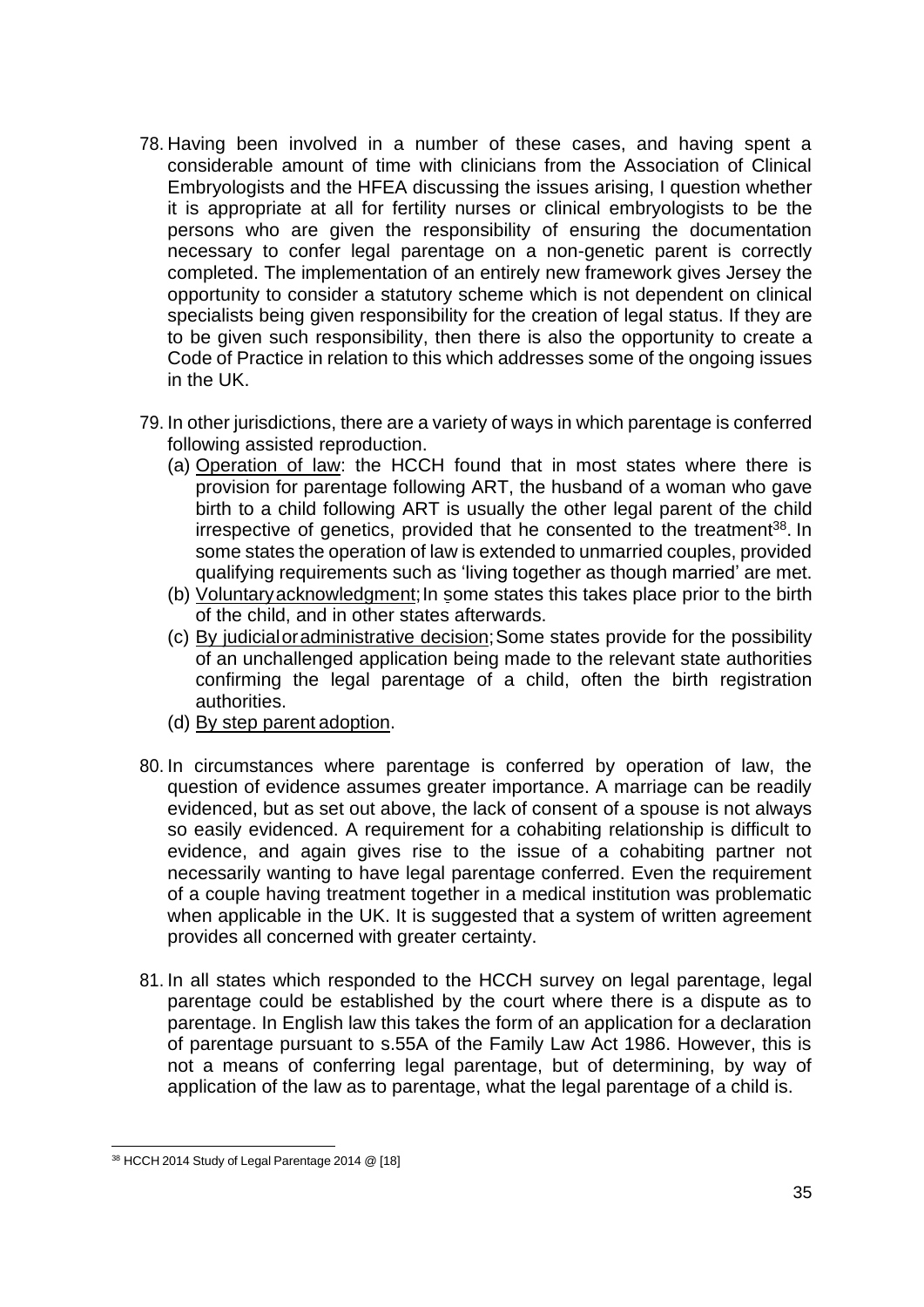- 82. If a legal framework is to be implemented which moves closer to a model of parental intent and agreement to parentage, then the question of how that intent and agreement is to be evidenced arises. It is suggested that as a minimum the agreement to confer parentage should be given in writing. It is also suggested that such agreement should be given before treatment commences. Furthermore, that it should be an agreement to parentage being conferred following donor conception, rather than consent to treatment of the gestational parent; a system of 'consent to treatment' continues the confusion of medical and legal consent, and confuses the issue of consent to treatment with agreement to confer parentage. Additional criteria for consideration might include;
	- a) to whom the agreement is given;
	- b) what information and / or advice should be given to the persons agreeing before agreement is given;
	- c) whether the same process should apply to formal and informal assisted reproduction;
	- d) whether the same process should apply in circumstances of known donors and unknown or anonymous donors;
	- e) whether the process should include married couples as well as unmarried couples;
	- f) what the process would be for withdrawal of consent.
- 83. A potential framework might be one where couples intending to confer parentage on a non-genetic non-gestational parent are required to attend the Parish Registrar before embarking upon treatment to receive the appropriate advice and information concerning the effect of conferring parentage, and to sign the relevant documentation for achieving this. Where treatment is to take place in a clinic, the clinic could be provided with the signed documentation by the Parish Registrar. Where conception is to take place informally, the documentation would assist with registering the birth if conception is successful.
- 84. This system might also enable couples intending to conceive their child abroad to register the agreement in Jersey before doing so, in order to be assured of their parentage of the child on their return or later residence in Jersey.
- 85. Disadvantages of this system might be the degree of intrusion felt by couples in having to disclose to the Parish Registrar the fact of use of donor gametes, and the likelihood that not all couples conceiving with donor gametes would know of the requirement. A statutory presumption in certain circumstances would avoid this. It would also potentially increase the number of children for whom parentage following donor conception is secure in circumstances where parents may not take the necessary steps to attend the Parish Registrar or complete the written documentation if conceiving outside a clinic setting or abroad. However, as set out above, a statutory presumption still has the potential to give rise to uncertainty, for example where a woman is married and has treatment with someone other than her spouse.
- 86. Careful attention would also need to be paid to the possibility of couples separating after entering into the agreement but prior to treatment. The question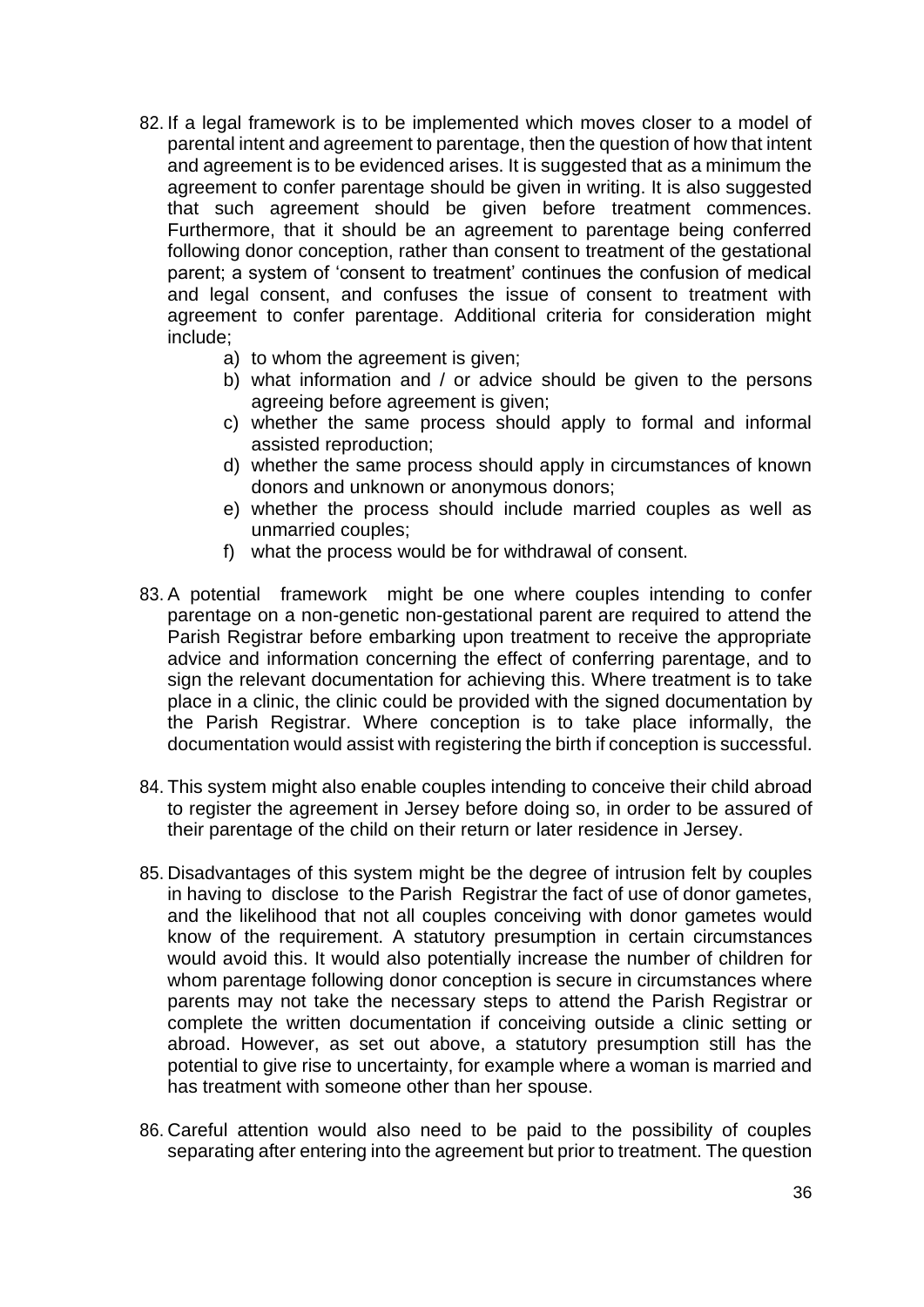would arise as to the onus placed on an intended parent who no longer agreed to parentage being conferred on themselves or the other parent to withdraw consent. A scenario could arise in which an intended parent has not taken steps to withdraw consent, and their former partner becomes pregnant through assisted conception, perhaps many years later. Consideration should perhaps be given to whether there should be provision for automatic review of the agreement at intervals initiated by the Registrar.

- 87. **Posthumousparentage**; In some circumstances, a gestational parent may wish to be treated with the gametes of a deceased partner which have been stored with the partner's consent, or treated with embryos created at a time when the couple were being treated together, and created with donor gametes. It is outside the scope of this report to consider the regulations in relation to storage of gametes, save to say that the time limits for storage are regarded by the HFEA as a particular issue at the present time. However, in implementing a comprehensive scheme for conferring parentage following assisted reproduction, provision for the use of gametes and embryos posthumously needs to be addressed in any statutory scheme, whether included or excluded.
- 88. **Birth registration;** Closely related to donor conception are the issues of donor anonymity and birth registration. Modern technology makes the access of donor conceived children to information about their genetic origin an even more pressing issue than when assisted reproductive techniques were first developed because of the availability of information on the internet. In particular, companies which provide home genetic testing services such as '23andMe' and 'AncestryDNA' mean that individuals may inadvertently discover that they are donor conceived or have genetic siblings, or indeed discover the identity of their donor's genetic family. Conversely, without proper information regarding genetic history, an individual may inadvertently enter a relationship with a genetic sibling or other relative.
- 89. The joint Scottish Law Commission and Law Commission of England and Wales consultation document notes that there is no European consensus on donor anonymity, and in fact in some jurisdictions it is still mandatory39. The Law Commission report also noted that no case in the ECtHR has considered the specific question of donor conceived people's rights to information about their donor, but observes at §10.67;

"*Thereisincreasingweightplacedonthechild'srightstoknowhisorher genetic origins under Article 8 of the European Convention on Human Rights ("ECHR") (right to respect for private and family life)."*

And in relation to Article 7 of the UNCRC, the Law Commission report notes at §10.72 that*"this provision has been interpreted as providinga clear basis for donor conceived children to know their origins"* 40 .

90. The ability to trace one's genetic origins, however, depends upon the

<sup>39</sup> At §10.66

<sup>40</sup> ReferencingtheprofessionalhandbookpublishedbytheChildRightsinformationNetwork *"Achildren's rights approach to assisted reproduction"*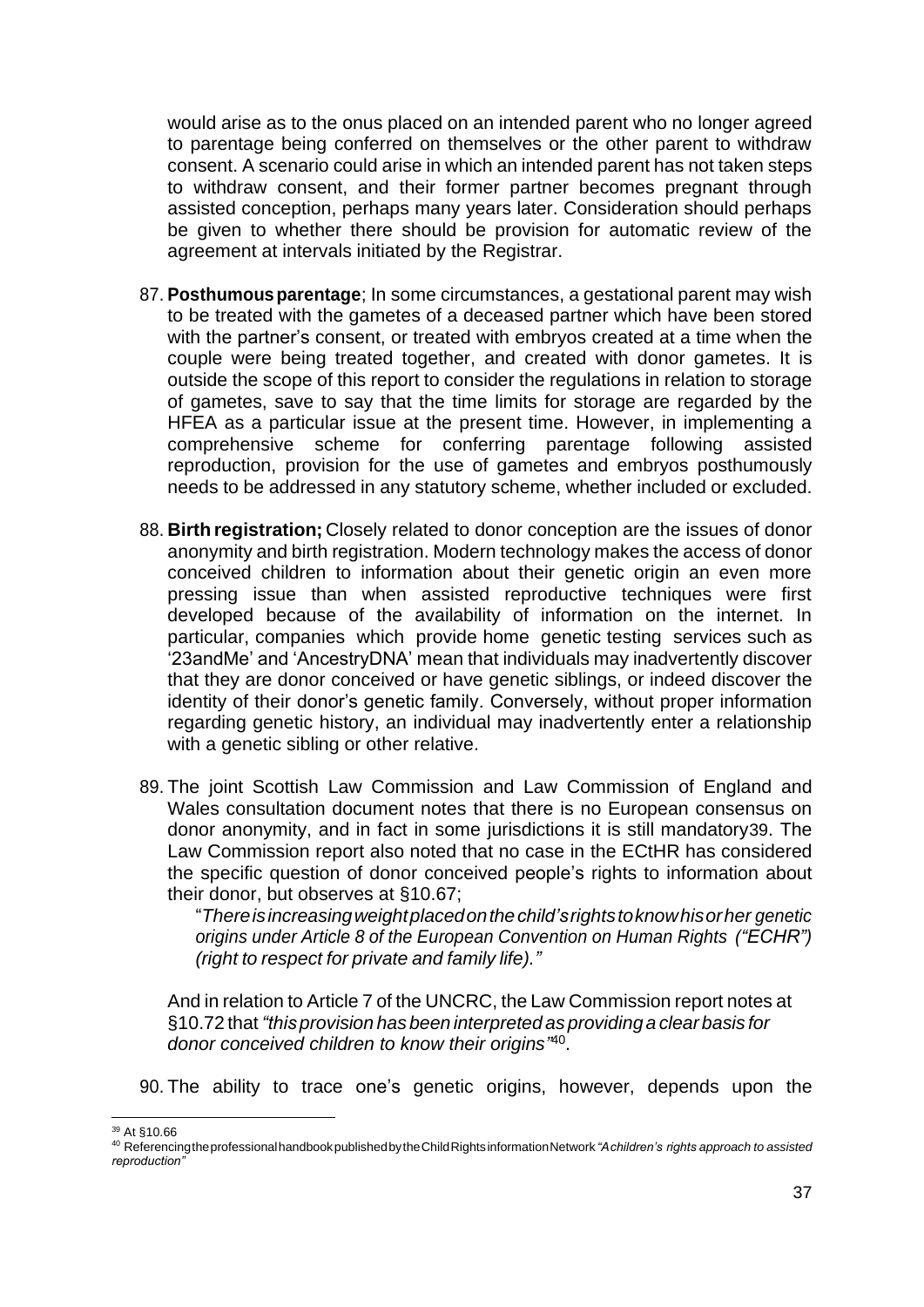knowledge that one is donor conceived. Many families choose not to tell their children that they are donor conceived, particularly due to perceived stigma around infertility. In England and Wales there is a hybrid system in operation; section 31Z of the HFEAct 1990 provides for persons over the age of 16 to be able to make a request to the Registrar for some identifying information. Where the person is over 18 this can be information which identifies the donor<sup>41</sup>;

*31ZARequest for information as to genetic parentage etc.*

*(1) A person who has attained the age of 16 ("the applicant") may by notice to the AuthorityrequiretheAuthoritytocomplywitharequestundersubsection(2).* 

*(2) The applicant may request the Authority to give the applicant notice stating whether or not the information contained in the register shows that a person ("the donor") other than a parent of the applicant would or might, but for the relevant statutory provisions, be the parent of the applicant, and if it does show that—*

*(a) giving the applicant so much of that information as relates to the donor as the Authority is required by regulations to give (but no other information), or* 

*(b) stating whether or not that information shows that there are other persons of*  whom the donor is not the parent but would or might, but for the relevant *statutory provisions, be the parent and if so—*

- *(c) thenumberofthoseotherpersons,*
- *(d) the sex of each of them, and*

*(4) Where a request is made under subsection (2)(a) and the applicant has not attained the age of 18 when the applicant gives notice to the Authority under subsection (1), regulations cannot require the Authority to give the applicant any information which identifies thedonor.*

- *(iii) the year of birth of each of them.*
- 91. However, such a request is only likely to be made if the individual concerned is aware that they were or may have been conceived via donor conception. There is currently nothing in the birth registration system which would identify to anyone reading a birth certificate that the individual named in the certificate is donor conceived.
- 92. There are therefore, two key policy decisions to be made when implementing any new framework:
	- (i) What information should be discoverable by an individual about their donor, and
	- (ii) Whether the birth certificate should contain any indicator that the person to whom the certificate relates was donor conceived.
- 93. In respect of the former, if the donated gametes come from the UK, then the provisions of the 1990 Act will apply to them insofar as the donor will not be able to maintain anonymity. Domestically, there is a decision to be taken regarding whether donors should be permitted to donate anonymously, but there is also the position of gametes sourced abroad from jurisdictions where

<sup>&</sup>lt;sup>41</sup> This applies to donations post 2005 which were no longer permitted to be anonymous.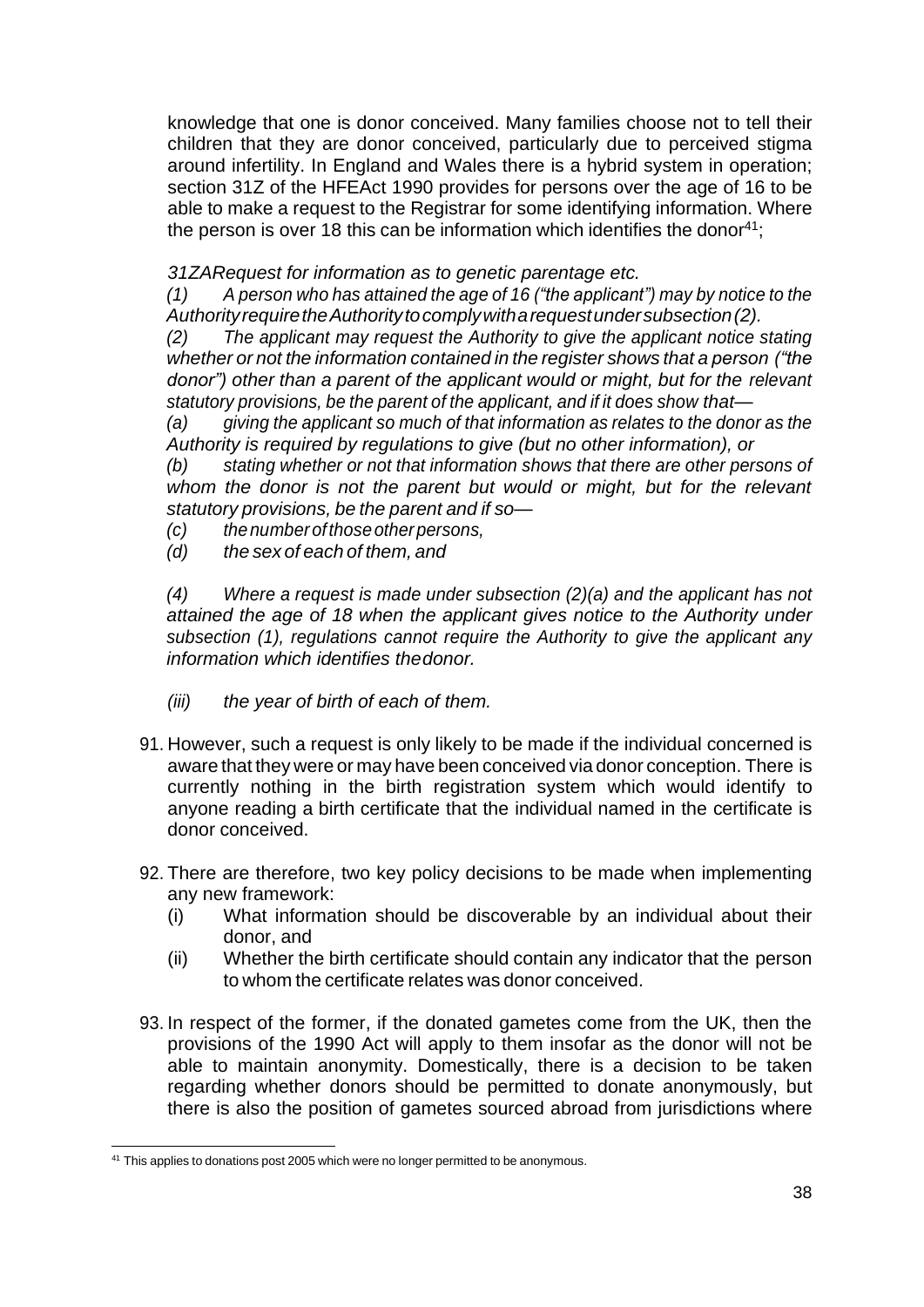gamete donation remains anonymous. In those circumstances, permitting an individual to know that they are donor conceived is not necessarily the same as allowing them to discover identifying information about their genetic origins.

94. In respect of the latter, questions regarding an individual's privacy also arise, such that the individual concerned may not wish it to be apparent to anyone looking at their birth certificate that they are donor conceived. The joint Law Commission Report stated the following;

*§10.81Whereneitheroftheintendedparents'gameteswereusedthecertificate could also indicate that there was additional information about the child's origins. However, we need to be cautious about making personal information about a person more public than it already is. Disclosing information about genetic origins on birth certificates (or forcing parents to disclose) could be arguedtobe an unjustifiable interference with the family and privacy of both parents and child*<sup>42</sup> *.*

- 95. There are a range of options which might be considered in this context, such as the birth certificate carrying a symbol to indicate that the Registrar holds additional information about the certificate, which is accessible only by the person to whom the certificate relates. However, these are practical considerations which can only realistically follow from policy decisions.
- 96. As identified in the joint Law Commission report in relation to surrogacy, there are additional considerations for children born via surrogacy who may also be donor conceived, including whether they should have a right to know that they were born following surrogacy. These are discussed further in Part II of this report.

 $42$  K Wade "The regulation of surrogacy: a children's rights perspective" (2017) 29(2) Child and Family Law Quarterly 113.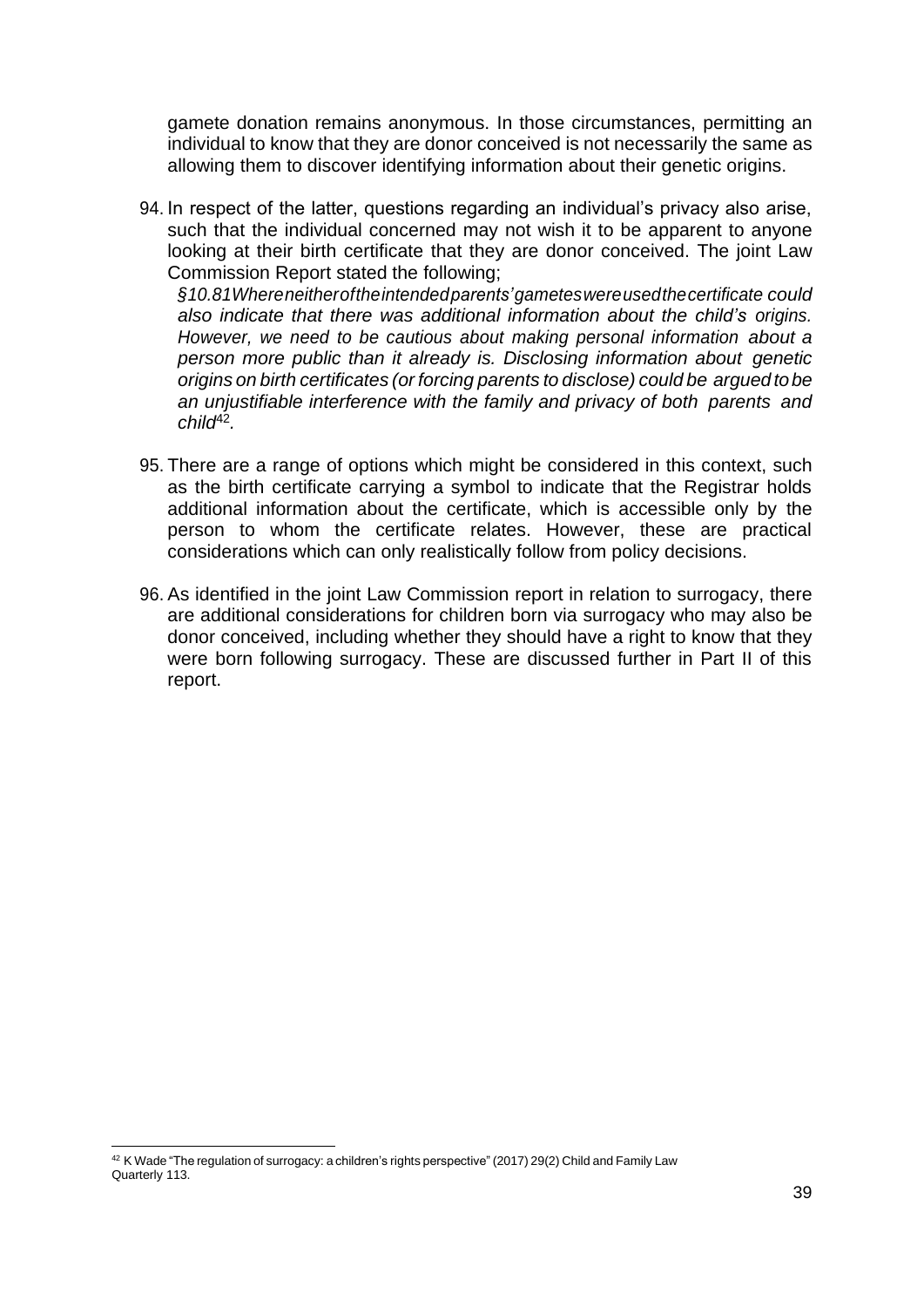## **Part II: Surrogacy;**

97. Pursuant to the Surrogacy Arrangements Act 1985 (UK legislation), surrogacy is defined as follows;

*(2) "Surrogate mother" means a woman who carries a child in pursuance of an arrangement—*

- *(a) made before she began to carry the child, and*
- *(b) madewithaviewtoanychildcarriedinpursuanceofitbeinghandedoverto, and parentalresponsibility beingmet(sofaraspracticable)by,anotherpersonor other persons.*
- *(3) An arrangement is a surrogacy arrangement if, were a woman to whom the arrangement relates to carry a child in pursuance of it, she would be a surrogate mother.*
- 98. This is the definition adopted for the purposes of this report, save that it is acknowledged that the surrogate may identify as a man or non-binary, and that some surrogates prefer to simply be called surrogates, rather than surrogate mothers, as they do not see themselves as mothering in a surrogacy context. The word surrogate is used in this section to mean the gestational parent. In some circumstances the gestational parent may also be a genetic parent(traditional surrogacy), or the egg(s) may be donated, or those of the intended parent (host or gestational surrogacy).
- 99. The ethical considerations around surrogacy are complex, and sometimes competing, and the response internationally to the issues raised by surrogacy varies widely. The nature of the issues raised encompass;
	- a) the right to found a family in respect of infertile or same sex male couples;
	- b) the autonomy of consenting adults, including the surrogate, and the right to enter into a surrogacy agreement with other consenting adults;
	- c) protecting the surrogate from exploitation or commodification;
	- d) protecting the surrogate from exploitative pay and conditions;
	- e) protecting the surrogate from her will being overborne by the level of payment;
	- f) affording a surrogate the right to object to parentage being conferred on intended parents if she changes her mind;
	- g) the best interests of the children born through surrogacy which in itself encompasses a number of factors;
		- (i) identity rights connected with the parental status of the intended parents, and associated benefits such as nationality, citizenship, financial support, and extended family relationships;
		- (ii) identity rights in relation to knowledge of genetic and gestational origin:
		- (iii) ensuring the welfare of children born through surrogacy is met, and that children have not, for example, been conceived in order to allow the intended parents to abuse them $43$ ;

<sup>&</sup>lt;sup>43</sup> For example, a case in Australia where a convicted paedophile commissioned children born through surrogacy for the purposes of abuse: [https://www.theguardian.com/australia-news/2016/may/19/man-who-sexually-abused-](https://www.theguardian.com/australia-news/2016/may/19/man-who-sexually-abused-surrogate-twin-baby-daughters-jailed-for-22-years) [surrogate-twin-baby-daughters-jailed](https://www.theguardian.com/australia-news/2016/may/19/man-who-sexually-abused-surrogate-twin-baby-daughters-jailed-for-22-years)for-22-years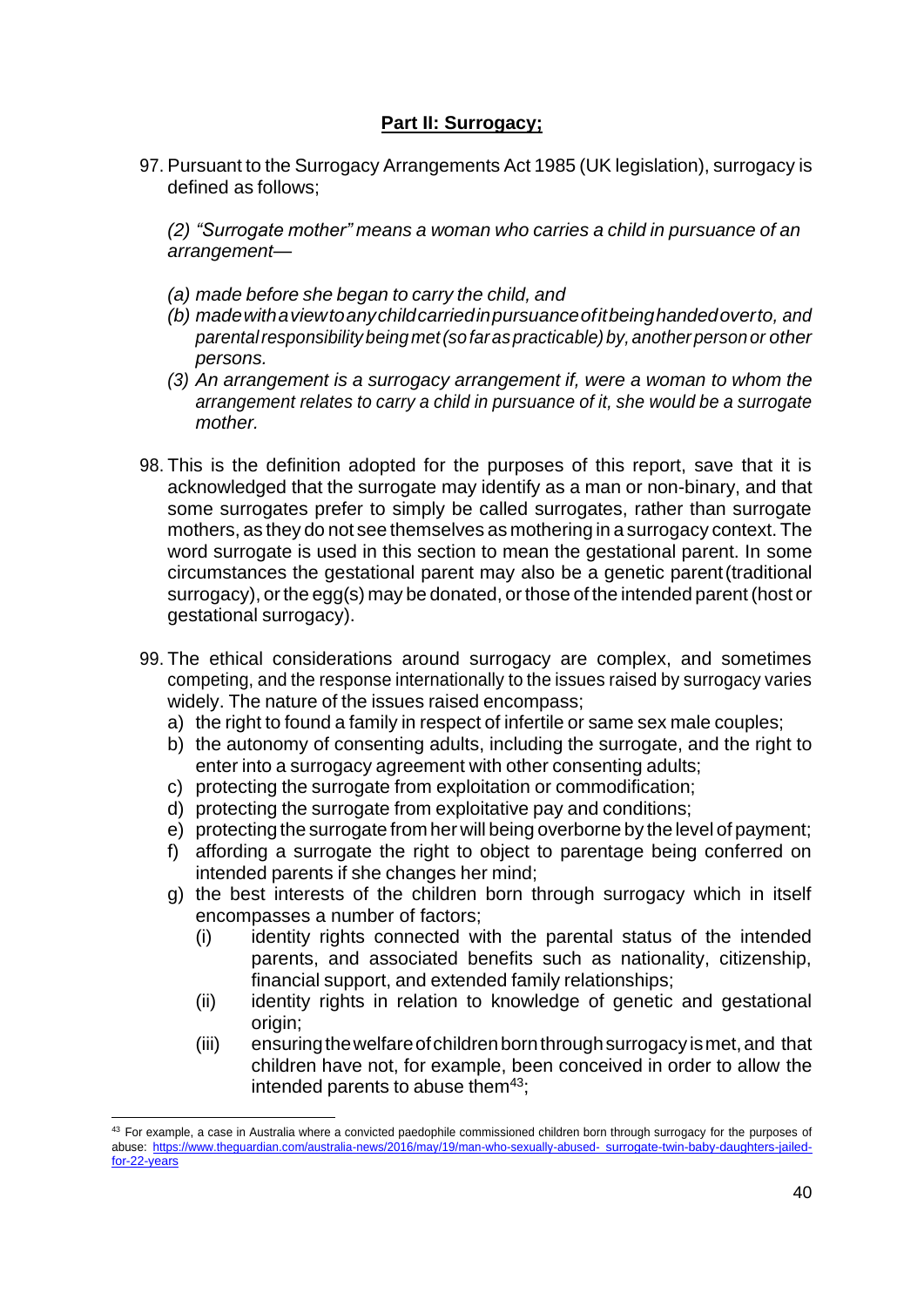- (iv) ensuring that children are not born from circumstances which exploited their gestational parent;
- (v) ensuring that surrogacy is genuine and does not amount to a baby sale or child trafficking situation;
- (vi) ensuring the welfare of children are met where there is a dispute post birth as to whether parentage orders should be made, and with whom the child should reside or spend time.
- 100. The response of different countries to ethical issues raised by surrogacy is wide in principle, and in the specifics. In their book, 'Eastern and Western Perspectives on Surrogacy<sup>'44</sup>, the authors place the different regimes internationally into 5 broad categories, within which there is significant variation, namely;
	- a) Prohibitive
	- b) Tolerant
	- c) Regulatory
	- d) Free market
	- e) Regulation by the medical profession.
- 101. **Prohibitive approach;** Countries such as France and Spain have adopted the prohibitive approach, whereby surrogacy is illegal. However, this has not resulted in the cessation of intended parents from France and Spain entering into surrogacy arrangements. The data is not conclusive, but the author Esther Farnos Amoros of Pompeu Fabra University, Spain in her chapter on 'Surrogacy in Spain'<sup>45</sup> referred to research demonstrating that around 1000 children with Spanish commissioning parents were allegedly born through surrogacy in the US alone in 2003. In other data the annual figure in 2016 was estimated at 800<sup>46</sup>. In addition, other popular destinations for Spanish families include the Ukraine, Mexico, India and Thailand. There is at present something of a crisis concerning around 30 Spanish families stranded in Ukraine, unable to register their births with the Spanish consulate in Kiev<sup>47</sup>.
- 102. France has also encountered difficulties as a result of its prohibitive approach, insofar as the French system did not permit the birth certificates of children born pursuant to an international surrogacy arrangement to reflect their genetic parentage, as being contrary to public policy. In the case of Mennesson v France<sup>48</sup> the ECHR found that this constituted a breach of the Article 8 Rights to Private Life of the children concerned. The domestic regime meant that the children, born in California, did not have French passports or residence permits. The ECHR held;

99.*The Court can accept that France may wish to deterits nationals from going abroad to take advantage of methods of assisted reproduction that are prohibited on its own territory (see paragraph 62 above). Having regard to the foregoing, however, the effects of non-recognition in French law of the legal parent-child relationship between*

<sup>44</sup> Claire Fenton Glynn and Jens M Scherpe, 2019

<sup>45</sup> Written for the book 'Eastern and Western Perspectives on Surrogacy'

<sup>46</sup> Provided by the activist group 'Son Nuestros Hijos'

<sup>47</sup> [https://www.bionews.org.uk/page\\_138143](https://www.bionews.org.uk/page_138143)

<sup>&</sup>lt;sup>48</sup> Application 65192/11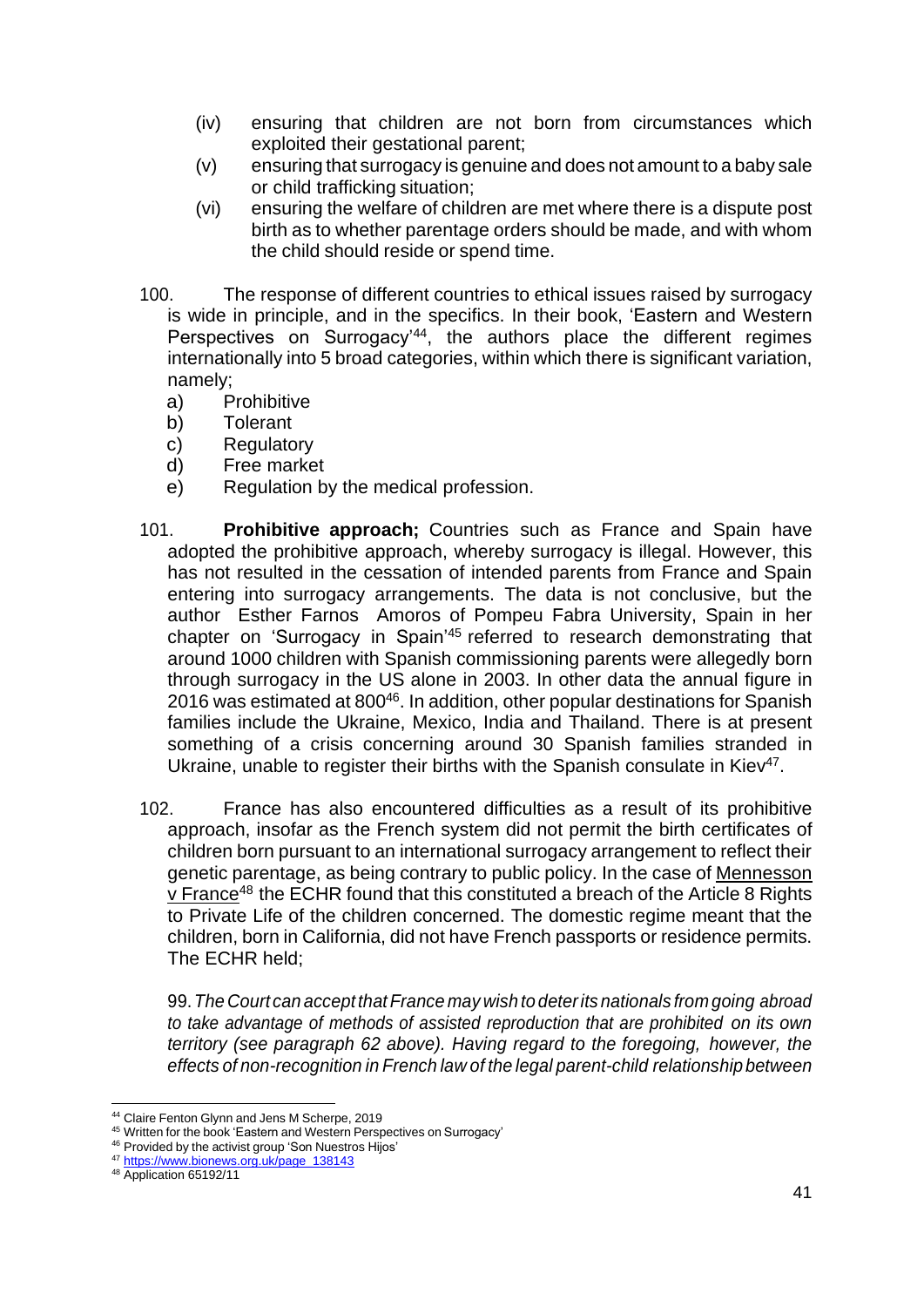*children thus conceived and the intended parents are not limited to the parents alone, who have chosen a particular method of assisted reproduction prohibited by the French authorities. They also affect the children themselves, whose right to respect for their private life – which implies that everyone must be able to establish the substance of his or her identity, including the legal parent-child relationship – is substantially affected. Accordingly, a serious question arises as to the compatibility of that situation with the children's best interests, respect for which must guide any decision in their regard.*

Following this decision France made changes to their legislation to permit the registration of birth of a child born following international surrogacy as the child of the genetic parent, and for the intended mother to adopt the child.

103. It is also important to note that the mechanism for establishing such a relationship carries a wide margin of appreciation, which might include adoption<sup>49</sup>;

51. *The Court notes that there is no consensus in Europe on this issue: where the establishment or recognition of a legal relationship between the child and the intended parent is possible, the procedure varies from one State to another (see paragraph 24 above). The Court also observes that an individual's identity is less directly at stake where the issue is not the very principle of the establishment or recognitionofhisorherparentage,butratherthemeans tobeimplementedtothat end. Accordingly, the Court considers that the choice of means by which to permit recognition of the legal relationship between the child and the intended parents falls within the States' margin of appreciation.*

In addition to this finding regarding the margin of appreciation, the Court *considers that Article 8 of the Convention does not impose a general obligation on States to recognise ab initio a parent-child relationship between the child and the intended mother. What the child's best interests – which must be assessed primarily in concreto rather than in abstracto – require is for recognition of that relationship, legally established abroad, to be possible at the latest when it has become a practicalreality….*

*[53]…Depending on the circumstances of each case, other means may also serve those best interests in a suitable manner, including adoption, which, with regard to the recognition of that relationship, produces similar effects to registration of the foreign birth details.*

104. **The tolerant approach;** The UK is a jurisdiction which might be termed tolerant, in that there is no legal regulatory framework established around the entering into of surrogacy arrangements (other than prohibitions on third parties acting on a commercial basis), but there is a process in the form of applications for parental orders to enable intended parents to acquire parental status in respect of the children after the fact. The effect of the law on parentage in the UK, in particular sections 33, 35, 42 and 54 of the HFEAct 2008 is that the surrogate will be the legal parent at birth, together with her spouse / civil partner

<sup>49</sup> Advisory Opinion of the Grand Chamber concerning the recognition in domestic law of a legal parent-child relationship between a childbornthroughagestationalsurrogacyarrangementabroadandtheintendedmotherin the case of Mennesson vFrance.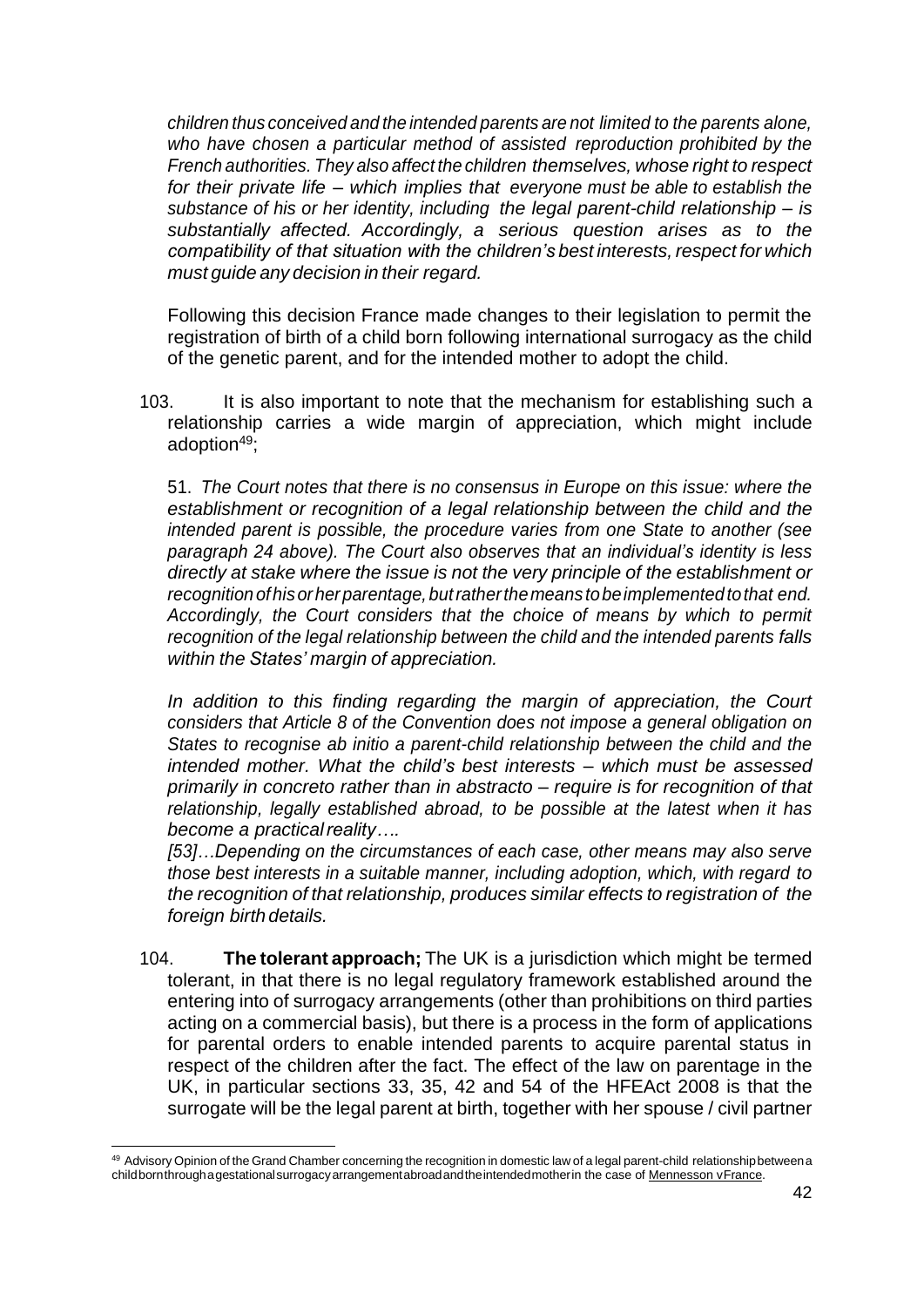unless it can be shown that the spouse did not consent to the insemination or implantation of the surrogate, unless and until parentage is conferred by a parental order. If the surrogate is not married / civilly partnered or her spouse / civil partner did not consent, the genetic father will be the second parent<sup>50</sup>.

- 105. Commercial surrogacy arrangements are prohibited. There is a lack of consensus globally regarding what constitutes a 'commercial surrogacy arrangement', but in UK terms, what is prohibited is negotiating surrogacy agreements on a commercial basis, per s.2 of the Surrogacy Arrangements Act;
	- *(1) No person shall on a commercial basis do any of the following acts in the United Kingdom, that is—*
	- *(a) initiate any negotiations with a view to the making of a surrogacy arrangement, (aa)take part in any negotiations with a view to the making of a surrogacy arrangement,*
	- *(b) offer or agree to negotiate the making of a surrogacy arrangement, or*
	- *(c) compile any information with a view to its use in making, or negotiating the making of, surrogacyarrangements;*

*and no person shall in the United Kingdom knowingly cause another to do any of those acts on a commercial basis.*

- 106. This does not prevent the negotiating of a surrogacy arrangement on a 'not for profit' basis, but it does prevent the giving of legal advice in relation to a surrogacy arrangement by anyone who charges on a commercial basis.
- 107. To some degree, the system in Jersey at the present time might be termed tolerant, in that there is no specific provision, but nor is it unlawful, and clinics are permitted to carry out fertility treatment in surrogacy situations. Applications for parental orders can be made by persons domiciled in the Channel Islands by virtue of s.54 of the HFEAct 2008.
- 108. The tolerant approach has not been without its problems, chief among which is perhaps the fact that by the time the child's welfare comes to be considered by the court, the child is already in existence. This in conjunction with the prohibition on parties taking legal advice on a commercial basis, and the lack of regulatory body or other ethical committee, has meant that a significant number of surrogacy arrangements are entered into without any advice or support, save from informal social media groups. At least two of the cases which came before the Court of Appeal concerning the breakdown of surrogacy arrangements concerned a surrogate and intended parents who met via social media with no additional support, with disastrous consequences for the child<sup>51</sup>.
- 109. In outlining the case for reform in their consultation document, the Scottish Law Commission and Law Commission of England and Wales stated; *§1.45 "In relation to the attribution of parenthood, many stakeholders argued thatthecurrentlawdoesnotreflecttheintentionsofanyoftheparticipantsin*

<sup>50</sup> UnlesshisparentagehasbeenexcludedbyvirtueofhavingdonatedgametesinaccordancewithSch.3ofthe 1990 Act.

<sup>51</sup> Re H (a child) surrogacy breakdown [2017] EWCA Civ 1798 and Re X [2017] EWCA Civ 228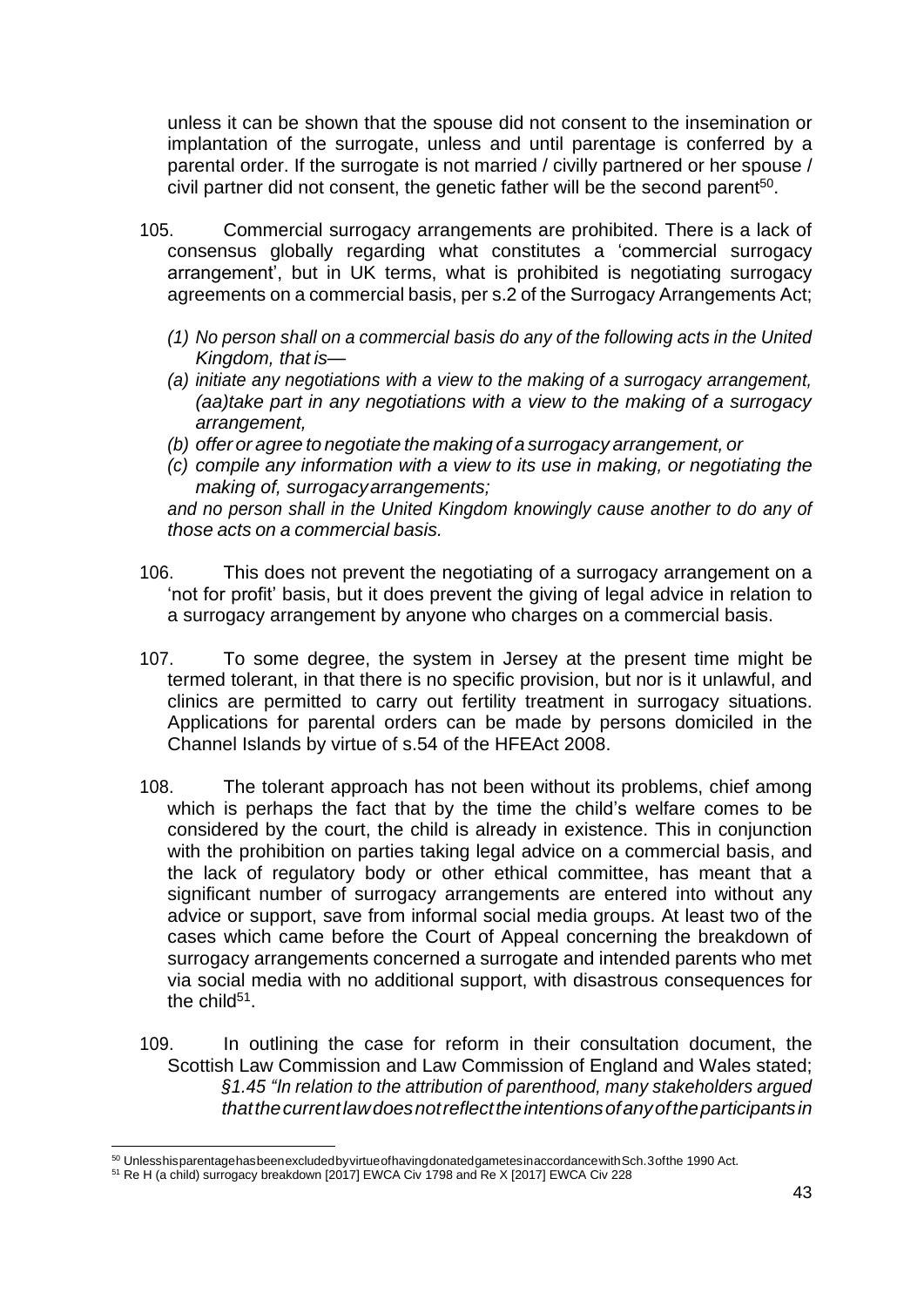*a surrogacy arrangement, that the intended parents be the legal parents from birth. They argued that the law does not operate in the best interests of the child. Concerns were expressed that the intended parents may be prevented from taking important medical decisions in the days after a child's birth, as not being the legal parents of the child, they also lack parental responsibility. Surrogates also expressed concern at being legally responsible for the child, which they do not consider to be theirs, unless and until a parental order is granted"*

- 110. In making their recommendations, the Law Commissions are moving away from a tolerant approach and towards a regulated approach. The Law Commission report concluded that *"law reform in respect of domestic surrogacy arrangements can alleviate, if not eliminate, the [ethical concerns around surrogacy] by providing more effective regulation of surrogacy arrangements, and revised eligibility requirements and safeguards"*<sup>52</sup> . They also identified their primary aim as being to encourage those wishing to enter into surrogacy arrangements to do so in the UK rather than overseas<sup>53</sup>.
- 111. **The regulatory approach** has been operated with some success in a number of jurisdictions and is gaining traction internationally. In Israel there has been a regulatory system in place for surrogacy arrangements since 1996. All surrogacy arrangements are required to be approved by the Surrogacy Approvals Committee, and the Committee publishes detailed requirements regarding the content of surrogacy agreements. The evidence to be provided to the committee includes the surrogacy agreement, medical evidence including psychological evidence, confirmation that legal advice has been received, and in addition the Committee is required to hear all parties<sup>54</sup>. Whilst the system appears to generally work well, it is not without problems. In particular, the eligibility criteria for entering into a surrogacy arrangement are quite strict, both in respect of the surrogate and the intended parents. For example, the intended parents must be married and heterosexual, Israeli citizens, and the sperm must be that of the intended father. The commissioning mother must have medical problems preventing her from bearing a child or making it medically risky for her to do so. She must also be no older than 53. In practice this has meant an increase in couples entering into International Surrogacy Arrangements, which are not regulated in Israel<sup>55</sup>.
- 112. Greece has had in place a comprehensive law for medically assisted reproduction since 2002, including surrogacy. It also has an independent body, the National Authority of Assisted Reproduction which has oversight of the implementation of the legal framework of medically assisted reproduction. The legal framework includes provision for surrogacy agreements to be submitted to court for judicial authorisation before conception. Provided that the agreement has been authorised by the court, the legal parent or parents from

<sup>52</sup> . §2.71

 $53 \overline{\text{S}}2.72$ 

<sup>54</sup> Rhona Schuz, Sha'arei Mishpat Academic Centre, Israel "Surrogacy in Israel" appearing in 'Eastern and Western Perspectives on Surrogacy'

<sup>55</sup> Rhona Schuz ibid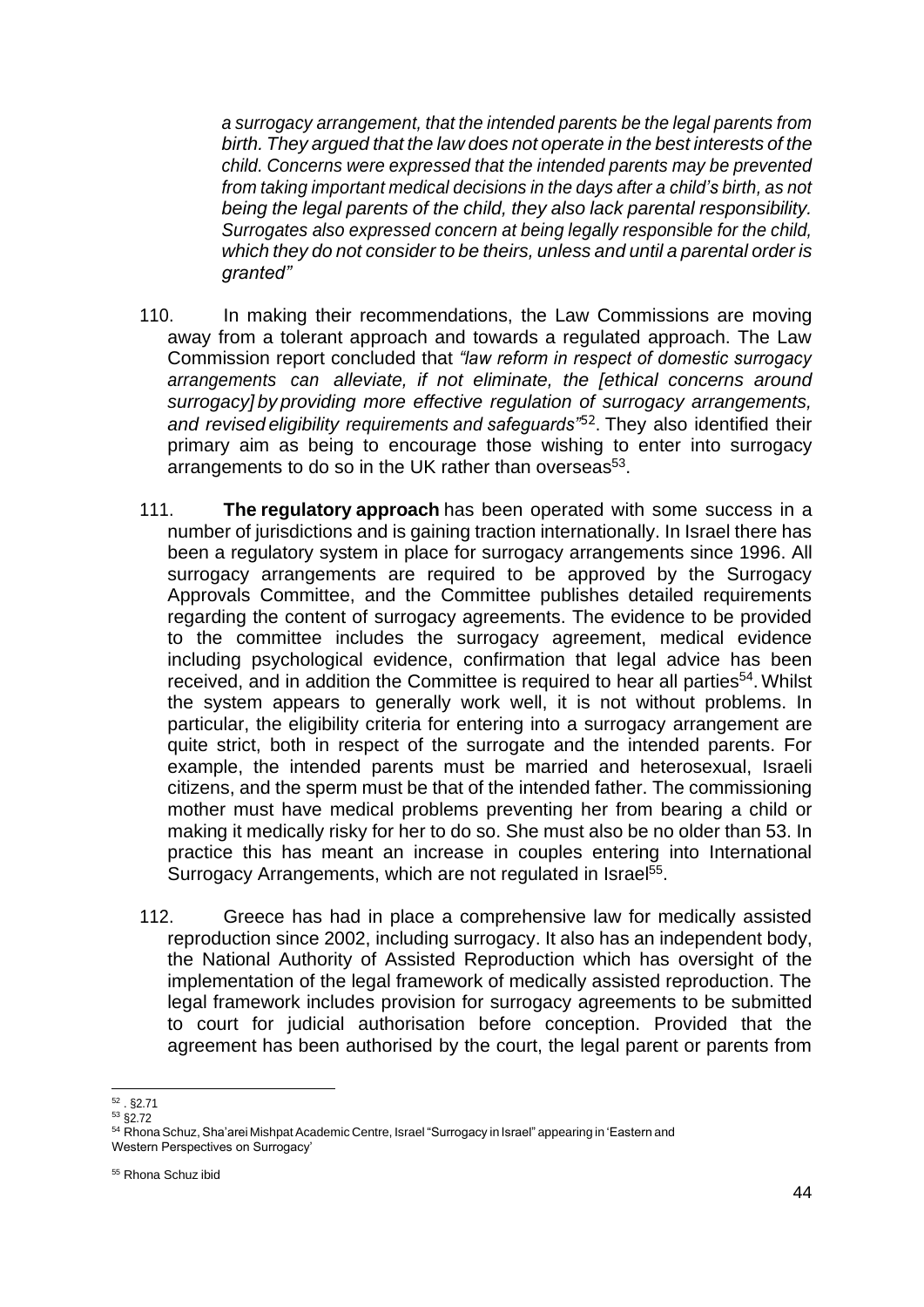birth are the intended parent(s) pursuant to the surrogacy arrangement. The legal framework imposes a number of specific requirements on surrogacy agreements in order for them to be eligible for judicial authorisation. In her chapter 'Surrogacy in Greece' for 'Eastern and Western Perspectives on Surrogacy, Dr Eleni Zervogianni, Professor of Law writes;

*"Judging from the experience of the application of the legal framework on surrogacyinthe15yearssinceitenteredintoforce,itcanbeascertainedthatit has indeed been successful and well accepted by Greek society, without substantial objections of moral, religious political or other character."*

- 113. Similarly to Israel, there are some strict eligibility requirements for surrogacy. Only gestational surrogacy is permitted. It is only available to persons who cannot have a child in the natural way due to a medical condition, there is an age limit for commissioning mothers of 50 years, and it is only available to a heterosexual couple. However, in contrast with Israel, according to Dr Zervogianni, International Surrogacy arrangements are rare in practice.
- 114. **Regulation by the Medical Profession;** This arises in circumstances where there is no legislation in place in relation to surrogacy, but where the medical profession has self imposed regulatory guidelines. This is the position in Japan, where there are relatively few domestic surrogacies<sup>56</sup>. The Japan Society of Obstetrics and Gynaecology Guidelines prohibit surrogacy, but it continues to be performed by some clinicians. A significant number of Japanese citizens embark on international surrogacy arrangements as a result, but there is no legal mechanism for conferring parentage thereafter save for adoption. The Assisted Reproductive Review Committee of Japan recently issued a report in which it was concluded that regulation of surrogacy in Japan is needed.
- 115. In some respects, the position is similar to Jersey in that no specific laws have been enacted in relation to surrogacy, but assisted reproduction including via surrogacy is carried out by members of the medical profession who follow HFEA guidelines. Jersey citizens, however, do have the option of applying for a parental order in the UK if they are domiciled in the UK or Channel Islands. I do not know the extent to which Jersey nationals are engaging in surrogacy abroad in response to a lack of regulation in Jersey
- 116. **Free Market;** The free market approach means that it is possible for surrogacy to take place on a commercial basis, including the payment on a commercial basis57 of intermediaries, surrogates and others involved in the surrogacy process, sometimes in the absence of a regulatory framework. It exists in a number of States in America, in the Ukraine, and has existed in India and Thailand until recent regulatory intervention. The difference in cultural climate, economic prosperity, and social inequality, in addition to the different ways in which the system operates in practice in these different jurisdictions, has led to significant divergence in outcomes. The Executive Summary of the

<sup>56</sup> Surrogacy inJapan"ShinchiroHayakwaoftheUniversityofTokyowritingin'EasternandWestern Perspectives on Surrogacy'

<sup>&</sup>lt;sup>57</sup> As compared to a non-profitbasis.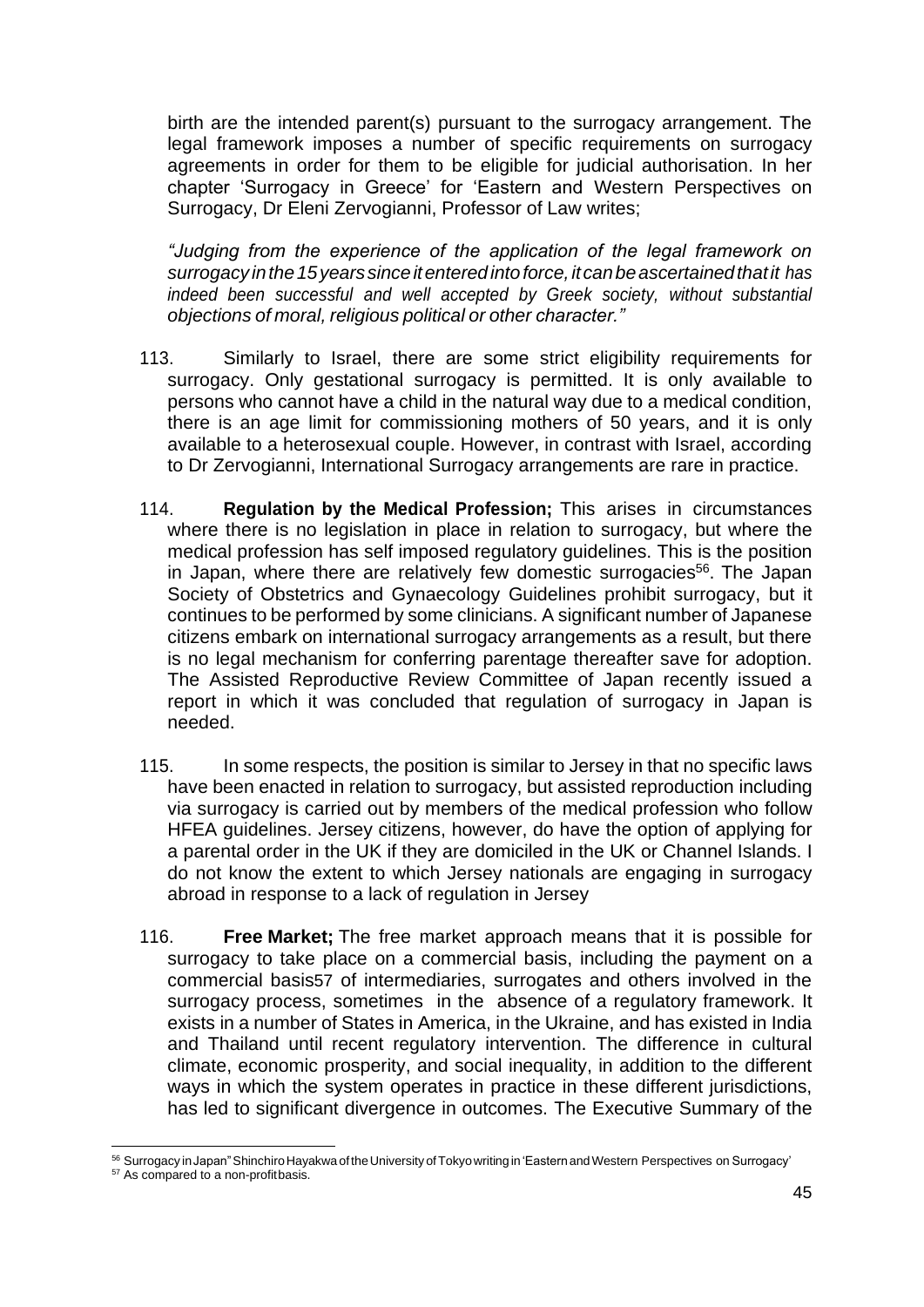International Forum on Intercountry Adoption and Global Surrogacy summarised the concerns in less wealthy countries as follows<sup>58</sup>;

"*Structural conditions of poverty and lack of alternative support drive women to engage in surrogacy and cause parents to relinquish children – often under circumstances of temporary stress but with lifetime emotional consequences. At the same time, structural poverty makes vulnerable populations susceptible to exploitation by profit-making intermediaries inadoption and surrogacy."*

- 117. In the Ukraine, surrogacy may be conducted on a commercial basis, and surrogacy agreements are enforceable, meaning the intended parents can be registered as the child's parents from birth. Regulation is relatively light touch, and it is a popular choice with families seeking surrogacy outside their own country. However, the poor socio-economic status of many women in the Ukraine in conjunction with the lack of oversight of surrogacy arrangements leaves surrogates vulnerable to exploitation. In particular, there are some 'surrogacy giants' such as BioTexCom in which the surrogacy agency and the treating clinic are combined, leading to allegations that the focus on profit and lack of objectivity means that surrogates' welfare is overlooked<sup>59</sup>. There are draft bills in circulation which aim to tighten up regulation of surrogacy in Ukraine.
- 118. India has been another centre for reproductive tourism, and has encountered similar difficulties. The history of surrogacy in India is complex, and over the years the government has used various administrative procedures to seek to regulate the sector. India has seen a dramatic shift from being a liberal medically regulated system, to the more recent prohibition on commercial surrogacy in 2016<sup>60</sup>. Since 2008 the surrogacy industry in India has boomed, with reproductive tourists numbering in the thousands. However, the low literacy and low socio-economic status of surrogates, in conjunction with their lack of ability to access litigation as a remedy has led to widespread concern about exploitation. The Surrogacy (Regulation) Bill 2018 now proposes that surrogacy be restricted to altruistic surrogacy only for close relatives. This has not necessarily been greeted enthusiastically by surrogates who may have viewed surrogacy as their only opportunity to escape poverty. From their study conducted in Gujarat, Goswami and Rotabi concluded61 that it is important not to dismiss the perspective of surrogate mothers in India that surrogacy is advantageous to them rather than exploitative.
- 119. At the other end of the spectrum, the free market approach taken in many States in the US has led to working models in a number of individual States which include a high degree of protection for surrogates. The cultural normality of litigation in the US has perhaps contributed to a more contract based system in a number of US states, but one which often ensures proper screening, independent legal advice, and clarity of parental status. By way of example, the New Jersey Gestational Carrier Agreement Act makes

<sup>58</sup> Working Paper 596 December2014.

<sup>59</sup> <https://www.sensiblesurrogacy.com/amid-scandals-some-sensible-advice-for-surrogacy-in-ukraine/>

<sup>60</sup> <https://www.bbc.co.uk/news/world-europe-42845602>

<sup>&</sup>lt;sup>61</sup> Prabha Kotiswaran 'Surrogacy in India' for 'Eastern and Western Perspectives on Surrogacy'

In their working paper 600 forthe International Forum on Intercountry Adoption and Global Surrogacy December 2014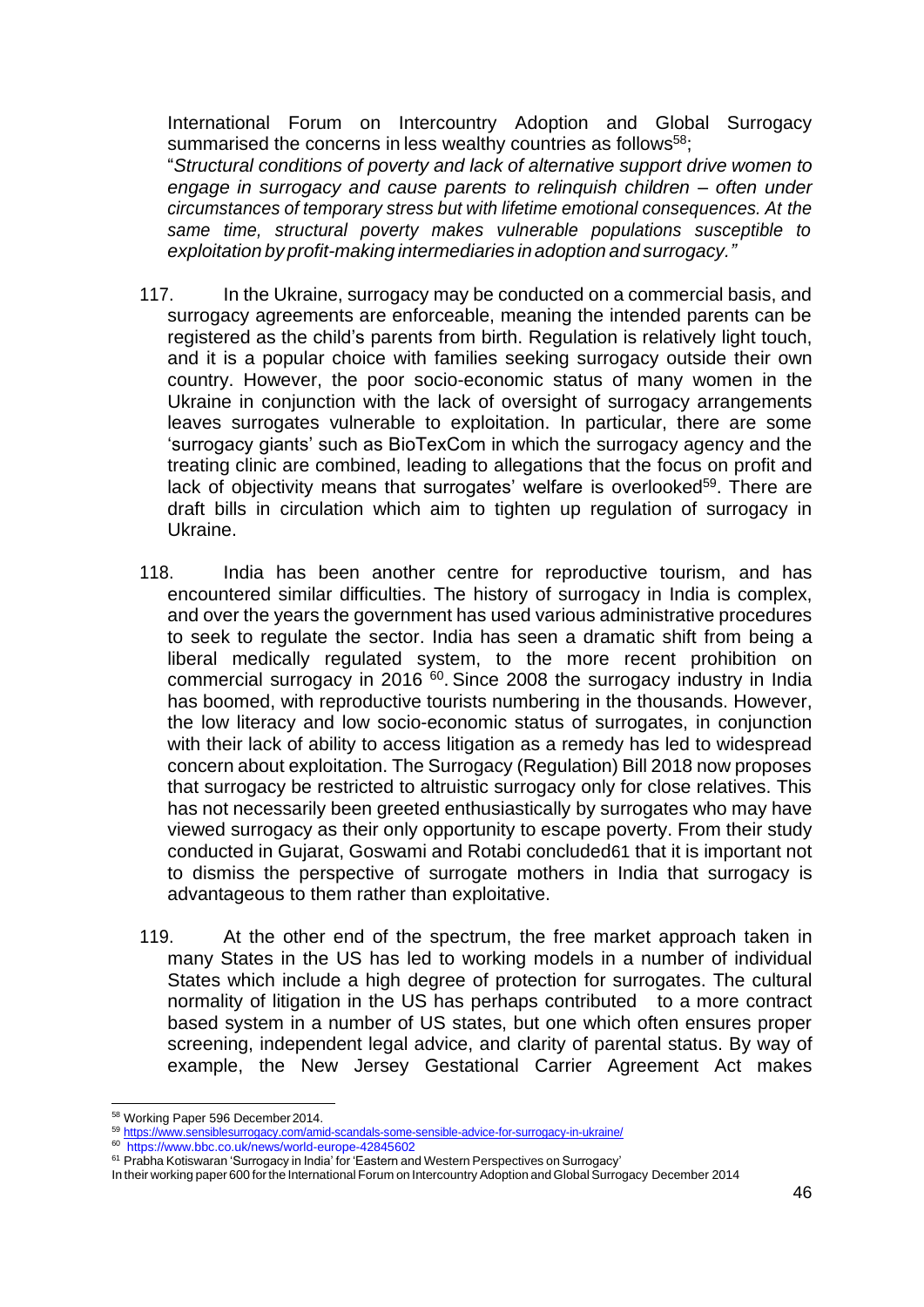'Gestational Carrier Agreements' enforceable, meaning that the intended parents can be the legal parents from birth. Agreements can be entered into on a commercial basis. The same Act also sets out stringent requirements for Gestational Carrier Agreements and enforceability, such as psychological screening of both surrogate and intended parents, a medical evaluation and medical care of the surrogate, independent legal advice for surrogate and intended parents.

120. As a consequence, a number of US states are considered to be jurisdictions which offer a high degree of reliability and certainty for both surrogates and intended parents, and a high degree of protection for the surrogates. However, this has also mean very high costs associated with surrogacy – often in excess of \$140,000, the majority of which is paid to a surrogacy agency and in respect of legal and medical costs. Payments to surrogates are typically around \$30,000 - \$40,000<sup>62</sup>. It has also meant that many states such as California are popular destinations for reproductive tourism, with a high level of international surrogacy arrangements being conducted there each year. However, the UNCRC has been vocal in its concerns about commercial surrogacy in the US. In its 2017 report on the USA, it stated;

*"the committee is nevertheless concerned that widespread commercial use of surrogacy in the State party may lead, under certain circumstances, to the sale of children. The committee is particularly concerned about the situations when parentage issues are decided exclusively on a contractual basis at pre-conception or prebirth stage."<sup>63</sup>*

- 121. Commercial surrogacy such as that permitted in States like California and New Jersey has also come under criticism from the UN Special Rapporteur on the Sale and Exploitation of children, Maud de Boer-Buquicchio in her 2018 *"Report on the sale and sexual exploitation of children, including child prostitution, child pornography and other child sexual abuse material"*. In addition, the commerciality of such arrangements has made it prohibitively expensive for most families.
- 122. **The Law Commission's proposed Pathway;** The Scottish Law Commission and Law Commission of England and Wales in their joint consultation document have proposed, in outline, a regulated scheme which endeavours to navigate all of the ethical and welfare considerations surrounding surrogacy in a manner consistent with the particular circumstances in the UK. Not all of the recommendations have been finalised – the purpose of the consultation document being to gauge public opinion on the more controversial aspects. However, in outline, a framework is recommended which has 3 broad routes following surrogacy;
	- (i)  $\alpha$  'pathway' for domestic cases<sup>64</sup> which entails eligibility requirements

<sup>&</sup>lt;sup>62</sup> Some figures are given in the joint Law Commission report at §3.107.

<sup>63</sup> Joint Law Commission report at§4,105

<sup>64</sup> Defined at §16.88 as a surrogacy "where all elements of the process, including pre-conception screening, (artificial) conception pregnancy and birth take place in the UK."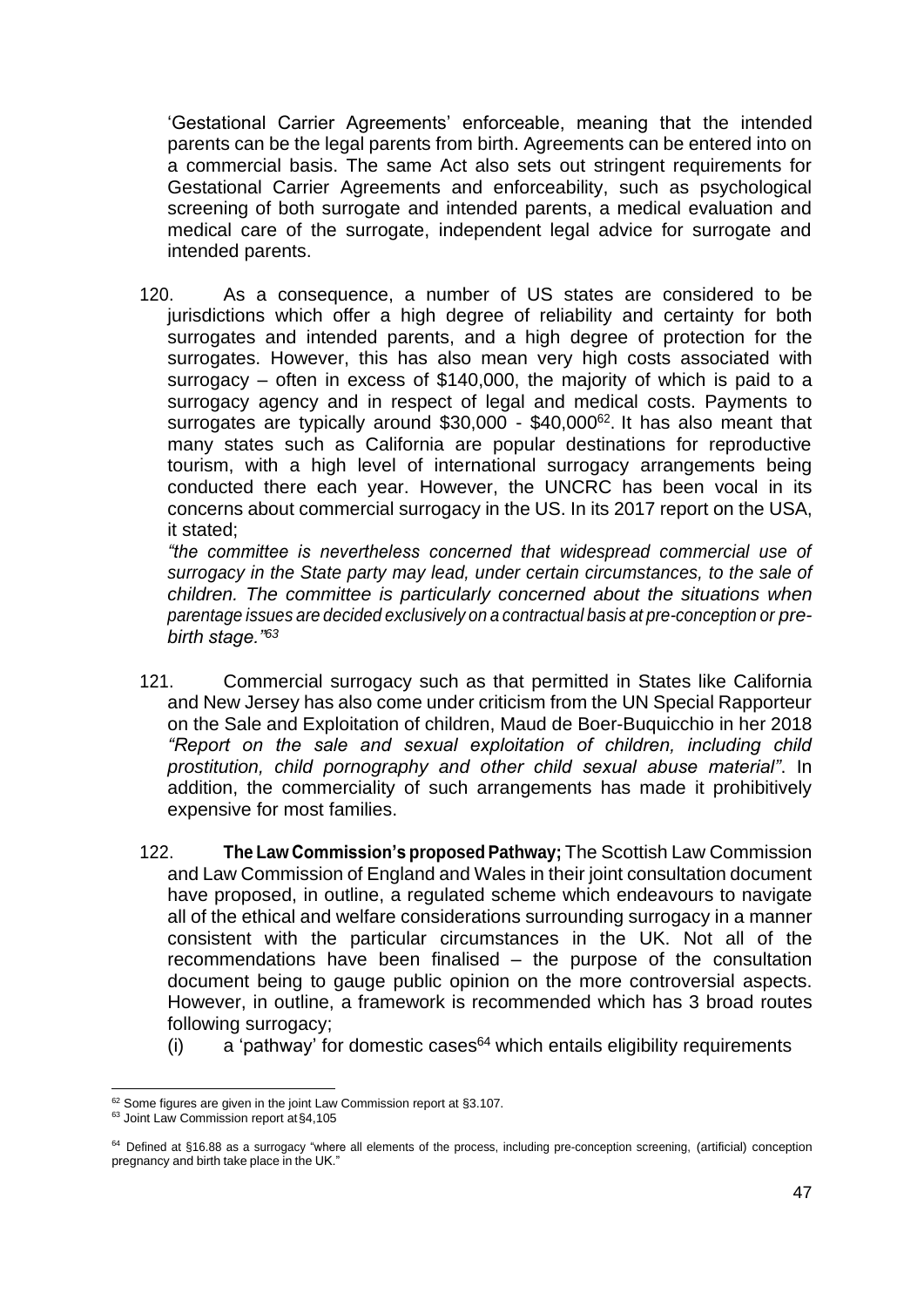- (ii) and procedural safeguards and which, if complied with, would enable the intended parents to become the legal parents from birth by consent, and be named on the child(ren)'s birth certificate. This route would require supervision by a regulated clinic or regulated surrogacy organisation, but not involve any judicial oversight. It is based on operation of law and intention where the criteria are fulfilled;
- (iii) a process of recognition for some international surrogacy arrangements conducted in countries on an 'approved list' without the need for an application for a parental order;
- (iv) the availability of an application for a parental order, but with somewhat revised eligibility criteria to the current s.54 HFEAct 2008, in domestic cases falling outside the 'pathway' and in international cases falling outside the approved list (subject to the revised eligibility criteria being complied with).
- 123. One of the most contentious issues considered by the Law Commission was that of payment to surrogates and third parties. This is one of the areas of the consultation with the most questions being asked of the respondents. There are, however, clear proposals for relaxation of some of the current prohibitions, such as the prohibition on paying for legal advice on a commercial basis in respect of surrogacy arrangements, and the prohibition on advertising.
- 124. The proposals move much closer to a regulated model, with the HFEA being the overall regulatory body for regulated clinics and surrogacy agencies.
- 125. **Primary issue for Jersey;** As is apparent from the introduction to surrogacy above, the outcomes of a legal framework or absence of it in respect of surrogacy is sensitive to the cultural, economic and political climate prevailing in the country or State in question – what works in one State does not necessarily work in another, and similar provisions can have different effects in different jurisdictions.
- 126. Jersey does not currently have any legal framework in place for surrogacy, albeit its domiciled citizens can apply for a parental order in the UK under the HFEAct 2008. The process of recognition of parentage in Jersey following the making of parental orders in the UK is less clear. I am not aware that the absence of a regime has so far caused any major difficulties which it is sought to address, or that Jersey experiences any different problems than those arising from the system operating in the UK. I am unclear as to the number of Jersey families who may be going abroad for surrogacy, and then either applying for a parental order through the English courts or living in family circumstances where one or both of the intended parents' parentage is not recognised.
- 127. Some countries or States where there is no particular legal framework have become attractive to reproductive tourism due to the ability to have a birth certificate with the intended parents' names recorded on it from birth, and / or the exclusion of the surrogate's parentage from birth, irrespective of the domicile or residence of the intended parent. Given the absence of a legal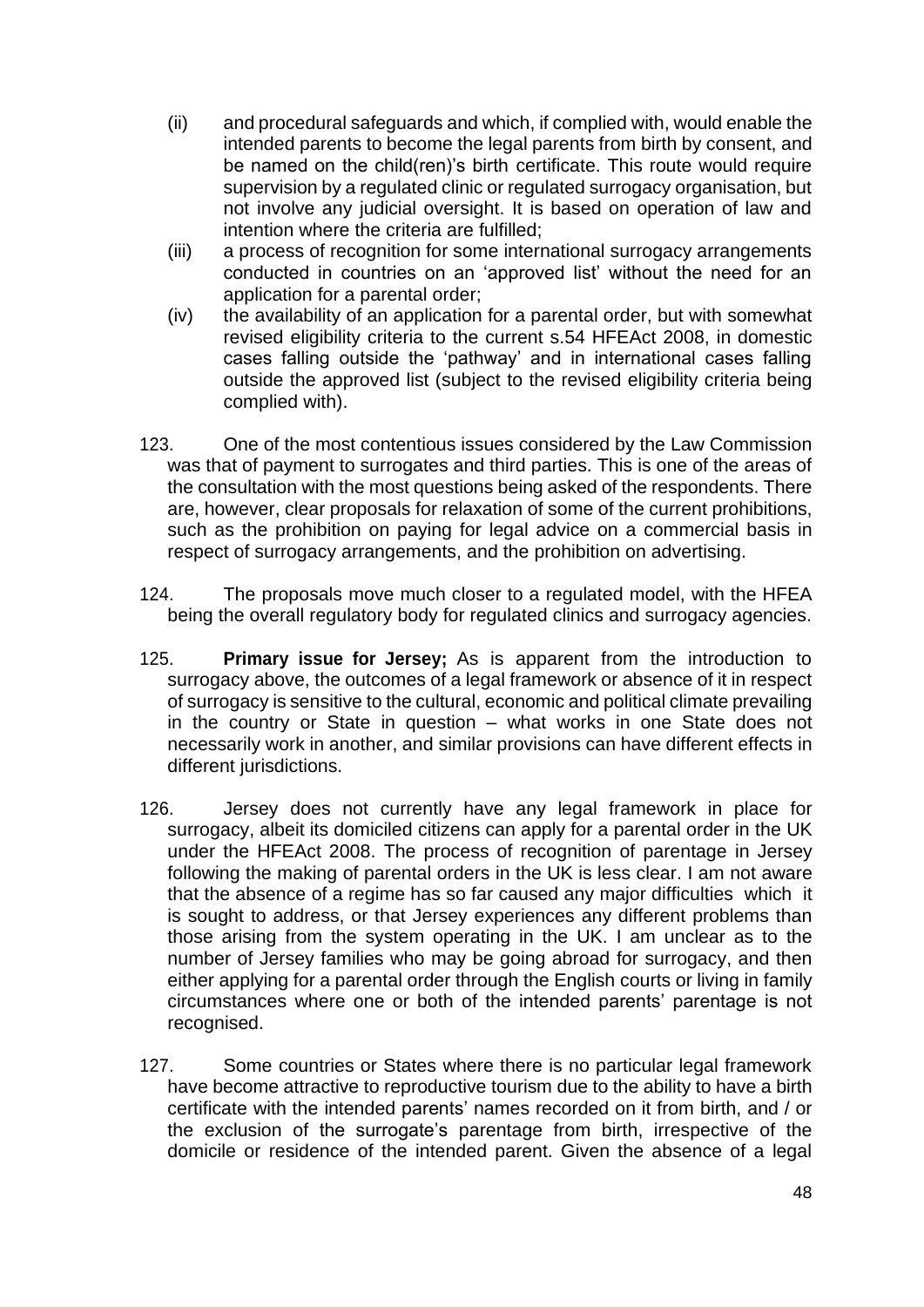framework around assisted reproduction in Jersey, there is currently no means to have an intended parent's name recorded on the child's birth certificate from birth, save and except if the surrogate is not married and the intended father's gametes are used. As such, it is probably not attractive as a reproductive destination under the current system.

- 128. However, the absence of any surrogacy law or surrogacy agencies in Jersey may also mean;
	- (a) Families are entering into surrogacy arrangements without any formal support or oversight, which may compromise the welfare of the child or the surrogate or increase the risk of breakdown. the absence of regulation of payment around surrogacy is potentially a source of exploitation or unregulated commercialisation of surrogacy;
	- (b) save for Jersey domiciled families, or via adoption, there is no provision to enable legal relationships to be established between the child and an intended parent who is not the genetic father, or for the surrogate's parentage and parental responsibility to be excluded. The means of recognition of UK parental orders is not clear;
	- (c) the absence of prohibition or regulation of commercial surrogacy agencies means that there is nothing to prevent such agencies or matching services from establishing themselves in Jersey in the future without regulation, including on a commercial basis. "*The absence of clear and comprehensive laws addressing surrogacy can lead to unregulated commercial surrogacy developing, with accompanying exploitative practices.<sup>65</sup> "*

<sup>&</sup>lt;sup>65</sup> Report of the UN Special Rapporteur Maud de Boer-Buquicchio on the sale and sexual exploitation of children.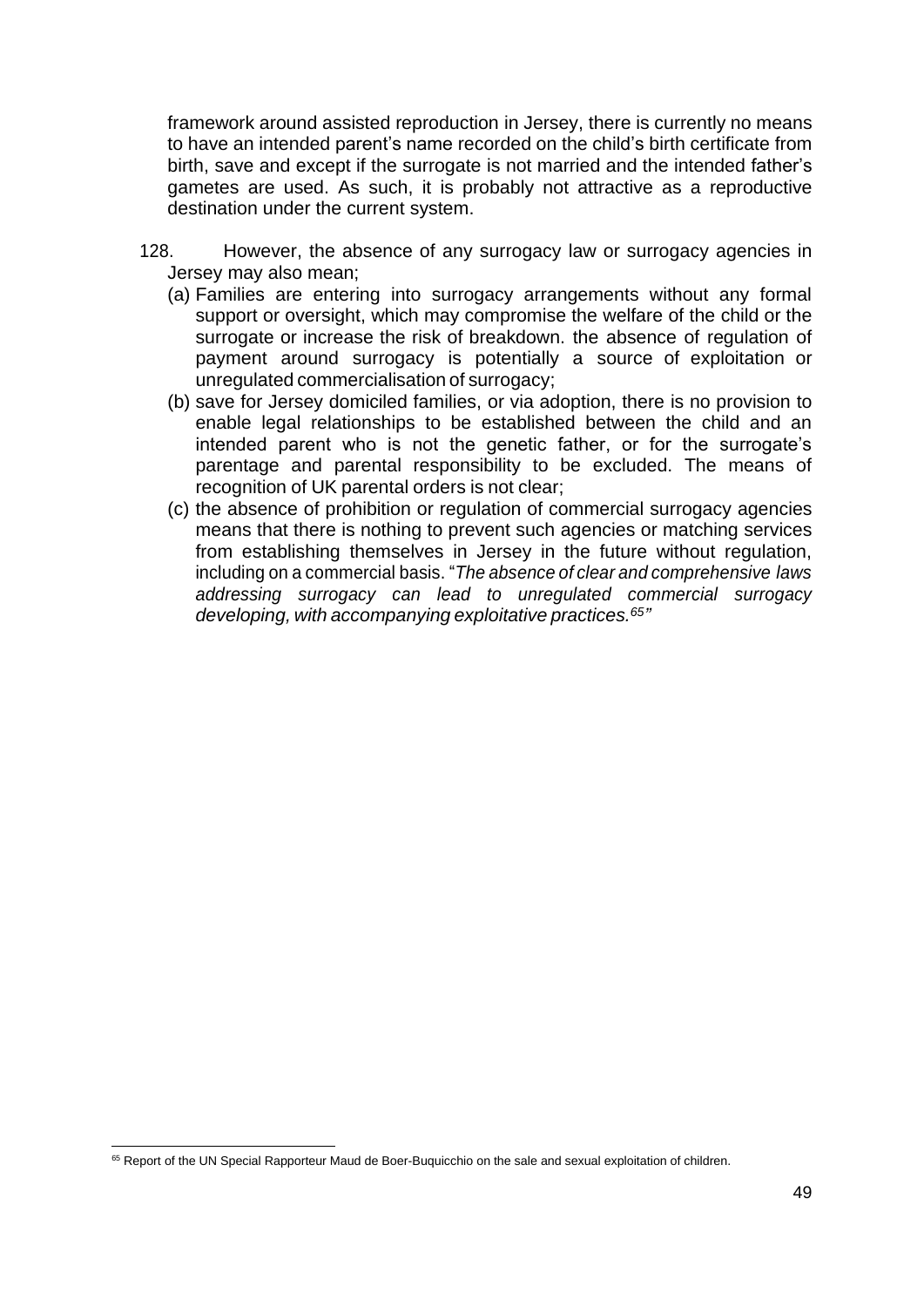- 129. It is suggested that in the first instance, the following questions are key for Jersey:
	- **A. HavingregardtotheneedandexperiencesofJerseyfamiliesusing surrogacyasameansoffamilycreation,and/orthepotentialfor increased reproductive tourism in Jersey in the future, what would the keyobjectives be ofa bespoke surrogacy framework inJersey?**
		- **B. What legal framework would best meet the objectives?**
		- **C. How would a bespoke legal framework compare to the alternative options of;**
			- **a) Takingnoactionotherthantoclarifythelawonparentagefollowing assistedreproductionand/orenhancethelawsonadoption?**
			- **b) IntegratingmorefullyintotheexistingUKsystemasitstands?**
				- **c) AwaitingimplementationofnewUKlaws, iftheybecome implemented in due course further to the Law Commission recommendations?**
				- **d) Implementing now a legal framework in Jersey now which broadly adopts the pathway recommended by the Law Commission?**
- 130. It is suggested that in considering these issues, the full joint consultation document of the Law Commission bears careful reading. What follows is an overview of the key questions highlighted above.
- 131. **A. Objectives;** The primary aim of the Scottish Law Commission and the Law Commission of England and Wales in developing their recommendations is to *"encourage those wishing to enter into surrogacy arrangements to do so in the UK rather than overseas"<sup>66</sup>*. This is consistent with the evidence that the lack of certainty in the UK legal system around surrogacy is the key reason for which intended parents travel abroad. In the Law Commission report, they concluded that the most common reasons for entering into international surrogacy arrangements were firstly the uncertainty in the UK law in respect of surrogacy, and secondly the unavailability of surrogates $67$ . In their 2018 report "Surrogacy in the UK: Myth busting and reform" the UK working group on Surrogacy Law Reform reported that most UK surrogates

 $66$  @ §2.72 of the report.

 $67$  @ §16.1 of the report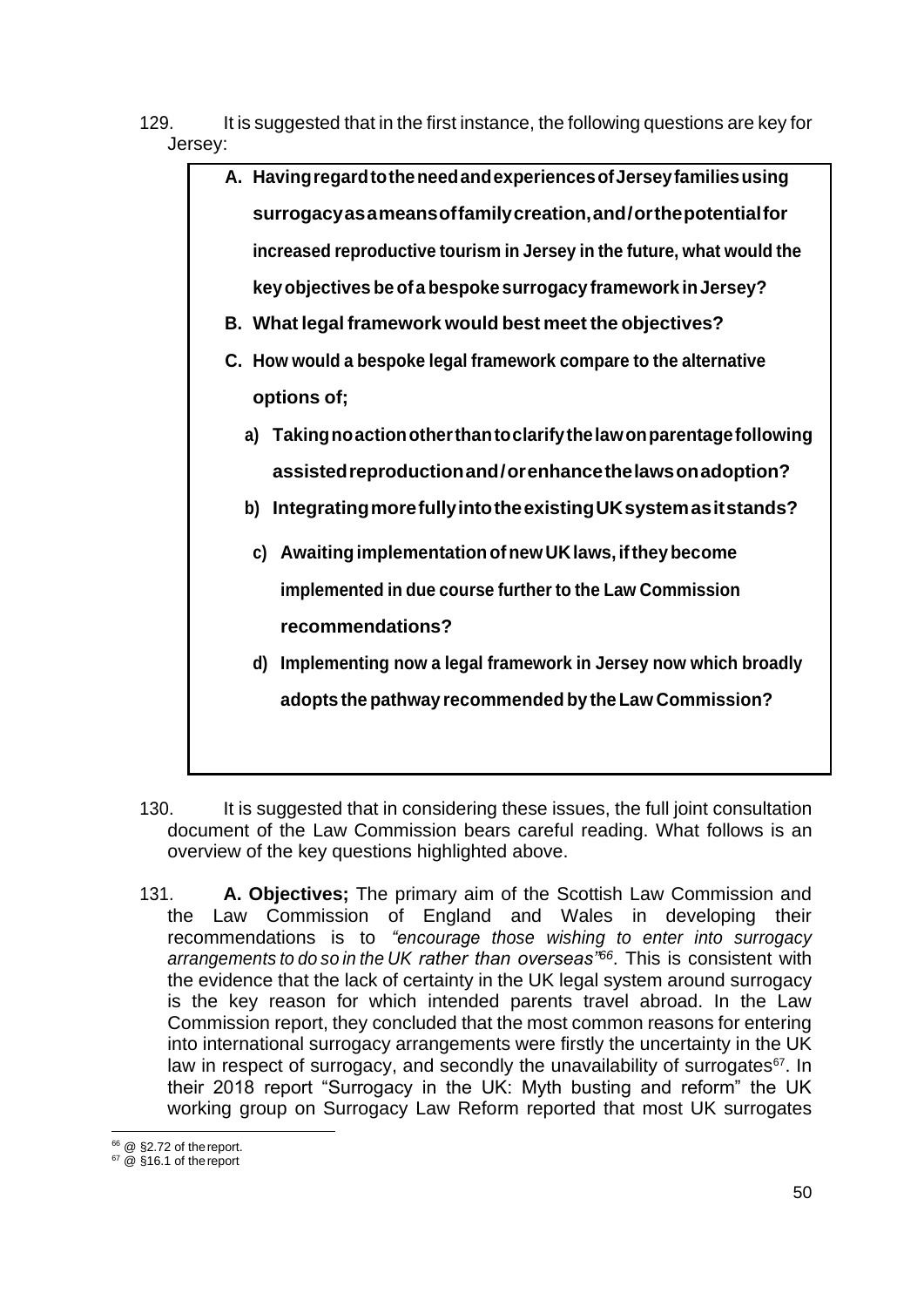thought the legal parents of a child born to a UK surrogate should be the intended parents<sup>68</sup>. Of those who had entered into surrogacy overseas, the most common reason was certainty, followed by availability of surrogates.

84.1% of respondents to the survey indicated that they believed automatic parenthood should rest with the intended parents at birth. Also in 2018, in their research cross-border and domestic surrogacy in the UK context: an exploration of practical and legal decision-making, Jadva, Prosser and Gamble found;

"*The findings of this study show that intending parents are travelling abroad for surrogacy despite surrogacy being available in the UK.Approximately, half of those looking to use surrogacy did not consider more than one country, suggesting that many intending parents, and especially those having surrogacy in the USA, had a clear idea about where they wished to undergo their surrogacy journey. The main reason for not pursuing surrogacy in the UK for those who considered it was because of the perceived lack of a legal framework. However, other reasons, such as it being easier to find a surrogate, and wanting a professional agency to manage the surrogacy were reasons for considering and indeed pursuing cross-border surrogacy."*

- 132. Secondly, as already noted, surrogacy involves a number of difficult ethical considerations. The Law Commissions in their joint report considered that a framework that provides more effective regulation of surrogacy arrangements, and revised eligibility and safeguards, could alleviate or eliminate the concerns around surrogacy.
- 133. Thirdly, the position in respect of payment to surrogates and third parties is currently unsatisfactory in the UK. Despite the prohibition on commercial surrogacy, payments are being made to surrogates beyond the everyday understanding of 'expenses' with no challenge from the court, and the courts regularly authorise payments in excess of reasonable expenses in relation to overseas commercial surrogacy arrangements<sup>69</sup>. The Law Commission considered that this undermined the rule of law, and reform was clearly needed.
- 134. In respect of Jersey, given the much smaller population relative to the UK, and given that there is no statutory scheme currently in place, the objectives may be different. It will be important to gain an understanding of how surrogacy is working in practice in Jersey, what numbers of people are affected, and what the issues arising are. For example, in the absence of formal surrogacy agencies, are surrogates and intended parents entering into arrangements without oversight or support, leading to increased vulnerability of breakdown of arrangements and consequent implications for the welfare of the child? Does the lack of regulation of those who might seek to match surrogates and intended parents sufficiently protect the interests of surrogates and the welfare of children? What is the position in respect of payment, and how does the lack of regulation of this impact upon surrogates and children? What is the potential for Jersey to become a destination for reproductive tourism, and is this

<sup>68</sup>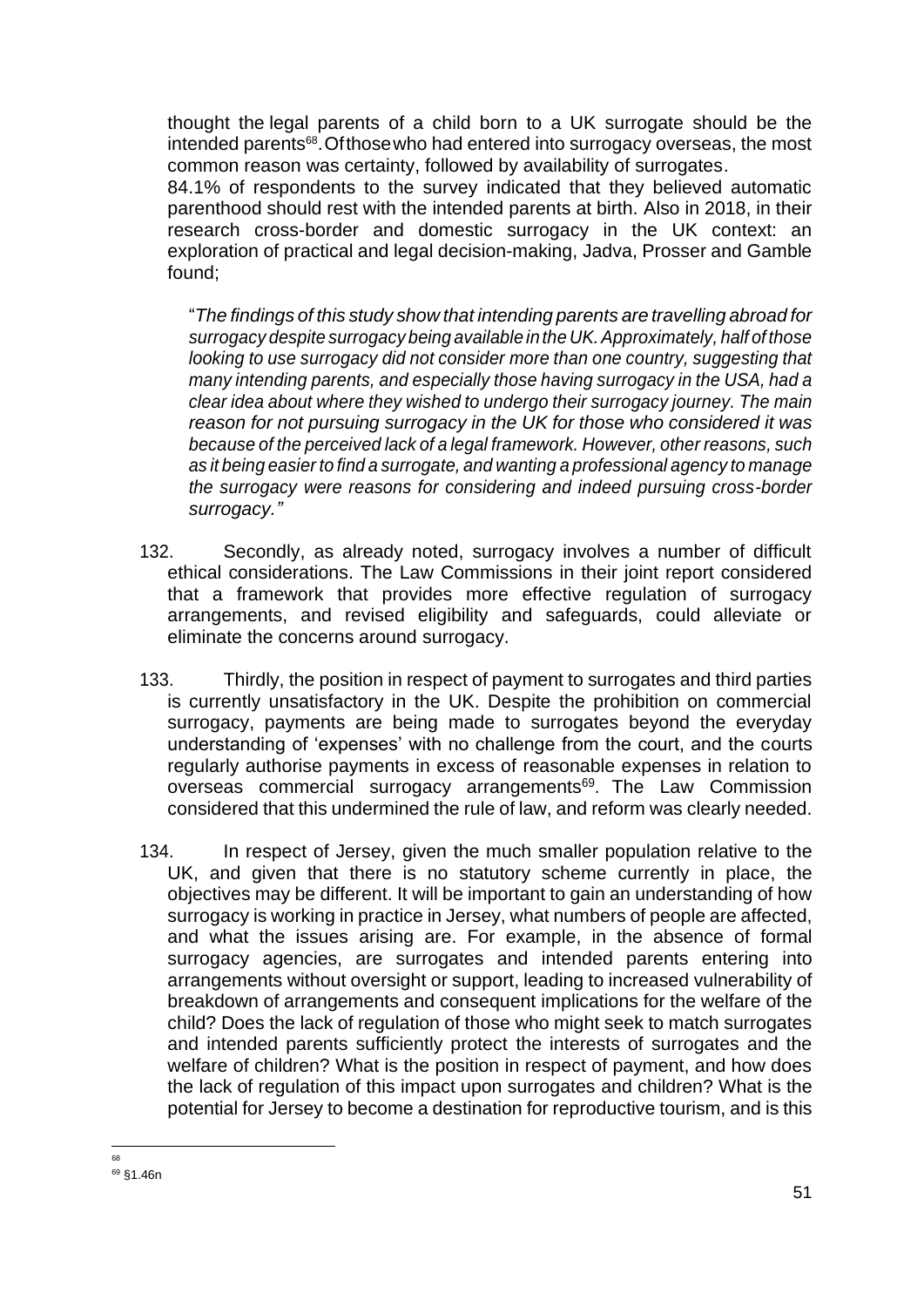desirable, or would it lead to an unacceptable risk of women being trafficked to Jersey to act as surrogates?<sup>70</sup>

- 135. Given the lack of legal framework for parentage following donor conception, if such a framework is implemented, this will inevitably have consequences in surrogacy situations also, where donor conception is a common feature, and where the question of legal parentage assumes high importance. It will be important to ensure that the implications of whatever framework for legal parentage is implemented also takes into account surrogacy situations – either by wholly excluding them from it or by having a framework in place which addresses both legal parentage and surrogacy. This will be particularly important for families who don't apply for a parental order in the UK under current legislation or aren't eligible to do so.
- 136. **B. Considerations for a legal framework;** If, having assessed the particular circumstances of surrogacy in Jersey, and the objectives, it is decided to implement a framework applicable to domestic surrogacy cases, it is suggested that the following key areas would need to be considered. Equally, when deciding whether Jersey intends to implement a legal framework for surrogacy, the types of issues that would need to be addressed may inform that decision because of the cost and resource implications involved, for example in establishing a regulatory committee or body, or for the judicial or administrative system. What follows is an overview, and the joint Law Commission report should be read in full which addresses these areas in detail from a UK perspective. However, this report also incorporates to a greater extent than the joint Law Commission report information concerning other jurisdictions and the regulatory schemes which they have implemented, which differ in a number of respects to the Law Commission's proposals.
- 137. **Timing and process: pre-conception vs post birth approval:** A key distinction can be made between those jurisdictions where oversight and approval of surrogacy arrangements takes place before the birth, leading to legal parentage for the intended parents at birth, and those where approval and the conferring of legal parentage take place after the birth. In either scenario, there are often eligibility requirements and safeguards which must be met, and particular rules regarding payments – these are discussed in more detail in the sections below.
- 138. Where the system is focussed on pre-conception approval, there is usually a committee or body established for this purpose, or sometimes the nature of the approval is judicial. Where the approval process is post-birth, this is usually judicial in nature. The following are examples of different processes internationally;
	- **(a) Greece**; Surrogacy agreements must be submitted to a court before the fertility treatment takes place so that judicial authorisation for the surrogacy can be granted. If all of the legal requirements are met, the court must

<sup>70</sup> See joint Law Commission report at §12.8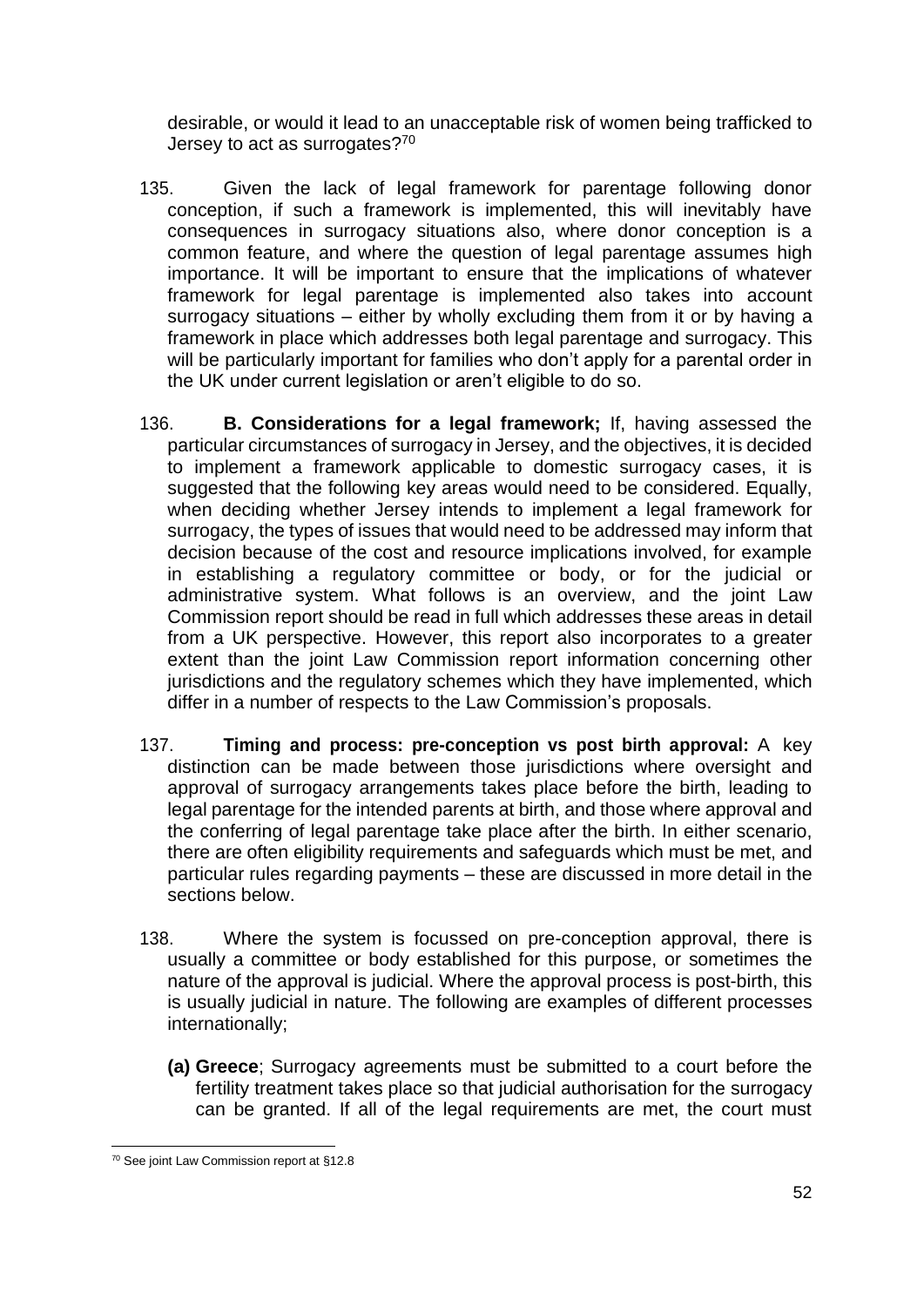authorise the agreement. If the agreement is given court approval, then the intended mother will be the legal mother from birth, and either she will be a single parent or her partner will be the second legal parent from birth<sup>71</sup>.

- **(b) Israel;** Israeli law has established a surrogacy Approvals Committee. The committee comprises two doctors, a clinical psychologist, a social worker, a lawyer and a religious cleric. Where the Approvals Committee approves a surrogacy agreement, it is binding, and the surrogate may not change her mind save where there has been a change in circumstances and where it is in the interests of the child. After birth, the legal parents must then apply for a parenthood order, and the court must make the order where the surrogacy arrangement has been approved by the Approvals Committee, unless it is not in the best interests of the child. In practice, none have been refused<sup>72</sup>.
- **(c) South Africa;** The High Court must approve all surrogacy agreements prior to the artificial fertilisation of the surrogate. There are strict requirements for surrogacy agreements which must be met before they can be approved. Where court approval has taken place, the intended parents are the legal parents from birth.
- **(d) New Zealand;** Two independent bodies have been established in New Zealand, the Advisory Committee on Assisted Reproduction and the Ethics Committee on assisted Reproductive technology. The advisory committee comprises experts in assisted reproductive research, human reproductive research, ethics, Maori customary values and law. The Ethics Committee members are comprised of experts in the same field as the Advisory committee and lay members. Clinics are not permitted to carry out surrogacy procedures without approval from the Ethics Committee. Certain criteria must be met before an application for approval can be made to the Ethics Committee. Legal parentage may only be conferred by adoption post birth<sup>73</sup>.
- **(e) Portugal;** The National Council for Medically Assisted Procreation has the power to grant authorisation for surrogacy arrangements. This must take place pre-conception, and in consultation with the Portuguese Medical Association. The National Council also supervises the whole surrogacy process. Where authorisation has been granted, the intended parents will be the legal parents from birth, without any need for additional post-birth approval<sup>74</sup>.
- **(f) Canada: Ontario and British Columbia**; Intended parents may be registered as legal parents from birth provided there was a written surrogacy agreement in place prior to conception, and the surrogate and intended parents received independent legal advice. There may be up to 4 legal parents in Ontario. In neither case is there any judicial oversight<sup>75</sup>.
- **(g) California;** Legislation includes extensive criteria for what surrogacy agreements much include, and that the agreement must be entered into preconception. An agreement which complies with the requirements is presumptively valid. There is a pre-birth application to court for parental rights confirmation. Where this is issued by the court, the intended parents will be the legal parents from birth<sup>76</sup>.

<sup>75</sup> Joint Law Commission Report at §7.92 onwards

<sup>71</sup> Dr Eleni Zervogianni 'Surrogacy in Greece' ibid.

<sup>72</sup> Rhona Schuz 'Surrogacy in Israel'ibid.

<sup>73</sup> Debra Wilson 'Surrogacy in New Zealand' written for 'Eastern and Western perspectives on surrogacy'.

<sup>74</sup> Rute Teixera Pedro, 'Surrogacy in Portugal' written for 'Eastern and Western perspectives on surrogacy'.

<sup>&</sup>lt;sup>76</sup> Naomi Cahn and June Carbone 'Surrogacy in the United States of America' written for 'Eastern and Western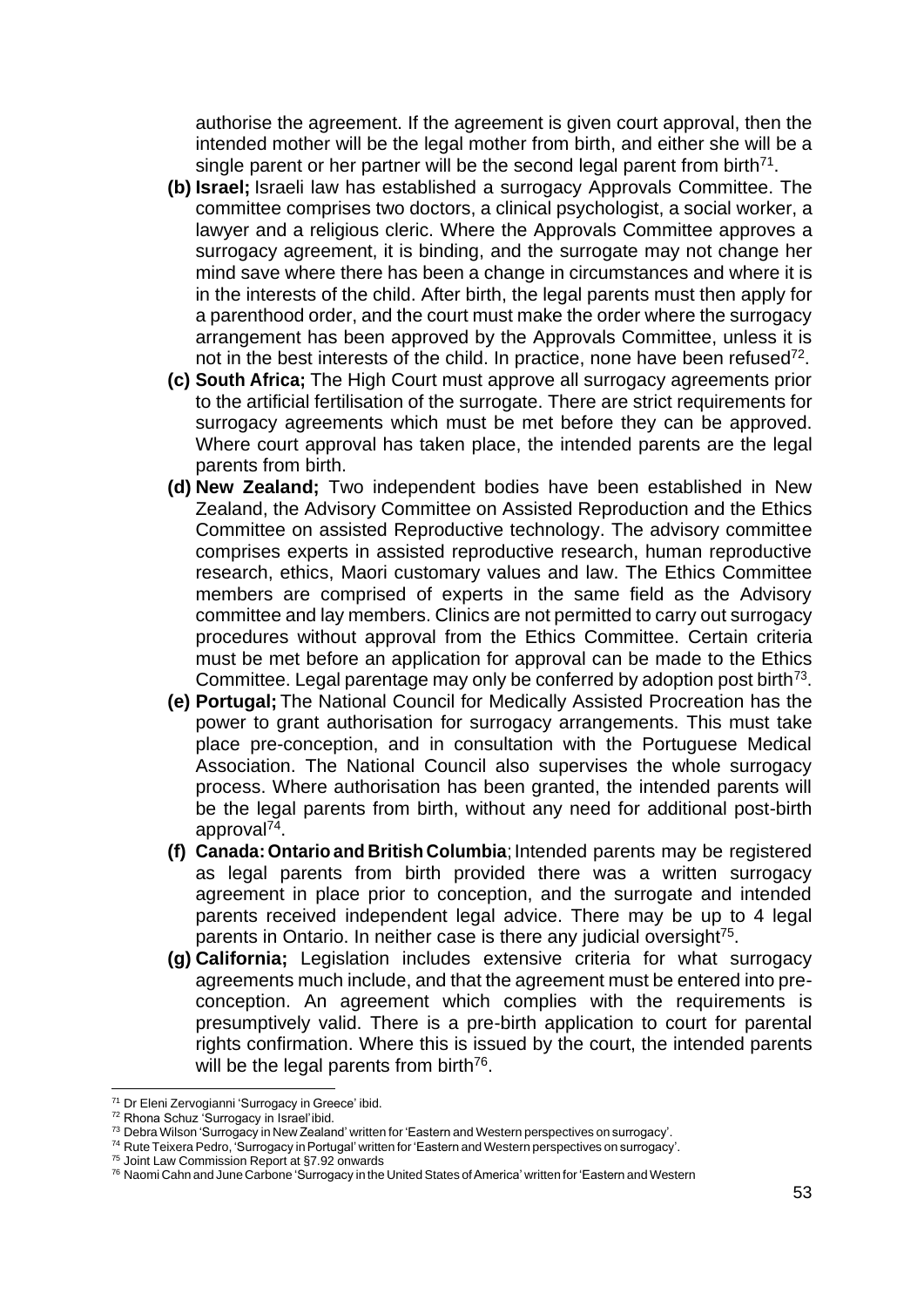- **(h) NewJersey**;Where a surrogacy agreement is entered into consistent with the New Jersey Gestational Carrier Agreement Act, the intended parents may make an application to the court once pregnancy is established for a pre-birth order or parentage. Where the court finds that the requirements of the Gestational Carrier Agreement Act have been complied with, it must issue an order naming the intended parent(s) as the legal parent(s) of the child. On birth, the intended parent(s) will be named on the birth certificate as the legal parent(s) of the child provided they have obtained such an order.
- **(i) UK(current);**There is no pre-conception oversight. There are a number of eligibility criterial for an application for a parental order set out in s.54 HFEAct 2008, which apply equally to domestic and international surrogacy arrangements. Where they are complied with, an application may be made to the court post birth for a parental order to transfer legal parentage with the surrogate's consent.
- **(j) UK (proposed);** Surrogacy arrangements supervised and counter-signed by either a regulated clinic or a regulated surrogacy organisation would enable intended parents to acquire legal parenthood at birth by operation of law, where the surrogate does not object post birth. There would be a number of eligibility requirements to be fulfilled for this to occur, and a number of requirements for the surrogacy agreement itself.
- 139. The Law Commissions in their joint report are clear that their proposed pathway is dependent on operation of law rather than the enforceability of a  $control^{77}$ . This is in contrast to, for example, the scheme in California and New Jersey which are contract based. This is an important consideration in the context of the UNCRC. The 2018 report of the Special Rapporteur M de Boer-Buquicchio raises concerns that legally enforceable commercial surrogacy contracts breach the Optional Protocol to the Convention on the sale of children, child prostitution and child pornography;

*[56]…in some commercial surrogacy jurisdictions it is the surrogacy contract that is primarily determinative as to parentage. Hence, the gestational surrogacy contract explicitly and implicitly includes a transfer of parentage, and that transfer is*  usually a central part of the legal consideration for which the gestational *surrogate is paid. Furthermore, the surrogate mother is also paid to give birth in a placeaccessibletotheintendingparents,andtophysicallyhandoverthechild after birth; as stated above, under the Optional Protocol to the Convention on the Rights of the Child on the sale of children, child prostitution and child pornography, a transfercanexistevenifthetransferorlacksparentageorparental responsibility*.

*57. The legal fiction of the "never-a-mother" gestational carrier is a legal concept which is used to justify denial of the surrogate mother's rights. Once the surrogate mother is reduced, during pregnancy, to a never-a-mother gestational carrier acting for the benefit of intending parents, the door is open to enforcing contracts that purport to alienate herrights and freedoms (e.g. the right to health and the right to freedom ofmovement).*

Perspectives on Surrogacy <sup>77</sup> §7.80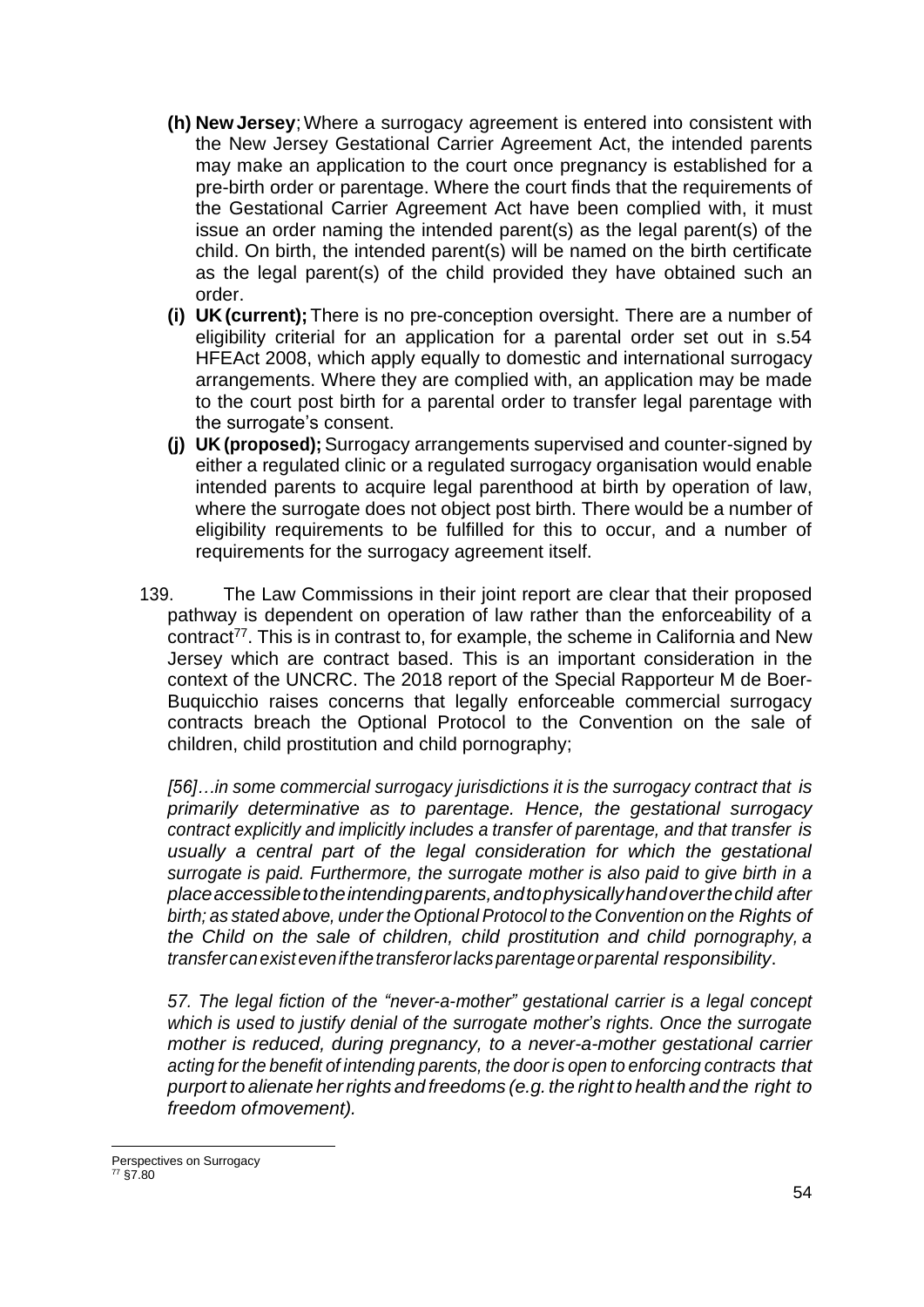- 140. The UN Special Rapporteur expresses the view that breach of the Optional Protocol can only be avoided in commercial surrogacy situations where parentage of the gestational mother is not transferred until after the birth<sup>78</sup>; "*Commercial surrogacy could be conducted in a way that does not constitute sale of children, if it were clear that the surrogate mother was only being paid for gestational services and not for the transfer of the child. In order to turn this into more thana legalfiction, thefollowingconditionswouldallbenecessary.First, the surrogate mother must be accorded the status of mother at birth, and at birth must be under no contractual or legal obligation to participate in the legal or physical transfer of thechild…."*
- 141. The joint Law Commissions report takes a somewhat different view<sup>79</sup>;

*"We take the view that the fundamental principle of the convention is that it prohibits the sale of children, and therefore that, particularly in the context of an arrangementfrom which the surrogate is not profiting, theremay be scopeto query the Rapporteur's view that notrecognising the surrogate means that that there is a breach of the Optional Protocol. We note the Rapporteur's concerns seem to focus on commercial arrangements, where the surrogacy contract may be determinative of parentage. We do however believe that the surrogate should have the right to object to the acquisition of legal parenthood by the intended parents."*

- 142. If choosing a framework which derives legal parenthood from a surrogacy contract, and which excludes gestational parentage from birth, therefore, care needs to be taken to ensure that the framework does not breach the Optional Protocol to the UNCRC on the sale of children, child prostitution and child pornography. There is a clear link between commerciality and the sale of children in this context, such that quantum, purpose, timing and mechanism for payment also fall to be considered as part of ensuring that any framework implemented does not constitute the sale of children.
- 143. A framework which provides for legal parentage to arise from operation of law deriving from pre-birth approval by an independent body of the specific arrangements, without being dependent on the contract per-se, may raise fewer concerns than one which is contractually based. However, if the pre-birth approval is judicial, this also raises an issue regarding whether orders can be made in respect of an unborn child. The pathway proposed by the Law Commission, deliberately avoids the need for a pre-birth order. The Law Commission was concerned both about the ability of the court to make an order in respect of an unborn child, and about a woman's right to retain her bodily autonomy<sup>80</sup>.
- 144. Whilst post-birth approval models which don't confer legal parentage until the child is born may be seen to afford greater respect for the bodily autonomy of the surrogate, and greater consistency with the Optional Protocol, as set out above, such models are not consistent with what surrogates and

<sup>78</sup> Report conclusions @ §72

<sup>79</sup> §7.103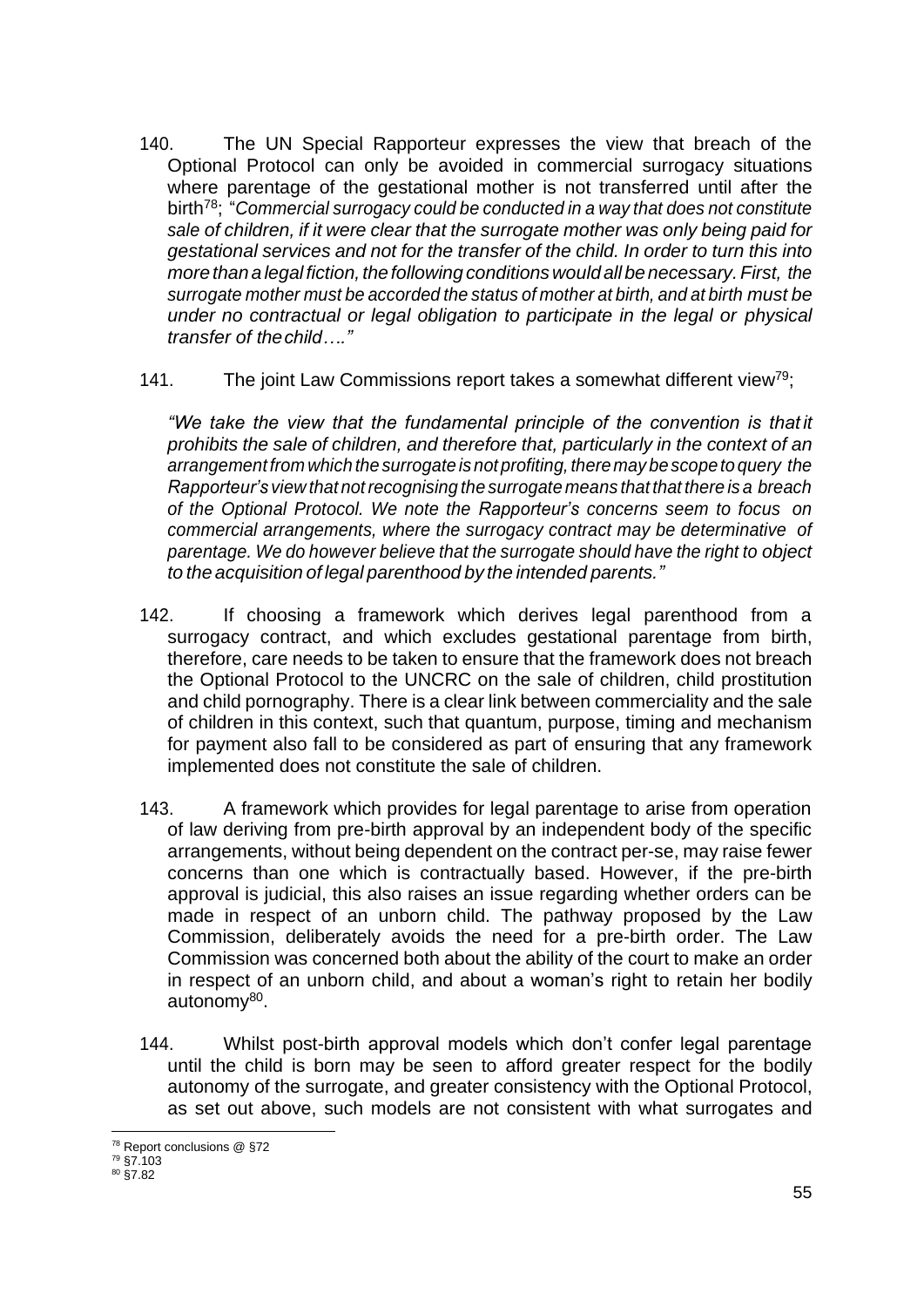intended parents in the UK have said they want – which is certainty of legal parentage. Where there is a post-birth approval model, in conjunction with no pre-birth oversight, there is also a danger of pushing the welfare consideration back to the post birth stage, by which time the child is in existence, and it is unlikely that a court would refuse to make the order where all parties consent save in the most egregious cases, as highlighted by Mr Justice Hedley in the English case of Re X and Y (foreign surrogacy) $81$ .

*"[24] I feel bound to observe that I find this process of authorisation most uncomfortable.Whatthecourtisrequiredtodoistobalancetwocompeting and potentially irreconcilably conflicting concepts. Parliament is clearly entitled to legislate against commercial surrogacy and is clearly entitled to expect that the courts should implement that policy consideration in its decisions. Yet it is also recognised that as the full rigour of that policy consideration will bear on one wholly unequipped to comprehend it let alone deal with its consequences (i.e. the child concerned) that rigour must be mitigated by the application of a consideration of that child's welfare. That approach is both humane and intellectually coherent. The difficulty is that it is almost impossible to imagine a set of circumstances in which by the time the case comes to court, the welfare of any child (particularly a foreign child) would not be gravely compromised (at the very least) by a refusal to make an order."*

- 145. This has been one of the major reasons for needing reform in the UK. A model such as that in Israel, which combines the oversight of a pre-birth approvals committee, together with a post birth judicial process, endeavours to avoid the entering into of a surrogacy arrangement which does not adequately protect the interests of the surrogate or the child, whilst also delaying the moment of transfer of legal parentage until after the child's birth.
- 146. One of the other difficulties which has been experienced in the UK in respect of post-birth conferring of parentage, is the absence of parental responsibility for the intended parents from birth, where they are in the position of caring for the child. This can lead to difficulties before the surrogate and child have been discharged from hospital – for example cases where the surrogate's health requires that she remain in hospital, and the child cannot be discharged whilst the surrogate remains. It also leads routinely at present to a situation where the child is in the care of the intended parents for many months before the making of a parental order without parental responsibility. This is partly to do with the cumbersome and lengthy process of an application for a parental order, which could be significantly streamlined, particularly if there was also in place a pre-birth approval process.
- 147. As set out above, any model proposed must meet the needs and concerns of the local community, and also the particular objectives identified, which are likely to assist in establishing the particular structure. One particular factor for consideration in Jersey, if there is to be a pre-conception approval model, is the constitution and legal authority of any body which is to have oversight of the surrogacy process. Judicial pre-approval would potentially have

<sup>81</sup> [2009] 1 FLR 733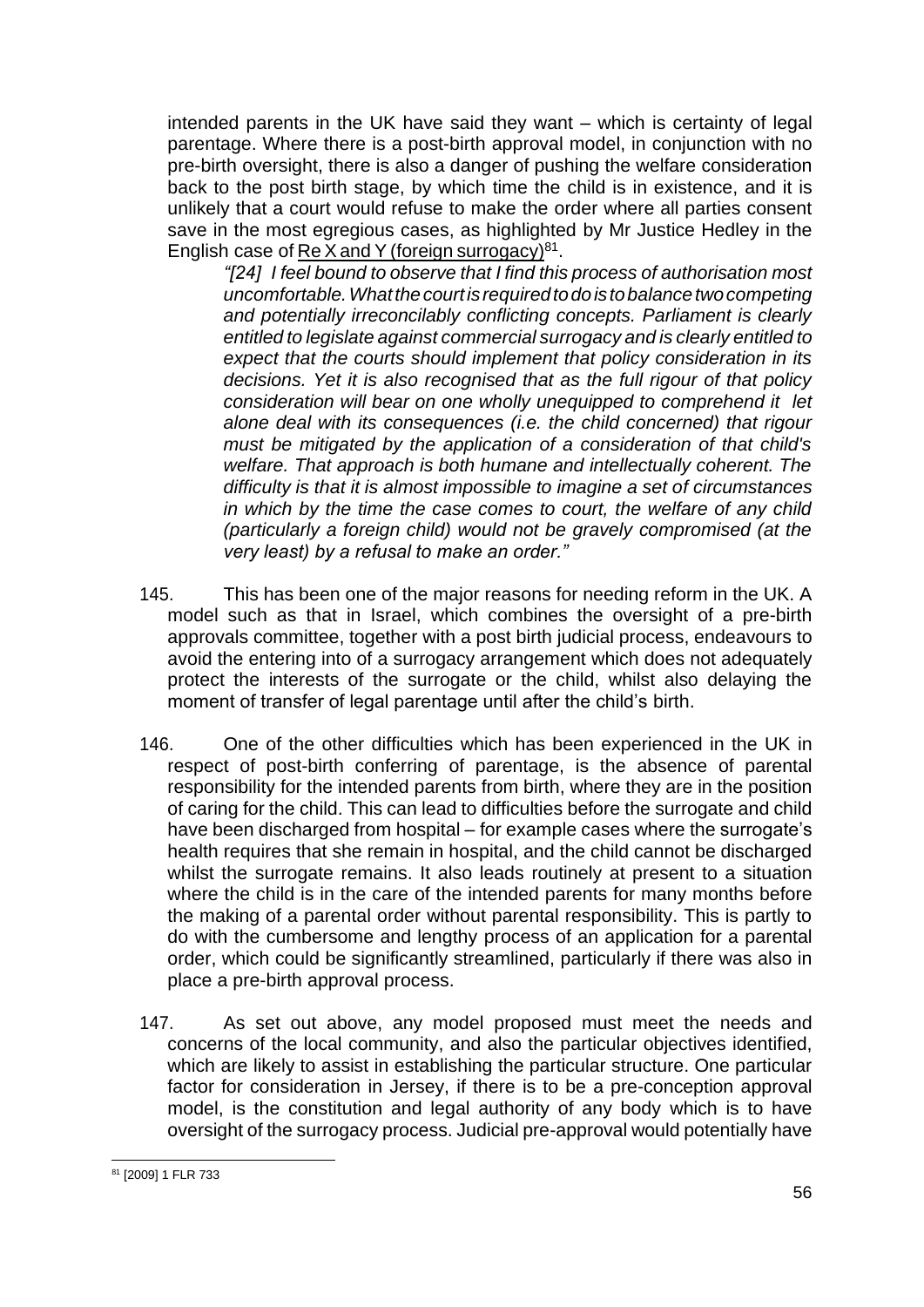the advantage that an entirely new body would not need to be established, but as set out above, raises other issues regarding bodily autonomy and orders in respect of unborn children. The ability to establish a committee of experts having responsibility for oversight of any surrogacy arrangement prior to conception, such has been implemented in Portugal and New Zealand might provide a smaller scale, more cost-effective method of regulation, particularly if there are no surrogacy agencies currently in existence in Jersey. Approval by the committee might then, either lead to the conferring of parentage on birth by operation of law, or to the requirements being met for the application of a postbirth order, depending on the model adopted.

- 148. In developing a surrogacy framework, particularly one which entails prebirth approval, the eventuality of the death of one or both of the intended parents prior to parentage being conferred would need to be considered and provided for.
- 149. **Eligibility requirements and safeguards:** The nature and extent of eligibility requirements and other safeguards varies widely between jurisdictions. Some of the requirements are matters which must be contained in the surrogacy agreement itself. Some of them relate to characteristics of the surrogate and / or the intended parents. Others of them are general requirements to be fulfilled which need not appear in the surrogacy agreement – such as a requirement for both the surrogate and intended parents to each take independent legal advice which is common to many jurisdictions. Some jurisdictions distinguish in the required safeguards and / or eligibility criteria between traditional and gestational surrogacy, or between circumstances where the intended parents (or one of them) are genetically related to the child, and those where there is no genetic relationship.
- 150. The HCCH have suggested a minimum level of safeguards which would need to be present for parentage following surrogacy to be capable of recognition in other signatory states, and some additional areas to consider; as set out in their 2014 feasibility study $82$ ;
	- (a) the free and informed consent of any surrogate to the surrogacy agreement;
	- (b) appropriate information for all parties, including medical and psychological, which might include legal advice and implications counselling;
	- (c) medical and psychological screening of the surrogate for suitability, which might include considerations such as whether she has given birth before;
	- (d) the welfare of the child born pursuant to a surrogacy arrangement including, for example, criminal and background checks on the intended parent(s);
	- (e) the regulation of competency and conduct of intermediaries i.e. those introducing surrogates and intended parents or surrogacy agencies;
	- (f) the application of medical standards to treating clinics;
	- (g) provisions in case of the breakdown of a surrogacy arrangement;
	- (h) restriction on what terms can properly be included in a surrogacy agreement – for example prohibiting a term which coerces a surrogate to terminate a pregnancy, or continue with a pregnancy;

<sup>82</sup> Preliminary document No 3 B of March 2014: The desirability and feasibility of further work on the parentage / surrogacy project.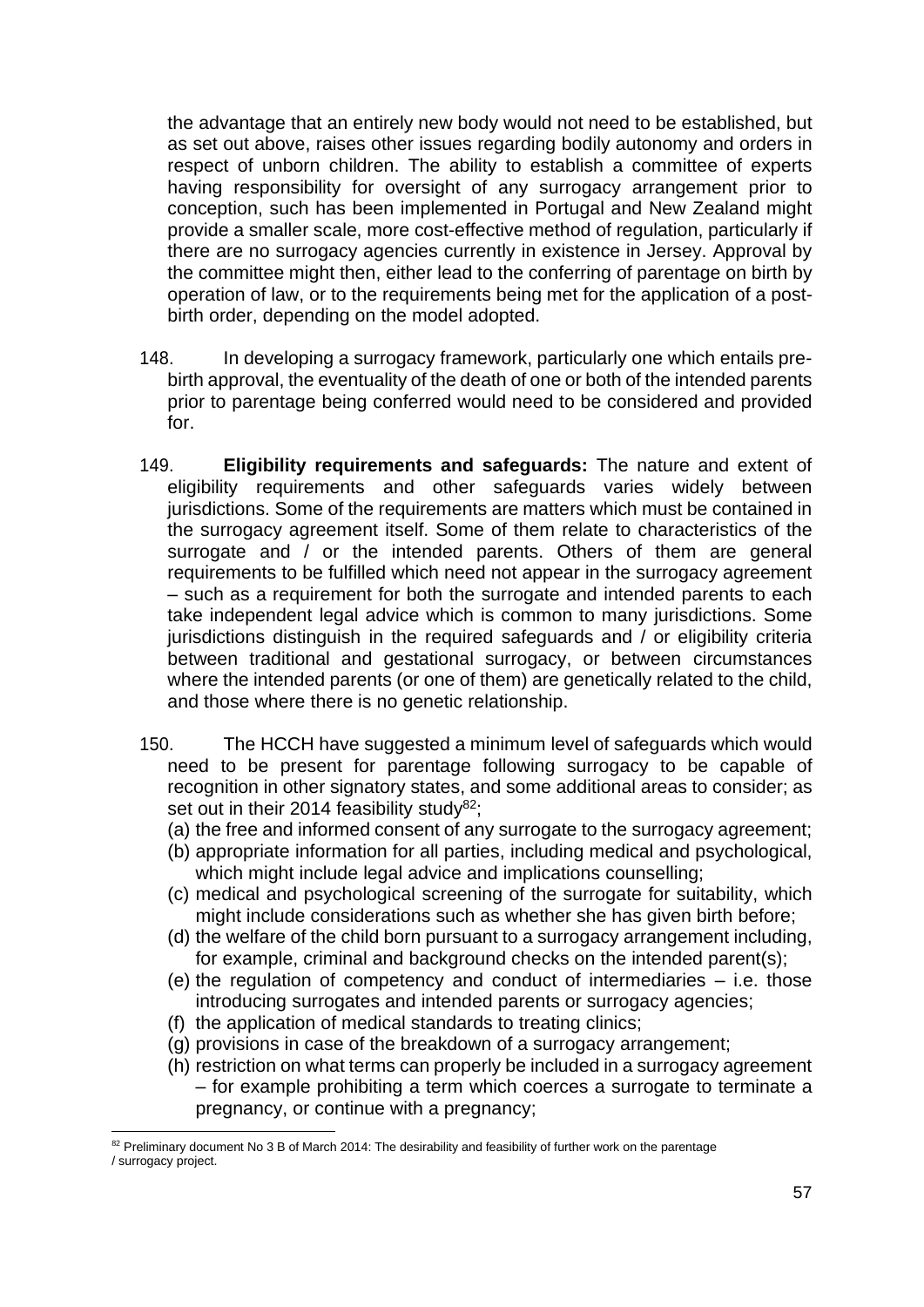- (i) the financial aspect of the arrangements.
- 151. The joint Law Commissions report makes some firm recommendations regarding minimum requirements in order to be eligible for the new pathway, or a parental order, and raises questions regarding other potential eligibility criteria<sup>83</sup>;
	- (a) screening requirements including health screening and medical tests;
	- (b) implications counselling to be undertaken prior to conception on the implications of entering into a surrogacy agreement by an appropriately qualified person;
	- (c) independent legal advice for surrogates and intended parents;
	- (d) criminal record checks for intended parents and surrogates;
	- (e) habitual residence or domicile of the intended parents84;
	- (f) relationship status of the applicant(s);
	- (g) consideration of where the child's home is going to be;
	- (h) whether there should be a requirement for a genetic link;
	- (i) whether there should be a requirement for medical necessity;
	- (j) a requirement of entry of information as to genetic and gestational origins into a surrogacy register;
	- (k) age of the surrogate and / or intended parents;
	- (l) timing of any application;
- 152. In addition, the joint Law Commissions report recommends that in order to be eligible for parenthood under the new pathway by operation of law, the surrogacy agreement must be supervised and / or countersigned by either a regulated clinic or a regulated surrogacy organisation.
- 153. The areas highlighted by the joint Law Commissions report are all areas which feature to greater or lesser extents in other jurisdictions or have formed part of the UK system to date. The issues which the joint Law Commissions report raises in relation to each in Chapters 12 and 13 merit detailed consideration. They also include comparative analysis of which eligibility criteria apply in which jurisdiction.
- 154. One particular consideration is that, if adopting a framework where the emphasis is on pre-birth approval, the opportunity to carry out post-birth welfare assessment is inevitably reduced. This would suggest that pre-birth screening should enable adequate consideration of welfare to be taken into account at the pre-birth stage. In the joint Law Commissions report, it is proposed that this should effectively be 'light touch' assessment consistent with the requirement for fertility clinics to take account of the welfare of any child born before embarking on treatment<sup>85</sup> in conjunction with, for example, medical tests to ensure the health of the surrogate and the child, criminal record checks, and a requirement for implications counselling to take place.
- 155. In other jurisdictions, countries which have imposed a higher degree of restriction on eligibility criteria have often seen a greater incidence of families

<sup>83</sup> Chapter 13 of the report.

<sup>84</sup> Although they have also raised concerns regarding whether this would be sufficient without more to deter reproductive tourism.

<sup>85</sup> At §7.75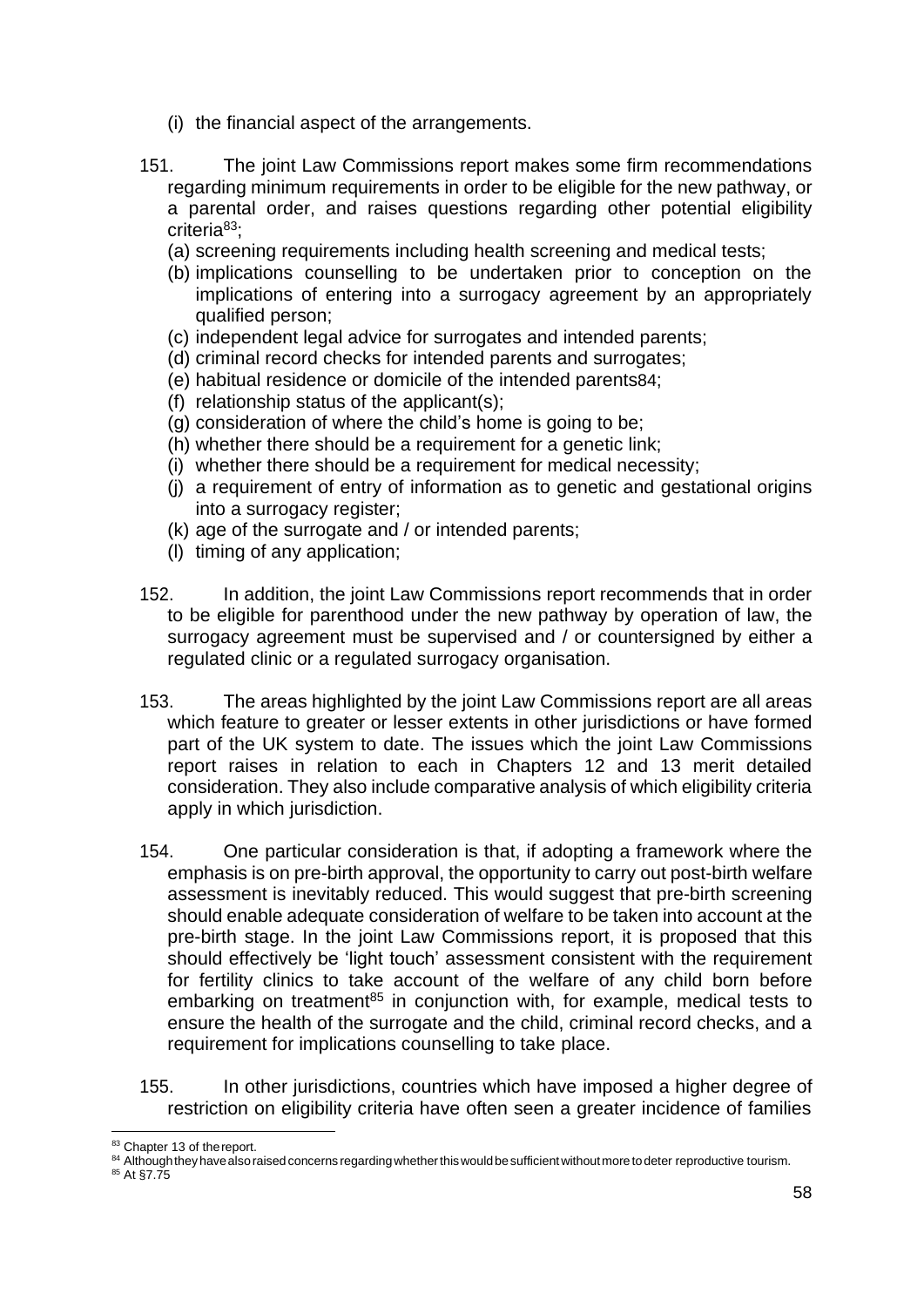travelling abroad to enter into surrogacy arrangements – for example Israel's limitation to heterosexual married couples, and requirement that the gametes of the husband are used, has meant many families who don't fit the criteria entering into international surrogacy arrangements. Accordingly, there is a balance to be struck between implementing eligibility criteria and safeguards which optimally protect the surrogate and the child, and not making the criteria so narrow that families seek out surrogates abroad in preference.

- 156. The small scale of Jersey may lend itself more to a model which establishes an approvals committee rather than a regulatory body. I understand there are currently no surrogacy agencies in Jersey. A requirement for agreements to be supervised or counter-signed by a regulated clinic or surrogacy organisation, may be disproportionate to establish in Jersey. However, it may be feasible to establish a committee such as in New Zealand, which is responsible for scrutinising surrogacy arrangements pre-birth. A similar model has been proposed but not implemented in Iceland, whereby surrogates and intended parents would need to jointly apply for a licence from a special committee on surrogacy. The application process would involve assessment, screening, counselling, legal advice, and the signing of statements of intent<sup>86</sup>. In both of those jurisdictions, the approval does (or would) permit fertility treatment to be undertaken in a surrogacy situation, but does not result in the automatic conferring of parentage. However, it might be possible to incorporate the idea of an approvals committee, and combine it with the operation of law to facilitate legal parentage at birth, save where there is objection within a defined period.
- 157. Any system which introduces eligibility criteria, or a pre-birth approvals process gives rise to an issue regarding what the consequences would be of not meeting the criteria. In the UK, a number of families engaging in domestic surrogacy do not use an agency. Some of those families undergo their treatment abroad, even though all parties are English and domiciled and habitually resident in the UK. The law reform proposed in the joint Law Commissions report would treat these arrangements differently, meaning that an application for a parental order would still be required. A system which provided that assisted reproduction for surrogacy could not be carried out by a Jersey clinic without approval by a committee or the granting of a licence would not necessarily mean that families will choose to operate within the framework – they would have the option of going to other countries for embryo implantation, such as Cyprus. Again, there is a balance to be struck between encouraging families to operate within the regulatory framework and enabling children to have certainty of legal parentage following surrogacy. The joint Law Commissions report has endeavoured to strike that balance by still enabling children conceived outside the pathway to acquire certainty of legal parentage by permitting an application for a parental order (where criteria are met), but not facilitating it by operation of law. This gives rise to what is effectively a 2 speed system – one of pre-birth approval and one of post birth approval.

Any law implemented in Jersey would need to consider all of the scenarios in which a child might be conceived through surrogacy, and be clear about what

<sup>86</sup> H refina Fridriksdottir "Surrogacy in Iceland" for 'Eastern and Western Perspectives on Surogacy'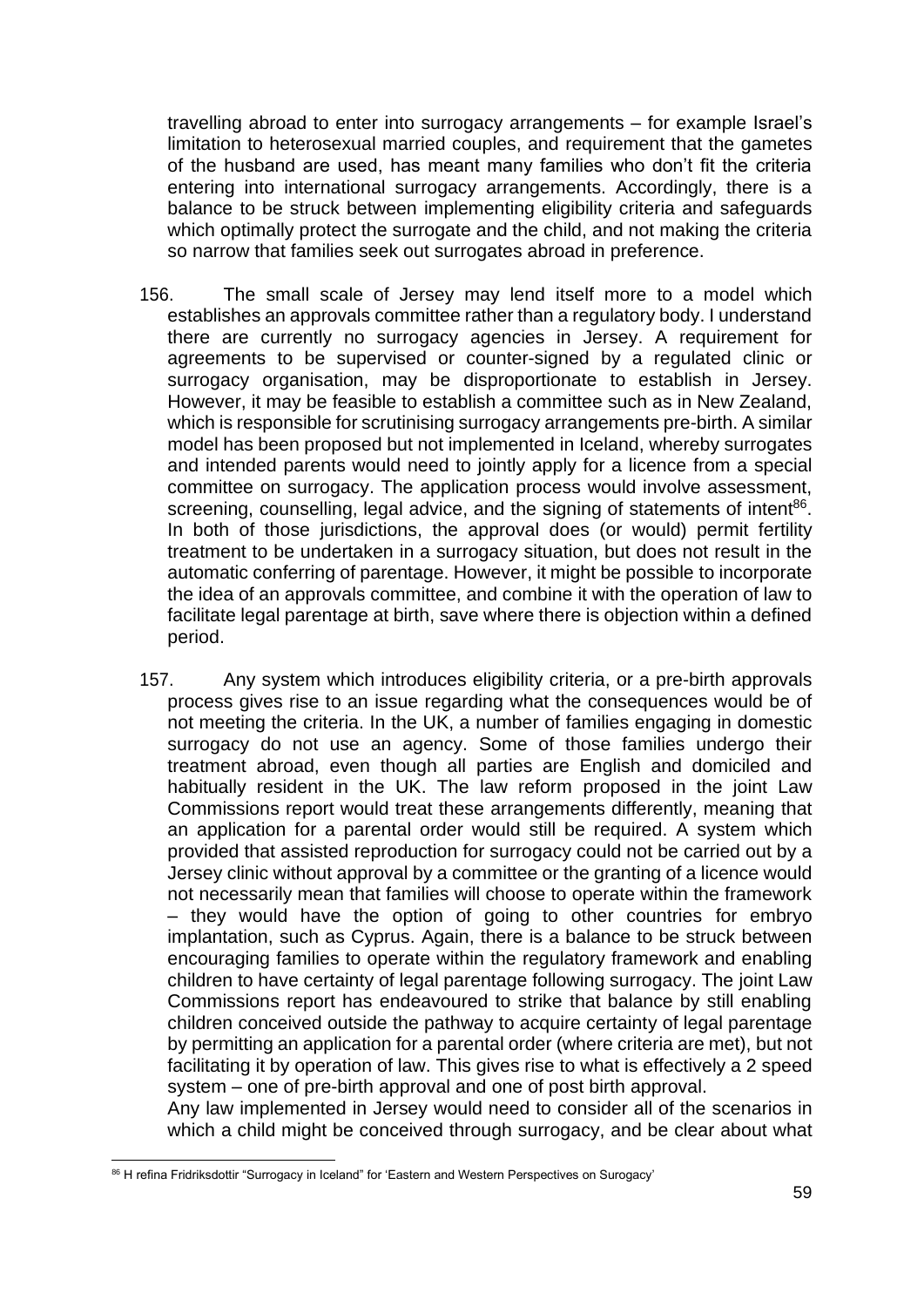the legal options and consequences for families would be of each of those scenarios.

- 158. **Consent and enforceability;** A key issue for any surrogacy framework is that of consent by the surrogate. There are a number of aspects to this which all require consideration;
	- (i) Ensuring that consent is fully informed $87$  and freely given to any agreement to;
		- a) embark upon treatment;
		- b) the terms of the surrogacy agreement;
		- c) handing over the child post birth;
		- d) The conferring of legal parentage.
	- (ii) who should consent be required from? For example, if the surrogate is married:
	- (iii) evidencing consent, and the circumstances in which it is given;
	- (iv) the degree of autonomy afforded to a surrogate during pregnancy;
	- (v) the link between payment and consent, if there is payment, and whether the amount of any payment overbears the will of the surrogate;
	- (vi) whether the surrogate should be able to withdraw consent to parentage or the handing over of the child at any point before legal parentage is conferred, and what the mechanism for this should be;
	- (vii) the circumstances in which consent to parentage or the handing over of the child can be withdrawn;
	- (viii) what the consequences are of a withdrawal of consent, and, in particular, whether and how the court can determine where the child should live and legal parentage;
	- (ix) what the consequences are of the intended parents withdrawing their agreement;
- 159. All of the jurisdictions which have a regulatory framework require a written surrogacy agreement, as do all of the surrogacy agencies operating in the UK<sup>88</sup>. In some of those jurisdictions, the surrogacy agreement must contain specific things in order for it to be capable of approval. For example, in South Africa, the Children's Act 2005 makes certain requirements of a surrogacy agreement, which have been supplemented by judicial guidance<sup>89</sup>. In New Jersey, there are specific statutory requirements for a Gestational Carrier agreement to be enforceable<sup>90</sup>. It must be executed in writing by the surrogate and any spouse or civil partner, and after medical and psychological screenings have been carried out and independent legal advice given, but it must also contain the following specific provisions;

*A gestational carrier agreement shall provide:*

- *(1) Express terms that the gestational carrier shall:*
	- *(a) Undergo pre-embryo transfer and attempt to carry and give birth to the*

<sup>&</sup>lt;sup>87</sup> Including ensuring that the surrogate has capacity to consent.

<sup>88</sup> See §3.56 joint Law Commission report

<sup>89</sup> Julia Sloth -Nielsen 'Surrogacy in South Africa' for 'Eastern and Western Perspectives on Surrogacy'.

<sup>90</sup> Section 6 of the Gestational Carrier Agreement Act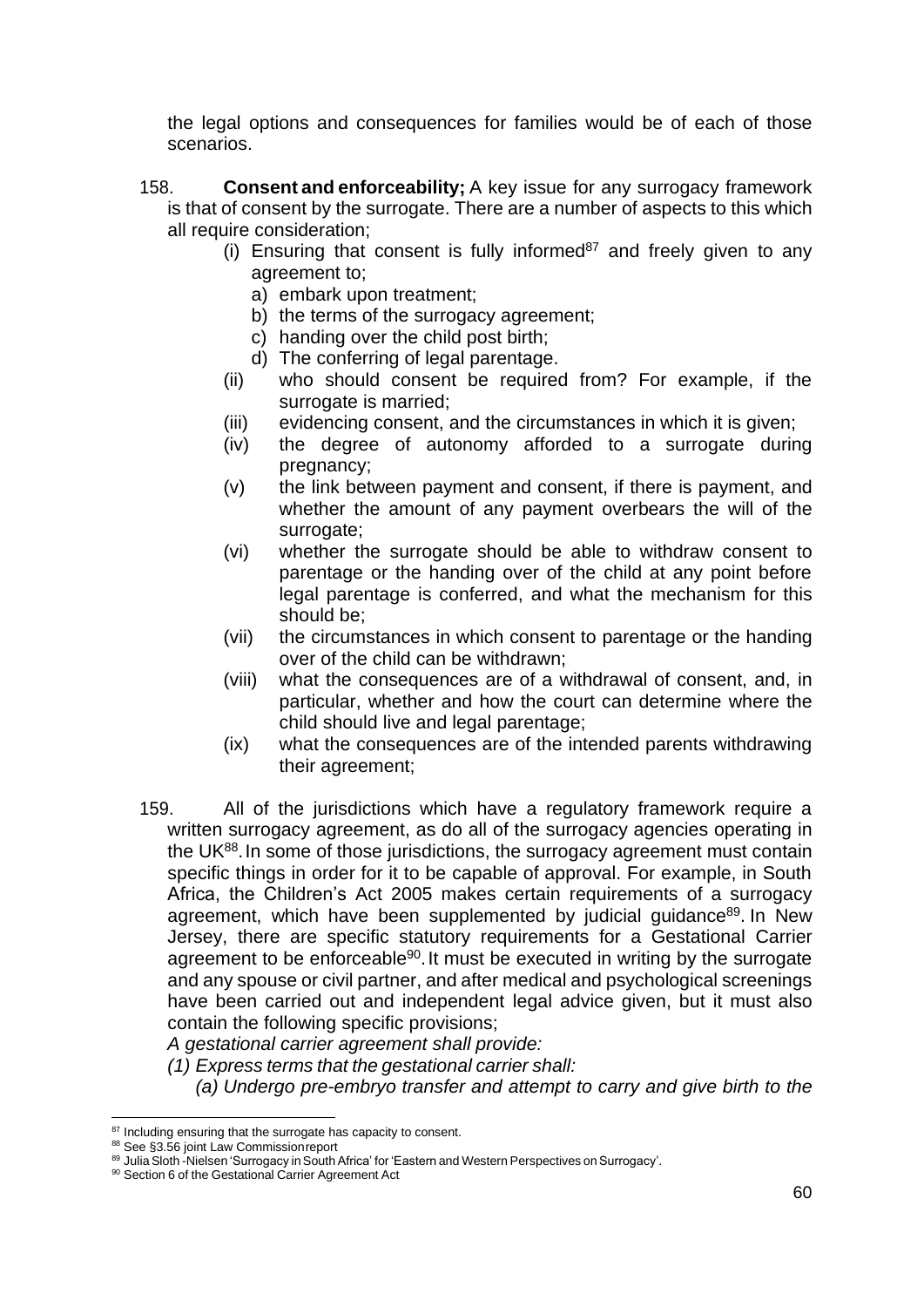*child;*

*(b) Surrender custody of the child to the intended parent immediatelyupon the child's birth; and*

- *(c) Have the right to medical care for the pregnancy, labor, delivery, and postpartum recovery provided by a physician, physician assistant, advance practice nurse, or certified nurse midwife of her choice, after she notifies, in writing, the intended parent of herchoice;*
- *(2) An express term that, if the gestational carrier is married or in a civil union or domestic partnership, the spouse or partner agrees to the obligations imposed on the gestational carrier pursuant to the terms of the gestational carrier agreement and to surrender custody of the child to the intended parent immediately upon the child's birth; and*
- *(3) Express terms that the intended parent shall:*
	- *(a) Accept custody of the child immediately upon the child's birth; and*
	- *(b) Assume sole responsibility for the support of the child immediately upon the child's birth.*
- 160. Requiring a detailed surrogacy agreement can be a mechanism for protecting the surrogate and ensuring consent, for example by ensuring that life insurance and health insurance are in place, and also evidencing the surrogate's consent, particularly where accompanied by requirements for screening, counselling and independent legal advice. It can also help to ensure that matters which may not have occurred to the surrogate or intended parents to consider are provided for. It is a clear recommendation of the joint Law Commissions report that a written agreement would be a key element of the new pathway<sup>91</sup>.
- 161. Requirements as to surrogacy agreements can also be prohibitive, in the sense that they can preclude terms which remove a surrogate's bodily autonomy to make decisions regarding her healthcare during the pregnancy or right to terminate a pregnancy. For example, the State of Utah provides that a surrogacy agreement "*may not limit the right of the gestational mother to make decisionstosafeguard her health or that of the embryo or fetus"<sup>92</sup>*. The report of the UN Special Rapporteur recommends that;

*"…appropriate protections of surrogate mothers, consistent with retaining the statusofmotheratbirth,wouldincluderetentionofrightsofinformed consent in regard to all health-care decisions, and freedom of movement andtravel includingtheprinciplethatsuchrightscannotbealienated by contract."*

The joint Law Commissions report also expressed the view that nothing they propose should prevent a woman making decisions about her own body, including a decision to terminate pregnancy or how she gives birth $93$ .

162. It is also common for surrogacy agreements to prohibit intended parents from changing their mind, thereby preventing a surrogate from becoming legally and financially responsible for a child she does not intend to be the parent of.

<sup>91</sup> §9.126

<sup>92</sup> Cahn and Carbone 'Surrogacy in the United States of America' for 'Eastern and Western Perspectives on Surrogacy'

<sup>&</sup>lt;sup>93</sup> §7.82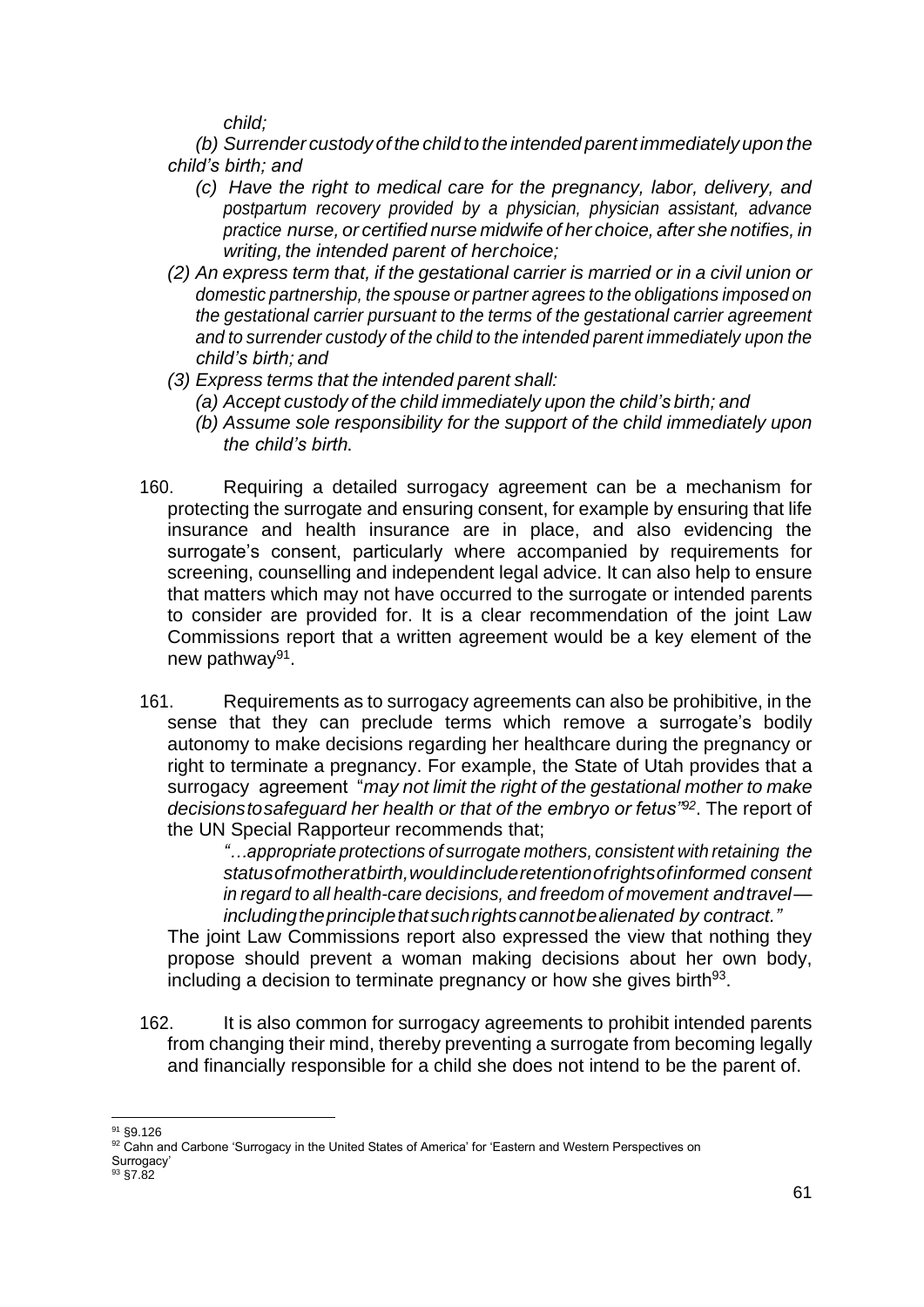- 163. Even in cases where the surrogate and intended parents go through an informal route, and do not engage a surrogacy agency, in my experience in the UK they still sign surrogacy agreements, without understanding the effect, or lack of, these. They are mostly ones which they have downloaded from the internet from other jurisdictions and which are wholly inappropriate to the circumstances in the UK and often inconsistent with the law in the UK, but the parties feel the need to have something in writing notwithstanding the lack of legal effect.
- 164. The question of what is required in writing and how this is evidenced and executed is closely linked with the overall framework including eligibility for, oversight of, and support for surrogacy arrangements, and the implications of non-compliance with any regulatory framework, and must be considered holistically.
- 165. In reality, the key and most difficult issue in connection with consent in any regulatory framework for surrogacy is what should happen in the event of a breakdown of a surrogacy arrangement and whether the surrogate, notwithstanding the terms of any surrogacy agreement, can be obliged to either hand over the child, or confer parentage on the legal parents.
- 166. In a number of States in the US, surrogacy is considered to be contractually enforceable, and statute specifically provides that they are prima facie enforceable where they meet the requirements of the statute, for example in New Jersey. In practice, enforcement is more likely to mean damages are payable for breach. The UN Rapporteur considers this to be inconsistent with the UNCRC and the Optional Protocol<sup>94</sup>.

*"States should not adopt commercial surrogacy regulations based on obligatory or automatic enforcement of surrogacy contracts and accompanying pre-birth parentageorders,forsuchwouldmaketheStatescomplicitinauthorizingpractices that constitute the sale of children."*

167. Set against this, at the other end of the spectrum, are the implications for children where, for example, a surrogate does not consent to legal parentage being conferred, but has no role to play in the child's life either through choice or a court order. One such example of this scenario was the English case of C, D v E, F and A, B (by their Guardian)<sup>95</sup> where the relationship between the surrogate and her husband and the intended parents had broken down. There was agreement that the intended parents would care for the child, and the surrogate and her husband wanted no part in the child's life, but did not consent to the making of a parental order. Under UK law as it stands, a parental order cannot be made without the consent of the surrogate (and in some circumstances her spouse). The court identified the consequences as follows; [9]…*Theresultisthatthesechildrenareleftinalegallimbo,where,contraryto what was agreed by the parties at the time of the arrangement, the respondents will remain their legal parents even though they are not biologically related to them*

<sup>94</sup> In her 2018 report 'The sale and sexual exploitation of children, including child prostitution, child pornography and other child sexual abuse material.'

<sup>&</sup>lt;sup>95</sup> [2017] 2 FLR 217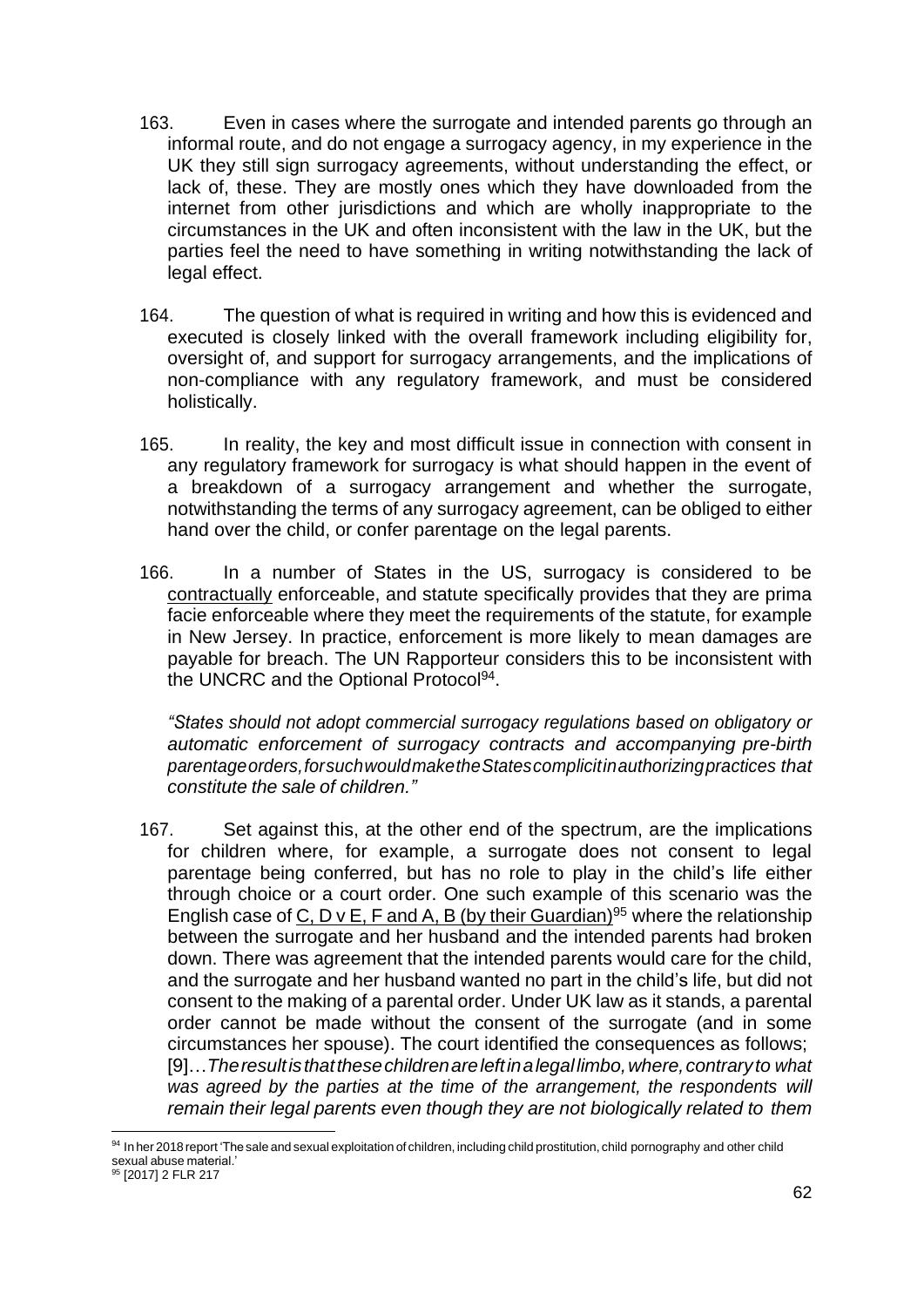*and they expressly wish to play no part in the children's lives.*

*10. The consequences for the children of the parental orders not being made are as follows:*

*(1) They remain living with the applicants, who are their biological and psychological parents, but not their legal parents. The child arrangements order, which gives the applicants parentalresponsibility, lasts until they are 18 years old.*

(2) The respondents, who wish to play no part in the children's lives, remain the *children's legal parents throughout their lives by virtue of §§ 33 and 35 HFEA.* 11. *Even though the children's lifelong welfare needs require a parental order to be made, which would secure their legal relationship with the applicants in a lifelong way and extinguish the respondents legal status with the children, under the provisions of s 54 (6) HFEAct 2008 if the respondent's consent is not forthcoming the court cannot make a parental order.*

- 168. The issue for any regulatory framework is as to how to combine certainty for families – including not making a surrogate the legal parent of a child at birth if this is not what she wants – with the best interests of the child, including ensuring that their de facto parents have legal status in relation to them where this is in their best interests, whilst also ensuring that any such framework does not amount to the sale of children, or ride roughshod over a surrogate's rights to raise reasonable welfare objections to handing over the child or conferring legal parentage.
- 169. The UN Special Rapporteur has said that the only way to ensure that a commercial surrogacy framework does not amount to the sale of children is for *"the surrogate mother [to] be accorded the status of mother at birth, and at birth mustbeunder no contractual or legal obligation to participate in the legal or physical transfer of the child."*
- 170. This is somewhat easier to achieve in a post-birth judicial process, than in a pre- birth approval process. However, this is also a somewhat controversial view internationally, and not wholly endorsed by the joint Law Commissions report. In their recommendations, they consider that the balance is struck by providing for parentage to be conferred by operation of law (rather than contract) where all of the legal requirements of the regulatory framework are met<sup>96</sup>, and at the same time providing the surrogate a time period in which she can object, enabling the court to determine both where the child should live, and legal parentage. They propose that the court should be able to dispense with the surrogate's consent to the making of a parental order where this is in the child's best interests $97$ :

*"We think that the court should have the powerto dispense with consent where the child is living with the intended parents (and the surrogate consents to this), or following a determination by the court that the child's primary residence should be with the intended parents"*

*"The court's power to dispense with consent should be subject to the paramount consideration of the child's welfare throughout his or her life…"*

<sup>96</sup> See §9.126

<sup>97</sup> See §11.50 onwards.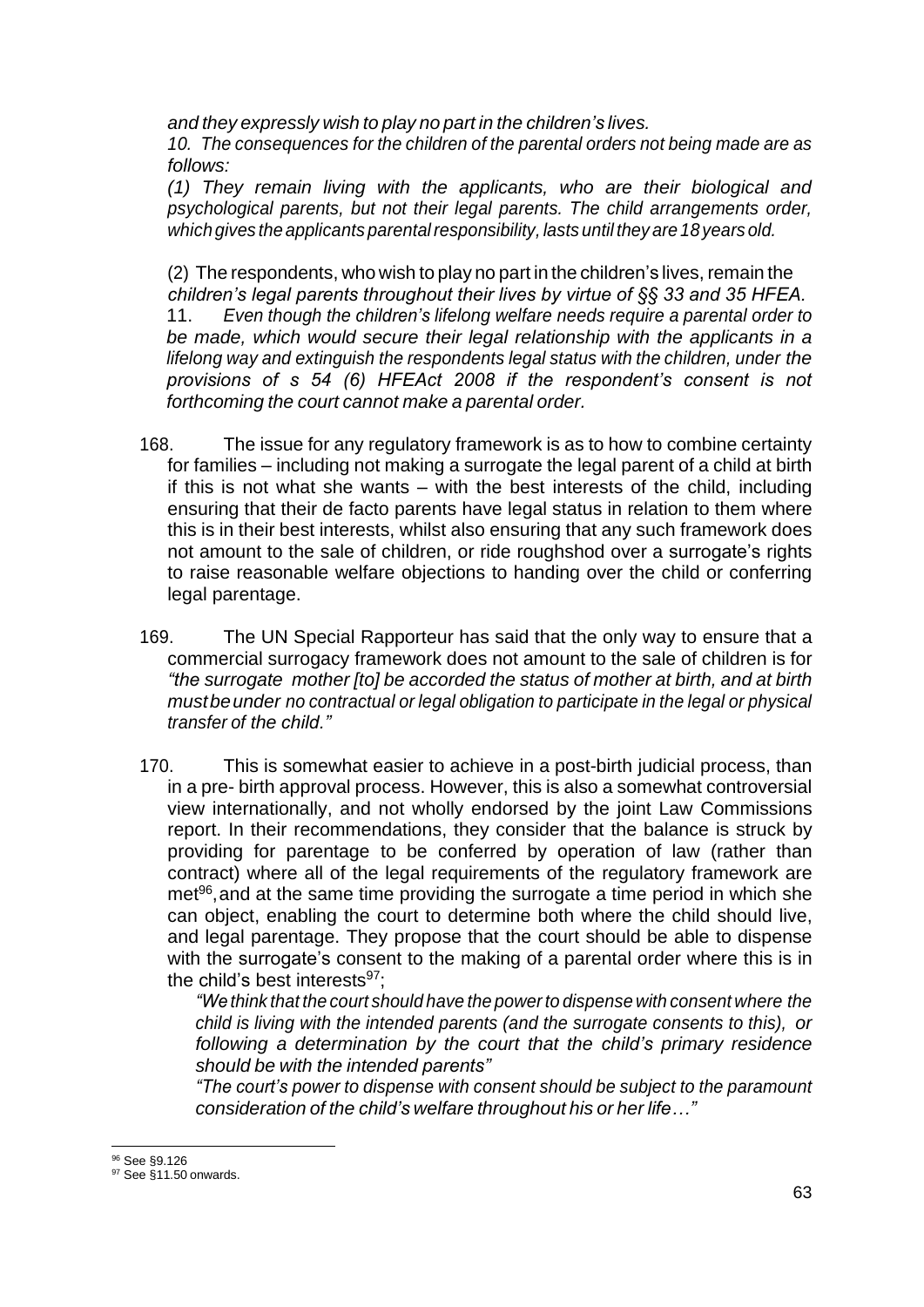- 171. In Portugal, the Portuguese Constitutional Court declared the rule which determined that the intended parents were the legal parents from birth to be unconstitutional<sup>98</sup>. Instead, they considered that the surrogate should have the right to revoke her consent until the moment she hands over the baby to the intended parents.
- 172. Some jurisdictions make distinctions between circumstances where the surrogate is genetically related to the child, and those where she is not, when considering enforceability. For example, in South Africa, where the child is genetically related to the surrogate, she has 60 days after the birth to terminate the surrogacy agreement<sup>99</sup>.
- 173. It is apparent, therefore, that there is a range of mechanisms by which balance can be struck between the competing considerations, depending upon the overall legal framework which is adopted. It is possible to create both a prebirth approvals process which offers family certainty and provide circumstances in which the welfare of the child can be revisited after the child's birth where agreements break down. What is clear, is that there must be a legal mechanism for determining dispute where it arises, both as to the care of the child, and as to legal parentage. Having a rigorous framework in place that includes pre-birth screening, advice, counselling and approval is also likely to reduce the risk that the sorts of difficulties seen in the UK with surrogacy arrangement breakdown would arise.
- 174. **Payments;** Perhaps the most controversial aspect of surrogacy globally is the vexed question of payments, not only to surrogates, but also to third parties. There are a number of jurisdictions which claim to permit only 'altruistic surrogacy', the UK being one of them, whilst also allowing payment to surrogates in some form. The joint Law Commissions report considers that this approach lacks transparency and certainty.
- 175. The nomenclature used in relation to payments is a highly sensitive subject in some jurisdictions. For example, Surrogacy UK has raised significant concerns regarding permitting surrogates to be remunerated, as opposed to receiving expenses, including that this would result in surrogacy becoming unaffordable. The 2018 Report 'Surrogacy in the UK: Further Evidence for Reform'<sup>100</sup> found that 71.4% of surrogates considered that surrogates should only be able to claim expenses. However, there is no legal definition of expenses, and in practice surrogates are often paid a lump sum, typically between £10-15,000 in the UK, without these being specifically referable to expenses actually incurred.
- 176. In addition, there are important considerations regarding what is being paid for, to ensure that any framework is not tantamount to the sale of children. The UN Special Rapporteur observed in relation to what is commonly called 'altruistic surrogacy';

<sup>98</sup> Decision 225/2018 of the Constitutional Court of Portugal.

<sup>99</sup> Julia Sloth-Nielsen, Surrogacy in South Africa' ibid.

<sup>100</sup> Second Report of the Surrogacy UK Working Group on Surrogacy Law reform, December 2018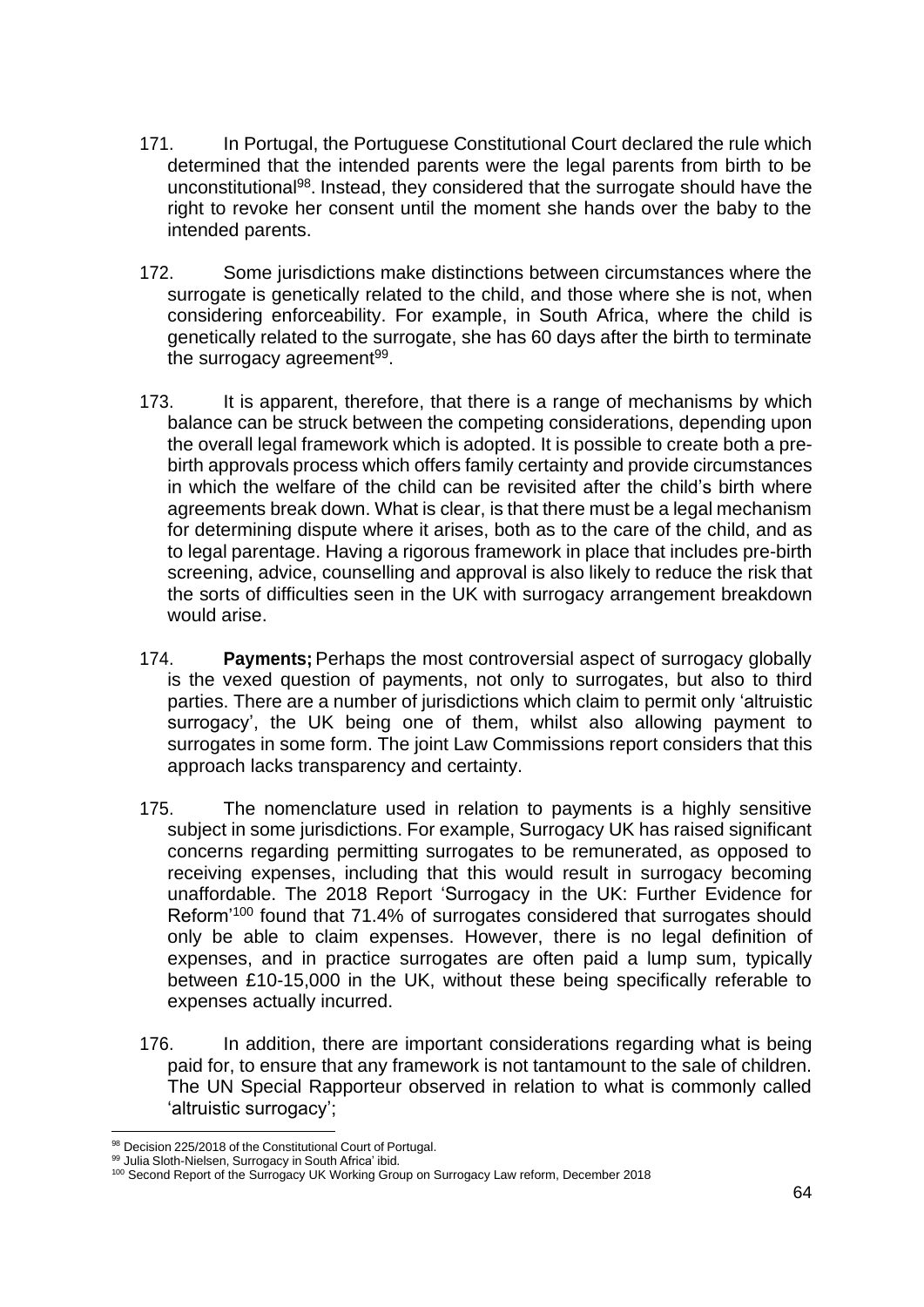"*In theory, a truly "altruistic" surrogacy does not constitute sale of children, since altruistic surrogacy is understood as a gratuitous act, often between family members or friends with pre-existing relationships, and often without the involvement of intermediaries. Hence, in theory, altruistic surrogacy is not an exchange of payment for services and/or transfer of a child based on a contractual relationship. However, the development of organized surrogacy systems labelled "altruistic", which often involve substantial reimbursements to surrogate mothers and substantial payments to intermediaries, may blur the line between commercial and altruistic surrogacy. Therefore, labelling surrogacy arrangements or surrogacy systems as "altruistic" does not automatically avoid the reach of the Optional Protocolto theConventionontheRightsoftheChildonthesaleofchildren,child prostitution and child pornography, and it is necessary to appropriately regulate altruistic surrogacy to avoid the sale of children. Courts or other competent authorities must require all "reimbursements" to surrogate mothers to be reasonable and itemized, as otherwise "reimbursements" may be disguised payments for transfer of the child."*

- 177. For the purposes of this report, therefore, and consistent with the joint Law Commissions report, the labels 'altruistic' and 'commercial' are considered unhelpful in the context of payments to surrogates. There are a number of detailed considerations which are explored further below.
- 178. Secondly, there is a distinction to be made between payments to surrogates and payments to third parties for a range of services connected with surrogacy.These might include items such as;
	- a) payment for finding or matching a surrogate to intended parent(s);
	- b) payment for advertising surrogacy services;
	- c) payment for legal advice orrepresentation;
	- d) payment for assisting with the preparation or negotiation of a surrogacy agreement;
	- e) payment for medical services, such as health testing or psychological screening or medical treatment;
	- f) payment for implications counselling;
	- g) payment of agamete donor, or agency involved in the procuring of gametes in connection withsurrogacy;
- 179. In the UK currently, none of the above are permissible on a 'commercial basis'  $-$  that is to say, where a pecuniary benefit arises to the payee<sup>101</sup>. The Surrogacy Arrangements Act permits these activities where they are done on a 'not for profit' basis. As a result, the three main surrogacy agencies in the UK (Cots, Surrogacy UK and Brilliant Beginnings) all operate on a not-for profit basis. The question of whether to permit 'commercial surrogacy' therefore, is more about the payment of third parties on a commercial basis, than the payment of surrogates. In most jurisdictions which permit payment on a commercial basis to third parties, the monies paid cumulatively to all of those third parties in respect of any single surrogacy arrangement far outweighs the payment received by the surrogate, and is the aspect which makes surrogacy most

<sup>&</sup>lt;sup>101</sup> Pursuant to the Surrogacy Arrangements Act 1985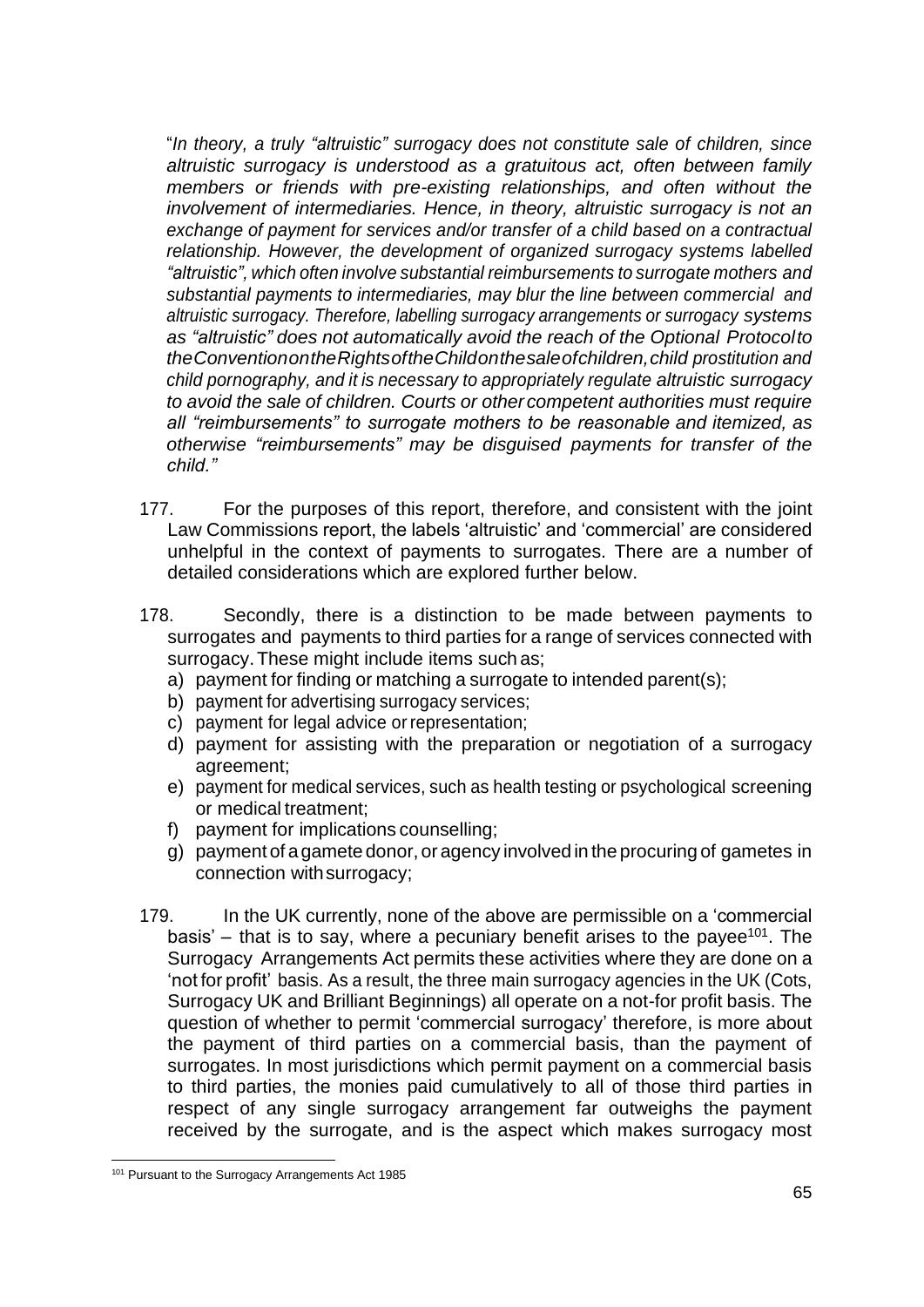expensive in jurisdictions such as the US.

- 180. The considerations in relation to payment of surrogates and payment of third parties are wholly different and are considered separately.
- 181. Payment to surrogates; At present there is no legislation in Jersey restricting or prohibiting the payment of surrogates. However, insofar as the only route to obtaining recognition of parentage currently is via a parental order applied for in the UK, such an application made pursuant to s.54 HFEAct 2008 requires the court to be satisfied as follows;

*(8) The court must be satisfied that no money or other benefit (other than for expenses reasonably incurred) has been given or received by either of the applicants for or in consideration of—*

- *(a) the making of the order,*
- *(b) any agreement required by subsection (6),*
- *(c) the handing over of the child to the applicants, or*
- *(d) the making of arrangements with a view to the making of the order, unless authorised by the court.*
- 182. In reality, therefore, as it stands, Jersey families would need to bring themselves within this in order to succeed in obtaining a UK parental order. This may mean that payments to surrogates are largely consistent with those experienced in the UK. However, as noted above, the UK courts routinely authorise payments exceeding reasonable expenses where the surrogacy has taken place in a jurisdiction which permits commercial payment. Therefore, a Jersey family would be unlikely to be refused a parental order on grounds of a high payment to a surrogate alone, unless the payment were so high as to be likely to have overborne the will of the surrogate, or be contrary to public policy. Similarly, given the absence of prohibition on payments to third parties in Jersey, and the ability to ask the UK court to approve payments in excess of reasonable expenses, it may be that third party payments in Jersey surrogacy cases are routinely approved by the UK courts, similarly to other jurisdictions.
- 183. If implementing an independent surrogacy framework, one of the issues will be whether to regulate payments to surrogates and to what extent within that framework. Secondly, the question then arises as to how payment should be approached where surrogacy takes place outside the framework, whether because it is a domestic case where the framework has not been followed, or because the surrogacy has taken place abroad. This second question relates to the broader issue of what the implications should be of entering into a surrogacy arrangement outside the framework or abroad, as discussed above. There may, however, be particular implications for the question of payment, and whether excessive payment has amounted to exploitation or results in a surrogacy being contrary to public policy.
- 184. A further issue also arises as to whether a surrogate ought to be able to enforce payment, and in what circumstances, including, for example, where there is a still birth or miscarriage.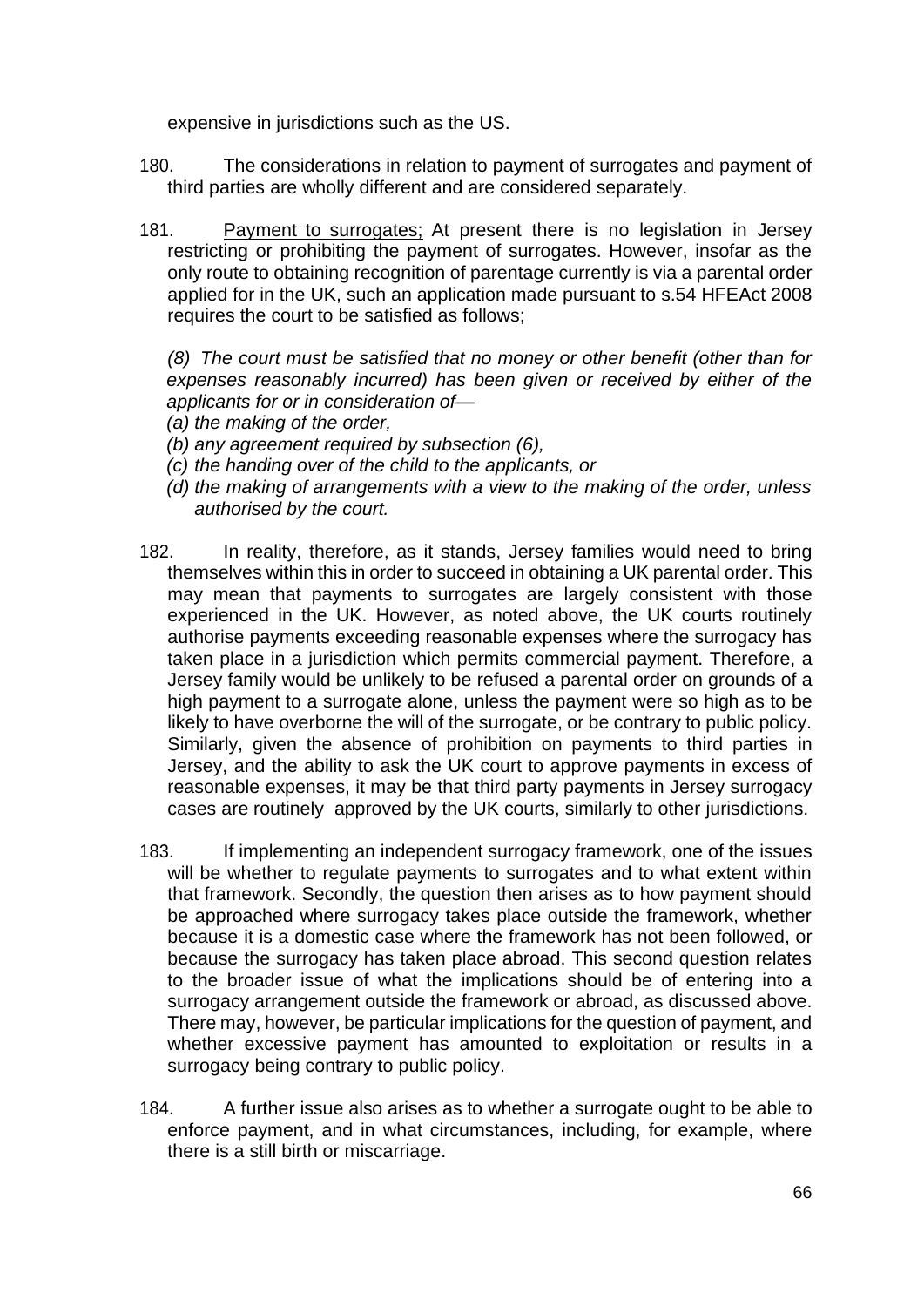- 185. In respect of payments in a domestic context, the joint Law Commissions report found it helpful to consider in detail the different types of payments that might be made, and to gauge public opinion in respect of each of them, including whether payment should be permitted at all. Chapter 15 of the report sets out a number of options for reform, and breaks down the types of payment into
	- a) payment of an allowance;
	- b) payment of essential costs (and how to define);
	- c) payment of additional costs (and how to define);
	- d) reimbursement of all costs actuallyincurred;
	- e) loss of earnings;
	- f) loss of benefits entitlements;
	- g) compensation for pain and inconvenience, medical treatment and complications, including the death of the surrogate;
	- h) gifts;
	- i) payment for the service of undertaking surrogacy.
- 186. In addition, a question is raised regarding whether there should be a cap on any of these payments / gifts. For example, in Greece a cap of €10,000 applies.
- 187. ThereportoftheUNSpecialRapporteurmakesimportantdistinctionsasto what the payment is for, and the timing of it, when considering whether it contravenes the Optional Protocol:

*50. The thirdand finalrequiredelementinsaleof childrenis theterm"for",which refers to an exchange: the "remuneration or any other consideration" (payment) must be made "for" the transfer of the child.*

*51. Commercial surrogacy arrangements typically include this element of an exchange between the payment and the transfer. In commercial surrogacy arrangements, the promised and actual transfer of the child is usually of the essence of the arrangement and accompanying agreements and contracts, without which payments would be neither made nor promised. If a surrogate mother underwent becoming pregnant, pregnancy, and giving birth, she would not be deemed to have fulfilled her promises and contractual obligations if she refused to participate in the legal and physical transfer of the child to the intending parent(s). While the surrogate mother is paid, in commercial or compensated surrogacy arrangements, for theservices ofgestatingandgivingbirthtoachild, sheisalsobeingpaidforthe transfer of the child. Commercial surrogacy legislation and practice which mandate the*  enforcement of the surrogacy contract, including specifically the transfer of *parentage and parental responsibility, make it even clearer that the transfer is of the essenceofthecontractandisapartoftheconsiderationforwhichthesurrogate mother is paid. Thus, under current practice, the third element of an exchange is met in most commercial surrogacy arrangements.*

*72. Commercial surrogacy could be conducted in a way that does not constitute sale of children, if it were clear that the surrogate mother was only being paid for gestational services and not for the transfer of the child. In order to turn this into more thanalegal fiction, thefollowingconditionswouldallbenecessary.First, the*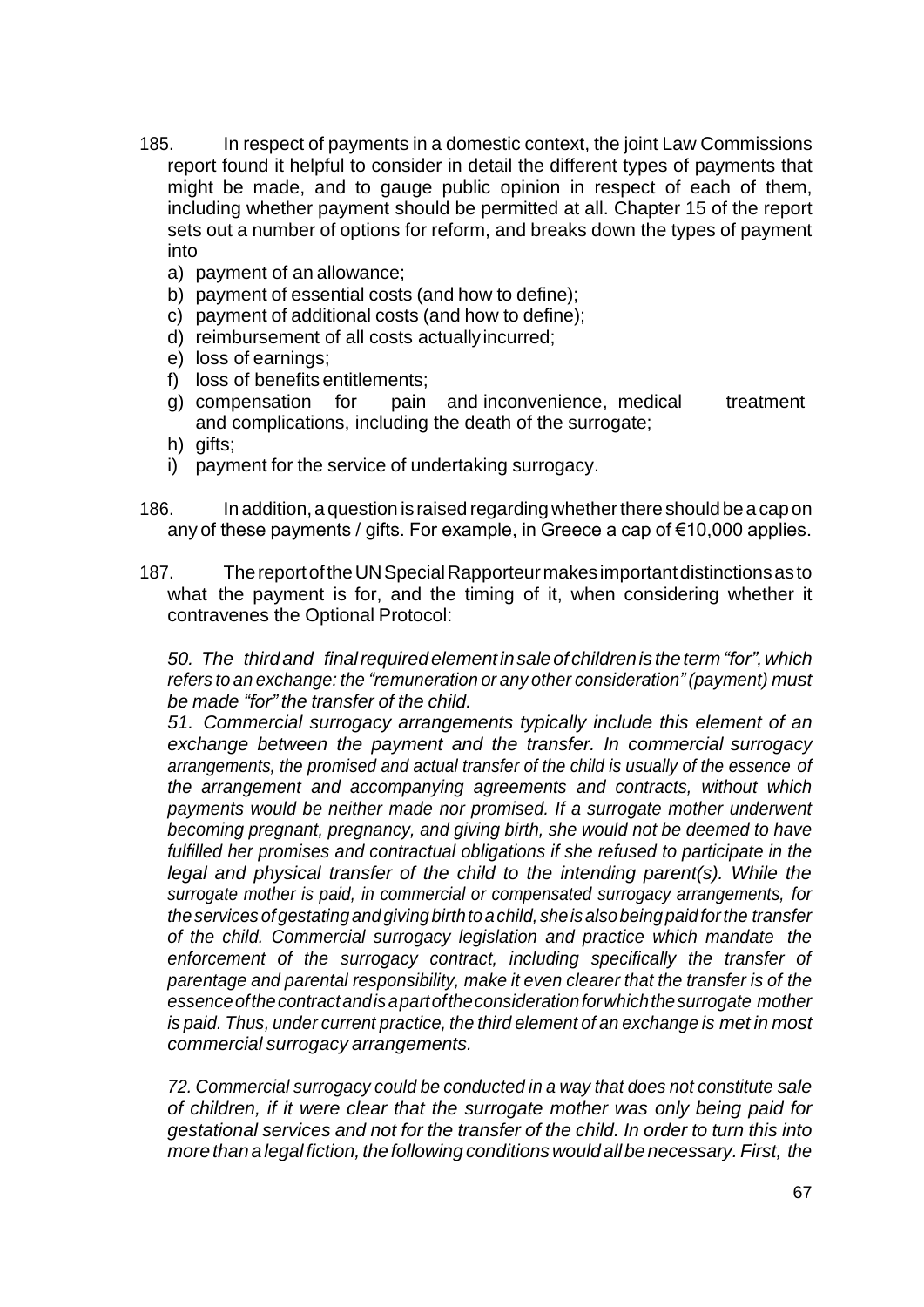*surrogate mother must be accorded the status of mother at birth, and at birth must be under no contractual or legal obligation to participate in the legal or physical transfer of the child. Hence, the surrogate mother would be viewed as having satisfied any contractual or legal obligations through the acts of gestation and childbirth, even if she maintains parentage and parental responsibility. Second, all payments must be made to the surrogate mother prior to the post-birth legal or physical transfer of the child, and all payments made must be non-reimbursable, even if the surrogate mother chooses to maintain parentage and parental responsibility,andtheseconditionsshouldbeexpresslystipulatedinthecontract. If the surrogate mother chose to maintain parentage and parental responsibility, she may be legally obligated to share parentage and parental responsibility with others, including the intending parent(s). However, the surrogate mother would not be obligatedtorelinquishherownstatusbythesurrogacyarrangement."*

- 188. This view is controversial in the US, and not wholly endorsed in the joint UK Law Commissions report, as set out above. The joint Law Commissions report expresses the view that by providing the surrogate with an opportunity to object to parentage being conferred on the intended parents after birth (which may or may not be endorsed by a court), the Optional Protocol is not breached102. It is important, however, that any framework which permits payment carefully considers the link between payment and transfer of parentage, and the type of payment which is made, to ensure that the Optional Protocol is not breached. For example, permitting a surrogate to receive remuneration for gestational services, and / or expenses made by monthly allowance during pregnancy, rather than on transfer of the child.
- 189. As already discussed, the particular circumstances and objectives in Jersey are crucial to the implementation of any surrogacy framework, to ensure consistency with domestic concerns and cultural considerations. This is no less the case for the sensitive issue of payments to surrogates.
- 190. Payments to third parties; The concerns in respect of payments to third parties are qualitatively different, particularly where they are involved in brokering surrogacy arrangements. The joint Law Commissions report expresses the view that

*§9.69"Weseetheprovisionofmatchingservices,whereorganisations facilitate or organise the bringing together of surrogates and intended parents as particularly problematic if conducted on a commercial basis, given that this would potentially incentivise organisations to create surrogacy arrangements. We are concerned that this could lead to the exploitation of all parties and, potentially, surrogates being coerced to enterinto surrogacy arrangements."*

§*9.81 "In thelightof concernsofexploitation, coercion,thecommodification of women and children, and the tension with international law we take the view that there would have to be strong justification for allowing surrogacy agencies to operate on a profit making basis. We have not found such a justification, nor a desire for such agencies on the part of stakeholders, and, accordingly we* 

<sup>102</sup> See §7.102 – 7.104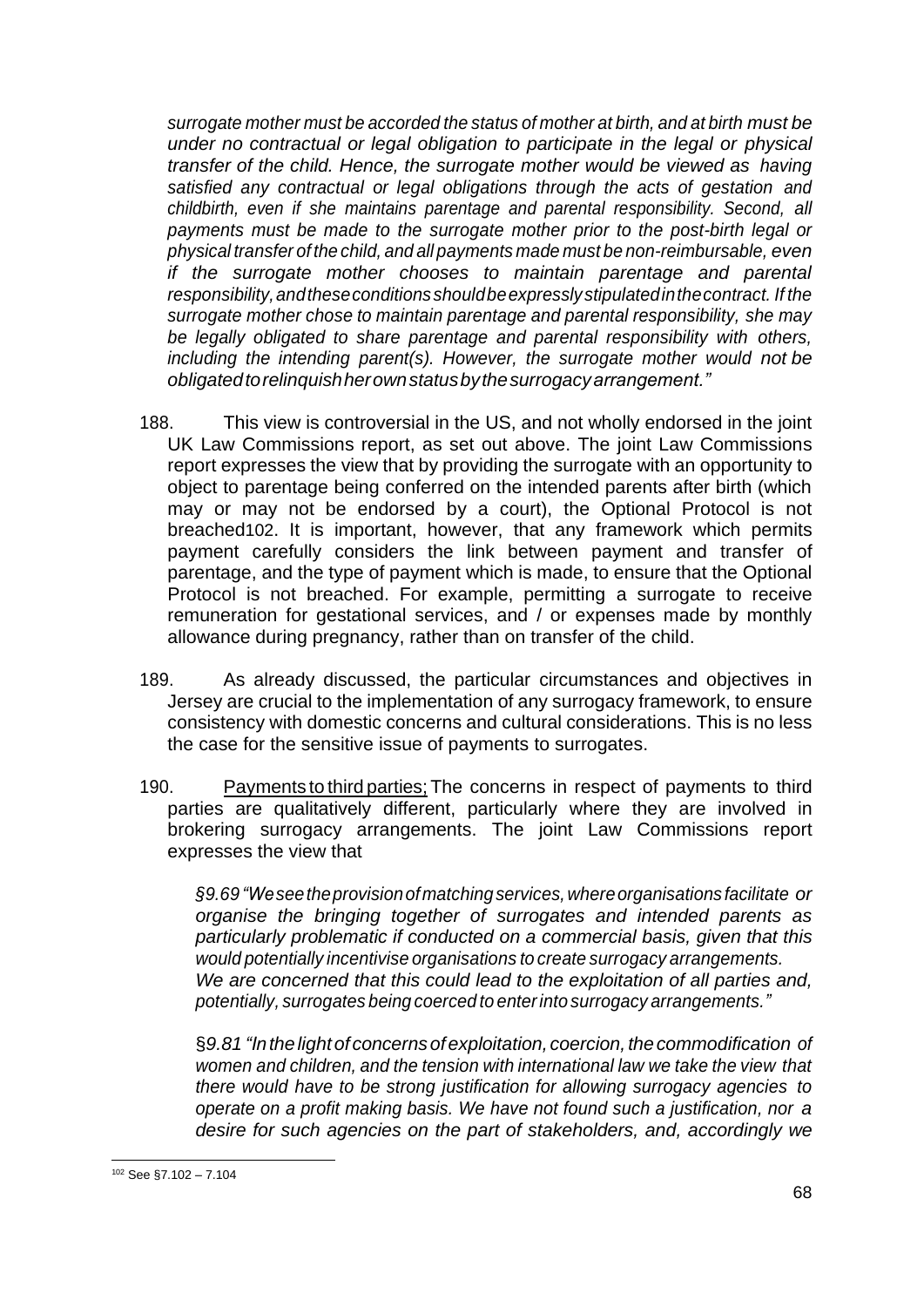*provisionally consider that regulated surrogacy organisations should have to operate on a non-profit basis."*

191. In other jurisdictions where commercial surrogacy is or has been permitted, concerns about exploitation have arisen where the medical facility responsible for carrying out the (privately paid) fertility treatment is also the same organisation which recruits surrogates and matches them to intended parents, for example in India and the Ukraine. There have been concerns that the profit making objectives of the medical facility and surrogacy agency are inimical to the welfare of the surrogate for example, Deepa Venkatachalam, director of Sama Resource Group for Women and Health in India expressed this view from her research in her keynote address for the International Forum on Intercountry Adoption and Global Surrogacy:

**"***Indeed, the ultimate goal of fertility clinics and commissioning parents is to produce a healthy child, which has implications for the health of the surrogate mother. For example, clinics can either hasten or delay the delivery of the baby to accommodate clients who wish to be present at the birth. However, women who bear children under contract are typically prohibited from breastfeeding in order to keep them from forming a bond with the child. Once the child is delivered, therefore, the surrogate mothers are left on their own – with whatever lingering health issues remain."*

- 192. Whilst concerns of this nature are likely to be less in a jurisdiction such as Jersey which does not have the same socio-economic problems, and where the clinicians follow HFEA guidance, there is still the potential for reproductive tourism, and for surrogates to be recruited from abroad by profit-making organisations if commerciality is not regulated. There is also the potential for a conflict of interest, perceived or real, to arise between clinicians and surrogates if paid medical facilities are involved in the matching of surrogates to intended parents.
- 193. Equally, if there are no surrogacy agencies at present in Jersey, the question arises as to how matching might properly take place in Jersey between intended surrogates and intended parents, in a way which protects all interests, including those of the child. It may be equally inimical to the welfare of surrogates and children for matching to occur through unregulated social media groups and similar, whether or not there is a commercial element. It may be possible to regulate, but not wholly prohibit, commerciality in a way which balances the competing interests in order to facilitate the establishment of organisations which will support the surrogacy process taking place in accordance with a regulatory framework if established, but not lead to exploitation.
- 194. Fewer ethical concerns arise in respect of third party payments for other services connected with surrogacy arrangements, such as medical treatment andlegal advice. For example, private fertility clinics are not prevented under UK law from carrying out assisted reproduction forthe purposes of conceiving a child following surrogacy. Additionally, it has been a concern of those proposing law reform that surrogates and intended parents in the UK are currently restricted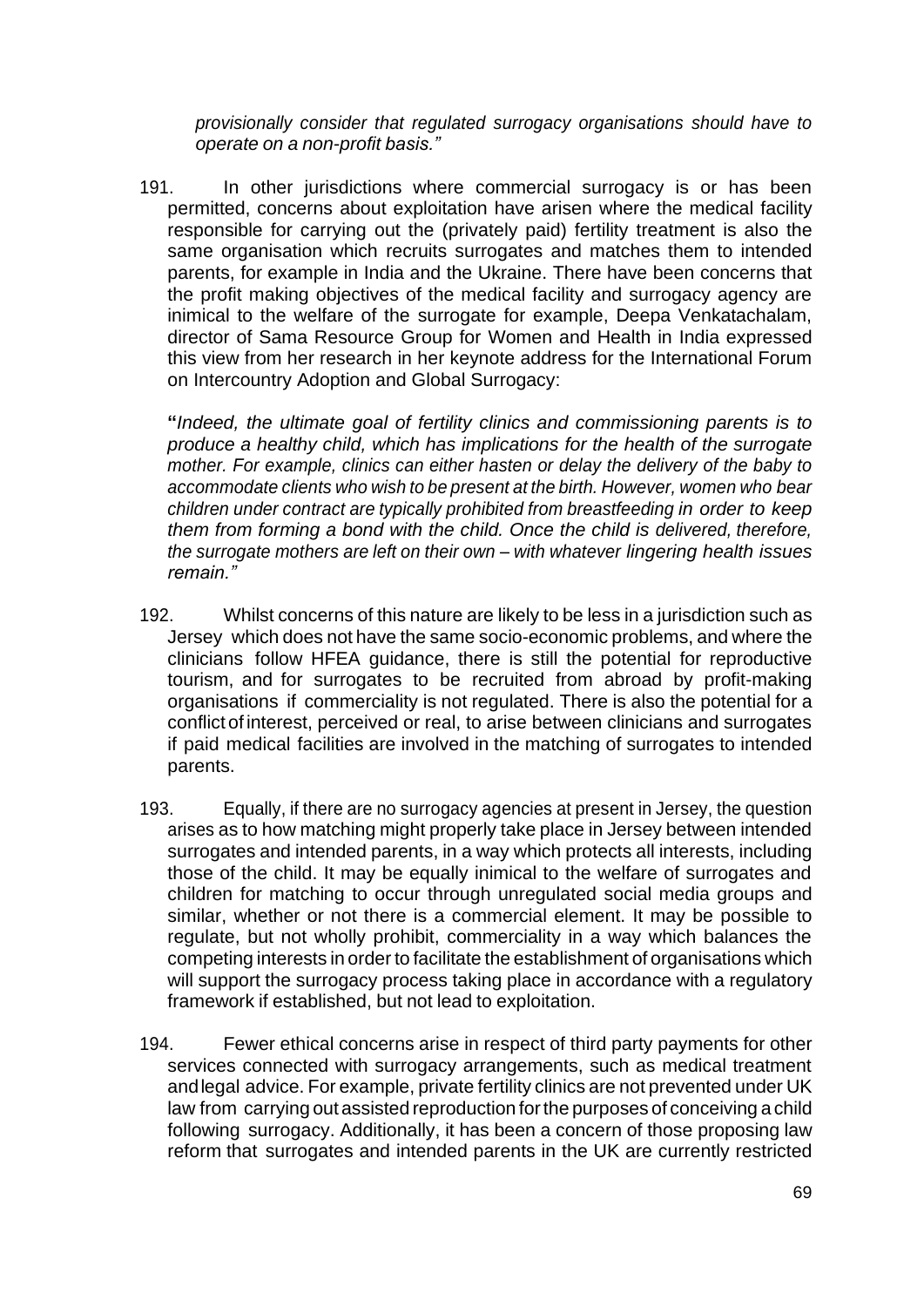from seeking legal advice on a commercial basis in connection with a surrogacy agreement. The joint Law Commissions report expressly recommends that the prohibition on obtainingcommercial legaladviceislifted,andthatbothsurrogates andintended parents should in fact have access to such legal advice, as well as implications counselling<sup>103</sup>;

*"Moregenerally, weseenoreason why thecurrentprohibition against charging for negotiating or facilitating surrogacy arrangements should not be removed entirely. If surrogacy is to be properly regulated and facilitated, advice and support should be available to intended parents at every stage of the surrogacy journey…we think that organisations, whether regulated surrogacy organisations,clinics,counsellorsorlawfirms(asappropriate)shouldbeableto charge to provide the necessary screening, legal advice, counselling and welfare assessment. This is subject of course to regulated surrogacy organisations being non-profit organisations and to matching and facilitation services only being provided by theseorganisations therefore on anon-profit basis.Webearin mind that for-profit organisations, such as private clinics already provide some of the work that we propose be made mandatory for entry to the new pathway, for example the welfare assessment and implications counselling. We do not think it viable to ask commercial organisations to undertake work on a nonprofit basis that they are currently doing on a profit basis"*

- 195. As can be seen, therefore, the question of payments to third parties is firmly enmeshed with consideration of the overall regulatory framework. Different considerations would apply in Jersey, particularly if the framework does not include regulated surrogacy agencies, and given the private healthcare system. In some respects the position in Jersey is more straightforward in that there has not been a prohibition on commerciality to date, and there may also be different public attitudes to commerciality given the different economic structure.
- 196. **Registration and identity information;** The other key area considered in the joint Law Commissions report linked to both parentage and surrogacy, is that of birth registration and identity information. This is explored at §88 above in connection with donor gametes. To the extent that a surrogacy arrangement involves the use of donor gametes, the same considerations arise. In addition, however, there are also questions as to;
	- a) what parentage a child's birth certificate ought to reflect where they have been born following surrogacy;
	- b) where the intended parents are recorded as the child's parents on a birth certificate, whether it ought to be evident from the birth certificate, or from further enquiry that the child has been born following surrogacy:
	- c) whether a child ought to be able to discover the identity of their gestational parent.
- 197. These factors are, of course, interlinked with the question of what framework is in place for the conferring of legal parentage from birth, and

<sup>103</sup> §9.134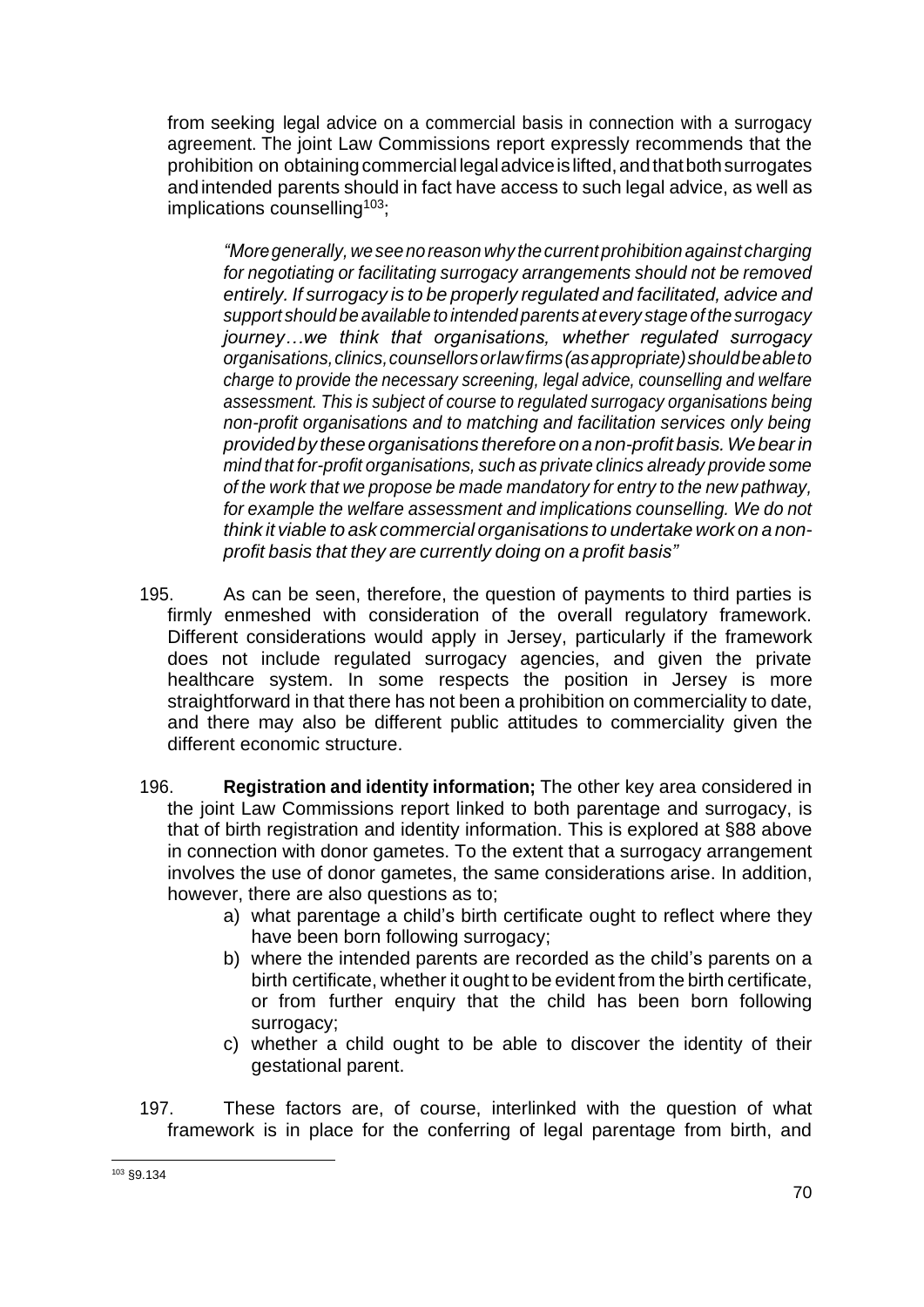whether that framework provides that it is the gestational parent or the intended parent who is the parent at birth, or in some circumstances the gestational parent and one intended parent where the intended parent is also a genetic parent.

- 198. Where surrogacy arrangements are entered into with family members, the issues arising can be particularly acute. For example, in the UK, if the mother or sister of the intended father carries a child conceived using the intended mother's eggs and the intended father's sperm, the child's recorded mother might also be their genetic grandmother or aunt, and result in a birth certificate which shows a brother and sister or mother and son as the birth parents.
- 199. Equally, where the surrogate is not connected with the family, and is perhaps married, the child's birth certificate will showing the surrogate and her husband as the birth parents, with neither having a genetic link.
- 200. Where a parental order is made, it is apparent from the existence of a parental order certificate that a child has been born following surrogacy. However, it is not currently possible for a child in respect of whom a parental order has been made to access their original birth certificate pursuant to the Human Fertilisation and Embryology (Parental Order) Regulations 2010, but they are able to access court documents pursuant to the Adoption and Children Act 2002<sup>104</sup>. The joint Law Commissions report recommends that this should change to enable a child born following surrogacy to access their original birth certificate.
- 201. If a regulatory framework is implemented which permits the intended parents to be registered as the child's legal parents on the birth certificate, there would be no original birth certificate, and the issue arises as to how a child can obtain information as to their origins, both as to gametes and gestation, arises. The treatment may also not take place in a regulated clinic, meaning that there are no records held by a regulated clinic, or indeed a clinic in Jersey.
- 202. The Child Rights Information Network holds the view that a child should ideally have the right to know and contact their gestational parent, and at lease have access to non-identifying medical information<sup>105</sup>. The joint Law Commission report takes the provisional view that a child born of a surrogacy arrangement should have access to full knowledge of both their genetic and gestational origins<sup>106</sup>. Even so, there are other issues regarding how a child would come to know that they were born through surrogacy, if not informed by their parents, such that they can request information. If this is obvious from a child's birth certificate, this also has implications for their Article 8 rights to privacy, if it is apparent not only to the child but also any person accessing that document.

<sup>104</sup> See §10.38 and 10.44 of the joint Law Commission report.

<sup>&</sup>lt;sup>105</sup> "A children's rights approach to assisted reproduction" Baglietto, Cantwell and Dambach.

<sup>106</sup> §10.78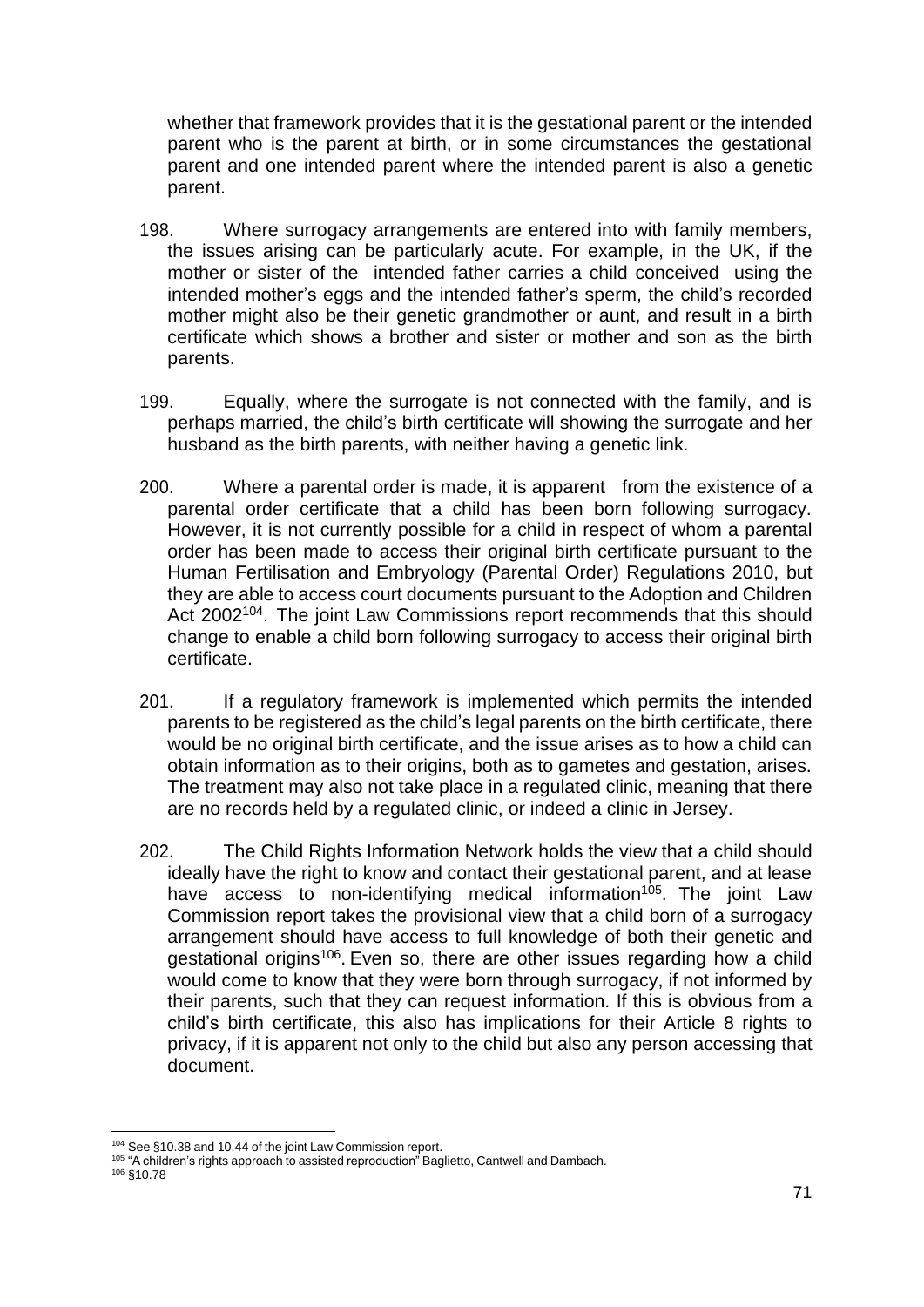- 203. The case of  $\frac{1}{2}$  Codelli v Italy<sup>107</sup> concerned a child who had been adopted, and was not permitted to either request non-identifying information about her birth mother or disclosure of her mother's identity. The ECHR found a breach of the Applicant's Article 8 rights and noted that; *"[52]…The court considers that the right to an identity, which includes the right to know one's parentage, is an integral part of the notion of private life. In such cases, particularly rigorous scrutiny is called for when weighing up the competing interests".*However, this was not such as to automatically guarantee a person's ability to find out the identity of their birth mother; the court held that a balance had to be struck between the person's Article 8 identity rights, and the interests of the mother in remaining anonymous.
- 204. The joint Law Commissions report proposes balancing these considerations by making it apparent on a child's long form birth certificate that they were born as a result of a surrogacy arrangement, but not making it apparent on the short form birth certificate. The Law Commissions report also makes recommendations for a national register of surrogacy arrangements to be kept.
- 205. If a new framework for legal parentage of donor conceived children and children born through surrogacy is implemented in Jersey, as part of that framework there will need to be consideration of how this impacts upon birth registration, and how the competing considerations of privacy and identity rights can be met.
- 206. **International surrogacy arrangements;** International surrogacy arrangements are of relevance in the development of Jersey's laws around surrogacy in two distinct ways. Firstly, to what extent does any regime implemented in Jersey (or the absence of one) encourage families to enter into international surrogacy arrangements, and should any regime developed endeavour to reduce the incidence of this? Secondly, what provision, if any, should be made in Jersey to recognise the parentage of a child born through surrogacy in another jurisdiction?
- 207. There is also the question of whether any regime implemented in Jersey encourages reproductive tourism, and the consequences of this for surrogates, intended parents and children. The Parliamentary Assembly and Council of Europe (PACE) report on Children's Rights related to Surrogacy 2016 highlights of the clear risks of having 'for profit' or commercial surrogacy arrangements in place in conjunction with an absence of domiciliary or residential requirement, particularly in developing countries. Whilst the resolution that 'for profit' surrogacy arrangements should be prohibited across Europe was not adopted, and while Jersey as a country of high socio-economic status is not a high risk jurisdiction for exploitation, the possibility of women being trafficked to Jersey, or Jersey becoming a destination for reproductive tourism should not be discounted when developing regulations around parentage following surrogacy.
- 208. The ease with which an international surrogacy arrangement may result

<sup>107</sup> Application no 33783/09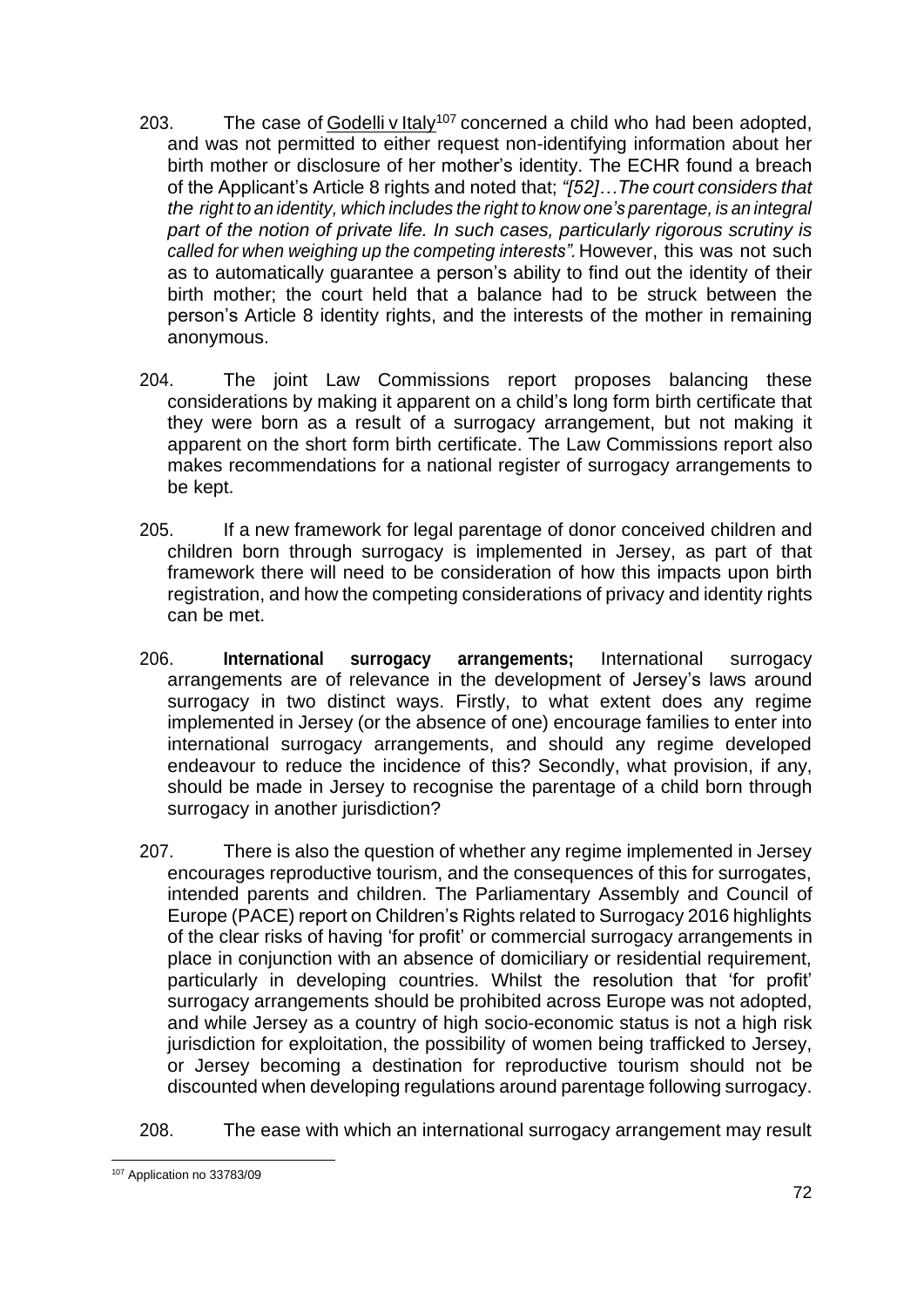in parentage, in conjunction with the relative ease or difficulty of securing parentage domestically, has been seen to influence families' decisions regarding where to undertake surrogacy arrangements, both in the UK and in other jurisdictions. Therefore, the two apparently discrete issues of recognition of parentage and the nature of any domestic framework are interlinked.

- 209. The joint UK Law Commissions report has made clear that it forms part of their objective to try to encourage domestic rather than international surrogacy arrangements, not least because of the variation in ethical and welfare considerations internationally. The particular features of a domestic framework which may enhance or reduce the likelihood of families seeking to enter into international surrogacy arrangements are touched upon at various points in this report, but essentially a regime which is too strict in its eligibility criteria, or too stringent in its processes risks driving families to seek out greater ease and certainty abroad. In particular, as set out above, a lack of certainty regarding legal parentage following surrogacy has been found to have been a key feature in UK families seeking out international surrogacy arrangements. In Israel, the absence of availability of domestic surrogacy arrangements for same-sex couples has led to higher levels of international surrogacy. Conversely, the lack of regulation and / or residence requirement in countries such as the Ukraine has drawn high numbers of families to the Ukraine, but with raised associated risks of exploitation of surrogates. Inevitably, a balance needs to be struck.
- 210. Whether or not a regime is implemented in Jersey in respect of domestic surrogacy arrangements, the issues regarding recognition of parentage following international surrogacy arrangements remain and are inescapable. As set out above, countries such as France which prohibit surrogacy and have not had a legal framework in place enabling children born following international surrogacy arrangements to acquire recognition of the children's parentage in France, have fallen foul of the ECtHR.
- 211. The HCCH experts' group on Parentage and Surrogacy has consistently highlighted the undesirability for children of having limping legal parentage, whereby their legal status is different across different jurisdictions. In their most recent report on International Surrogacy Arrangements<sup>108</sup>, the experts group reiterated the issues;
	- 4. *The Group recalled the desirability of this project on legal parentage for all familiesandStates.Theabsenceofuniformprivateinternationallaw("PIL")rules on legal parentage increasingly leads to limping parentage across borders and can create significant problems for children and families in a number of cases. The Group noted, for example, cases involving the contestation of paternity and assisted reproductive technologies (ART) in the context of establishing legal parentage. New medical developments will likely create other challenges in the area of parentage in the future, particularly in the context of the increased mobility of families.*

<sup>108</sup> Report of the Experts' Group on the Parentage / Surrogacy Project (meeting of 28 January – 1 February 2019)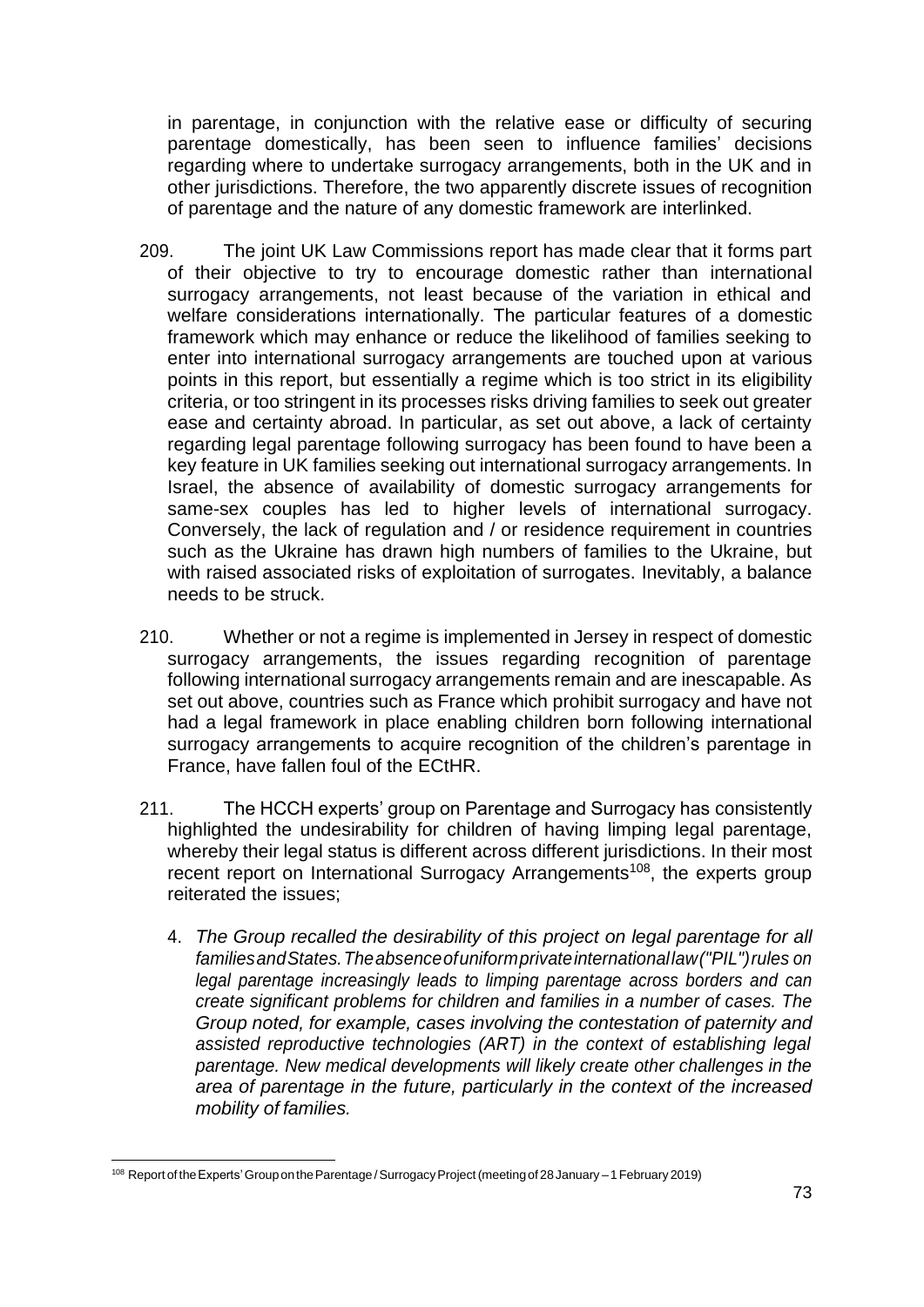- 5. *The Group further recalled that uniform PIL rules can assist States in resolving limping parentage, while ensuring that the diverse substantive rules of States on legal parentage are respected. The aim of any new instrument would be to provide predictability, certainty and continuity of legal parentage in international situations for all parties concerned, taking into account their rights, the United Nations Convention on the Rights of the Child and in particular the best interests of the child.*
- 212. The desired instrument remains in development, but in the meantime individual states have the ongoing problem of how to balance recognition of parental status so as to avoid limping legal parentage, with the need to protect the welfare of children born through surrogacy. Endorsing international surrogacy arrangements from jurisdictions which permit or facilitate exploitative practices, or fail to take account of the best interests of the children born through surrogacy can be equally damaging for the children concerned.
- 213. There are a number of ways in which these competing considerations might be tackled. The joint Law Commissions report proposes two methods. Firstly, by differentiating between some countries and others, permitting automatic recognition of legal parenthood granted in certain countries or States without the need for an application for a parental order<sup>109</sup>.

"*16.6 We acknowledge that the extent to which international surrogacy arrangements give rise to concern is dependent, to an extent, on the level of regulation provided in each country, as well as the general legal and socioeconomic context. The risks of exploitation will depend, for example on the effectiveness of regulation provided by national laws in different countries, and the impact that the payment available to women to be a surrogate can have on the lives of the surrogate and her family. Concerns may be greatest where the regulation is inadequate, the sums of money payable towomen whoact as surrogates are lifechanging, and where women do not have access to employment, education or other opportunities."*

*"16.92 We think that, however, the Secretary of State should have the power to provide that the legal parenthood of intended parents born through international surrogacy arrangements established under the law of a particular country will be recognised in the UK without the need for the intended parents to make a parental order application in this jurisdiction. This power would be contained in primary legislation,andwouldbeexercisablethroughsecondary legislation."*

214. Secondly, by requiring that intended parents make an application for a parental order to secure recognition of parentage in respect of International Surrogacy Arrangements from countries not on the approved list, thereby retaining the element of judicial oversight;

*"16.89…we think that the parental order process provides significant safeguards that need to be maintained. In particular the application ensures that the child has genuinely been born through a surrogacy arrangement. The process also offers some safeguards against concerns of exploitation* 

<sup>109</sup> See §16.6 onwards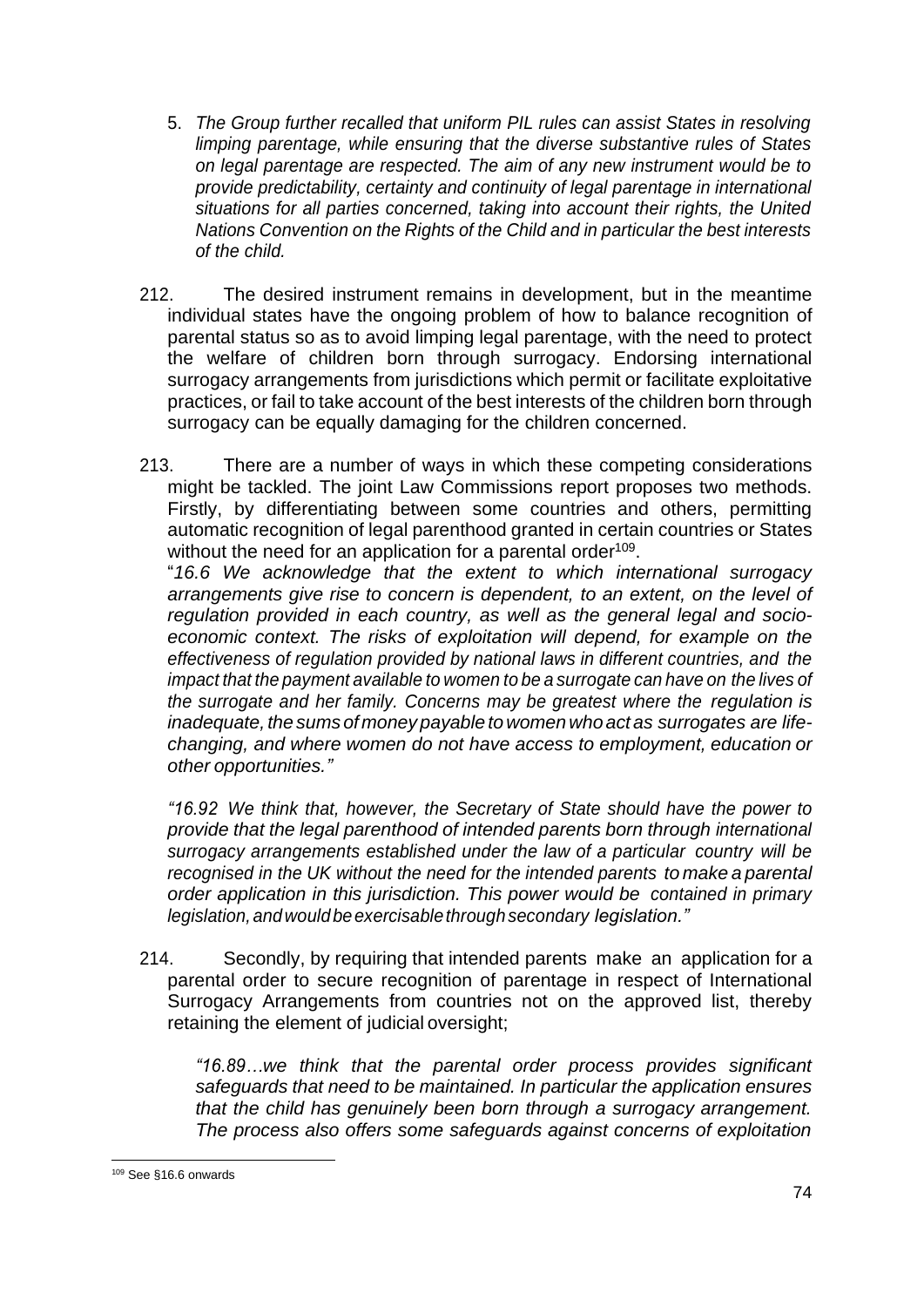*of women as surrogates and, in particular, the sale of children."*

- 215. Other than requiring judicial oversight by way of an application for a parental order, little more is said about how else exploitation might be guarded against in international surrogacy arrangements – the Law Commissions report explicitly acknowledges that even under the parental order process concerns about the exploitation of surrogates remains<sup>110</sup>. The problem remains that identified by Hedley J – see §144 above, namely that "*it is almost impossible to imagine a set of circumstances in which by the time the case comes to court, the welfare of any child (particularly a foreign child) would not be gravely compromised (at the very least)byarefusaltomakeanorder"*. I am not aware of any cases in the UK where the application for a parental order has been refused in relation to an international surrogacy arrangement on grounds that the arrangement involved an element of exploitation, despite a high level of judicial scrutiny in such cases, for precisely the reasons Hedley J identified.
- 216. If there is to be a genuine attempt to guard against exploitation through the use of the judicial process, clearer public policy and criteria as to when judicial approval should not be granted of an international surrogacy arrangement is likely to be required. This is one of the issues which the HCCH group of experts is aiming to tackle in developing an international instrument, in particular by advocating the use of safeguards;

# *3. Safeguards and other considerations*

*17. Acknowledging the public policy concerns at the international level concerning surrogacy, most Experts affirmed the importance of having minimum standards or safeguards specifically for ISA cases to protect the rights and welfare of the parties involved. Such safeguards would provide greater assurance to States that legal parentage established in an ISA case could be recognised in other States. Many Experts noted that safeguards in a recognition framework were the most important feature of an instrument dealing with ISAs.*

*18. Such safeguards could be presented as conditions that must be satisfied for recognition (i.e., mandatory) or as grounds for non-recognition at the discretion of the recognising State (i.e., non-mandatory).*

- 217. As set out at §151 above, the HCCH envisaged that the minimum safeguards would be to ensure the following;
	- *1) The free and informed consent of surrogate mothers to any ISA;*
	- *2) That all parties are appropriately informed and educated about any ISA, both legally, in all relevant States, as well as medically and psychologically;*
	- *3) The medical and psychological suitability of a woman to become a surrogate mother;*
	- *4) The welfare of any child born to an ISA e.g., this may include some basic checks in relation to the intending parents, including child abuse*

<sup>110</sup> At §16.89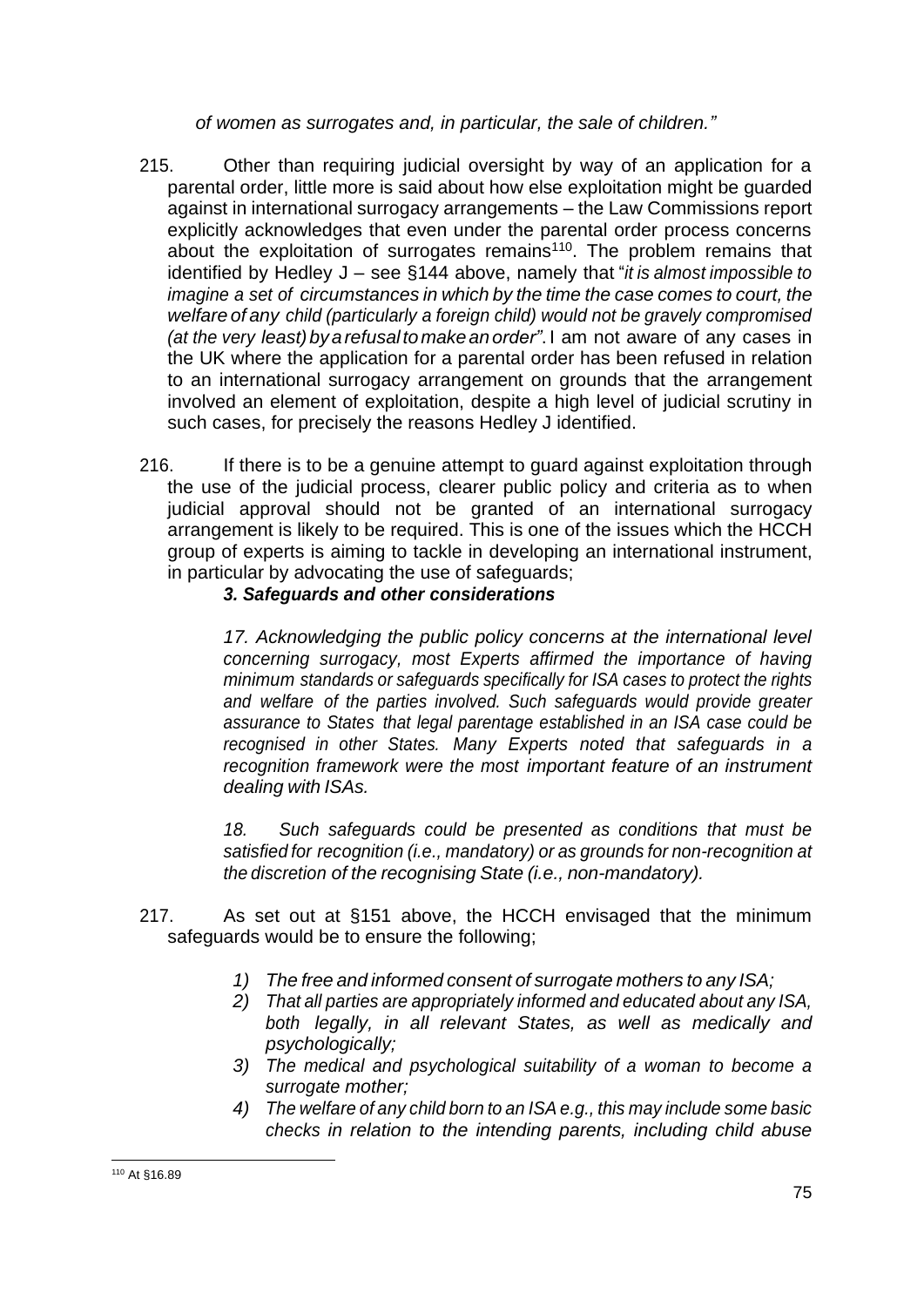*and criminal background checks and possibly upper age restrictions, as well as provisions concerning the child's right to know his / her origins.*

- *5) The appropriate competency and conduct of intermediaries*
- 218. In addition, other safeguards might be put in place, either by prohibiting the recognition of parentage following an international surrogacy arrangement which did not meet such safeguards, or by making such recognition discretionary where they are not in place. This might be linked with the level of payment to the surrogate, the level of literacy of the surrogate, or include circumstances where the surrogate did not have access to independent legal advice in her own language. The question arises as to what the consequences for the status of the children born following international surrogacy arrangements which do not meet the requisite level of safeguard should be, and whether, for example, a process of adoption would be more appropriate than recognition of legal parentage, with its higher level of welfare scrutiny and assessment of the intended parents.
- 218. As set out at §70 above, whether in the context of cross border recognition of parentage of children conceived through assisted reproduction generally, or surrogacy specifically, there are a variety of ways in which parental status arising extra-territorially might be afforded recognition in Jersey, including a judicial mechanism whereby an application could be made for recognition of the parentage of children born or conceived abroad, subject to the fulfilment of certain requirements or safeguards. Whilst the safeguards for children born via surrogacy might be different, the judicial process for application of recognition of foreign parentage might be broadly the same.
- 219. **C. Comparative evaluation and conclusions;** As set out above, Jersey first needs to identify its own objectives, and then weigh the merits of each option to determine how to proceed. Without this first stage being completed, the last stage is premature, but there are a number of alternative ways forward available.
- 221. If the primary objective for Jersey is the conferring of legal parentage, one option for Jersey may be closer association with the UK system in conjunction with a broader system for recognition of parentage secured in other jurisdictions. As already discussed above, a parentage framework implemented in Jersey might include a judicial mechanism whereby an application can be made for recognition of the parentage of children born or conceived abroad, subject to the fulfilment of certain requirements or safeguards. This might mean, for example that Jersey parents have the options of;
	- a) entering into surrogacyarrangements in Jersey orthe UK, and applyingfor a parental order in the UK, as they can now, with a formal process in place to ensure recognition in Jersey of the parental order, or;
	- b) entering into surrogacy abroad together with the facility to make an application for recognition foreign parentage, possibly with a distinction being made between countries on an approved list and countries out with an approved list, where closer scrutiny of safeguards might be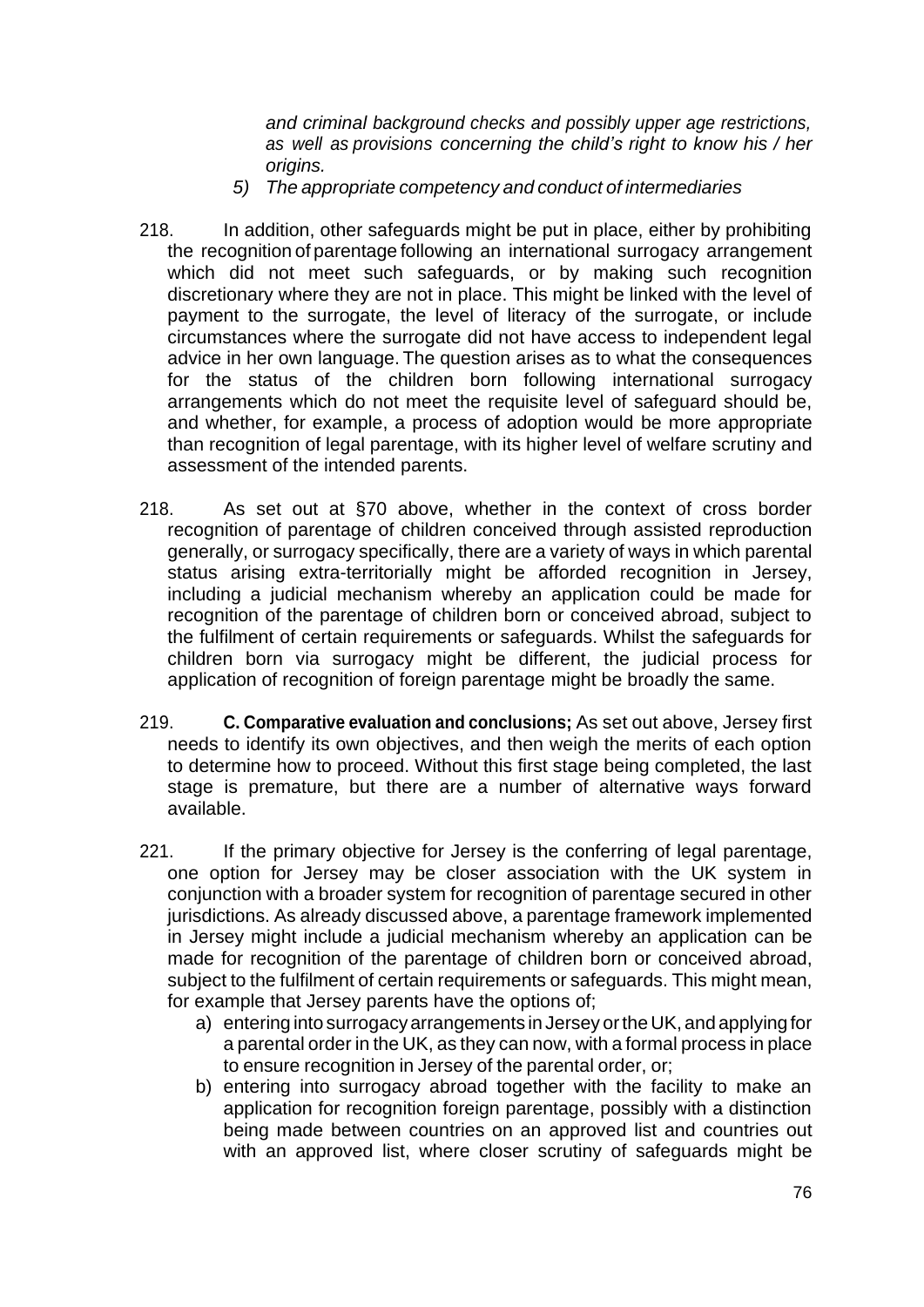required;

- 222. This would not provide the certainty from birth that intended parents and surrogates in the UK have indicated they want, and, as an entirely ex post facto process, nor would it regulate a surrogacy process entered into in Jersey, or address the welfare of the surrogates or the children during that process. It may also mean more Jersey families travelling abroad for surrogacy, and have immigration implications. However, it would provide a means of conferring legal parentage on intended parents in a wider variety of situations than is currently the case.
- 223. If a key objective is to regulate the surrogacy arrangements entered into in Jersey in order to optimise the welfare of surrogates and children, this would be likely to require the implementation of a clear regulatory framework. It could be many years before the Law Commission's proposed reforms are implemented in the UK, if at all. However, it would be open to Jersey to implement a similar regime to that proposed in the joint Law Commissions report ahead of the UK, albeit adapted for Jersey. One practical consideration with this route is that the joint Law Commissions report envisages regulatory oversight by the HFEA, which is not yet in place as a structure, and Jersey does not fall within the scope of the HFEA as a regulatory body. Jersey would need to create its own regulatory body in order to broadly follow the structure envisaged by the joint Law Commissions report.
- 224. It is possible for UK clinics to enter into third party agreements with satellite clinics outside the UK – this may already be the case in respect of the Lister Clinic. The lawyer for the HFEA Catherine Drennan has indicated to me that if there is scope for engagement between the HFEA and authorities in Jersey she would be happy to try and facilitate that. Given the cost and work involved in establishing its own regulatory authority or ethics committee, if the law is to change in the UK, it may be worth exploring whether Jersey can bring itself within the UK regulatory scheme. However, until surrogacy is regulated in the UK, there is currently no scheme for Jersey to bring itself within.
- 225. Jersey may consider that the proposed UK law reform is not optimal, and potentially not fast or certain enough to await, that Jersey needs its own framework sooner rather than later. The development of a regulatory framework would give Jersey the opportunity to create a bespoke package for Jersey residents and visitors within its own timeframe, and which meets so far as possible the ethical considerations and concerns raised by surrogacy.
- 226. Additionally, given that there are currently no prohibitions in place around surrogacy related activities, Jersey will need to consider whether certain activities should be restricted or regulated – such as the matching of intended parents and surrogates, and the receiving of payment for such activities.
- 227. Should the UK eventually implement a new framework, there is likely to be continued provision for those domiciled in the Channel Islands to apply for a parental order, as there is now (there is no provision in the Law Commission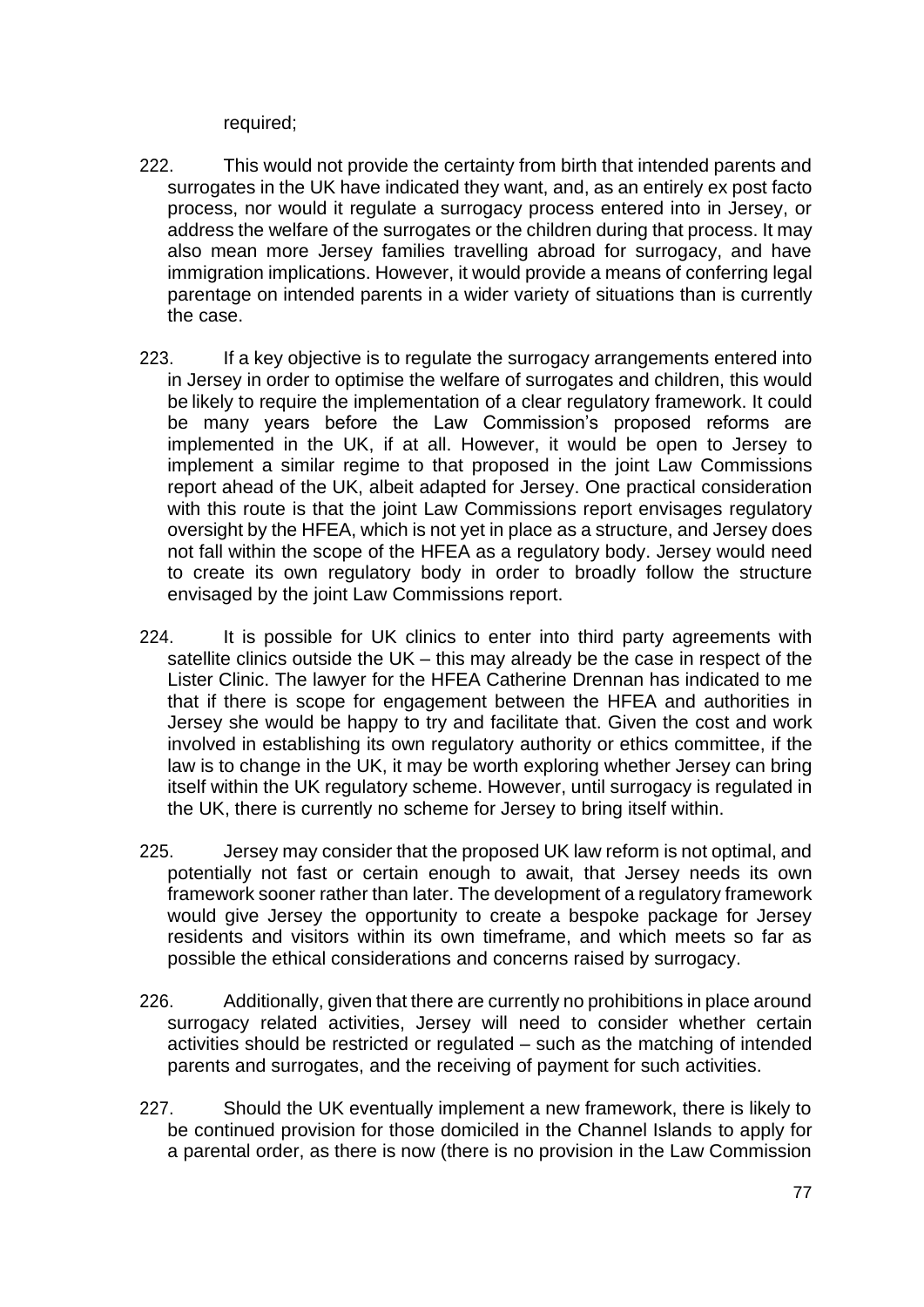recommendations to remove this). If Jersey had its own legal framework in place in respect of surrogacy arrangements, it may become designated a 'named territory' exempt from a requirement to apply for a parental order, and where parentage is automatically recognised in the UK. The framework in place in Jersey may have an impact on how Jersey parentage is recognised in the UK if the UK regime changes. For these purposes it would be likely to be important to demonstrate that the framework implemented in Jersey offers similar safeguards to those recommended in the UK.

228. Finally, and in any event, clarification of parentage following surrogacy whether domestic or international is likely to be required in order to meet international obligations and ensure that the identity rights of all children born following assisted reproduction are respected and protected.

*Marisa Allman*